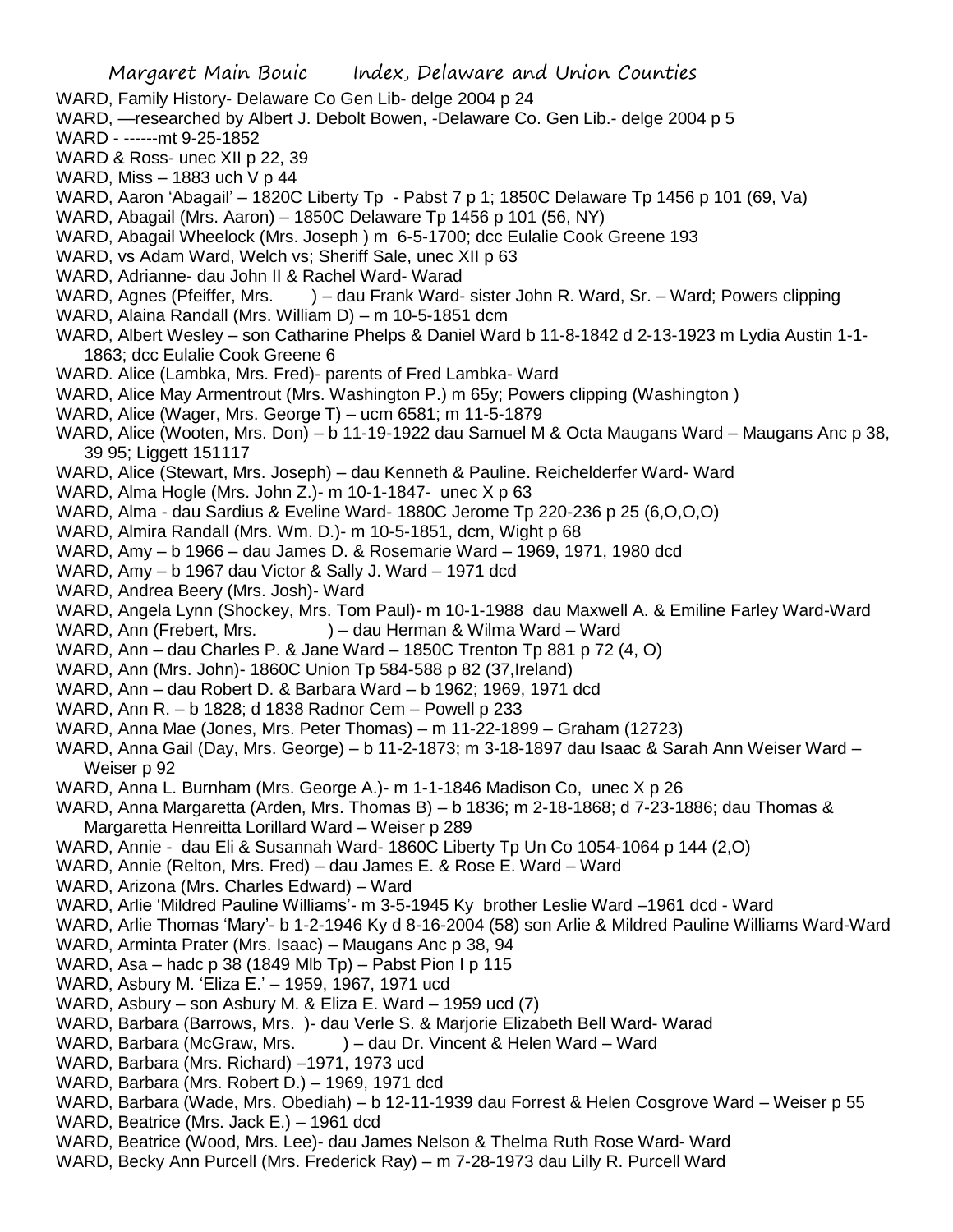- WARD, Benjmin- Maugans Anc p 166, 167
- WARD, Benjamin F. 'Denise/Dainese' b 1-20-1927 d 8-30-1990 (63) Oakdale Cem, O-64-SE 1/4- son Robey & Callie Amos Ward- Ward; 1973, 1975, 1976, 1979, 1981, 1983 ucd
- WARD, Benjamin R 'Hannah M' 1850C Trenton Tp 761 p 65 (41, NJ); hadc p 54
- WARD, Benny son Robert R. & Ruth Ward b 1961; Ward; 1961, 1969, 1971 dcd
- WARD, Bernice (Mrs. Jack Eldon) Ward; 1969, 1971, 1980 dcd
- WARD, Bert 1973, 1975, 1979, 1981, 1983 ucd
- WARD, Bessie Jane Gale (Mrs. Ray Albert) (21-1912) dcbirth, Kenneth Eugene d 11-9-1972 (81) bur. Ashley Union Cem; m 1-14-1911; 1969, 1971 dcd; Ward
- WARD, Betsey (Mrs. Philemon) Pabst 8 p 61; 1870C Orange Tp 427 (34)
- WARD, Betsey Case (Mrs. Philemon "Fleeman") b 8-28-1832 m 1-1-1853/4 dcm d 3-9-1897 (64-6-9); dau G. W. & Clarissa Case- dg 6-29-1917, Cry Ab p 3
- WARD, Betty Wagner (Mrs. Clarence) dau Victor D. & Grace McKitrick Wagner McKitrick p 99
- WARD, Betty (Bailey, Mrs. ) dau Clyde B. Ward Ward
- WARD. Betty (Barton, Mrs. )- dau James Nelson & Thelma Ruth Rose Ward- Ward
- WARD. Betty Hinton (Mrs. Jerry Bruce)- Ward
- WARD, Betty (Stidam, Mrs. ) dau Herman & Wilma Ward Ward
- WARD, Beverly (Mrs. Douglas D) 1969, 1971, 1980 dcd
- WARD, Billy 1969, 1981 dcd
- WARD, Blanche (Mrs. Elmor)- 1910C Leesburg Tp 48-49 p 2B (24,O,O,O) m 9y, 2 ch
- WARD, Blanche Grandstaff (Mrs. John) Ward
- WARD, Blanche L. (Mrs. William A.)- 1910C Claibourne South 125-126 p 6B (26,Ind,O,Ind) m 5y, 2 ch
- WARD, Branson/Brandon Lee- b 12-6- son Donald & Tammy Dunham Ward- Ward
- WARD, Brenda b 3-24-1954 dau Forrest & Helen Cosgrove Ward Weiser p 515
- WARD, Brenda (Mrs. Edward P.)- Ward
- WARD, Brenda (Scaggs, Mrs. ) dau Arlie & Mildred Pauline Williams Ward Ward; 1961 dcd (12)
- WARD, Brenda (Mrs. Phillip) 1971, 1980 dcd
- WARD -Breta Bell (Brock, Mrs. Oliver) b 6-23-1909 dau Samuel R. & Octa Maugans- Liggett 151112; Maugans Anc p 38, 94
- WARD, Brittany Nicole b 10-9-2001 d 11-8-2001 Oak Grove- dau Donald & Tammy Dunham Ward- Ward
- WARD, Bruce b 1959 son Douglas D. & Beverly Ward 1969, 1971, 1980 dcd
- WARD. Bruce- son Jerry Bruce & Betty Hinton Ward- Ward
- WARD, Buddy son Asbury & Elba B. Ward 1959 ucd (10)
- WARD. Callie Amos (Mrs, Robey)- parents of Benjamin F. Ward- Ward
- WARD, Calvin, 1870C Orange Tp 421 (34\*)
- WARD, Calvin son Aaron & Abigail Ward 1850C Delaware Tp 1456 p 101 (17, O) 1880C Scioto Tp 303- 322 (50) teamster
- WARD, Carol B. d 6-19-1967 (30) bur. Oak Grove dau Edward & Irene Eva Swain Ward Ward
- WARD, Carl Jo (Cole, Mrs. Stephen B) m 12- -1980 dau Richard E. Ward Ward
- WARD. Carl R. 'Ruth E. Hill'- d 1985
- WARD, Carol (George, Mrs. )- dau George W. & Margie Ward- ward
- WARD, Carol Jean Bates (Mrs. John Kenneth) Ward
- WARD, Carol ( Mrs. John, Sr.)- Ward
- WARD, Carolyn (Mrs. James)- 1971, 1980 dcd
- WARD, Carolyn (Robinette, Mrs.) dau Clyde L. Ward, St. Ward
- WARD. Carolyn (Trimble, Mrs. Floyd Edward)- m 39 years- Ward
- WARD, Carrie Beth Fickle (Mrs. Zachary David)- m 2-14-2004 dau Walter & Donna Fickle- Ward
- WARD, Carrie (Lemley, Mrs. Rex)- parents of Kathryn Lemley Shaw- 1985 uch p 124l Ward
- WARD, Caryn (Cummins, Mrsl )– b 1965 Charles & Thelma M. Nolze Ward Ward; 1969, 1971 dcd
- WARD, Catherine Kaseman ( Mrs. John F.)- b 3-10-1916 d 2-16-1999 (82) St. Mary Cem- dau John & Lena Haas Kaseman- Ward
- WARD, Catharine Louise (Wooten, Mrs. Karl) b 2-18-1928 dau Samuel M & Octa Maugans Ward Maugans Anc p 38, 39, 95
- WARD, Catharine Phelps (Mrs. Daniel)- d 4-22-1847 dau Elisha & Sarah Davenport Phelps- dcc Eulalie Cook Greene 13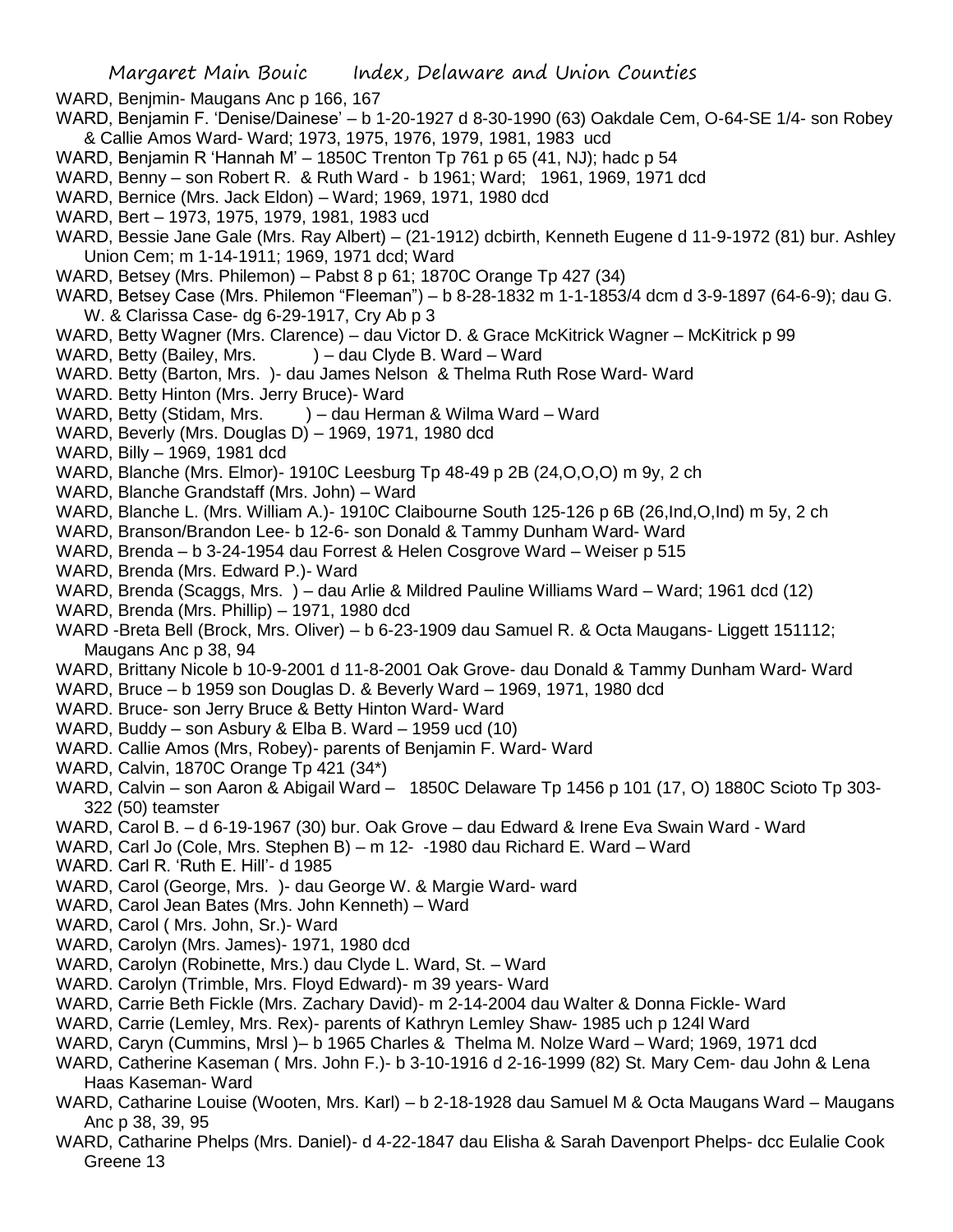- WARD, Catharine Teaster (Mrs. Hiram) Powell p 296 m 1-5-1851 dcm
- WARD, Catherine (Mrs. William) 1850C Radnor Tp 19 p 175 (50, Eng)
- WARD, Catherine –dau William & Catherine Ward 1850C Radnor Tp 19 p 175 (20, Eng)
- WARD, Celia (Hawley, Mrs. Edwin) ucm 1671; m 5-7-1851; unec XIV p 52
- WARD, Celia (Mrs. Oliver) 1850C Taylor Tp 1095-1112 p 163 (26, O)
- WARD, Centenia, Un Co Probate Deaths- Vol I p 82 (1867-1878)
- WARD, Charles A.- 1870C Taylor Tp 49-48 p 7 (14,O)
- WARD, Charles A. 'Mariah E.'- b 8-1855; 1900C Leesburg Tp 79-79 p 4A (44,O,O,Pa); 1910C Leesburg Tp 5- 5 p 1A (55,O,O,O) m 25y
- WARD, Charles- b 1955 lived with Claude C. & Clarice V. Helton- 1971 ucd
- WARD, Charles Edward 'Arizona' son Johnny & Clarice Ward Ward
- WARD, Charles- son Eli & Susannah Ward- 1860C Liberty Tp Un Co (5,O)
- WARD, Charles- son Elmor & Blanche Ward- 1910C Leesburg Tp 48-49 p 2B (6,O,O,O)
- WARD, Charles brother Leslie Ward Ward
- WARD, Charles 'Mariah Long' 1915 uch p 1000
- WARD, -Charles E. b 1841 Radnor Cem Powell p 233
- WARD, Charles G b 1836; d 1837 Radnor Cem Powell p 233
- WARD, Charles- son George & Lena Meade Ward- Ward
- WARD, Charles P. 'Jane Jacobus) 1850C Trenton Tp 881 p 72 )35, NJ); hadc p 54 m 5-23-1841 dcm
- WARD, Charles R. son John Francis & Mary Josephine Shaw Ward- Ward
- WARD, Dr. Charles E. 'Noreen' 1976 dch p 247; 1971 dcd
- WARD, Charles 'Wilma' d 2-23-1965 (71) bur. Sunbury Cem Ward; Sunbury p 79, 143
- WARD, Charlie William d 1978 son Johnny Ward Ward
- WARD, Chase Andrew- b 7-23-2003 son Robert & Emily Ward- Ward
- WARD, Cherri b 1968 dau Stanley & Wuanita Ward 1973, 1975, 1979 ucd
- WARD, Cheryl (Mrs. Don)- Ward
- WARD, Cheryl (Mrs. Robert)- Ward
- WARD, Chester son John Francis & Josephine Shaw Ward Ward
- WARD, Chilt 'Lyda Osborn' b 8-16-1907 m 6-6-1928 d 12-9-1985 (78) Forest Grove Cem- son Mont & Rosie Caudill Ward – Ward
- WARD, Chloie Swain (Mrs. )- dau Milard Filmore & Caroline Houser Swain- dg 6-13-1916, Cry Ab p 68
- WARD, Chris 1971 dcd
- WARD, Chris son Rev. Benson Ward Ward
- WARD, Chris dau David L. Ward Ward
- WARD, Chris 'Shellaina'- parents of Kieler Joseph Ward- Ward
- WARD, Christianna Tothaker (Mrs. Thomas)- m 10-24-1947 dcm
- WARD. Christiane Summer (Schmenk, Mrs. Michael) F. m 8-1-1981 dau David Lee, Sr. & Elizabeth Fultz Ward- Ward
- WARD, Christina (Eger, Mrs. )(Wheeler, Mrs. ) dau Chilt & Lyda Osborn Ward Ward
- WARD, Christina- dau James R. & Jeannette Peterson Ward- Ward
- WARD, Christina (Wheeler, Mrs. )- dau Chilt & Lydia E. Osborn Ward- Ward
- WARD, Clara Breitmaier (Mrs. Clem H) Ward
- WARD, Clara Katoski (Mrs. Frank)- b 5-11-1909 Cleveland d 6-10-2002 (93) St. Joseph Cem, Columbus- dau Alex & Apolania Rataiczak Katoskie- Ward
- WARD, Clarentce 'Betty Wagner'- McKitrick p 99
- WARD, -Clarence Raymond 'Marjorie Joann' b 8-2-1938 m 6-15-1974 d 4-17-2005 (66) son Kenneth & Pauline E. Reichelderfer Ward – Ward
- WARD, Clarence- son Robey & Callie Amos Ward- Ward
- WARD, Claude Quintona son Charles Edward & Arizona Ward Ward
- WARD, Clarice (Mrs. Johnny) (Helton, Mrs.  $\qquad \qquad$ ) Ward
- WARD, Clela I.- dau William A. & Blanche L. Ward- 1910C Claib. South 125-126 p 6B (11/12,O,O,Ind)
- WARD, Clem H. 'Clara Bretimaier' brother Raymond Ward d 8-13-1961 (72) Ward
- WARD, Clemm- pallbearer for Miss Sadie Patterson- dg 1-3-1913, Cry Ab p 1
- WARD, Clifford- son Frank H. & Jennie P. Ward- Powers Clipping (Frank H)(Jennie P.)
- WARD, Clifford 'Littie Wurtzbacker'- Ward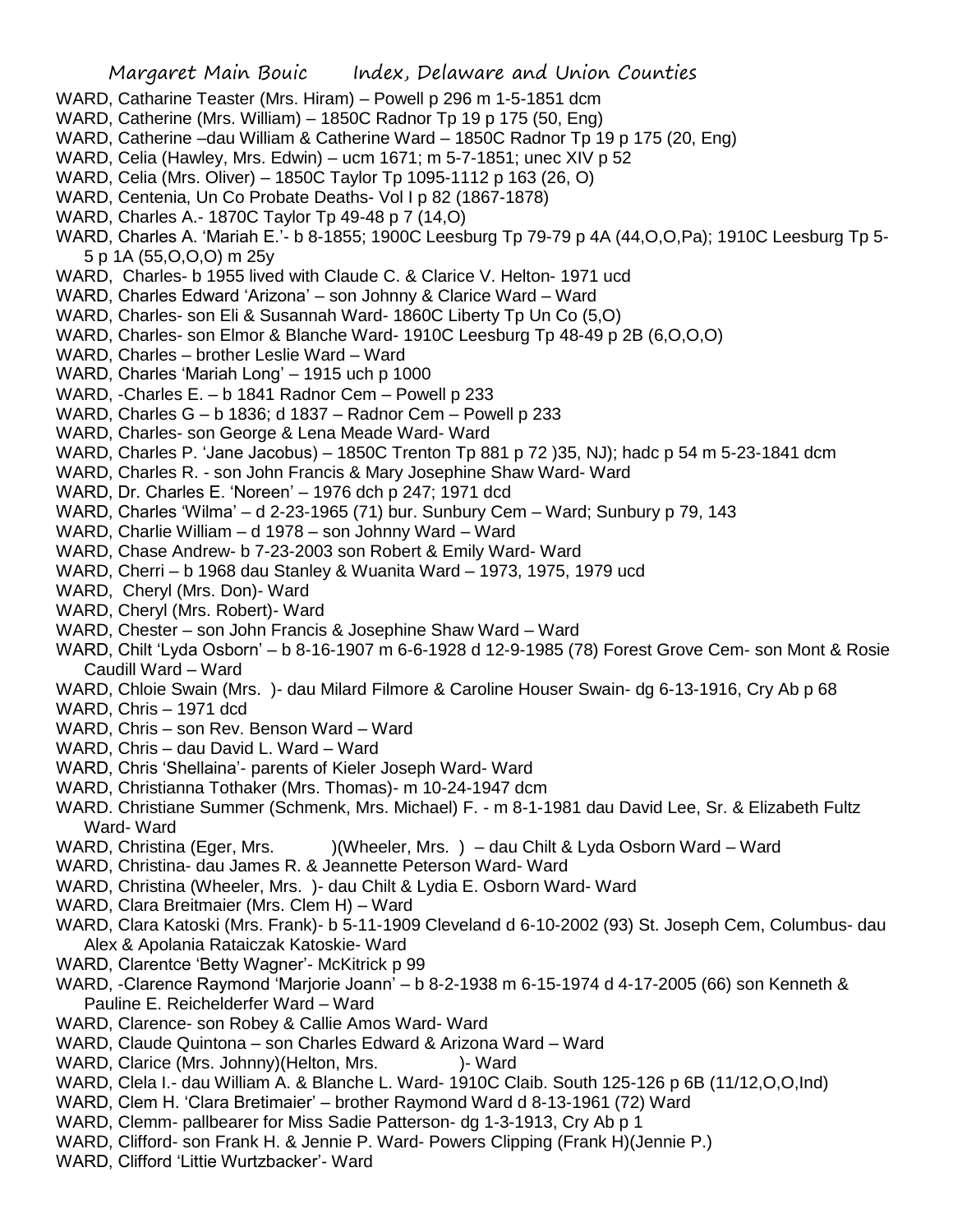Margaret Main Bouic Index, Delaware and Union Counties WARD, Clyde L. Jr. – d 7-28-1982 (55) bur. Oak Grove – son Clyde Ward Sr. – Ward WARD, Clyde III – son Clyde L. Ward, Jr.- Ward WARD, Clyde Sr. – Ward WARD, Clyde 'Disy'- 1969 dcd WARD, Clyde – son John & Blanche Grandstaff Ward – Ward WARD, Collin Kane- b 1971 son Terry & Nancy May Whitt Ward- 1985 uch p 83 WARD, Cora Emma (Morris, Mrs. David)(Walker, Mrs. Bernard) – dau E. O. & Etta Sabina Ward – Weaver 1129411 m (1) 8-8-1922 (2) 10-16-1940 WARD, Cora (Miller, Mrs. ) – sister Raymond Ward – Ward WARD. Coral (Hostetter, Mrs. Waldo)- parents of Arlene Hostetter Blue- 1985 uch p 11 WARD, Cornelius W.- 1850C Paris Tp 619-658 p 95 (9,O) with Joshua & Annett Marshall WARD, Curtis – son Harley & Mary Annabell Ward – Ward WARD, Cyrus 'Mariah Linton'- m 7-18-1837 Madison Co. unec IX p 5 WARD. Dale 'Nancy''Brenice'- father of Scott Ward- Ward WARD, Dan- son Robey & Callie Amos Ward- Ward WARD, Daniel A.- b 1955 son Robert D. & Barbara Ward- 1969, 1971, 1980 dcd WARD, Daniel 'Catharine Phelps'- b 2-1-1818 d 8-30-1894 dcc Eulalie Cook Greene 12 WARD, Daniel – son Robert L. & Jean Ward; 1961 dcd (6) – Ward WARD, Danny- son Hugh Adron & Nell Allen Ward- Maugans Anc p 39; Liggett 1511161 WARD, Darlene Snitcher (Mrs. James J.( m 35y)- Ward WARD, David- 1910C Paris Tp Marysville 181-186 p 7A (50,O,US,US) div, odd jobs WARD, David- b 4-1862 - 1900C Marysville 1st ward 333-349 p B14 ((38O,O,O) div, day laborer WARD, David- d 1-7-1995 Oakdale M - 50-SE 1.4 WARD, David A.- 1959 ucd WARD, David- 1870C Paris Tp 75-76 p 16 (12,O) WARD, David – son Clyde L. Ward, Jr. – Ward WARD, David J.- 1981, 1983 ucd WARD, David 'Elizabeth C. Haven'- m 9-20-1838 dcm WARD, David- brother Jack Elson Ward- Ward WARD, David- b 1971 son James D. & Carolyn Ward- 1980 dcd WARD, David L. – son Leslie & Gladys Ward – Ward; 1961 dcd (17); 1980 dcd WARD, David 'Elenor Cheney'- ucm 4618; m 10-15-1869; 1870C Jackson Tp 135-129 p 19 (33, O) WARD, David- son Harold William & Joan Ward- Ward WARD, David Lee 'Elizabeth Fultz'– b2-23-1931 Salem m 3-27-1954 d 1-7-1995 (63) Oakdale Cem- son Dr. William E. Jr. & Florence Martin Ward – Ward; Korean War WARD, David L. Sr. – Ward WARD, David W. D. 10-16-1851 (1 mo) – son Hiram & Catharine Ward – Mlb p 147 – Powell p 296 WARD, David Lee Andre, Jr. 'Sally Marie Thiele' – m 8-6-1978 –son David Lee Sr.& Elizabeth Fultz Ward; **Ward** WARD. David- son Maxwell A. & Emiline Farley Ward- Ward WARD. David M. 'Susan C.'- parents of Joseph Paul Ward- Ward WARD, David 'Sally Thiele'- m 8-6-1978- Ward WARD, David 'Shirley'- son Leslie & Gladys Marie Welch Ward- Ward WARD, David- 1880C Taylor Tp 171-174 p 16 (10,O,O,O) servant with William & Elizabeth McAdow WARD, Debra – b 12-10-1953 dau Richard Ward – Weiser p 515 WARD, Della (Hedricks, Mrs. ) – dau Herman & Wilma Ward – Ward WARD, Delmer 'Mary Edwards'- m 12-26-1881 ucm 7087 son Sardius & Mary McClung Ward- 1860C Jerome Tp 187-188 p 28 (3,O); 1870C Jerome Tp 41 p 5 (13,O) WARD, Diana J. (Sealey, Mrs. Rodney D)- m 3–26-1978 – dau Clyde L. & Patricia Ward, Jr. – Ward

- WARD, Denise (Mrs. Ben F.) 1973, 1975, 1979, 1981, 1983 ucd
- WARD, Diana Lynn dau Johnny Ward Ward
- WARD, Diana dau John E. & Earline Ward Ward
- WARD, Dominick- son John & Sandra Kay Beard Ward- Ward

WARD, Donald Augustus 'Hazel Fox'- b 2-8-1914 son Samuel M. & Octa Maugans Ward- Maugans Anc p 38. 54; Liggett 151113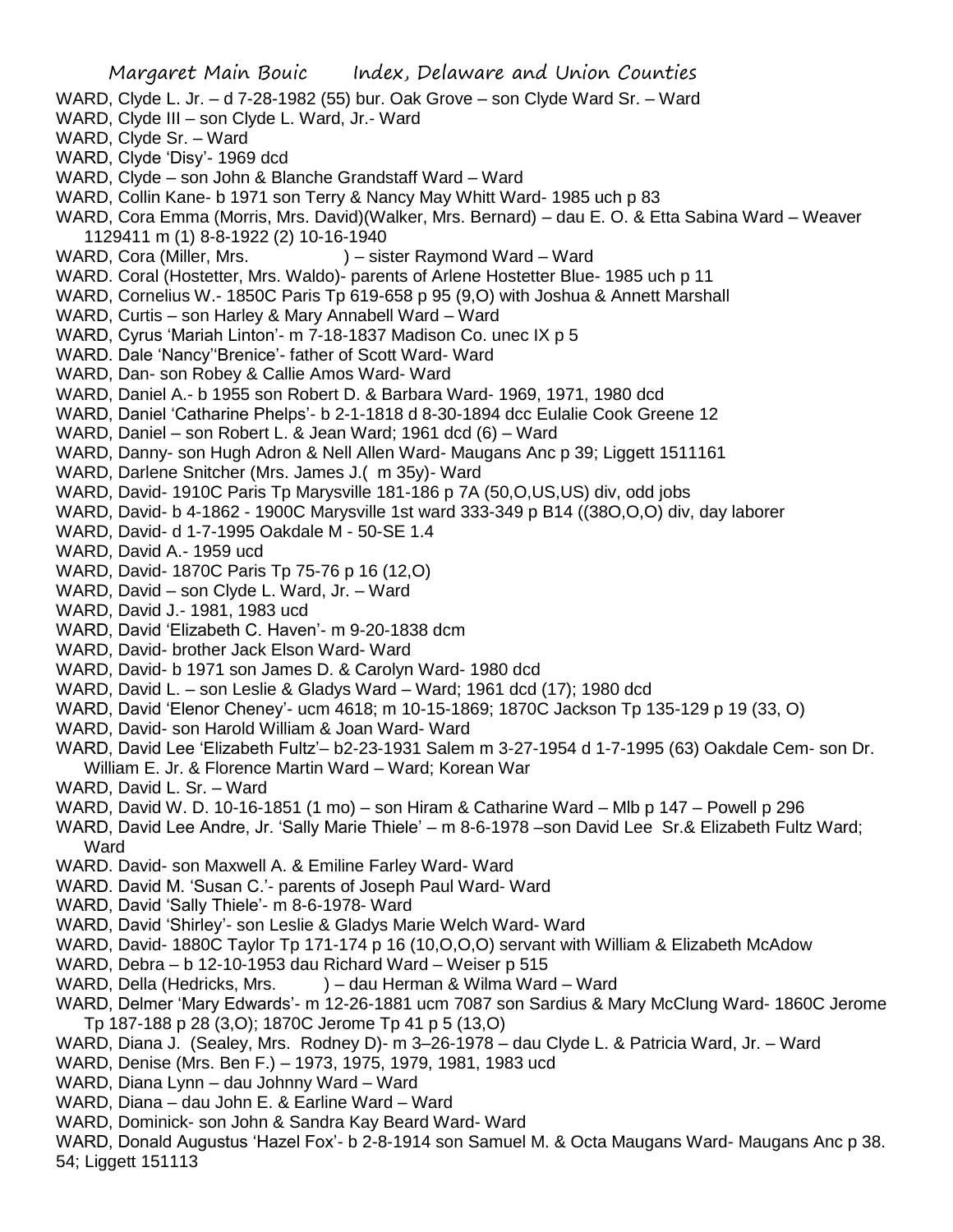- WARD, Don Fox- son Donald Augustus & Hazel Fox Ward- Maugans Anc p 38. 54
- WARD, Donald 'Cheryl'- son Earl R. & Mary L. Rodenfels Ward- Ward
- WARD, Donald- son Clyde Ward, Sr.- Ward
- WARD, Donald- son Earl R. & Mary Ward- 1961 (12), 1969, 1971 dcd
- WARD, Donald E. 'Gladys O. Stafford'- Ward
- WARD, Donald Eugene- b 1-18-1889 son Isaac & Sarah Ann Weiser Ward- Weiser p 92
- WARD, Donald b 7-3-1936 son Forrest & Helen Cosgrove Ward Weiser p 515
- WARD, Donald H.- son Robert R. & Mary Ward- Ward
- WARD, Donald- son Herman Ward- Ward
- WARD, Donald- b 1962- son Robert & Ruth Ward- 1961, 1969, 1971 dcd
- WARD, Donal Leroy 'Virginia Wanda Kania;- parents of Gail Marie Sankey- Ward
- WARD, Donald 'Tammy Dunham'- parents of Branson/Brandon Lee Ward- Ward
- WARD, Donald T. 'Norma J.'- 1980 dcd
- WARD, Donald V.- son Walter W. Ward- Ward
- WARD, Donna (Brawley, Mrs. Jim)- dau Kenneth & Pauline Reichelderfer Ward- Ward
- WARD, Donna (Clickanger, Mrs. )- dau Clyde Ward, Sr.- Ward
- WARD, Donna M.Webb (Andrews, Mrs. Dwight E.)(Mrs. William H.)- b 3-26-1928 Richwood d 9-6-2001 (73) Claibourne Cem- dau Donald & Arleen Mathers Webb- Ward
- WARD, Dora A. Barlow (Mrs. John Q.)- m 10-12-1870 ucm 4794
- WARD, Doris May (Snyder, Mrs. Douglas)- b 8-14-1934 d 9-25-1955 dau Dorrest & Helen Congrove Ward-Weiser p 515
- WARD, Doris (McKitrick , Mrs. Elburn Butcher) b 3-13-1925 m 7-6-1946- McKitrick p 447
- WARD, Dorothy Bidwell (Mrs. Stephen)- m 3-24-1836 Madison Co, unec VII p 24
- WARD, Dorothy (Dotson, Mrs. )- dau Robey & Callie Amos Ward- Ward
- WARD, Dorothy E. (Fred O. Rodman) (Griffith, Mrs. Loren)- b 8-7-1912 m(1) 2-1930 (2) 12-1962 d 3-5-1991 (78) Prospect Cem- dau William & Mae Vanest Ward- Ward
- WARD, Dorothy (Potts, Mrs. )- dau Hartley & Mary Annabell Ward- Ward
- WARD. Dorothy (Zest, Mrs. Kenneth) (McGrath, Mrs. )- dau Raymond & Bessie Gale Ward- Ward
- WARD, Dorothy (Wilcher, Mrs. )- dau Russell & Pauline Ward- Ward
- WARD, Douglas D. 'Beverly- 1969, 1971, 1980 dcd
- WARD, Doug 'Fern'- parents of Shaune Fern Ward Gilliland- Ware
- WARD. Earl 'Mary Rodenfels'- m 12-31-1933- Ward
- WARD, Earl R.'Mary L' son John R. & Bertha Wright Ward- Ward; 1961, 1969, 1971, 1980 dcd
- WARD, Earline (Mrs. John E.)(Wallis, Mrs. )- Ward
- WARD, Ed- brother Charles Ward- Ward
- WARD, Edna (Hubbard, Mrs. )- dau John E. & Earline Ward- Ward
- WARD, Edna- b 1969 dau James T. Ward- 1979, 1981, 1983 ucd
- WARD, Edward- pallbeareer for Guy Swain- dg 2-23-1917, Cry Ab p 22
- WARD, Edward 'Brenda'- parents of Teresa Lynne Ward- Ward
- WARD, Edward 'Irene Iva Swain'- Ward
- WARD. Effie Hayes (Mrs. )- d 6-20-1983 (77) Marlboro Cem- mother of George Hayes- Ward
- WARD, Elam- son James & Nancy Ward- 1850C Marlborough Tp 8 p 182 (2,O)
- WARD, Elba E. (Mrs. Asbury M.)- 1959, 1967, 1971 ucd
- WARD, Eleanor (Ogden, Mrs. Franklin Marsh)- Nawh p 271
- WARD. Electa- dau Simon Condit; Condit Pres. Ch- delge 2004 p 49; hmp p 133; Pabst 5 p 5; dcw Bk 2 p 81
- WARD, Elva Evelyn Coffey (Mrs. Asbury M.)- m 12-22-1934 Ky- Ward
- WARD, Elenor Cheney (Mrs. David)- m 10-15-1869 ucm 4618; 1870C Jackson Tp 135-129 p 19 (29,O)
- WARD, Elenor Harris (Mrs. John E .)- m 3-16-1846 Madison Co. unec X p 27
- WARD, Eli- d 6-26-1907 Un Co Probate Deaths, Vol 3
- WARD, Eli 'Susanna'- b 11-1827; 1860C Liberty Tp 1054-1064 p 144 (32); 1870C Taylor Tp 49-48 p 7 (42,O);1880C Claib. Tp 63-66 p B193 (53,O,Mich,O); 1900C Leesburg Tp 57-57 (72,O,O,O) m 45y, farm
- WARD, Eli- son Eli & Susanna Ward- 1870C Taylor Tp 49-48 p 7 (12,O)
- WARD, Elida (Wynn, Mrs. Andrew Jr.)- 1915 uch p 1042
- WARD, Eliza Ann Baker (Mrs. Gilbert)- m 3-22-1837 ucm 487, unec III p 30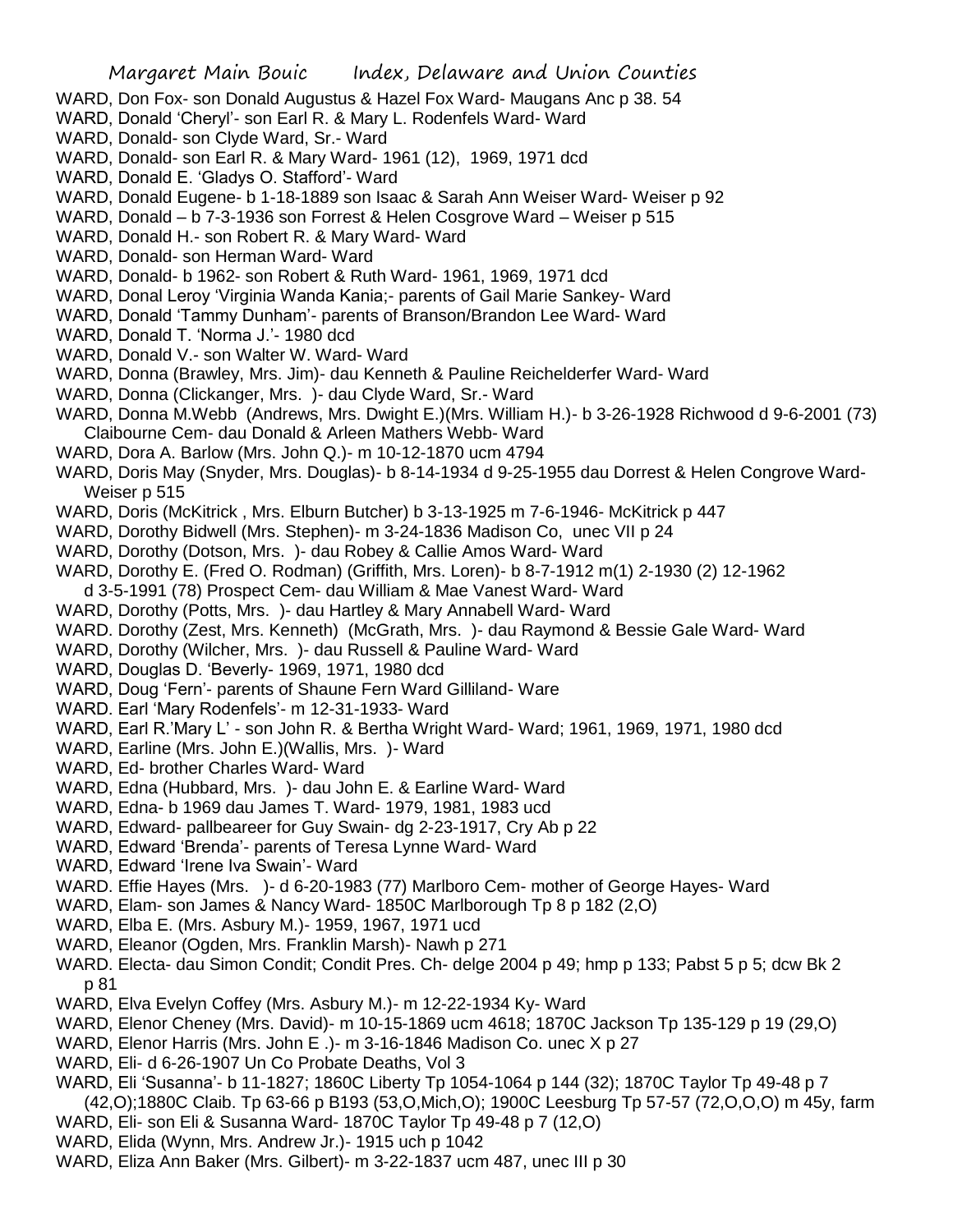- WARD, Eliza Ann (Coulbourn, Mrs. John H.)- m 10-31-1839 dcm
- WARD, Eliza- dau Benjamin R. & Hannah M. Ward- 1850C Trenton Tp 761 p 65 (16,O)
- WARD, Eliza (Bennett, Mrs. George)- m 1-3-1837 Madison Co. unec VIII p 68
- WARD, Eliza- dau James & Nancy Ward- 1850C Marlborough Tp 8 p 182 (15,O)
- WARD, Eliza (Magrew, Mrs. Nathan)- m 1-30-1850 dcm
- WARD, Elizabeth- 1850C Marysville ,Paris Tp 489-498 p 75 (49,Ky)
- WARD, Elizabeth- 1850C Delaware Town 1259 p 92 (20,England)
- WARD, Elizabeth Bombarger (Mrs. Richard)-m 6-4-1854, ucm 2134 m slip, unec VIII p 20
- WARD, Elizabeth Chase (Mrs. Jesse)- m 10-24-1825 Madison Co, unec V p 16
- WARD, Elizabeth (Dement, Mrs. George)- dau Benjamin Ward- Maugans Anc p 166, 169
- WARD, Elizabeth Fultz (Mrs. David Lee)- m 3-27-1954- Ward
- WARD, Elizabeth (Hale, Mrs. Brian)- dau David Lee,Sr. & Elizabeth Fultz Ward- Ward
- WARD, Elizabeth Irene (Higdon, Mrs. Terence Scott)- mt 7–16-1986- dau David L. Ward- Ward
- WARD, Elizabeth- dau James & Nancy Ward- 1850C Marlborough Tp 8 p 182 (14,O)
- WARD, Elizabeh (Morris, Mrs. John)- m 11-20-1851 dcm; Wight p 76
- WARD, Elizabeth O'Hamen (Mrs. David)- ,m 9-20-1838 dcm
- WARD, Elizabeth (Mrs. Dr. William E.)- Ward
- WARD, Elizabeth (Mrs,. William)- b 1613 d 12-9-1700 dcc Eulalie Cook Greene 769
- WARD, Elizabeth- dau William & Catherine Ward- 1850C Radnor Tp 19 p 175 (15,O)
- WARD, Ellen-1850C Paris Tp, Marysville . 508-517 p 78 (47,O); 1860C Taylor Tp 962-999 p 126 (57,O) Weaver
- WARD, Ellen- Un Co Probate Deaths Vol I p 74 (1867-1878)
- WARD, Ellen- d 2-16-1895 (27-7-17) Troy Tp- dau George Aldrich- dcdeaths
- WARD, Ellen (Mrs. Henry)- b 1867 d 1894 Winsor Corners Ce,m- Powell p 192
- WARD, Elmer- d grip, from Meigs Co- dg 5-9-1911, Cry Ab p 33
- WARD, Elmor 'Blanche'- 1910C Leesburg Tp 48-49 (35,-,-,-)
- WARD, Ely- baptism, 6-14-1870- Liberty Tp Church- unec XXII p 40
- WARD, Emanuel 'Rosie Caudill'- Ward
- WARD, Emilet- dau Benjamin R. & Hannah M. Ward- 1850C Trenton Tp 761 p 65 (14,O)
- WARD, Emiline Farley (Mrs. Maxwell A.)- m 2-29-1960
- WARD, Emily Morris- b 11-30-1854 dau Thomas & Margaretta Henrietta lorillard Ward- Weiser p 209
- WARD, Emily (Mrs. Robert)- Ward parents of Chase Andrew Ward
- WARD, Emma- 1870C Orange Tp 427 (41)
- WARD, Emma- mother of W. D. Sartwell, delge 1998 XIV p 16
- WARD, Emma C. Durfey (Mrs. William) b 5-23-1868 d 4-19-1902 (33-10-26) Ostrander; dcdeaths New Millcreek Cem p 36
- WARD, Emma (Eversole, Mrs. Calvin)- m 11-4-1874 ucm 5573; mt 3 p 4
- WARD, Emma-dau Sardius & Mary McClung Ward- 1860C Jerome Tp 187-188 p 28 (2,O); 1870C Jerome Tp 41 p 5 (12,O
- WARD, Emma (Eversole, Mrs. Calvin)- b 1858 d 1927- ped Lynn Baldwin # 344; unec XII p 7
- WARD, Emogene (Spaulding, Mrs. Edward)- dau James N. & Thelma Ruth Rose Ward- Ward
- WARD, Enos- 1883 uch V p 6; 1830C Marysville 413 p 295 (20-30); uccp p 9 tavern, JB 1 p 140
- WARD, E. O. (Lonnie) 'Etta Catherine Sabins'- Weaver (12941)
- WARD. Esther L. (Kezarten, Mrs. Dr. Ira)- m 5-12-1850- unec VI p 23; mt 5-22-1850
- WARD, Esther (Weiser, Mrs. Gy A.)- m 11-1-1941- Ward; Weiser p 16
- WARD, Estill- son George & Lena Meade Ward- Ward
- WARD, Ethel (Fryer(s), Mrs. )- dau George & Lena Meade Ward; sister Leslie Ward -Ward
- WARD, Ethel Marie (Melton, Mrs. William)- b 1-13-1916 dau Samuel M. & Octa Maugans Ward- Maugans Anc p 38, 39, 95; Liggett 151114
- WARD, Etta Catherine Sabins(Mrs. E. O.)-b 1882 dau Franics Marion & Martha Weaver Sabins- Weaver 12941
- WARD, Evah (Hewitt, Mrs. Dwight )- dau Raymond & Bessie Gale Ward- Ward
- WARD, Evaline Cook (Mrs. Sardius B.)- b 1842 m 8-10-1870 ucm 4770 d 1864 Plain City Cem, Row 8, unec VII p 52; 1870C Jerome Tp 41 p 6 (24,O); 1880C Jerome Tp 220-236 p 25 (35,O,O,O)
- WARD, Evaline (Duggans, Mrs. James)- m 2-12-1850 ucm 1504; unec VII p 59, XIV p 17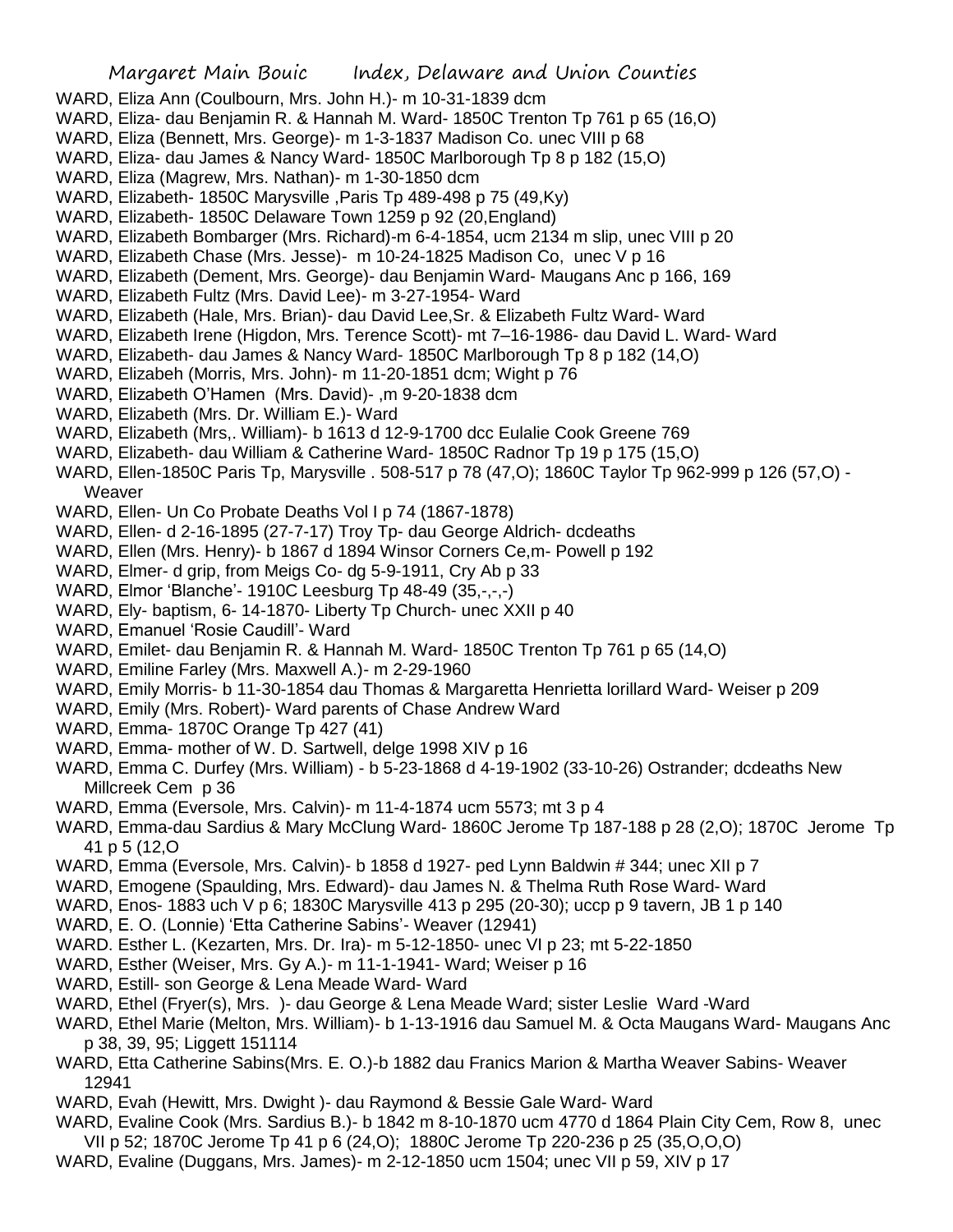- WARD, Evangeline (Cassidy, Mrs. )- dau John R. & Bertha Wright Ward- Ward
- WARD, Fanny Alma Crusada (McKitrick , Mrs. Delmore) b 2-22-1874 m 11-22- 1892 d 10-15-1954- McKitrick p 291. 292
- WARD, Fanny Lorillard- b 4-12-1847 d 11-11-1901 dau Thomas & Margaretta Henrietta Lorillard Ward- Weiser p 209
- WARD. Faye (Brocklesby, Mrs. )- dau Edward & Irene Swain Ward- Ward
- WARD, Fern (Mrs. Doug)- parents of Shauna Fern Ward Gilliland- Ward
- WARD, F. H.- son Philemon & Betsy Case Ward- dg 6-29-1917, Cry Ab p 63
- WARD, Flora E.- b 8-1883 dau Luther & Martha R. Ward- 1900C Richwood 139-147 p 6A (16,O,O,O) .
- WARD, Flora E. (Lytler, Mrs. Clyde C.)- m slip 1901 unec V p 10
- WARD, Flora May Trop (Mrs. William W).- consent Marsh Trop, unec V p 9; 1910C Claib. Richwood 482-493 p 17A (26,O,O,O) m 9y
- WARD, Florence E. Martin (Mrs. Dr. William E. Jr.)- b 5-25-1899 m 9-6-1923 d 10-20-1987 (88) dau Lemuel & Bessie Wickline Martin- Ward
- WARD, Florence Wilson (Mrs. William, Sr.)- Ward
- WARD, Floyd L.- son William A. & Blanche L. Ward- 1910C Claibourne South 122-126 p 6B (7/12,O,O,Ind)
- WARD, Flyeeman(Fyleeman) 'Betsey Case'- m 1-1-1854 dcm
- WARD, Forrest 'Helen Cosgrove'- Weiser p 515
- WARD, Frank- 1870C Orange Tp 427 (3)
- WARD, Frank- Pabst 8 p 67
- WARD, Frank- (Sunbury) son Frank Ward- Powers Clipping
- WARD, Frank 'Clara Katoski'- d 1996- Ward
- WARD, Frank H.- b 6-17-1867 Delaware d 10-27-1951 (84) Powers clipping 11-16-11-18-1946 (Jennie)
- WARD, ----(Mrs. Frank)- d Friday (85) bur St. Mary's Cem, Marion, Powers clipping
- WARD, Frank Marcus'Venus Lykins'- b 10-2-1911 son Samuel M. & Octa Maugans Ward- Maugans Anc p 38, 94; Liggett 151112
- WARD, Fred- son Herman & Wilma Ward- Ward
- WARD, Fred- b 1955 son Russell & Pauline Ward- Ward, 1969 dcd
- WARD. Fred 'Shirley'- Ward
- WARD, Frederick Ray 'Becky Ann Pursell'- m 7-28-1973 son Russell Ward- Ward
- WARD. Gail Marie (Sankey, Mrs. Leslie M.)- b 12-29-1948 m 11-9-1970 d 9-18-1988 (39) bur Cortland, O. dau Donal Leroy & Briginia Wanda Kania Ward- Ward
- WARD, Gaylee Amkerstjerne (Mrs. Robert K)- m 11-25-1960 Marion- Ward
- WARD. Geneva (Hughs, Mrs. )- dau Chilt M. & Lyda L. Osborn Ward- Ward
- WARD, Geneva (Nauman, Mrs. )- dau Hartley & Mary Annabelle Ward- Ward
- WARD, Geneva R. (Mrs. Henry B.)- 1961 dcd
- WARD, Gentena G. C.- d 3-28-1978( 91-8-25) Plain City Cem dau Sardius B. & Evaline Cook Ward- unecVII p 52
- WARD, George, 1820C Union Tp
- WARD, George- son Benjamin R & Hannah M. Ward- 1850C Trenton Tp 761 p 165 (16,O)
- WARD, George b.- d 9-14-1849 (7d) Trenton cem- son C. P. & J. Ward- Powell p 270
- WARD, George E. son Charles & Mariah Long Ward 1915 uch p 1000; 1900C Leesburg Tp 79-79 p 4A (0, ½); 1910C Leesburg Tp 5-5 p 1A (9,O,O,O)
- WARD, George D. 'Anna L. Burnham'- m 1-1-1846 Madison C, unec X p 27
- WARD, George brother Leslie Ward Ward
- WARD, George son Johnny Ward Ward WARD, George- son John E. & Earline Ward- Ward
- WARD, George W. 'Margie '- b 4-2-1919 Ky d 11-19-1993 (74) Bloomfield Cem- son George & Lena Meade Ward- Ward
- WARD, George 'Mariah Walker'- m 3-13-1843 Madison Co. unec IX p 66
- WARD. George- son Robey & Callie Amos Ward- Ward
- WARD, George- son Sardius & Mary McClung Ward- 1860C Jerome Tp 188-189 p 28 (1/12,O); 1870C Jerome Tp 41 p (10,O); 1880C Jerome Tp 220-236 p 20 (20,O.O,O)
- WARD, George W.- b 1837 d 1929 Old Blue Cem- Powell p 144
- WARD, George W.'Safrona A.'- son Eli & Susanna Ward- 1860C Liberty Tp Un Co 1054-1064 p 144 (6,O); 1870C Taylor Tp 49-48 (16,O); 1910C Leesburg Tp west 148-153 p 6B (56,O,O,Pa)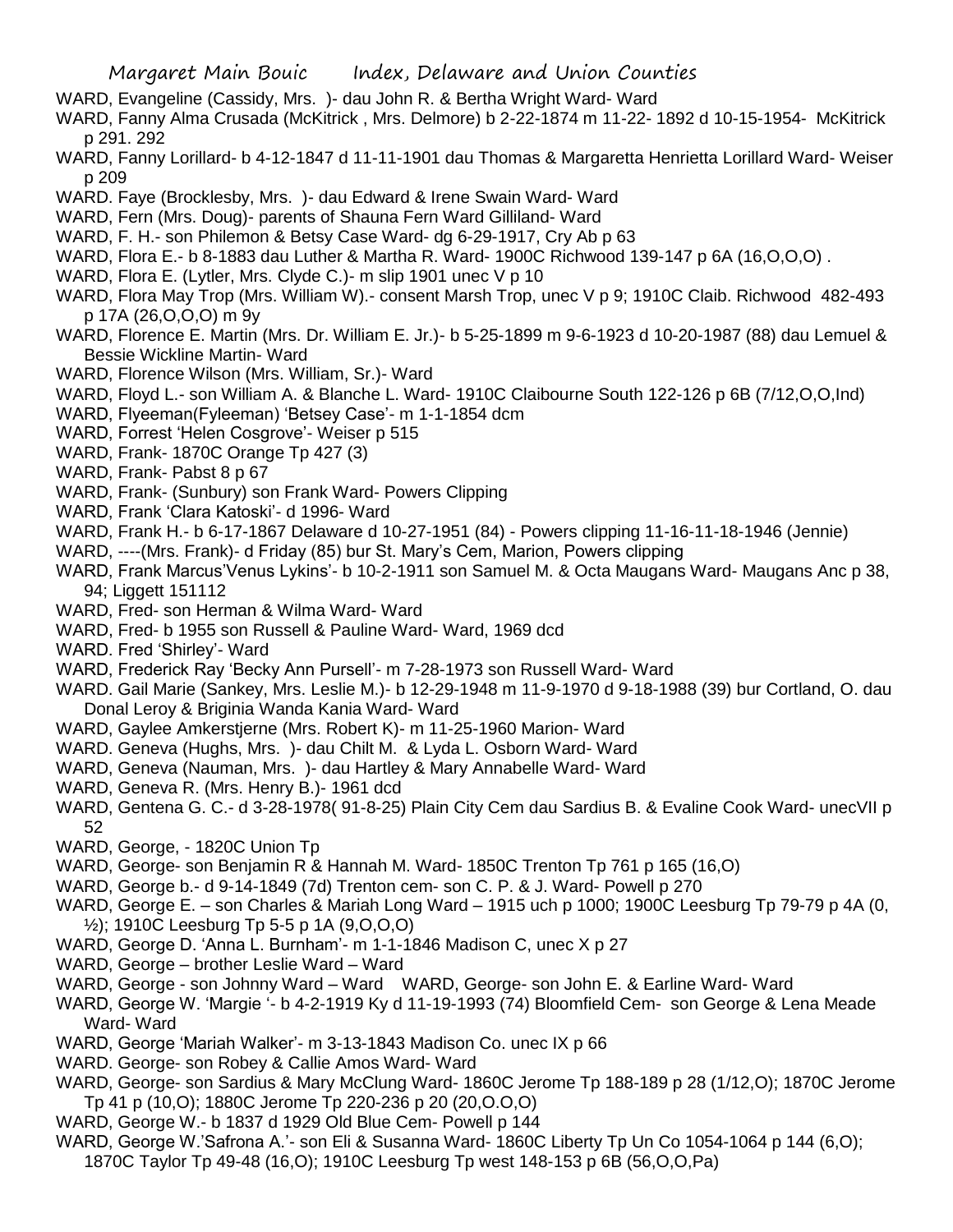- WARD, George W. 'Lena Meade'- Ward
- WARD, Georgia (Jumper, Mrs. Paul)- dau John R. & Bertha Wright Ward- Ward
- WARD, George (Mrs. Dave)(Percy, Mrs. Rick)- Ward
- WARD, Gerald –b 4-26-1945 son Forrest & Helen Cosgrove Weiser p 515
- WARD, Gertrude, Miss- sister John R. Ward, Sr. Ward, Powers clipping
- WARD, Gertrude (Mrs. James) 1959 ucd
- WARD, Gilbert 'Eliza Ann Baker'- m 3-22-1837 ucm 487, unec III p 30
- WARD, Gladys Marie Welch (Mrs. Leslie) –b 10-6-1910 Ky dau Peter & Narcissis Welch- Ward; 1961 dcd
- WARD. Gladys O. Stafford (Mrs. Donald E.)- 1-3-1911 Marion d 5-6-1994 (83) Prospect Cem- dau Will & Fern Winters Stafford- Ward
- WARD, Glen Fred 'Minnie' b 2-6-1876 son Isaac & Sarah Ann Weiser Ward Weiser 92
- WARD, Glenda (Mrs. Michael)- 1969, 1971 dcd
- WARD, Glenn R. 'Lenoir C'- 1961 dcd
- WARD, Gordon- son Leslie & Gladys Marie Welch Ward- Ward
- WARD, Grace (Irwin, Mrs. ) dau Clyde L. Ward, Sr. Ward
- WARD, Grace (Smith, Mrs. Clois H.)- m 3-1-1905, delge 1993, IX p 7
- WARD, Grace (O'Connell, Mrs. ) dau John R. & Bertha M. Ward, Sr. Ward
- WARD, Grant- query- information on Davis F. Allen- unec XXIII p 49
- WARD, Grant- son Delmor & Mary j. Ward Ward- admit 5-31-1889 (24) Children's Hospital Tape p 14
- WARD, Hampton 'Isabel'- 1860C Allen Tp 788-796 p 108 (23,O)
- WARD, Hannah M. (Mrs. Benjamin R.)- 1850C Trebnton Tp 761 p 65 (40,NJ)
- WARD, Harold William "Bill" 'Joan'– b 9-28-1930 Sharonville- d 7-11-2002 971) Oak Grove Cem- son Edward & Irene Eva Swain Ward – Ward
- WARD, Harry H. 'Theresa M.'- 1961, 1969, 1971 dcd
- WARD, Harry, Jr. 'Mary Maxine'- 1961, 1969, 1971 dcd
- WARD, Hartley 'Mary Annabell Miller' brother Raymond Ward Ward
- WARD, Harvey 1915 uch p 118; 1883 uch III p 317, 318, V p 6
- WARD, Harvey 'Ruthanne'- 1980 dcd
- WARD, Hazel- dau Ella S. Stahler- 1910C Paris Tp 51-52 p 3B (16,O,O,O)
- WARD, Hazel Fox (Mrs. Donald Augustus)- Maugans Anc p 38, 94; Liggett (15113)
- WARD, Hazel (Vandrich, Mrs; )- sister Jack Eldon Ward- Ward
- WARD, Heather Bea b 6 -1974 dau Ronald & Jacob Ward Ward
- WARD, Helen (Farley, Mrs. Tracy)– dau Asbury M. & Elba Evelyn Coffey. Ward Ward; 1959 ucd (16)
- WARD, Helen (Mrs. Dr. Vincent) Ward
- WARD, Helen Cosgrove (Mrs. Forrest) b 7-4-1915 dau Erby James & Rena Wilcox Cosgrove- Weiser p 515
- WARD, Henrietta Wilson (Mrs. Will)(Durfey, Mrs. Josephus)(Onions, Mrs. Thomas) cpd 235; 1880C Scioto Tp 268 (38,O,O,O) dumch p 429
- WARD, Henry b 1851; d 1927 'Ellen' Winser Corners Cem Powell p 192
- WARD, Henry Beecher–'Josephine Staufa' son Sam & Octa Maugans Ward Liggett 151115; Maugans Anc p 38, 39, 95
- WARD, Henry B. 'Geneva R.'- 1961, 1980 dcd
- WARD, Henry Nash p 69
- WARD, Henry 1880 dch p 536
- WARD, Henry F. 'Virginia'- d 1-19-1984 (84) Oak Grove Cem- Zion A. M. E. Church- Ward
- WARD, Henry 'Rebecca Harris'- m 6-13-1830 Madison Co. unec V p 40
- WARD, Henry son Sally Ward 1850C Jerome Tp 1846-1867 p 270 (17, NY)
- WARD, ----(Mrs. Henry)- d 2-15-1895; dg 3-1-1895; Cry Ab p 10
- WARD, Herbert H. 'Jo Ann'- 1969, 1980 dcd
- WARD, Herrick son Benjamin J. & Maryann Ward d 7-14-1835? (1-1-18) Sunbury Cem Powell p 37
- WARD, Herman?- son Sardius & Eveline Ward- 1880C Jerome Tp 220-236 p 20 (18,O,O,O)
- WARD, Herman 'Wilma' –d 4-20-1978 (68) bur. Fairview Memorial Ward
- WARD, Hester A.- dau Eli & Susanna Ward- 1870C Taylor Tp 49-48 p 7 (11,ILL)
- WARD, Hiram 'Catharine Feaston' m 1-5-1851 dcm Powell p 296
- WARD, H. L. 1908 dch p 407
- WARD, Howard son Hartley & Mary Annabell Ward Ward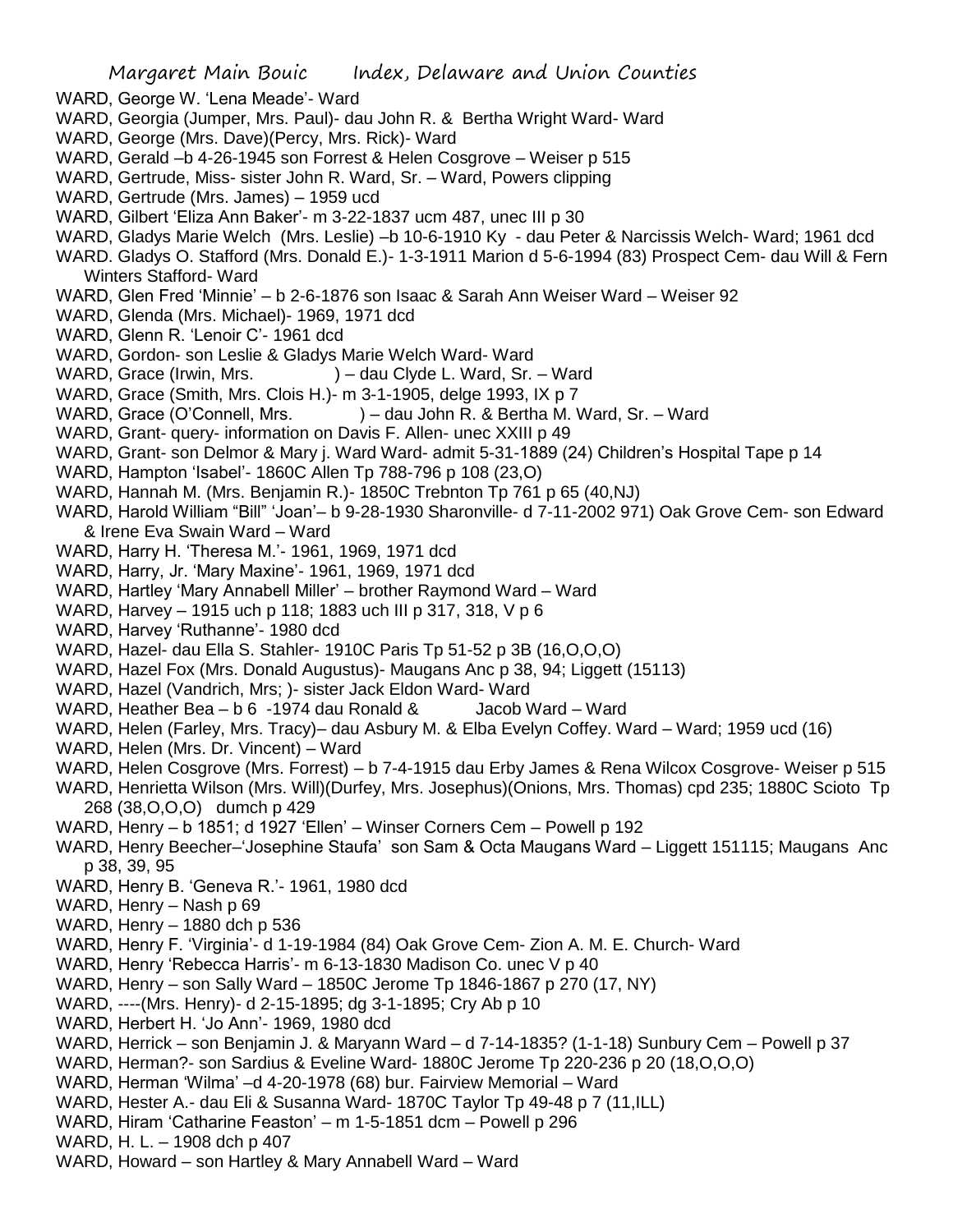- Margaret Main Bouic Index, Delaware and Union Counties WARD, Howard 'Marietta Ziegler' – d 2-21-1967 (58) bur. Bryan – Ward WARD, Hugh Adron 'Nell Allen;- b 9-22-1920 son Samuel M. & Octa Maugans Ward- Maugans Anc p 38, 39, 95; Liggett 151116 WARD, Ida- Pabst 8 p 63, 67 WARD, Ida P.- 1870C Orange Tp 427 (5) (17-1882); Pabst 8 p 62 WARD, Ida M.- recipe cookbook, 1896- delge 1994, X p 37 WARD, Ida (Mrs. )- dau Mrs. Robert Mooney- dg 2-18-1912 Cry Ab p 99 WARD, I. H. – 1908 dch p 407 WARD, Imogene (Spaulding,, Mrs. )- dau James Nelson & Thelma Rose Ward- Ward WARD, Irene Iva Swain (Mrs. Edward) – d 6-12-1961; bur. Oak Grove – Ward WARD, Irene (Ohl, Mrs. ) – dau William Sr. & Florence Wilson Ward – Ward WARD, Irenea January (Mrs. Lafayette) – dau Nesbit & Sarah M. Savage January 1915 uch p 1184 WARD, Isaac 'Arminta Prater'- Maugans Anc p 38, 94 WARD, Isaac 'Sarah Ann Weiser' – b 11-16-1828; m 9- -1922 Weiser 92 WARD, Isabel (Mrs. Hampton)- 1860C Allen Tp 788-796 p 108 (20,O) WARD, Isabelle Smith (Mrs. Jackson)- m 4-18-1840 Madison Co. unec IX p 31 WARD. Jack Eldon 'Bernice'- d 7-3-1986 (63) Glen Rest Cem- Ward; 1961, 1971, 1980 dcd WARD, Jackie – son Herman & Wilma Ward – Ward WARD, Jackie - b 1961 son Jackie & Elsie E. Ward- 1969, 1971 dcd WARD, Jackie 'Susie B.'- 1969, 1971, 1980 dcd WARD, Jackson 'Isabelle Smith; m 4-18-1840 Madison Co. unec IX p 31 WARD. Jacquelyn R. Sheets (Mrs. Joseph P.)- m 6-24-2006 dau Charles & Sherryl Sheets- Ward WARD, James – uccp p 15 tavern – JB 2 p 13 uccp p 20 JB2 p 191; uccp p 17 tavern JB 2 p 76; uccp p 22 tavern JB 2 p 285; uccp p 23 tavern JB 2 p 324 WARD, James- unclaimed letter 1842; unec XII p 40; James vs John D. Irwin p 57; vs R. Graham, Wiley & Brown, James E. Harriot 1843; Worless vs James Ward; unec XII p 58, 71; unec XV p 68; land grant, lot #2, Marysville, 1843; unec XIX p 6; 1840C Marysville 850 (40-50) WARD, James- 1870C Troy Tp 526 (8) WARD, James–hmp p 90 WARD, James – b 1951 son Asbury & Elba E. Ward – 1959, 1967 ucd WARD, James B.- son Eli & Susannah Ward- 1860C Liberty Tp Un Co 1054-1064 p 144 (6.O) WARD, James – son Claude L. Ward, Jr.) – Ward WARD, James D. 'Carolyn' – 1961, 1980 dcd WARD, James D. 'Rosemarie' – 1969, 1971, 1980 dcd WARD, James D. – son Verle S. & Marjorie B. Ward - Ward WARD, James E. 'Loretta'- `1880C Darby Tp 1153 p 16 (29,O,O,O) WARD, James – b 4-9-1946 son Forrest & Helen Cosgrove Ward – Weiser p 525 WARD, James 'Gertrude' – 1959 ucd WARD, James – son Herman & Wilma Ward – Ward WARD, James- son James N. & Thelma Ruth Rose Waard- Ward WARD, James – son Jack E. & Beatrice Ward – 1961 dcd (9); 1971 dcd WARD. James J. 'Darlene Snitcher'- b 10-3-1927 Gallia Co m 35y d 2-16-2005 (77) son James Nelson & Thelma Rose Ward- Ward WARD, James J.'Michela' – son John R. Jr. & K/Cathrine Kaseman Ward – Ward; 1961 dcd (11) WARD, James Joseph 'Michaela Lynn Morrison' – m 12-21-1974 son John F. Ward – Ward WARD, James – b 1975 son James D. & Carolyn Ward – 1980 dcd WARD, James K 'Effie''Nora E' – d 12-7-1978 (73) bur. Fairview Memorial – Ward WARD, James K 'Rose E' – Ward WARD, James L.- 1915 uch p 135; 1883 uch III p 372, V p 27, 31, 32, 38, 63, 368 WARD, James L.- uccp 18, JB 2 p 18, uccp 19 coronor JB2 p 172, appr JB2, p 179; uccp p 21, appr JB2 p 250, uccp p 24 damages JB3 p 6; uccp 28, est JB3 p 193 WARD, James L. Es, CP 179, unec III p 47; d 12-26-1843 (36) Paris Tp Cem, unec XXII p 64 WARD, James L. – d 12-26-1844 (3) (36y) – Oakdale Cem 1689 (18Z); Sheriff sale 7-28-1842; unec XI p 67, XII p 22, 23, 55, 70; mt 12-30-1843; unec XV p 67, Dover Tp
- WARD, James 'Lynn' 1975 ucd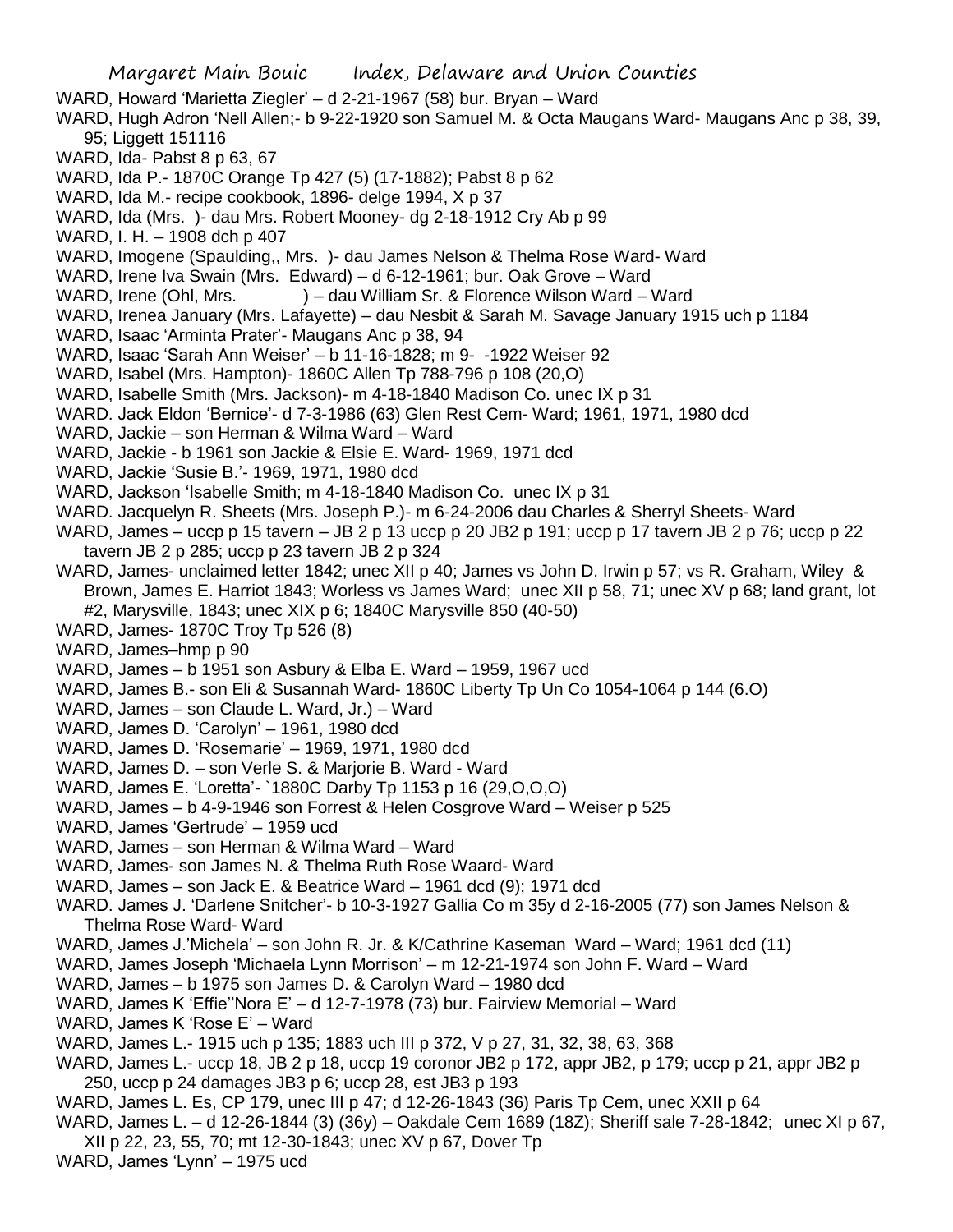- WARD, Rev. James M. 'Margaret' Ward
- WARD, James Mendenhall 'Thelma Louise Williams' –d 11-8-1981 (79) bur. Kenton- Ward
- WARD, James 'Nancy'- 1850C Marlborough Tp 8 p 182 (43,Pa)
- WARD, James N. 'Jane Thrasher' m 4-1-1849 dcm
- WARD, James Nelson 'Thelma Ruth Rose'- m 12-30-1926 d 11-1-1927- Ward
- WARD, James b 1966 son Richard & Barbara Ward 1971, 1973 ucd
- WARD, James- son Richard & Frances Ward- Ward
- WARD, James R. vs J. Mathiott- Sheriff Sale; unec XII p 39
- WARD, James R. 'Linda S' 1971, 1973, 1979, 1981, 1983 ucd
- WARD, James R. son Oliver H. P. & Celia Ward 1850C Taylor Tp 1095-1112 p 163 (1, O)
- WARD, James R. son Irene Iva Swain Ward Ward
- WARD, James T. 1979, 1981, 1983 ucd
- WARD, James 'Nancy' 1850C Marlborough Tp 8 p 182 (43, Pa)
- WARD, James L. uccp 18 appr JB 2 p 18; uccp p 20 sec JB 2 p 314; uccp 19 coroner JB2 p 172 appr JB2 p 179 uccp p 21 appr ; JB 2 p 250; uccp p 24 damages JB 3 p 6; uccp 28 est JB 3 p 193
- WARD. James 'Patricia Anne Brown'- Ward
- WARD, James- dcq Thomas Graham 82
- WARD, James W. 'Julia E.' son Eli & Susanna Ward 1870C Taylor Tp 49-48 p 7 (16, O); 1910C Leesburg West 148-153 p 6B (56,O,O,Pa) m2 6y, well driller
- WARD, James W. 'Sarah Swager' m 12-8-1864 ucm 3651; unec XXI p 44
- WARD, James V. b 1951 son Jack Eldon . & Bernice Ward 1969 dcd; Ward
- WARD, Jameson- son James & Patricia Anne Brown Ward- Ward
- WARD, Jamie- dau James & Patricia Anne Brown Ward- Ward
- WARD, Jane Elizabeth (Neer, Mrs. Chris Douglas)– m 7-10-1982 dau David D/L. Ward Ward
- WARD, Jane Pabst 5 p 17
- WARD, Jane Jacobus (Mrs. Charles P) m 4-1-1849 dcm; 1850C Trenton Tp 881 p 72 (29, NJ)
- WARD, Jane Thrasher (Mrs. James H.) m 4-1-1849 dcm
- WARD, Janet Lee (Moseley, Mrs. Loran) –Rittenhouse 5, 6
- WARD, Jason b 1973 son James D, & Carolyn Ward 1980 dcd
- WARD, Jason- son Troy Ward- Ward
- WARD, J. D.- Sergeant Highway Patrol- Ward
- WARD. Jean A. Banning (Mrs. C. Raymond)- b 1-7-1924 d 8-16-2003 (79) bur Knollcrest Gar., east of Findlaydau Norton & Bertha Banning- Ward
- WARD, Jean (Kimberlin, Mrs. )- dau Russell & Pauline Ward- Ward
- WARD, Jean (Mrs. Robert) 1961 dcd
- WARD, Jeannette Peterson (Mrs. James R.)- Ward
- WARD, Jeffrey b 1956 son Douglas D. & Beverly Ward 1969, 1971, 1980 dcd
- WARD, Jemima (Smith, Mrs. Samuel dau James Ward dcq Thomas Graham 41
- WARD, Jennifer R (McCreary, Mrs. Fred)- m 11-3-1979 dau Richard B. Ward Ward
- WARD, Jenny Lind dau Hugh Adron & Nell Allen Ward Maugans Anc p 39; Liggett 1511164
- WARD, Jenny Parks (Mrs. Frank H.)- d Monday sister Fred Parks, Powers clipping
- WARD, Jerry Bruce 'Betty Hinton'- b 5-30-1941 Ky d 5-17-2003 (61) Oak Grove Cem- son Leslie & Gladys Marie Welch Ward- Ward
- WARD. Jesse 'Elizabeth Chase'- m 10-24-1825 Madison Co unec V p 16
- WARD, Jessie (DeGood, Mrs. Claude) b 1-16-1884 m 11-12-1899 d 2-4-1058 dau Calvin & Henrietta Wilson Ward; – opc 420
- WARD. Jill Gaylee (Philipp, Mrs. Anthony Duane)- m 12-29-1990 dau Robert K. & Gaylee Ankerstjerne Ward-Ward
- WARD, Jim- son George W. & Margie Ward- Ward
- WARD, J. L.- —vs J. L. Ward- unec XII p 5; unclaimed letter 1850, unec VII p 30;
- WARD, J. L.-Marysville 81 (30-40)
- WARD, Jo Ann (Mrs. Herbert H) 1969, 1980 dcd
- WARD, Joan (Mrs. ) Sunbury p 52, 124
- WARD, Joan (Allen, Mrs. ) dau James Mendenhall Ward Ward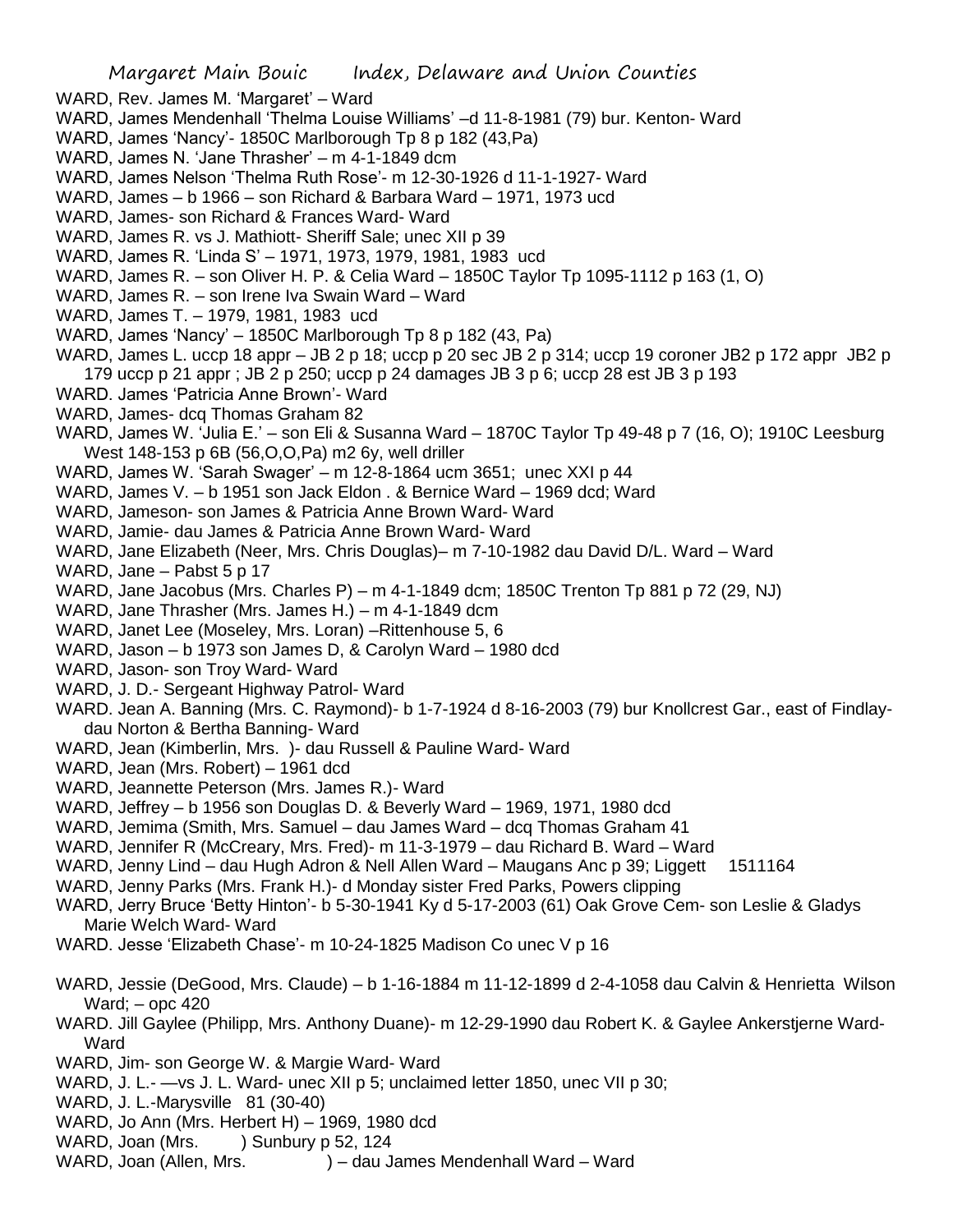- WARD, Joe- son Frank Ward, Los Angeles; Powers clipping
- WARD, John hadc p 38 (1849 Mlb Tp)
- WARD, John Ward
- WARD, John Powers p 116
- WARD, John 1980 dcd
- WARD, John- pallbearer for Mrs. Anna R. Bush- dg 1-19-1915, Cry Ab p 6
- WARD, John 'Amy'- son Arlie Thomas & Mary Ward- Ward
- WARD, John 'Ann'- 1860C Union Tp 584-588 p 82 (35,Ireland)
- WARD, John son Benjamin H. & Hannah M. Ward 1850C Trenton Tp 761 p 65 (18, NJ)
- WARD, John 'Blanche Grandstaff' Ward
- WARD, John, Sr. 'Carol'- Ward
- WARD, Johnny b 1971 son Carolyn Ward 1971 dcd
- WARD, Johnny 'Clarice' Ward
- WARD, John E. 'Earline'- b 5-10-1926 d 1-30-1982 (55) bur Va.-Ward- parents of Joyce Marie Ward Simpson– son James K & Rose E. Ward – Ward
- WARD, John son Enos & Elizabeth Ward Oakdale Cem 1689 (1y, 6m)
- WARD, John E. 'Elenor Harris'- m 3-16-1846 Madison Co. unec X p 27
- WARD, John F. Jr.'Catherine Kaseman' b 8-11-1912 d 8-12-1990 (78) son John R. & Bertha Wright Ward Sr. – Ward
- WARD, John F. draft 1940 283-2149; delge 1995, XI p 82; Ward
- WARD, John Francis 'Josephine Shaw' b 1-21-1904; m 1-3-1928; d 12-28-1968 son John & Blanche Grandstaff Ward – bur. Claibourne Cem – Ward
- WARD, John son John Francis & Josephine Shaw Ward Ward
- WARD, John- son George & Lena Meade Ward- Ward
- WARD, John son Henry Beecher & Josephine Stanfa Ward Maugans Anc p 39, 95; Liggett 1511151
- WARD, John H. son Charles P & Jane Jacobus Ward 1850C Trenton Tp 761 p 65 (6, O)
- WARD, John H.- son Washington P. & Alice May Armentrout Ward- Powers clipping
- WARD, ----(Denman, Mrs. Harry)- dau Washington P. & Alice May Armentrout Ward- Powers clipping
- WARD, John H. 'Wilma Bowman' –b 9-30-1936 Ky m 1956 d 6-4-1992 (55) Forest Grove Cem- son George W. & Lena Meade Ward- Ward; 1967, 1971, 1973, 1975, 1979, 1981, 1983 ucd
- WARD, John son James & Nancy Ward 1850C Marlborough Tp 8 p 182 (18, O)
- WARD, John son James K & Rose E. Ward 'Earline' b 5-10-1926; d 1-30-1982; bur. Va Ward
- WARD, John J. son John Francis & Mary Josephine Shaw Ward Ward
- WARD, John son John E. & Earline Ward Ward
- WARD, John Kenneth 'Carol Jean Baters' son Kenneth E. & Pauline Reichelderfer Ward Ward
- WARD, John K son Kenneth & Pauline E. Reichelderfer Ward Ward
- WARD, John Jr. 'Krista Fryman'- m 10-21-1995 son John Sr. & Carol Ward- Ward
- WARD, John brother Leslie Ward Ward
- WARD, John 'Margaret Ann. Jones m 11-12-1850 dcm; dg 11-15-1850, Wight p 61, Radnor Tp
- WARD, John Q. 'Dora A. Darlow' ucm 4794; m 10-12-1870
- WARD, John R. Sr. 'Bertha M' d 5-8-1968 (81) bur. St. Mary's Ward; 1961 dcd
- WARD, John Kenneth 'Carol Jean Bates' son Kenneth Ward Ward
- WARD, John Francis 'Josephine Shaw' b 1-21-1904; m 1928; d 12-28-1968 son John & Blanche Grandstaff Ward – bur. Claibourne Cem – Ward
- WARD, John Jr. 'Katrine' 1961 dcd
- WARD, John 'Nancy J. '- b 10-1840 1900C Washington Tp 63-63 p 3B (59,O,Eng,O) m 28y, farmer
- WARD, John Q. 'Dora A. Darlow' m 10-12-1870 ucm 4794
- WARD, John II 'Rachel'- m Sept. 1978- Ward
- WARD, John Henry- son John II & Rachel Ward- Ward
- WARD, John Raymond son Paul W. Ward 'Sandra K. Beard m 10-7-1972 Ward
- WARD. John R. 'Sandra Kay Beard'- b 1-28-1945 d 12-14-1991 (46) son Paul W. & Mabel Umbs Ward-Ward WARD, John - son William & Catherine Ward – 1850C Radnor Tp 19 p 175 (2, Penn)
- WARD, John b 1825; d 1851 Radnor Cem Powell p 233; son William & Catherine Ward; 1850C Radnor Tp

p 19 p 175 (24, Eng)

WARD, John Z. 'Alma Hogle'- m 10-1-1847- Madison Co, unec X p 63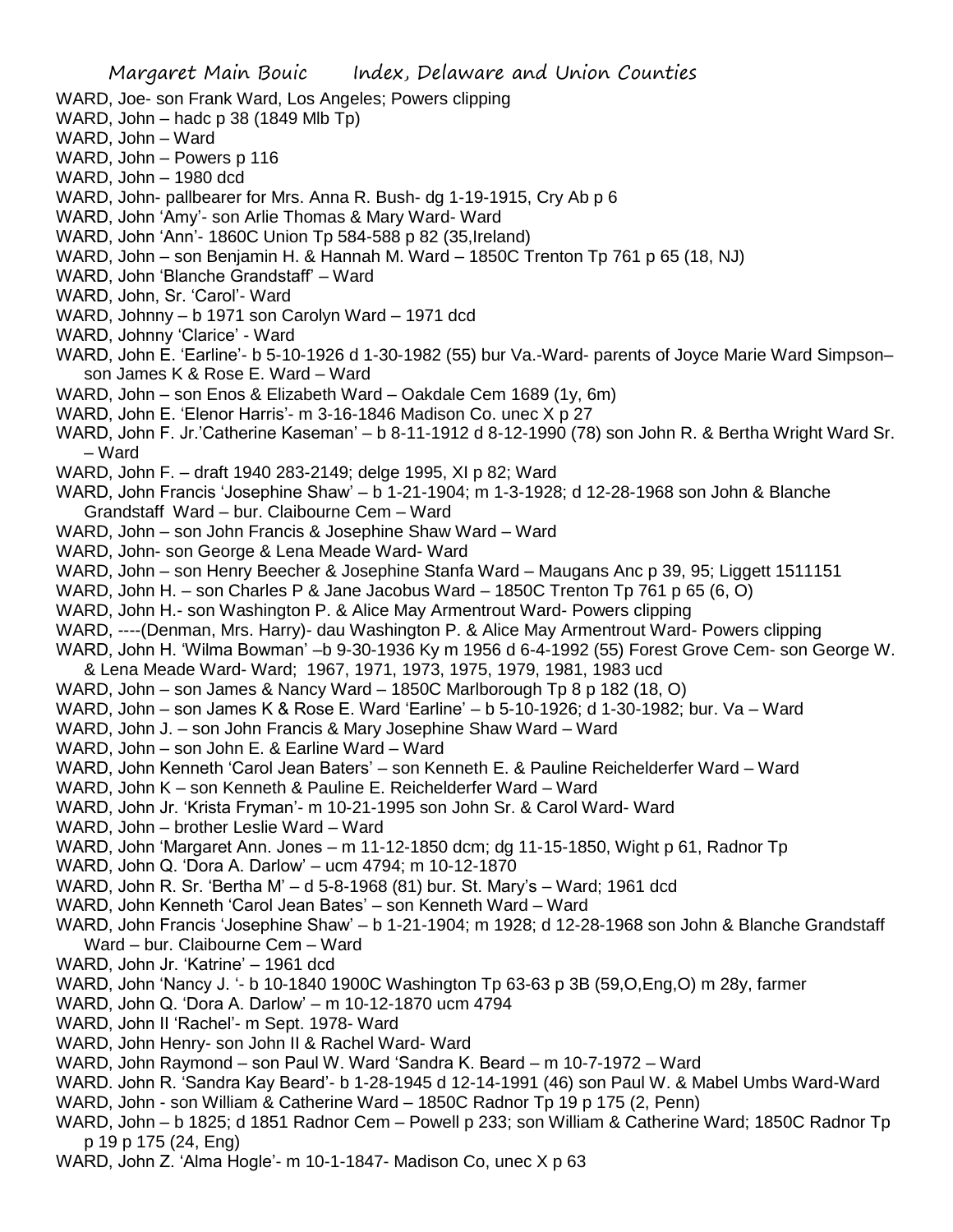- WARD, Jon b 1961 son Herbert M. & Jo Ann Ward 1969 dcd
- WARD, Joseph 'Abigail Wheelock'- b 1670 m 6-5-1700 d 6-30-1717- son Samuel & Sarah Howe Ward- dcc Eulalie Cook Greene 192
- WARD, Joseph Donald son Johnny Ward Ward
- WARD, Joseph- brother Frank Ward- Ward
- WARD, Joseph son John E. & Earline Ward Ward
- WARD, Joseph 'Milly Wingate'- m 2-7-1828 Madison Co unec V p 28
- WARD, Joseph Paul 'Jacquelyn R. Sheets'- b 1-21-1985 m 6-24-2006 son David M. & Susan C. Ward-Ward
- WARD, Josephine Stanfa (Mrs. Henry Beecher) Maugans anc p 39, 95; Liggett (151115)
- WARD, Josephine Shaw (Mrs. John Francis) m 1928 Ward
- WARD, Josh 'Andrea Beery'- son Kenneth & Pauline Reichelderfer Ward- Ward
- WARD, Joyce Music, Mrs. Ernest)–b 1952 dau Asbury M. & Elba Evelyn Coffey Ward Ward; 1967 ucd
- WARD, Joyce Marie (Simpson, Mrs. Rees Allan)- m 6-8-1986- dau John E. & Earline Ward Ward
- WARD, Joyce Elaine Mitchell (Mrs. Larry Steven) b 10-4-1945; m 7-2-1966 dau Herbert Clinton & Edith Florence Smart Mitchell – Mitchell 1215; Newhouse 132145; Warren 1394(10)15; Ward; 1967, 1969,1981 ucd
- WARD, Joyce (Freeling, Mrs.  $) -$  dau James Mendenhall Ward Ward
- WARD, Joyce Marie(Simpson, Mrs. Rees Allan)-m 6-8-1986 dau John E. & Earline Ward-Ward;1971 dcd
- WARD, Judy b 1951 dau Russell & Pauline Ward 1969 dcd
- WARD, Judy b 1965 lived with Rue & Elizabeth Perkey 1979 ucd
- WARD, Juanita (Caly, Mrs. ) (Casto, Mrs. ) dau Chilt & Lyda Osborn Ward Ward
- WARD, Julie (Church, Mrs. ) dau Clyde D. Ward, Jr. Ward
- WARD, Julie E. (Mrs. James W.)- 1910C Leesburg Tp West 148-153 p 6B (60,O,O,O) m 6y, no ch
- WARD, Justin- son Troy Ward- Ward
- WARD, Karen b 1967 dau Richard & Barbara Ward 1971, 1973 ucd
- WARD, Karen b 7-1-1948 dau Forrest & Helen Cosgrove Ward Weiser p 515
- WARD, Karen b 1964 dau Harvey & Ruthanne Ward 1980 dcd
- WARD, Kara Jeneen b 2-16-1975 Ward
- WARD, Kary 1980 dcd
- WARD, Kathleen (Dunmire, Mrs. Perry)- 1985 uch p 44
- WARD, Kathline McKitterick (Mrs. Michael) dau Hugh & Mary Byrne McKittrick McKitrick p 416
- WARD, Kathrine (Mrs. John Jr.) 1961 dcd
- WARD, Katharine Cammann (Woolsey, Mrs. Thomas Bailey) b 7- -1839; m 6-25-1868 d 9-29-1879 dau Thomas & Margaretta Henrietta Lorillard Ward – Weiser 209
- WARD, Kathryn (Griffith, Mrs. Tom) dau Edward & Irene Ina Swain Ward Ward
- WARD, Kathy (Oman, Mrs. )- dau Robert R Ward- Ward
- WARD, Kathy (Mrs. Steve)- Ward
- WARD, Kelly b 1962 ch Harvey & Ruthanne Ward 1980 dcd
- WARD, Kenneth 'Christy' son Arlie & Mildred Pauline Williams Ward Ward; 1961 dcd (9)
- WARD, Kenneth Eugene 'Pauline Reichelderfer''Wilma; b 11-23-1912 dcb d 6-8-1995 (82) Ashley Union Cem- , son Raymond Alvert & Bessie Jane Gale Ward – Ward
- WARD, Kevin 'Susan'– b 1963 son Charles & Thelma M. Nolze Ward Ward; 1969, 1971 dcd
- WARD, Kevin J.- son Donal Leroy & Virginia Wanda Kania Ward- Ward
- WARD, Kieler Joseph b 7-27-1996 son Chris & Shellaina Ward- Ward
- WARD, Kim ch Tom & Melanie Ward Ward
- WARD, Kimberly b 1972 ch Harvey & Ruthanne Ward 1980 dcd
- WARD, Lamoyne (Spain, Mrs. Richard)- m 8-1-1947- Ward
- WARD, Landus son Sallly Ward 1850C Jerome Tp 1846-1867 p 270 (72, NY)
- WARD. Larry- son Asbury M. & Elva Evelyn Coffey Ward- Ward
- WARD. Larry- son Edward & Irene Swain Ward- Ward
- WARD, Larry son Harry Jr. & Mary M. Ward 1961 (15) dcd, 1969 dcd
- WARD, Larry son Benjamin F. & Denise Cole Ward 1973, 1975, 1983 ucd Ward
- WARD, Larry b 7-28-1941 son Forrest & Helen Cosgrove Ward Weiser p 515
- WARD, Larry- son Richard & Frances Ward- Ward
- WARD. Larry- engaged to Terri M. Russell- Ward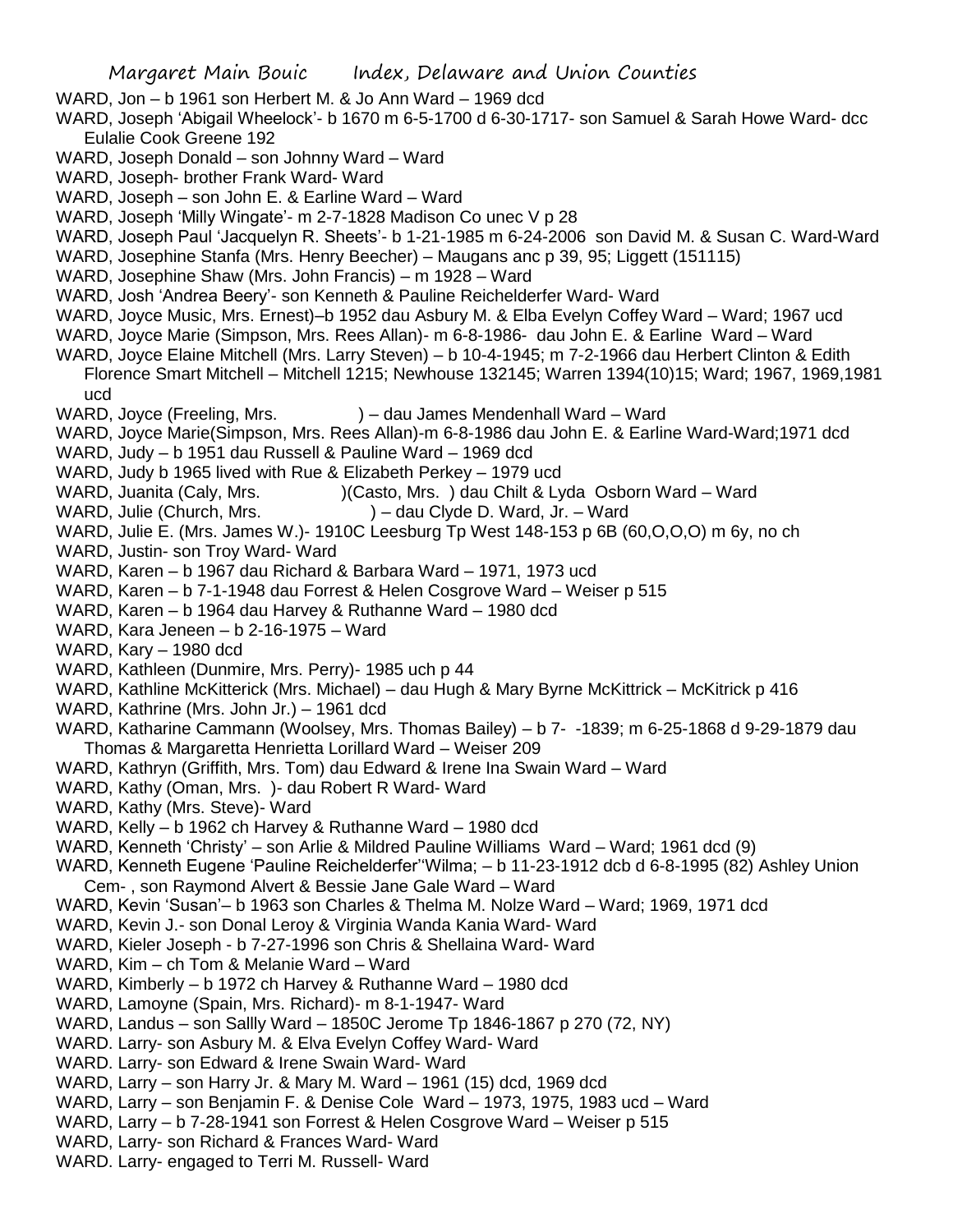- WARD, Larry Steven 'Joyce Elaine Mitchell' m 7-2-1966; Mitchell (1215); Newhouse (1325145); Warren (1394 [10]15); 1967, 1969, 1971 dcd
- WARD, Laura E.- 1870C Orange Tp 427 (3)
- WARD. Laurie- dau Robert K. & Gaylee Ankerstjerne Ward- Ward
- WARD, Layfayette 'Irene January' 1915 uch p 1104
- WARD, L. C C. (White, mrs. Alexander)- m 11-4-1858 ucm 2796; unec XVIII p 66
- WARD, LeMoyne (Mrs, )- dau Frank Ward- Powers clipping (Frank)
- WARD, Lena Meade (Mrs. George W.)- parents of John H,, Ethel, Nora- Ward
- WARD, Lenoir C (Mrs. Glenn R) 1961 dcd
- WARD, Leona- (Ellis, Mrs. )- dau Robey & Callie Amos Ward- Ward
- WARD, Leslie 'Gladys Marie Welch' d 11-14-1980 (64) bur. Oak Grove 1961 dcd; Ward
- WARD, Leslie- son George & Lena Meade Ward- Ward
- WARD, Leslie- son Troy Ward- Ward
- WARD, Lester E. 'Mabel'- b 1915 d 9-19-1991 (76)bur Chilicothe- son Clifford & Littie Wurtzbacker Ward-**Ward**
- WARD, Lester Knight 'Minnie Collins'- (25-1897) dcbirths for Lyle Austin Ward
- WARD, Lettie I. (Bland, Mrs. )- dau Washington P. & Alice May Armetrout Ward- Powers clipping
- WARD, L. C. (White, Mrs. Alexander) ucm 2796; m 11-4-1858; permission slip, unec XII p 30
- WARD, Rev. L. F. 1883 uch V p 577
- WARD, Levi 'Nancy Whitney'- b 4-12-1785 m 9-20-1809; son Reuben & Mary Wright Ward-dcc Eulalie Cook Greene 24
- WARD, Lewyllyn- son Sardius & Evelyn Ward- 1880C Jerome Tp 220-236 p 25 (15,O,O,O)
- WARD, Lewis- 1870C Paris Tp 75-74 p 11 (10,O), County Home
- WARD, Lida- b 9-1888 1900C Richwood 130-147 p 6A (11,O,O,O)
- WARD, Lily (Heironimus, Mrs. ) dau Herman & Wilma Ward Ward
- WARD, Lincoln- son Robey & Callie Amos Ward- Ward
- WARD, Linda (Somerlot, Mrs. )- dau James J. & Darlene Snitcher Ward- Ward
- WARD, Linda Kay dau James & Gertrude Ward 1959 ucd (11); Ward
- WARD, Linda (Mrs. James R) 1971, 1973 ucd
- WARD, Linda dau Henry Beecher & Josephine Stanfa Ward Maugans Anc p 39, 95; Liggett 1511151
- WARD, Linda dau Harry Jr. & Mary Ward 1961 dcd (12); 1969 dcd
- WARD, Linda dau Herman & Wilma Ward Ward
- WARD, Linda b 1957 (Glenda) dau Jackie & Susie B. Ward 1971 dcd
- WARD. Linda Shaw (Mrs. )- b 1-31-1951 d 8-28-1984 (33) dau Paul & Gertrude Watts Shaw- Ward
- WARD, Littie Wurtzbacker (Mrs. Clifford)- Ward
- WARD, L. L.- infant bur Oak Grove Cem- dg 10-11-1898, Cry Ab p 168
- WARD, L. M., Mr. & Mrsl- parents of Paul Merrick Ward- dg 8-26-1890, Cry Ab p 29
- WARD, —(Mrs. L. N.)- d Thursday, home of dau,(Mrs. A. Cammack) Color.- dg 7-18-1916 Cry Ab p 76
- WARD, -----(Cammack, Mrs. A.)- dau Mrs L. N. Ward- dg 7-18-1916, Cry Ab p 76
- WARD, Lois (Barbro, Mrs. )– dau Kenneth & Pauline E. Reichelderfer Ward Ward
- WARD, Lois Jane (Bevins, Mrs. )– b 1959 dau John H. & Wilma Bowman Ward Ward; 1959, 1967, 1971, 1973, 1975, 1979, 1981 ucd
- WARD, Lois (Martin, Mrs. Carl Jr) dau Raymond & Bessie Jane Gale Ward Ward
- WARD, Lola (Lewis, Mrs. Charles)- dau Asbury M. & Elva Evelyn Coffey Ward- Ward
- WARD, Loretta (Mrs. James E.)- 1880C Darby Tp 153 p 16 (24,O,O,O)
- WARD, Loretta dau John R. & Bertha M. Wright Ward, Sr.; 1961, 1969 dcd; Ward
- WARD, Louisa dau Ellen Ward 1850C Paris Tp, Marysville 508-517 p 78 (10, O)
- WARD, Lovinia dau Charles P. & Jane Jacobus Ward 1850C Trenton tp 881 p 72 (2, O)
- WARD, Lucile (Willey, Mrs. Blend Edward) Weiser p 24
- WARD, Lucinda (Hiss, Mrs. Lepold)- m 1864; dg 8-22-1899, Cry Ab p 211
- WARD, Lucretia- 1870C Paris Tp 75-76 p 11 (8,O); County Home
- WARD, Lundy- son Emanual & Rosie Caudill Ward- Ward
- WARD, Eli Luther 'Martha R.'- b 2-1856 son Eli & Susannah Ward- 1860C Liberty Tp Un Co 1054-1064 p 144 ((3,O); 1900C Richwood 139-147 p 6A (44,O,Pa,Pa) m 22y, engineer; 1910C Claib.Richwood 459-468 p 16B (54,O,O,O) m 32y, engineer, thresher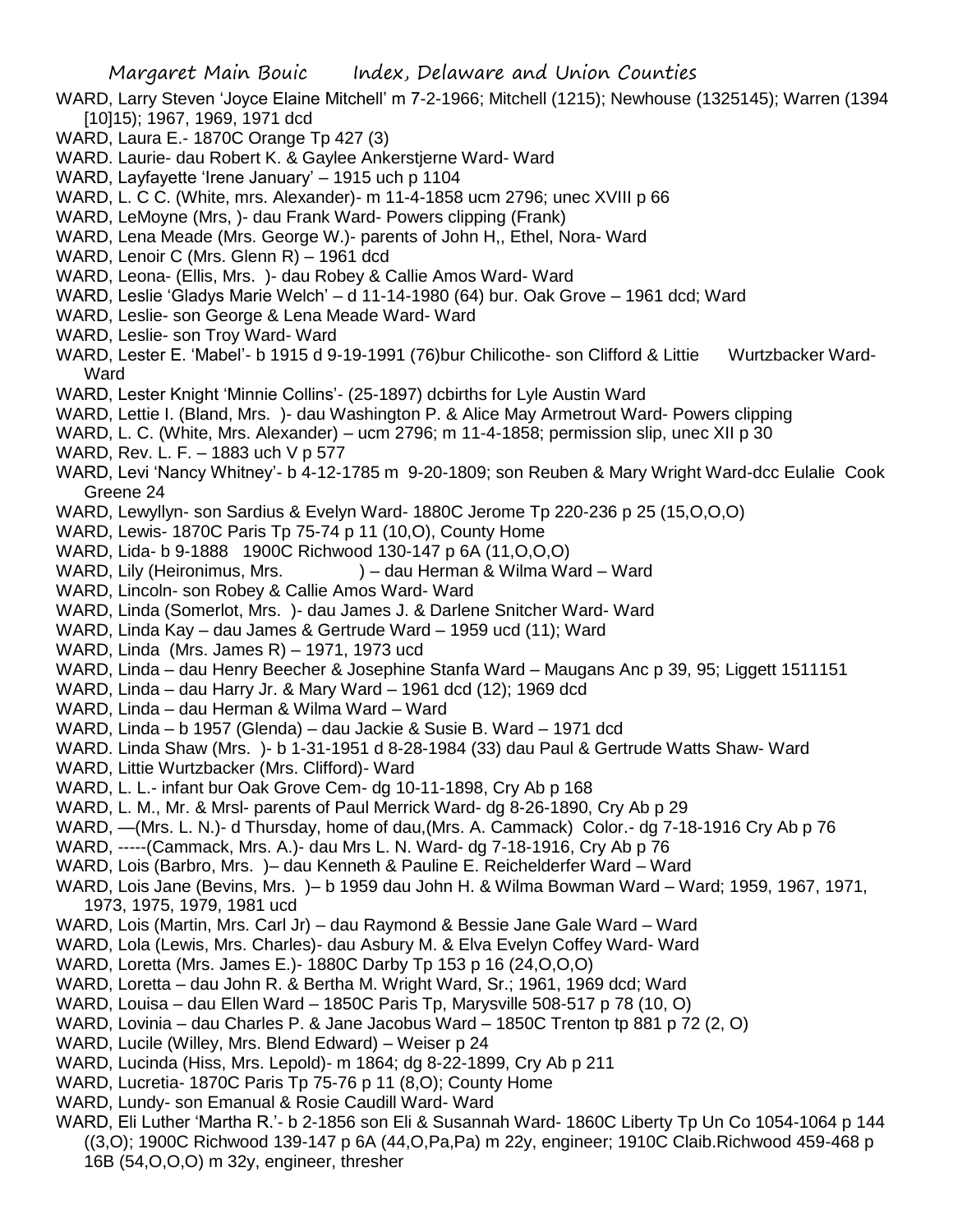- WARD, Lyle Austin- b 5-6-1897 son Lester Knight & Minnie Collins Ward- dcbirths
- WARD, Lynn (Mrs. James) 1975 ucd
- WARD. Lynnette Carey dau William G. Berry- engaged to James C. Cain, Jr.- Ward
- WARD, Lynette dau Tom & Mellanie Ward Ward
- WARD, Lydia Austin (Mrs. Albert Wesley)– . b 1-25-1845 d 5-18-1910 m 1-1-1863; dau Robert Jr. & Martha Gould Searles Austin-dcc Eulalie Cook Greene 7
- WARD, Lyda Maude (Baughman, Mrs. James Wilson) m 8-19-1903 Graham (12743)
- WARD, Lyda E. (Mrs. Chilt)- b 10-16-1910 Ky d 1-12-1990 (79) Forest Grove Cem- dau Norman & Nannie Bates Osborn- Ward
- WARD, M. Oakdale Cem 173 2nd row
- WARD, Mabel dau Delmore & Mary J. Ward admitted 5-13-1889 (5y); Children's Home Tape p 14
- WARD, Mabel (Mrs. Lester)- Ward
- WARD, Mabel M. Umbs (Mrs. Paul W.)- b 8-26-1917 Defiance- d 5-15-2002 (84) St. Mary Cem- dau Adam & Delilah Spurgeon Umbs- Ward parents of John R. Ward
- WARD. Mae Vanest (Mrs. William)- Ward
- WARD, Mahala (Wilson, Mrs. Jackson)- m 4-2-1846 Madison Co, unec X 27
- WARD, Margaret 1850C Delaware Town 1259 p 92 (14, Ireland)
- WARD, Margaret Ann dau Johnny Ward Ward
- WARD, Margaret A. Jones (Mrs. John) m 11-12-1850 dcm
- WARD, Margaret (Mrs. Rev. James M) Ward
- WARD, Margaretta Henrietta Lorillard (Mrs. Thomas) b 1-13-1811; m 12-18-1833 d 8-22-1898 dau Jacob & Anna Margaretta Kunze Lorillard – Weiser p 209
- WARD, Margaret (Gilbert, Mrs. Claude) dau James K. & Rose E. Jackson Ward Ward
- WARD, Margaret- dau John & Ann Ward- 1860C Union Tp 583-588 p 82 (4,O)
- WARD, Margaret dau John E. & Earline Ward Ward
- WARD, Margaretta Muhlenbert b 9-5-1843; d 1-29-1909 dau Thomas & Margaretta Henrietta Lorillard Ward – Weiser p 209
- WARD, Margie (Mrs. George W.)- d 1970- Ward
- WARD, Mariah E. (Mrs. Charles H.)- b 12-1858 1900C Leesburg Tp 79-79 p 4A (41,O,Pa,O) m 22y, 4ch; 1910C Leesburg Tp 5-5 p 1A (51,O,Pa,O); m 25y 2 ch
- WARD, Mariah Linton (Mrs. Cyrus)- m 7-18-1837 Madison Co, unec IX p 5
- WARD, Mariah Walker (Mrs. George)- m 3-13-1843 Madison Co. unec IX p 5
- WARD, Marie E. Easton (Scheiderer, Mrs. Robert J.)(Mrs. Victor D)- b 6-4-1899 d 3-8-1992 Oakdale H- 163-W ½- dau Curry & Lulu Thompson Easton- Ward
- WARD, Marilyn June.Jane Keckler (Mrs. Robert R, ) Ward; 1980 dcd
- WARD, Marietta Ziegler (Mrs. Howard) dau W. O. Ziegler Ward
- WARD, Marion b 1949 son Asbury M. & Elba Evelyn Coffey. Ward Ward; 1967 ucd
- WARD. Marion A. "Smiley"'Sharon Kay Snyder'-m 9-22-1968 Ward
- WARD. Marion- parents of Monica Kay Ward Kerins- Ward
- WARD, Marjorie Joann Jones (Mrs. Clarence Raymond) m 6-15-1974 dau Rev. Forrest O. Jones Ward
- WARD, Mariah Long (Cassadiay, Mrs. John)(Mrs. Charles) 1915 uch p 1000
- WARD, Marjorie Elizabeth Bell (Mrs. Verle S) b 8-1-1902 d 12-13-1998 (96) Kilbourne Cem- Ward; 1961, 1969 dcd
- WARD, Martha- 1880C Brown Tp (22,O,O,O) infirmary; delge 1994, X p 72
- WARD, Martha Beulah (Cook, Mrs. Otto Henry)- b 3-25-1878 m 12-8-1904 d 4-25-1959; dau Albert Wesley & Lydia Austin Ward- dcc Eulalie Cook Greene 3
- WARD, Martha Ann (Hoyle, Mrs. Jacob)- m 11-26-1843, Madison Co. unec X p 7
- WARD, Martha Ann dau Kenneth Ward Ward
- WARD, Martha (Bellamy, Mrs. David)(Irwin, Mrs. Kevin)– dau Kenneth & Pauline Reichelderfer Ward Ward
- WARD, Martha (Mrs. John M, Dr.) d 6-13-1965 ; 1961 dcd -Ward
- WARD, Martha R. (Mrs. Eli Luther) b 4-1854- 1900C Richwood 139-147 p 6A (46,O,Mass,O); m 22y, 4 ch; 1910C Claibourne-Richwood 459-468 p 16B (56,O,Maine O) m 32y, 9 ch 2 living
- WARD, Mary- 1870C Paris Tp 75-76 p 11 (7,O), county home
- WARD, Mary 1969 dcd
- WARD, Mary  $A 1969$  dcd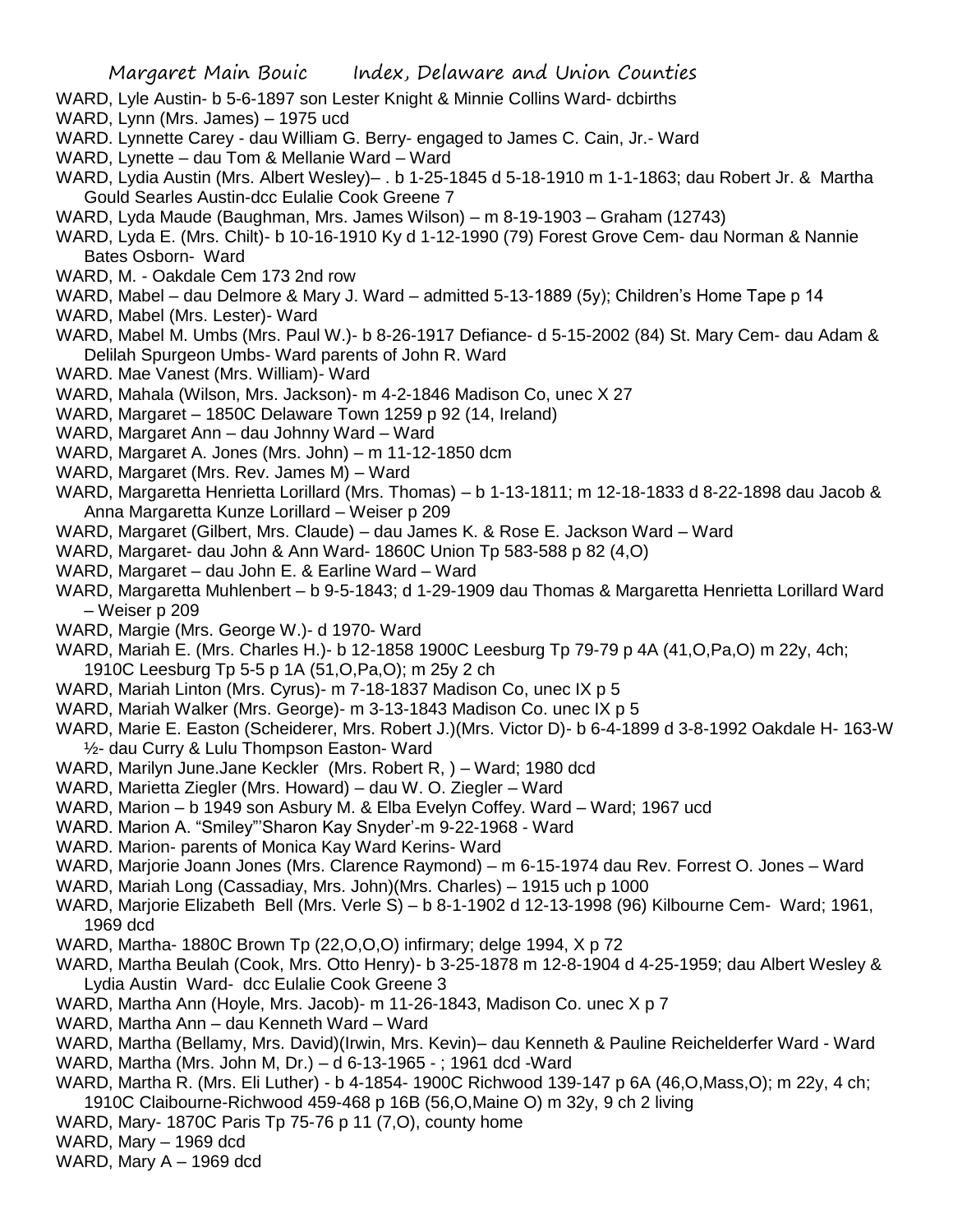- WARD, Mary Ann (Webster, Mrs. )– dau John H, & Wilma Bowman Ward Ward
- WARD, Mary Ann Jones (Mrs. John)- m 11-10-1850 dg 11-15-1850, Wight p 61
- WARD, Mary (Berry, Mrs. )- dau Robey & Callie Amos Ward- Ward
- WARD, Mary B/L. Rodenfels (Mrs. Earl R) b 7-17-1908 Berlin Tp m 12-31-1993 d 9-21-1998 (90) dau Herman & Ethel Chambers Rodenfels- Ward; 1961, 1969, 1971, 1980 dcd
- WARD, Mary Octa dau Hugh Adron & Nell Allen Ward Maugans Anc p 39; Liggett 1511163
- WARD, Maryetta Williams (Mrs.  $\longrightarrow$  ) dau James & Margaret Williams Asp p 155
- WARD, Mary Ruth (Mrs. Robert R.) Wardl 1961, 1969, 1971 dcd
- WARD, Mary dau John Jr. & Kathrine Ward 1961 dcd (14); 1971 dcd
- WARD, Mary (Cummins, Mrs. Squire T. P.) m 6-11-1843 dcm
- WARD, Mary E. (Justice, Mrs. John S) m 12-19-1852 dcm; dg 12-24-1852, Wight p 81
- WARD, Mary Edwards (Mrs. Delmer) m 12-26-1881 ucm 7087
- WARD, Mary- dau John & Ann Ward- 1860C Union Tp 584-588 p 82,(5,O)
- WARD, Mary J. Wigton (Mrs. Samuel M) m 10-3-1849 dcm
- WARD, Mary Katherine (Flannigan, Mrs. Calvin)- d 11-28-1974 Texas-
- WARD, Mary Maxine (Mrs. Harry Jr) 1961, 1969, 1971 dcd
- WARD, Mary Fran (McClintock, Mrs. Mark Charles)(Cassidy, Mrs. Tom)- m(1) July 1983 dau John F. & Catherine Kaseman Ward- Ward
- WARD, Mary b 1957 dau John R. & Wilma Ward 1967, 1971, 1973, 1975 ucd
- WARD, Mary (Mercer, Mrs. John)- ped Ruth Mercer McBee #166A; unec IX p 69
- WARD, Mary (Wall, Mrs. Thomas) –dau James Mendenhall Ward Ward
- WARD, Mary Jane (Bennett, Mrs. Elihu A. ) ucm 1612; m 12-21-1850; unec XIV p 47; m slip VIII p 4
- WARD/WOOD, Mary L. (Wilson, Mrs. George W. )- m 5-8-1849 ucm 1419; unec VII p 45, XIII p 19
- WARD, Mary Josephine Shaw (Mrs. John Francis)- b 1-11-1910 m 1-3-1928 d 3-8-1995 (85) Claibourne Cemdau Harrison & Ethel Mae Thomas Shaw- Ward
- WARD, Mary L.- dau Henry F. Ward- Ward
- WARD, Mary McClung (Mrs. Sardius) ucm 2471; m 10-17-1856; unec XVII p 71; 1860C Jerome Tp 187- 185 p 28 (28, O)
- WARD, Mary (Sivey, Mrs. Warren W) m 2-6-1878; ucm 6205
- WARD, Mary Lee- unclaimed letter 1842- unec XII p 21
- WARD, Mary Magalene (Hubbard, Mrs. Alvy G.)- b 4-22-1936 m 5-2-1953 d 11-17-1987- Oakdale dau James K. & Rose E. Jackson Ward- Ward
- WARD, Mary Nunamaker (Brenneman, Mrs. Dale)(Osborne, Mrs. Paul)(Mrs. Milton)- dau Martin & Nora Reese Nunamaker d 10-10-1982 (75) bur. Forest Grove b 5-17-1907;- Nunamaker
- WARD, Mary Annabell Miller (Mrs. Hartley) Ward
- WARD, Mary Wright (Mrs. Reuben) m 6-13-1771; dcc Eulalie Cook Greene 49
- WARD, Mattie dau Sam & Octa Maugans Ward b 11-9-1924 Maugans Anc p 38, 39, 95 Liggett 151111
- WARD, Sister Mary Frances dau John P. Ward Ward
- WARD, Mary (Hubbard, Mrs. Alvie) dau James K. and Rose E. Ward Ward
- WARD, Mary- 1880C Taylor Tp 171-174 p 16 (14, O, O, O) servant with William & Elizabeth McAdow
- WARD, Mary dau William & Catherine Ward 1850C Radnor Tp 19 p 175 (12, O)
- WARD, Matthew- son Dan & Becky Ward- Ward- engaged to Tracy Boham
- WARD, Maude (Miller, Mrs.  $)$  sister Raymond Ward Ward
- WARD, Maude Smith (Mrs. Robert H.)- Ward
- WARD, Maxwell A.'Emiline Farley'- b 2-10-1932 Ky m 2-29-1960 d 10-13-1991 (59) Forest Grove Cem- son Chilt & Lyda Osborn Ward- Ward
- WARD, Melanie- dau John II & Rachel Warad- Ward
- WARD, Melanie (Mrs. Tom) Ward
- WARD, Melody- dau Lester E. & Mabel Ward- Ward
- WARD, Michaela Lynn Morrison (Mrs. James Joseph) m 12-21-1974 dau Michael Morrison Ward
- WARD, Michael 'Kathleen McKitterick' Mckitrick p 416
- WARD, Mildred (Mrs.Wayne )- 1979, 1981, 1983 ucd
- WARD, Mildred E. (Mrs. William D.)- b 10-15-1923 Delaware d 3-6-1988 (64) Oak Grove Cem- Ward
- WARD, Mildred P (Mrs. Arlie) 1961 dcd
- WARD, Michael 'Glenda' 1969, 1971 dcd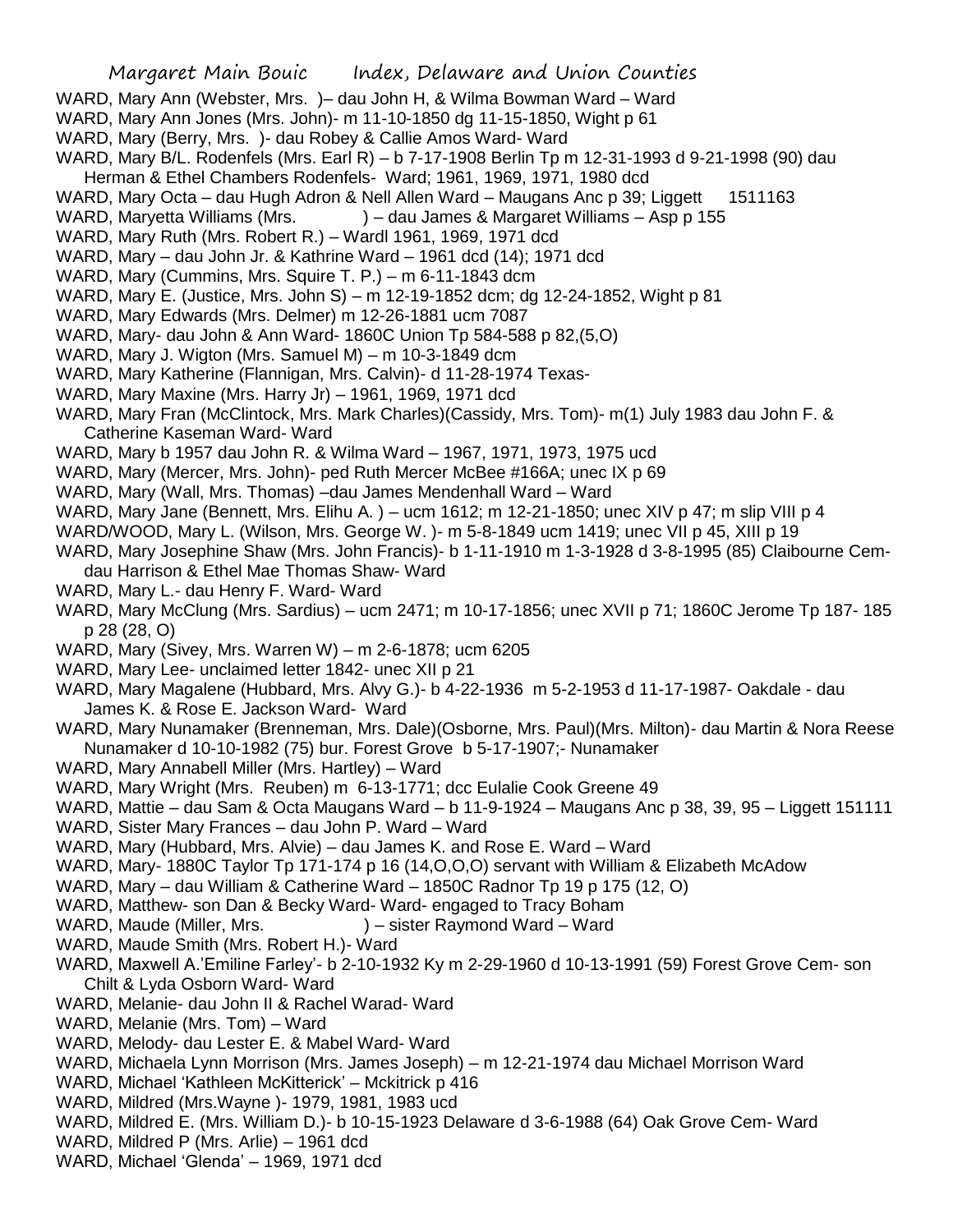- WARD, Michaela (Mrs. James)- Ward
- WARD, Michele b 1964 dau Michael & Glenda Ward 1969, 1971 dcd
- WARD, Maude (Hartley, Mrs.  $) -$  sister Charles Ward Ward
- WARD, Max son Chilt & Lyda E. Osborn Ward Ward
- WARD, Melissa b 1957 dau Herbert H & Joan Ward 1969, 1980 dcd
- WARD, Mildred (Mrs. William D.)- d 1988- Ward
- WARD, Milly Wingate (Mrs. Joseph)- m 2-7-1828 Madison Co, unec V p 28
- WARD, Minnie Collins (Mrs. Lester Knight)- (22-1897) dcbirths for Lyle Austin Ward-
- WARD, Minnie Sibel(Mrs. J. A.)- dau Henry Raft & Mary E. Goodspeed Sibel-dg 6-25-1907,Cry Ab p 51
- WARD, Miscy- d 4-4-1900 Un Co Probate Deaths, Vol 3
- WARD, Monica Kay (Kerins, Mrs. James Jude, Jr.)- m 7-30-1988 dau Marion Ward- Ward
- WARD, Mont 'Rosie Caudill' Ward
- WARD, Nancy 1850C Marysville, Paris Tp 489-498 p 75 (38, O)
- WARD, Nancy d 8-9-1855 (45) 1883 uch V p 63; unec XXII p 64
- WARD, Nancy B b 1842; d 1925 Old Blue Cem Powell p 144
- WARD. Nancy (Mrs. Dale)- parents of Scott Ward- Ward
- WARD, Nancy (Garrard, Mrs. John b.)- m 10-3-1849 Madison Co, unec XI p 46
- WARD, Nancy (Mrs. James) 1850C Marlborough Tp 8 p 182 (41, Pa); hadc p 38
- WARD, Nancy J. (Mrs. John)- b 5-1842 1900C Washington Tp 60-60 p 3B (58,O,Ky,Va)
- WARD, Nancy May Whitt (Mrs. Terry)- b 1952- 1985 uch p 83
- WARD, Nancy (Morain, Mrs. Washington)- ped Ardith Luticia Cox Felts # 62 23; m 3-30-1834 Madison Co, unec  $V$  p 46, VIII p 67
- WARD, Nancy P (Griffith, Mrs. Thomas O) m 2-6-1878; ucm 6204
- WARD, Nancy P dau Eli & Susanna Ward 1870C Taylor Tp 49-48 p 7 (10, O)
- WARD, Nancy Whitney (Mrs. Levi)- m 9-20-1809; dcc Eulalie Cook Greene 25
- WARD, Naomi dau Simon Condit dcw Bk 2 p 81
- WARD, Naomi Eloise (Wright, Mrs. Robert Edmond) m 5-5-1918; Freshwater p 177
- WARD, Nellie (Mrs. )- attended funeral of Mrs. Patrick Bresnahan- dg 7-2-1909 Cry Ab p 42
- WARD, Nellie (Rogers, Mrs. Julius Dorsey) Asp (535t)
- WARD, Nell Allen (Mrs. Hugh Adron) Maugans Anc p 39, 95; Liggett (151116)
- WARD, Nelson 1880 dch p 282' 1st Lt. Mexican War- delge 1994, X p 35
- WARD, Nick- son John R. & Sandra Kay Beard Ward- Ward
- WARD, Norma Jean Pugh (Mrs. Donald T) b 2-11-1933 d (70) dau Homer Townsend & Thelma Clutter Pugh- Ward; 1980 dcd
- WARD, Nora (Kussemoul, Mrs. ) dau George & Lena Meade Ward- sister Leslie Ward Ward
- WARD, Nora E. (Mrs. James K) Ward
- WARD, Noreen (Mrs. Dr. Charles E) 1971 dcd
- WARD, Norma (Hatcher, Mrs. Marion)- dau Donald E. & Gladys O. Stafford Ward- Ward
- WARD, Octa Maugans (Mrs. Samuel H) b 9-23-1884; m 8-1-1908; d 9-12-1955; bur. Hazard, KY dau Frank & Ettie A. Liggett Maugans – Maugans Anc p 38, 94- Liggett 15111
- WARD, Olinda (Hudson, Mrs. John) 1883 uch V p 615
- WARD, Oliver H. P. 'Celia' 1883 uch V p 679, 684; 1850C Taylor Tp 1095-1112 p 163 (27, O)
- WARD, Orville 1961, 1969, 1971 dcd
- WARD, Pam (Mueller, Mrs. )- dau James R. & Jeannette Peterson Ward- Ward
- WARD, Pamela b 1966 dau Robert & Marilyn Ward 1980 dcd
- WARD, Pamela b 3-15-1957 dau Richard Ward Weiser p 515
- WARD, Patricia Ann Brown (Mrs. James)- d 12-30-1999 (49) Kingwood Memorial Pk.- dau Robert & Joanne Brown- Ward
- WARD, Patricia (Powell, Mrs. )– dau Earl R. & Mary L. Rodenfels Ward– Ward; 1961 dcd (14) 1969 dcd
- WARD, Patty dau Henry Beecher & Josephine Stanfa Ward Maugans Anc p 39, 95 Liggett 511153
- WARD, Patricia (Mrs. ) Ward
- WARD, Patty b 1969 dau Richard & Barbara Ward 1971, 1973 ucd
- WARD, Patricia dau Johnny Ward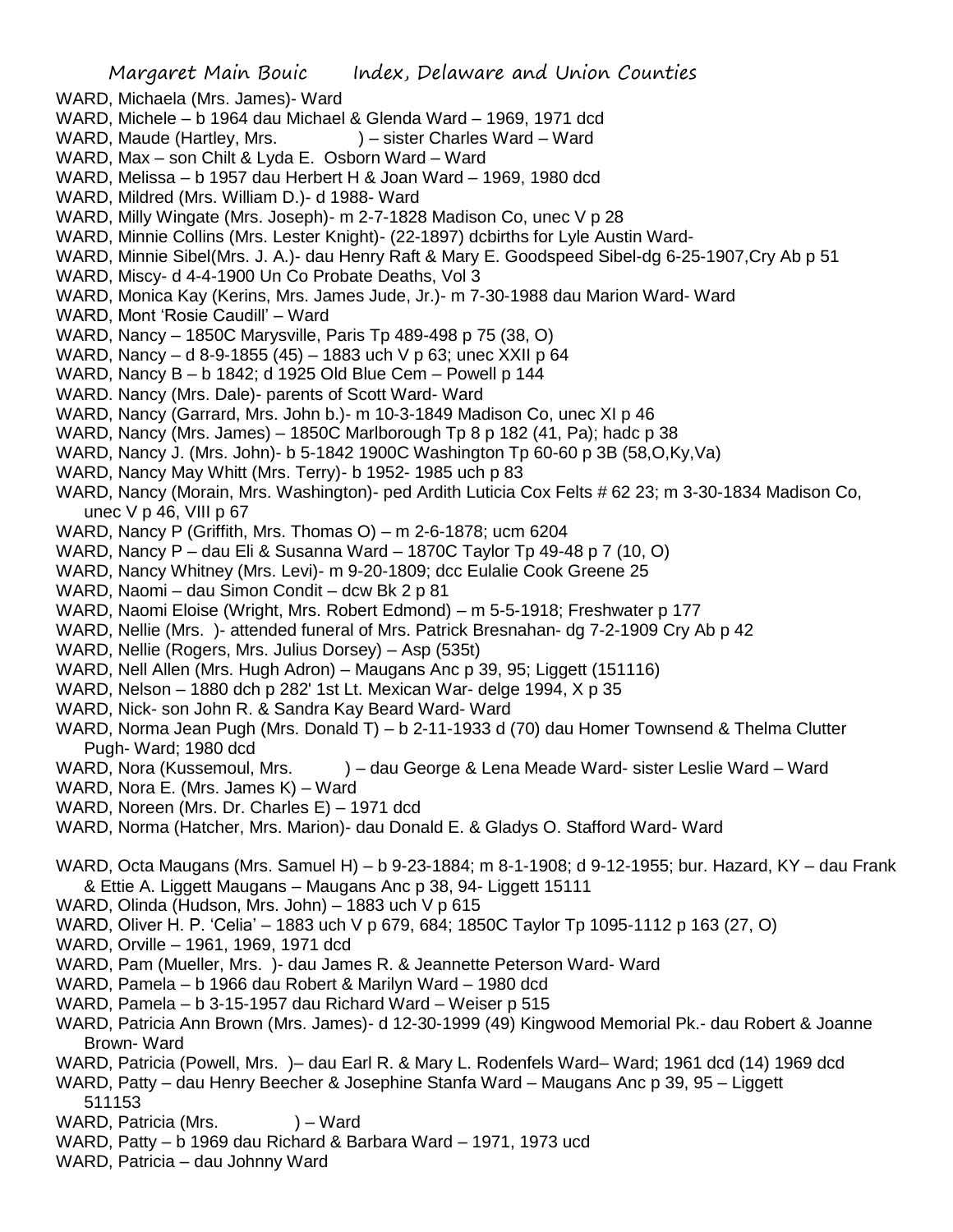- WARD, Patrick E.- son Donal Leroy & Virginia Wanda Kania Ward- Ward
- WARD, Patty dau Hugh Adron & Nell Allen Ward Maugans Anc p 39; Liggett 1511162
- WARD, Patty (Mrs. R. A.) 1980 dcd
- WARD, Paul Mine/Merrick- b 11-24-1889 d 8-9-1890 (8m, 16d) Delaware Tp -son Mr. & Mrs. L. H. Warddcdeaths; dg 8-26-1890 Cry Ab p 29
- WARD, Paul W/R. 'Mabel Umbs'– d 10-23-1981 (72) St. Mary Cem- son John R. Sr. & Bertha R. Ward –Ward
- WARD, Paul d 1977; son Herman & Wilma Ward Ward
- WARD, Paul William b 3-15-1977 son John Raymond & Sandra Kay Beard Ward Ward
- WARD, Pauline (Mrs. Russell) 1969, 1980 dcd
- WARD, Pauline E. (Mrs. Kenneth) d 6-7-1977 (62) bur. Ashley Ward
- WARD, Pennie Jay Treen (Mrs. William E) m 6-14-1975 dau Charles & Clara Mae Treen Ward
- WARD, Percy- son Henry F. Ward- Ward
- WARD, Philaman son Aaron & Abagail Ward 1850C Delaware Tp 1456 p 101 (19, O)
- WARD, Philemon 'Betsey Case' –b 11-3-1832 m 1-1-1853 d Tuesday; Marion Cem- dg 6-29-1917, Cry Ab p 63; dg 3-19-1897, Cry Ab p 110; 1908 dch p 407; Company H. 145 O.V.I. (24); delge 1993, IX p 37; Pabst 8 p 61; 1850C Delaware Tp 1457 p 101 (18, O); 1870C Orange Tp 427 (38,O)
- WARD, Phillip 'Brenda' 1971, 1980 dcd
- WARD, Phineas 'Sarah Kendall' b 8-5-1705 d 10-19-1756 ; son Joseph & Abagail Wheelock Ward- dcc Eulalie Cook Greene 96
- WARD, Phyllis (Moore, Mrs. Samuel) dau Leslie & Gladys Marie Wech Ward Ward
- WARD, Phoebe (Snock, Mrs. Henry) m 1-30-1837 dcm
- WARD, Polly (Morain, Mrs. jonathan)- m 5-26-1825 Madison Co unec V p 16
- WARD, Polly A. (Lambert, Mrs. ) dau Robert & Mary Ruth Ward Ward; 1961 dcd (7)
- WARD, Porter G.- b 4-1880 d 2-9-1881 (1-9-25) son Sardius B. & Evaline Cook, Plain City Cem, Row 8; unec VII p 52; 1880C Jackson Tp 230-236 p 25 (4/12,O,O,O)
- WARD, Priscilla (Hicks, Mrs. Len)- dau Verle S. & Marjorie Elizabeth Bell Ward- Ward
- WARD, R. A. 'Patty' 1980 dcd
- WARD. Rachel (Mrs. John II) parents of Adrianna, John Henry, Melanie Ward- Ward
- WARD, Raymond Albert 'Bessie Jane Gale' d 11-18-1975 (85); m 1-14-1911; Ward; 1969, 1971 dcd
- WARD, C. Raymond 'Jean A. Banning'- Ward
- WARD, Raymond b 9-24-1942 son Forrest & Helen Cosgrove Ward Weiser p 515
- WARD, Rebecca dau Aaron & Abagail Ward 1850C Delaware Tp 1456 p 191 (11, O)
- WARD, Rebecca 1820C Union Tp
- WARD, Rebecca Harris (Mrs. Henry)- m 6-13-1830 Madison Co, unec V p 40
- WARD, Reuben "Mary Wright' b 12-28-1746 m 6-13-1771 d 1-8-1800 son of Phineas & Sarah Kendall Warddcc Eulalie Cook Greene 48
- WARD, Richard 1840C Claibourne Tp 50 (30-40)
- WARD, Rick son Robert L. & Zelda Ward 1969 dcd
- WARD, Richard Carmen son Donald Augustus & Hazel Fox Ward Maugans Anc p 38, 94-Liggett 1511131
- WARD, Richard C. son Irene Iva Swain Ward Ward
- WARD, Richard E. Ward
- WARD, Richard (fireman) Ward
- WARD, Richard 'Barbara' 1971, 1973 ucd
- WARD, Richard 'Elizabeth Bomgarner' 1915 uch p 492; ucm 2134; m 6-4-1954; m slip unec VIII p 20; 1883 uch  $V$  p 57
- WARD. Richard 'Frances'- b 11-3-1934 d 8-22-1994 (60) Oak Grove Cem- son Edward & Irene Swain Ward-Ward
- WARD, Richard L. son Victor D. Ward Ward
- WARD, Richard b 11-26-1935 son Forrest & Helen Cosgrove Ward Weiser p 515
- WARD. Richard Lynn 'Darlene Rittenhouse'- b 7-29-1929 d 5-20-1989 (59) Ward
- WARD, Richard "Max"- son Richard Lynn & Darlene Rittenhouse Ward- Ward
- WARD, Richard b 10- -1954 son Richard Ward Weiser p 515
- WARD, Robert 1983 ucd
- WARD, Robert son James D. & Rosemarie Ward b 1963; -1969, 1971, 1980 dcd
- WARD, Robert A son Hampton & Isabel Ward 1860C Allen Tp 788-796 p 108 (2, O)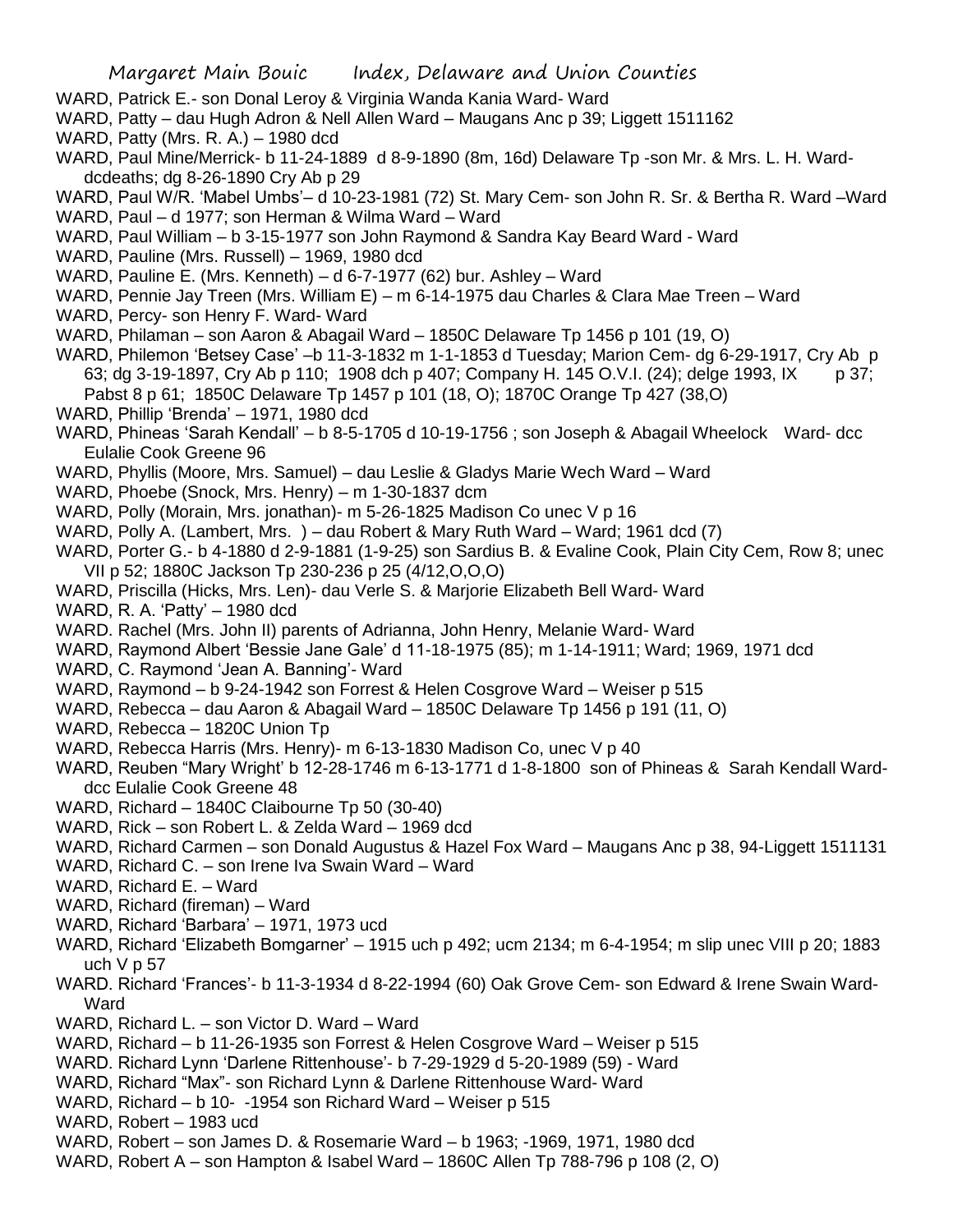Margaret Main Bouic Index, Delaware and Union Counties WARD, Robert A. – son Robert R. & Mary Ruth Ward – b 1956-Ward; 1961, 1969, 1971 dcd WARD. Robert 'Cheryl'- son Harold William & Joan Ward- Ward WARD, Robert D. 'Barbara' – 1969, 1971 dcd 1980 dcd WARD, Robert 'Emily'- parents of Chase Andrew Ward- Ward WARD, Robert H. 'Maude Smith'- Ward- parents of Ruth B. Ward Williams WARD, Robert 'Jean' – 1961 dcd WARD, Robert L. 'Zelda' – 1969, 1971, 1980 dcd WARD, Robert R. 'Mary Ruth' – b 9-22-1930 Va d 10-19-1993 (63) son James K. & Rose E. Jackson Ward-Ward; 1961, 1969, 1971 dcd WARD, Robert R. 'Marilyn June Keckler' – b 10-5-1937. Fostoria, d 3-10-1989 (51) - Ward; 1980 dcd WARD, Robert – son John Francis & Josephine Shaw Ward – Ward WARD, Robert 'Gaylee' – son James Nelson . & Thelma Ruth Rose Ward- Ward WARD, Robert K. 'Gaylee'- father of Jill Gaylee Ward- Ward WARD, Robert L. – Ward WARD, Rose E. –(Mrs. James K) – d 6-20-1975 (75)- Ward WARD, Rosie Caudill (Mrs. Mont) – Ward WARD, Ronald ' Jacob' – son Herman & Wilma L. Ward – Ward WARD, Ronald – son Chilt & Lyda Osborn Ward – Ward WARD, Ronald- half-brother Jack Eldon Ward- Ward WARD, Rohonda (Hamilton, Mrs. Paul) – dau James Mendenhall Ward – Ward WARD, Rone/Roisa – b 1958 dau Robert R. & Mary Ruth Ward – Ward; 1961, 1969, 1971 dcd WARD, Rose – 1961 dcd WARD, Rosemarie- d 1945 dau John F. & Catherine Kaseman Ward- Ward WARD, Rosemarie (Mrs. James D) – 1969, 1971, 1980 dcd WARD, Rosemary – b 1960 dau Robert D. & Barbara Ward – 1969, 1971 dcd WARD & ROSS- sale- unec X p 52 WARD, Rosie Caudill (Mrs. Emanual)- Ward WARD, Russell – b 1972 son James R. & Linda B. Ward – 1973 ucd WARD, Russell – brother Leslie Ward – Ward WARD, Russell Paul- son Linda Shaw Ward- Ward WARD, Russell 'Pauline' – 1969, 1971, 1980 dcd WARD, Russell- father of Robert R. Ward- Ward WARD, Ruth Ellen (Martin, Mrs. Harold)(Rummell, Mrs. Carl) – Weaver 129412; b 10-10-1908; m (1) 6-26- 1926 div; 929' , (2) 7-30-1932 dau E. O. & Etta Catherine Sabins WARD, Ruth Anne (Mrs. Harvey) – 1980 dcd WARD, Ruth B. (Williams, Mrs. Walter E.,Sr.)- b 2-28-1900 m 3-1918 d 2-13-1996 (95) Sunset Cem, Columbus- dau Robert H. & Maude Smith Ward- Ward WARD, Ruth E. Hill (Mrs. Carl R.)- b 4-1-1921 Urbana 8-10-1946 d 1-27-2003 (81) Spring Hill Cem- dau Talmadge F. & E. Hazel Impson Hill- Ward WARD, Ruth J. – 1969 dcd WARD, Ryan- son Troy Ward- Ward WARD, Sadious- b 3-1866 1900C Taylor Tp 10-10 p A1 (34,O,o,O) stationary engineer WARD, Safrona A. (Mrs. George W.)- 1910C Leesburg Tp West 148-153 p 6B (49,O,Pa,O) m 30y, 3 ch WARD, Saly- d 7-10-1962 (72y 8 m)- Plain City Cem, unec VIII p 0 WARD, Sally (Pool, Mrs. A) – ucm 571; license 8-24-1839 WARD, Sally J. (Mrs. Victor MD) – 1971 dcd WARD, Sally (Mrs. William)- uccp p 30 widow JB3 p 260 WARD, Sally Marie Thele (Mrs. David Lee Andre, Jr) – m 8-6-1978 dau Walter & Thiele – Ward WARD, Sally N. (Havins, Mrs. Horatio)- m 11-22-1827 Madison Co, unec VI p 10 WARD, Sally (Pool, Mrs. Amrine)- lic 8-24-1839 ucm 571, unec III p 38 WARD, Sally Thiele (Mrs. David)- m 8-6-1978- Ward WARD, Sam – son Donald Augustus & Hazel Fox Ward – Maugans Anc p 38, 94; Liggett 1511132 WARD, Samuel C.- son John Francis & Mary Josephine Shaw Ward- Ward WARD, Samuel 'Sarah Howe' b 9-24-1641 m 6-6-1667 d 11-15-729 - son of Elizabeth & William Ward dcc Eulalie Cook Greene 384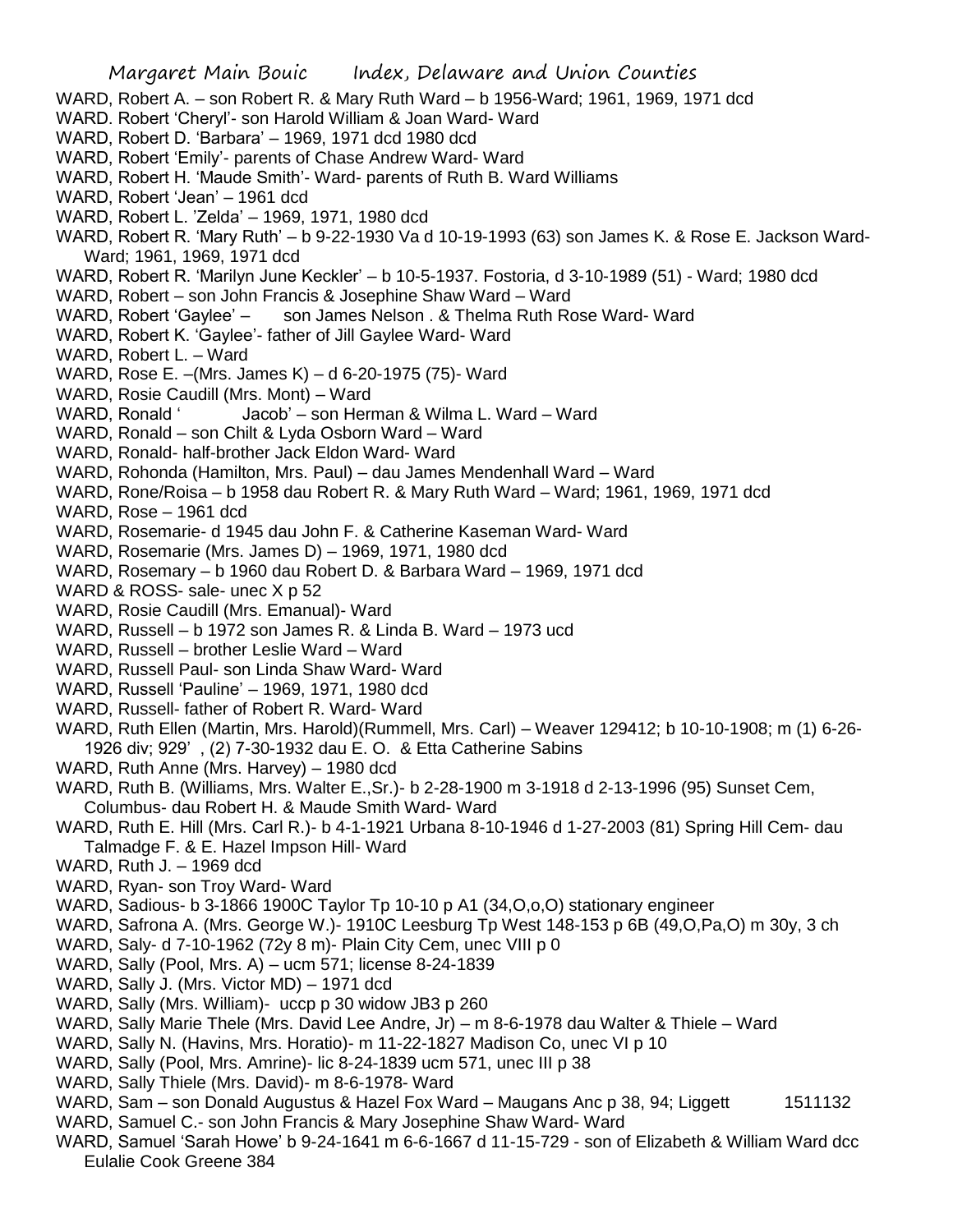WARD, Samuel – 1980 dch p 407

- WARD, Samuel M 'Mary J. Wigton' m 10-3-1849 dcm; d 10-1-1864 (46-2-26) Old Blue Cem Powell p 146
- WARD, Samuel H 'Octa Maugans' b 12-18-1885; m 8-1-1908 son Isaac & Arminta Prater Ward Maugans Anc p 38, 94; Liggett (15111)
- WARD, Sandra (Cochran, Mrs. Cary) dau James Mendenhall Ward Ward
- WARD. Sandra (Hastings, Mrs. )- dau Richard & Frances Ward- Ward
- WARD, Sandra (Holtgrave, Mrs. )- dau Edward & Irene Iva Swain Ward- Ward
- WARD, Sandra Kay "Soni" Beard (Mrs. John)- b 6-28-1946 Delaware m 10-7-1972 d 8-18-1999 St. Ann's-Oak Grove Cem dau William & Maxine Emmert Beard- Ward
- WARD, Sandra Kay dau Paul W. Ward Ward
- WARD, Sandra Lynn (Dunmire, Mrs. David)- m 4-17-1971- 1985 uch p 150
- WARD, Sarah 1850C Paris Tp 625-639 p 95 (12, O)
- WARD, Sarah (perhaps mother of Sardus?)- 1860C Jerome Tp 186-187 p 28 (69, Conn)
- WARD, Sarah (Adams, Mrs. ) dau Clyde L. Ward Ward
- WARD, Sarah Ann 1850C Sc Tp 2368-2380 p 144 (12,O)
- WARD, Sarah Ann Weiser (Mrs. Esaac) b 2-8-1845; m (2) 9- -1872 d 2-15-1906; dau Philip & Catharine Zerba Greiff Weiser – Weiser p 92
- WARD, Sarah (Battees, Mrs. John) ucm 2388; m 2-28-1856; unec XVII p 54
- WARD, Sarah E. dau Oliver & Celia Ward 1850C Taylor Tp 1095-1112 p 163 (4, O)
- WARD, Sarah Howe (Mrs. Samuel)- b 9-25-1644 m 6-6-1667 d 8-11-1707 dau John & Mary Howe- dcc Eulalie Cook Greene 385
- WARD, Sarah Kendall (Mrs. Phineas)- b c 1755 d 4-12-1812 dcc Eulalie Coo`k Greene 97
- WARD, Sarah (McElroy, Mrs. Capt. J,. C.)- dg 8-23-1907, Cry Ab p 64
- WARD, Sarah Marlin, Mrs. Henry) b 9-10-1926 Powers Pat p 87
- WARD, Sarah Swager (Mrs. James W) ucm 3651; m 12-8-1864
- WARD, Sarah (Wolford, Mrs. Jacob) m 8-13-1842 dcm
- WARD, Sardius 'Mary McClung''Eveline Cook' b 1828 ucm 2471 m 10-17-1856; ucm 4770; m 9-10-1870; d 1894 Plain City Cem, Row 8; ; hjt p 16; 1915 unh p 111; unec VII p 52, XVII p 71; 1860C Jerome Tp 187- 188 p 28 (32, Conn);1870C Jerome Tp 41 p 5 (42, NY); 1880C Jerome Tp 220-236 p 2 (52,O,O,O)
- WARD, Saundra dau Harry Jr. & Mary M. Ward 1961 dcd (13)
- WARD, Savannah Camille- b 8-4-2003 dau Scott & Clarissa McDonley Ward- Ward
- WARD. Scott 'Clarissa McDonley'- son Dale & Nancy Ward- Ward- parents of Savannah Camille Ward
- WARD, Scott son Dale & Nancy Ward- engaged to Gabrielle McDonley Combs, Ward
- WARD. Selma Esther (Greenwood, Mrs. Andrew Hollister)- m 7-25-1948- Ward
- WARD, Sharon Kay "Sherry"(Farnlacher, Mrs. Allen)(Mrs. Marion A. "Smiley"- b 4-28-1943 Kenton m(2) 9-22-
- 1968 d 12-9-2004 (61) Oakdale Cem- dau Charles & Anna Elizabeth Keller Snyder- Ward
- WARD. Shauna Fern (Gilliland, Mrs. Patrick David)- m 7-2-1988 dau Doug & Fern Ward- Ward
- WARD, Sheila dau James & Gertrude Ward 1959 ucd (12)
- WARD, Sheila (Rams, Mrs. Jack)- dau James J. & Darlene Snitcher Ward- Ward
- WARD, Shellaina (Mrs. Chris)- Ward
- WARD, Sherry E. d 9-19-1972 dau Chris Ward bur. Sunbury Cem Ward
- WARD, Sherry (McCartnery, Mrs. )- dau Robert R. Ward- Ward
- WARD, Shirley (Skaggs, Mrs. Wilbur)– dau Asbury & Elba Evelyn Coffey Ward Ward; 1959 ucd (14)
- WARD, Shirley (Mrs. David)- Ward
- WARD, Shirley (Grider Mrs. Cloyd) b 3-4-1938 dau Forrest & Helen Cosgrove Ward Weiser p 515
- WARD, Shirley K 1980 dcd
- WARD, Shirley b 1953 dau Russell & Pauline Ward 1969 dcd
- WARD, Shirley (Mrs. Vaughn)- Ward
- WARD, Sister M. Alonzo- dau Frank Ward-Powers Clipping (Frank)
- WARD, S. M.- d 10-1-1864 (46) Kingston Tp dg 10-76-1864 Cry Ab p 43
- WARD, Sodda male, lived with Samuel T. & Sarah Dixson 1870C Taylor Tp 237-227 p 29 (6, O); 1880C Taylor Tp 184-186 p 18 (16,O,O,O)
- WARD, Stanley W. 'Juanita' 1973, 1975, 1979 ucd
- WARD, Stacy b 1970 ch Larry Stevens & Joyce Elaine Mitchell Ward; 1971, 1980 dcd; Mitchell 1215; Newhouse 1215145 Warren 1394 (10) 15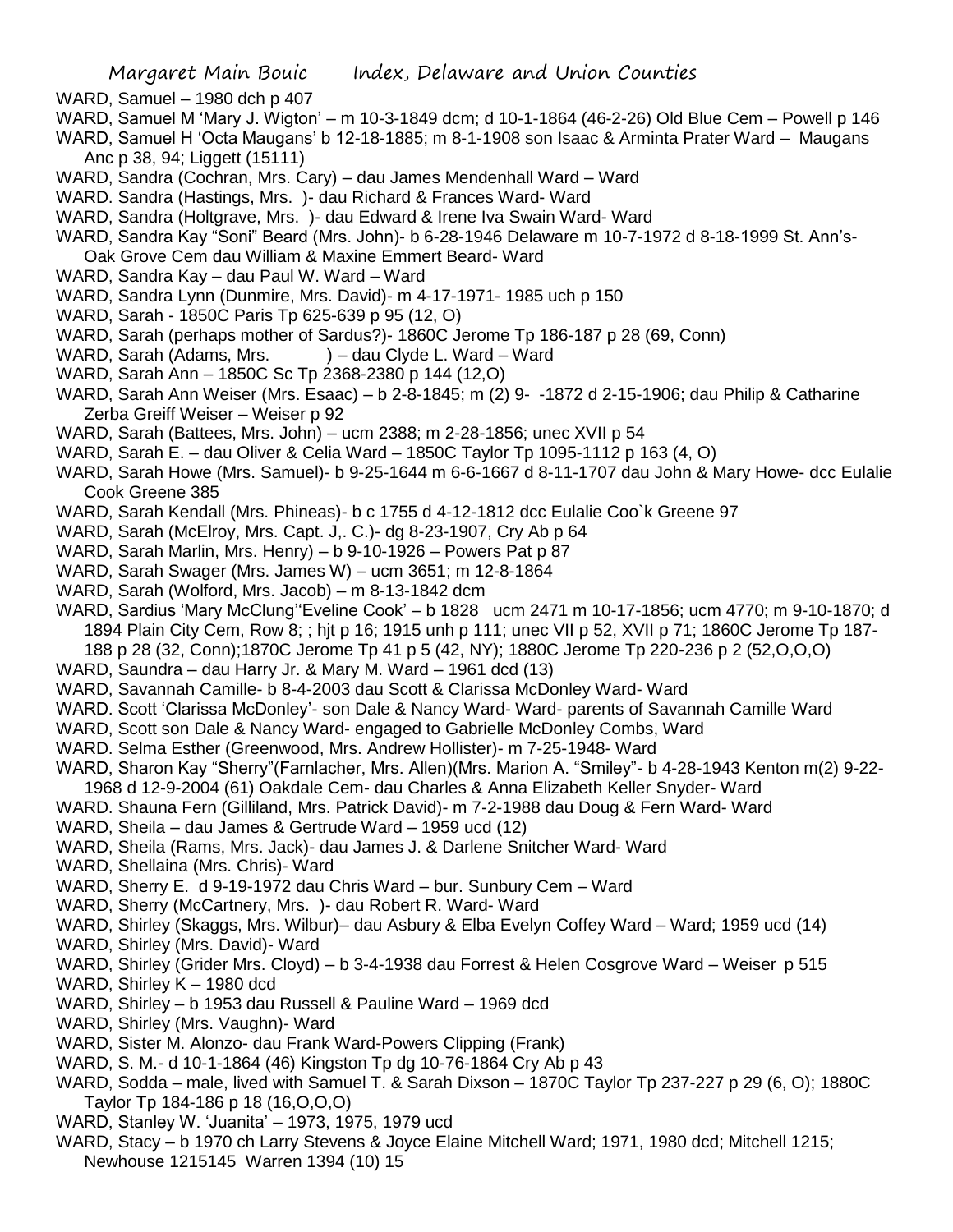- WARD, Stephen son Donald Augustus & Hazel Fox Ward Maugans Anc p 38, 94 Liggett 1511133
- WARD, Stephen 'Dorothy Bidwell'- m 3-24-1836 Madison Co, . unec VII p 24
- WARD, Steve 'Kathy'– son Arlie & Mildred Pauline Williams Ward Ward; 1961 dcd (13)
- WARD, Steven son Clyde L. Ward Jr. Ward
- WARD, Steven- son Harold William & Joan Ward- Ward
- WARD, Steven P. d 2-2-1865 Kansas City, Mo- dg 2-17-1865 Cry Ab p 46
- WARD. Susan C. (Mrs. David M.)- parents of Joseph Paul Ward- Ward
- WARD, Susan E. (Ganoe, Mrs. George E/D..)- m 8-1-1855, ucm 2311, m slip 1855, unec V p 10, unec XVII p 35
- WARD, Susan b 1959 dau Robert D. & Barbara Ward 1969, 1971 dcd
- WARD, Susanna (Mrs. Eli) 1860C Liberty Tp Un Co 1054-1064 p 144 (31,Pa); 1870C Taylor Tp 49-48 p 7 (42, Penn); 1880C Claibourne Tp 63-66 p B193 (54,Tenn,Tenn,Tenn); 1900C Leesburg Tp 57-5 p 3A (73- Pa.,Pa.Pa); 1910C Leesburg West 148-153 p 6B (83,Pa,Pa.Pa) wid, 7 ch
- WARD, Susie B (Mrs. Jackie) 1969, 1971 dcd
- WARD, Susan E. (Garde or Ganoe, Mrs. George) ucm 2311; m 7-28-1855; mt 8-8-1855; m slip unec VIII p 35
- WARD, Sylva dau Delmar & Mary J. Ward admit 5-31-1889 (6y) Childrens Home tape
- WARD, Tammy Dunham (Mrs. Donald)- Ward
- WARD, Tammy (Mrs. Tim)- Ward
- WARD. Teresa (Kramer, Mrs. Rick P.)- Ward
- WARD, Teresa Lynne- dau Edward P. & Brenda Ward- Ward- engaged to Rick Phillip Cramer
- WARD, Teresa (Welch, Mrs. Bill)- dau Harold William & Joan Ward- Ward
- WARD, Terry 'Nancy May Whitt'- 1985 uch p 83
- WARD, Tersa ch Phillip & Brenda Ward 1971 dcd
- WARD, Thelma M 1969, 1971 dcd
- WARD, Thelma Louise Williams (Mrs. James Mendenhall) Ward
- WARD, Thelma Marie Nolze (Mrs. Charles)- b 5-8-1926 Chillicothe m 5-18-1962 d 5-20-2000 (74) dau Everett & Leona Summers Nolze- Ward
- WARD, Thelma Ruth Rose (Mrs. James N.)- b 9-17-1905 W. Va. m 12-30-1926 d 9-19-1991 (83) Prospect Cem- dau John Sherman & Theodosia Engle Rose- Ward
- WARD, Theresa H. (Mrs. Harry H) 1961, 1969, 1971 dcd
- WARD, Thomas 'Christianna Tothaker' m 10-24-1847 dcm
- WARD, Thomas b 2-24-1951 son Forrest & Helen Cosgrove Ward Weiser p 515
- WARD, Thomas b 5-22-1842;d 1874 son Thomas & Margaretta Henrietta Lorillard Ward –Weiser p 209
- WARD, Mr. Thomas Nash p 391
- WARD, Thomas 'Margaretta Henrietta Lorillard' b 6-8-1874; m 12-18-1833 Weiser p 209
- WARD, Tom 'Melanie' Ward
- WARD, Tom, Jr.- son Arlie Thomas & Mary Ward- Ward
- WARD, Tod brother Charles Ward Ward
- WARD, Todd Allan b 11-28-1966 son Larry Steven & Joyce Elaine Mitchell Ward Mitchell 12151; New house 13251451; Warren 1394 (10) 151; 1967 ucd; 1961, 1969, 1980 dcd
- WARD, Tommy son Arlie & Mildred Pauline Ward Ward; 1961 dcd (15)
- WARD, Tommy b 1968 son Carolyn Ward 1971 dcd
- WARD, Troy 'Debbie'–b 10-27-1936 Ky d 5-21-1994 son Leslie & Gladys Welch Ward Ward
- WARD, T. S.- son Philemon & Betsy Case Ward- dg 6-29-1917m Cry Ab p 63
- WARD, Tim b 1964 son Douglas & Beverly Ward 1969, 1971, 1980 dcd
- WARD, Timothy- son Donal Leroy & Virginia Wanda Kania Ward- Ward
- WARD, Timothy 'Tammy'– b 1971 son Donald P. & Norma Jean Pugh Ward Ward 1980 dcd
- WARD, Troy- son Leslie & Gladys Marie Welch Ward- Ward
- WARD, Uriah H. 1908 dch p 407
- WARD, Vale J brother Dr. Vincent Ward Ward
- WARD, Vaughn "Gabby"'Shirley'– b 10-4-1939 d 9-7-1994 son Kenneth & Pauline Reichelderfer Ward Ward
- WARD, Velma (Long, Mrs. ) dau Herman & Wilma Ward Ward
- WARD, Velma (James, Mrs. Donald)- dau William & Mae Vanest Ward- Ward
- WARD, Velma –sister Dr. Vincent Ward Ward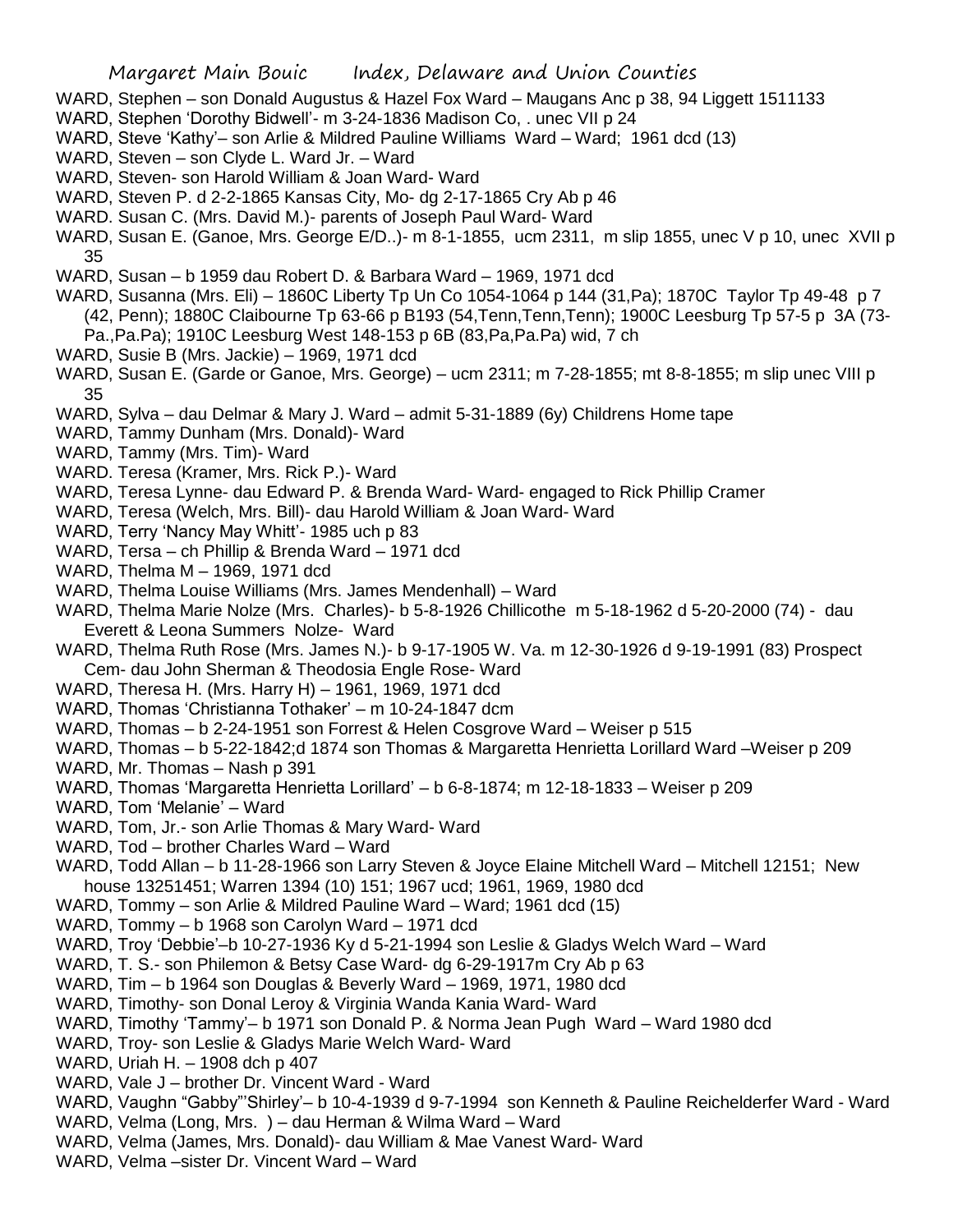- WARD, Venus Lykins (Mrs. Frank Marcus) Maugans Anc p 38, 94; Liggett (151112)
- WARD, Verle 'Marjorie B' Ward d 10-3-1967 (67) bur. Green Mound, Kilbourne ; 1961 dcd
- WARD, Verna (Bollinger, Mrs. ) sister Verle B. Ward Ward
- WARD, Vesper O brother Dr. Vincent Ward Ward
- WARD. Vicki (Kohler, Mrs. )- dau Richard Lynn & Darlene Rittenhouse Ward- Ward
- WARD, Victor D. 'Sally J' 11971, 1980 dcd
- WARD, Victor b 1965 son Victor D. & Sally J. Ward 1971 dcd
- WARD, Victor son Clyde Ward, Jr. Ward
- WARD, Victorene ch Charles & Jane Ward 1850C Trenton Tp 881 p 72 (9. O)
- WARD, Dr. Vincent 'Helen' d 8-12-1961 (63) bur. Wooster brother Victor D. Ward
- WARD, Virginia (Binad, Mrs. ) dau Hartley & Mary Annabelle Miller Ward Ward
- WARD, Virginia (Mrs. Henry F.)- Ward
- WARD, Virginia Wanda Kania (Mrs. Donal Leroy)- Ward
- WARD, Vivian (McBride, Mrs. Herbert Huntley) Rittenhouse Huntley 8, 9
- WARD, W. Oakdale Cem (16 2nd row) 1908 dch p 32
- WARD, Walter 'Jennie Parks'- son Frank H. Ward- Powers Clipping `11-18-1946 (Jennie P,)
- WARD, Walter W d 6-28-1971 (70) bur. Oak Grove Cem Ward
- WARD, Warden son James Mendenhall Ward Ward
- WARD, Wanda Earlene (Willet, Mrs. )– dau Benjamin F. & Dainese Cole Ward Ward
- WARD, Washington P. 'Alice May Armentrout' d Sunday (89) b 9-17-1858 Radnor Tp, (Powers Clip12-28- 1947)-
- WARD, Wayne C. 'Mildred'– b 1965 son Stanley & Juanita Ward -1973, 1975, 1979, 1983 ucd
- WARD, Wayne son James Mendenhall Ward Ward
- WARD, Wendy (Nuspl, Mrs. ) (18-1991)- dau Robert K. & Gaylee Akerstjerne Ward- Ward
- WARD, W. G.- son Philemon & Betsy Case Ward- dg 6-29-1917 Cry Ab p 63
- WARD, William -uccp p 15 JB2 p 20
- WARD, William- uccp p 15 tavern JB 2 p 20, uccp p 28, scurity JB 3 p 193
- WARD, William, 1840C Jerome Tp 1154 (50-60); unec XII p 41
- WARD, William- estate, ARGUS- 1844, unec X p 65; CP 194, unec III p 47
- WARD, William 1835 men p 51 #18 p 94 Radnor Tp
- WARD, William- b England, naturalized 11-14-1835 to US 7-1830; delge 1994, X p 15
- WARD, William b Dec 1856 1900C Claibourne Tp 62-67 p 3B (43, O, O, O)
- WARD, William –uccp p 28 sec JB 3 p 193
- WARD, William Nash p 110, 180
- WARD, William- 1870C Troy Tp 520 (45\*)
- WARD, William- 1870C Orange Tp 427 (57\*)
- WARD, William 1840C Thompson p 108 (30-40)
- WARD, William 1835 men p 51 #13 p 94, Radnor Tp; 1840C Radnor Tp p 101 (40-50)
- WARD, William b 1797; d 1862 Radnor Cem Powell p 233
- WARD, William- pallbearer for Mrs. William Skatz- dg 10-26-1915 Cry Ab p 86
- WARD, William –'Sally' uccp p 30 JB 3 p 260
- WARD, William A. 'Blanche L.'- 1910C Claibourne Tp South 125-126 Cry Ab p 6B
- WARD, William D 'Almina Randall'- m 10-5-1851 dcm dg 10-10-1851, Wight p 6 8
- WARD, William D.'Mildred'-b 4-28-1925 Delaware d 2-11-1990 Grady, Oak Grove Cem. brother Richard Lynn Ward- Ward
- WARD. William E., Dr. 'Elizabeth'- son William E. & Florence E. Martin Ward- Ward
- WARD, William 'Elizabeth'- b 1603 d 8-10-1687 dcc Eulalie Cook Greene 768
- WARD, William E 'Emma C' b 9-27-1860 p 36
- WARD, William E. Jr., Dr.- 'Florence E. Martin'- d 7-21-1979- Ward
- WARD, William E d 11-8-1887 (62 yr) Radnor Cem Powell p 233
- WARD, William d 1-17-1848 (82); 1883 uch V p 63l unec XXII p 64
- WARD, William- Jerome Tp. unec XI p 15, 69
- WARD, William b 1603 d 8-10-1687 m Elizabeth; dcc Eulalie Cook Greene 768
- WARD. William "Bill" 'Ann'- son Earl & Mary L. Rodenfels Ward- Ward
- WARD, William J 1980 dch p 407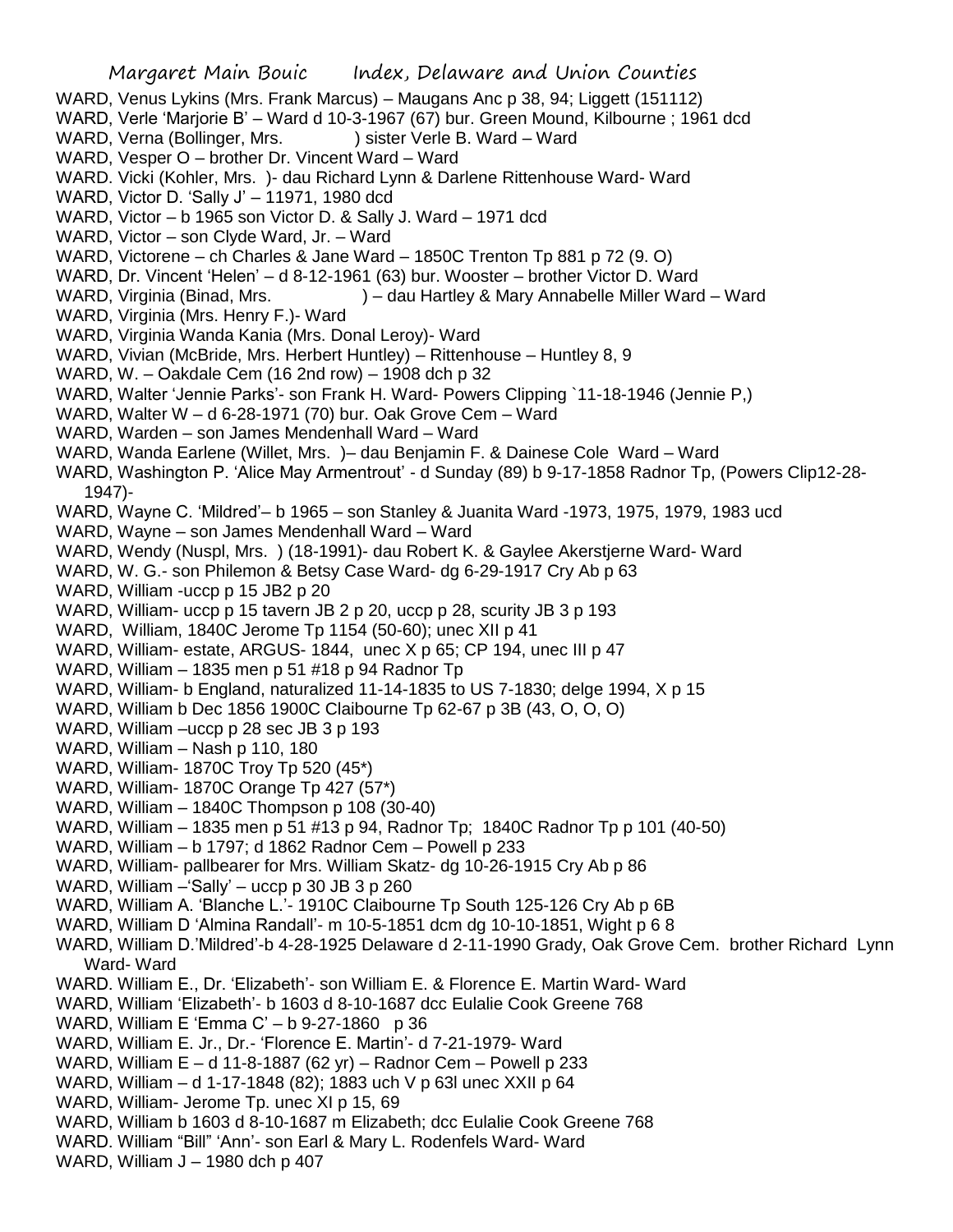#### Margaret Main Bouic Index, Delaware and Union Counties WARD, William – b 9-13-1943 son Forrest & Helen Cosgrove Ward – Weiser p 515 WARD, William – son Clyde Ward, Sr. – Ward WARD, William E 'Pennie Jay Treen' – m 6-14-1975 son Earl M. Ward – Ward; 1980 dcd WARD, William 'Mae Vanest'- Ward WARD, William W. 'Flora May Trop'- m slip 1900; unec V p 9; 1910C Claibourne Tp Richwood 483-493 (31,O,O,O) m 9 y, laborer, printing office WARD. William- son William & Mae Vanest Ward- ward WARD, Willian W.- b 1878 son Luther & Martha R. Ward- 1900C Richwood 139-147 p 6A (21,O,O,O) WARD, Willis, 1870C Orange Tp 427 (10) WARD, Wilma (Mrs. )- - Sunbury p 52, 79, 118, 120 WARD, Wilma (Mrs. John M) – 1967, 1971, 1973, 1975, 1979, 1981, 1983 ucd WARD, Wilma J – 1969, 1971, 1980 dcd WARD, Wilma L. (Mrs. Herman) – b 3-9-1916 d 6-30-1988 (72) Fairview Mem. Pk.- Ward WARD, Wilma (Mrs. Charles) –b 10-11-1898 d 9-19-1900 (91) Sunbury Memorial Park- Ward WARD, Wuanita (Mrs. Stanley) – 1973, 1975, 1979 ucd WARD, Ward - son James & Nancy Ward – 1850C Marlborough Tp 8 p 182 (8, O) WARD, W. C. 'Mildred' – 1979, 1981 ucd WARD, William – son William & Catherine Ward – 1850C Radnor Tp 19 p 175 (26, Eng) WARD, William 'Catherine' - 1850C Radnor Tp 19 p 175 (50, Eng) WARD, William Sr. 'Florence Wilson' – Ward WARD, Dr. William E, Jr. 'Florence Martin' – b 10-29-1896; m 9-6-1923; d 7-21-1979; son William Sr. & Florence Wilson Ward – Ward WARD, William E III – son Dr. William E. Jr. & Florence Martin Ward – Ward WARD, William- son William & Mae Vanest Ward- Ward WARD, William D- son Victor D. Ward – Ward WARD, William E. 'Almina Randall' m 10-5-1851 dcm WARD. William- son Earl & Mary Rodenfels Ward- Ward WARD, William E. son Pearl R. & Mary Ward – 1961 dcd (9); 1969, 1971 dcd WARD, William- brother Frank Ward- Ward WARD, William J – 1969 dcd WARD, Willie – b 1965 son Jackie & Susie B. Ward – 1969, 1971 dcd WARD, Yonnie – b 1962 ch James T. Ward – 1979, 1981, 1983 ucd WARD, Zachary David 'Carrie Beth Fickle'- m 2-14-2004 son Dave & Georgia Ward- Ward WARD, Zelda (Mrs. Robert L) – 1969, 1971 dcd WARDACK, Carol- at library searching Skatz, Phillips, Nafus- delge 1998, XIV p 7 WARDE, Calvin- d 10-26-1887 (54), Ostrander; dcdeaths WARDE, Daziet?- dau George & Sophronia Warde- 1880C Jackson Tp 1-1- p 19 (9/12,O,O,O) WARDE, Frederick – 1976 dcd p 202 WARDE, George 'Sophronia'- 1880C Jackson Tp 1-1 p 19 (25,O,O,O) WARDE. Sophronia (Mrs. George)- 1880C Jackson Tp 1-1 p 18 (19,O,O,O) WARDELL, John – 1979, 1981 dcd WARDELL, Mathew - Freshwater p 9 WARDELL, Patrick- Virginia Bounty lands- unec XII p 19, etc WARDELL, Robert – 1979, 1981 ucd WARDELL, Vera H (Mrs. William E) – 1979, 1981, 1983 ucd WARDELL, William C 'Vera H' – 1979, 1981, 1983 ucd WARDELL, Zebulon P.- Deed Book, Recorder's office, delge VII, 1991 p 47 WARDEN, Alice Knickerson (Mrs. Samuel) – Warden; 1910C Union Tp 106-106 p 5B (55,WVa,NJ,WVa) m 39y, 11 ch, 7 living WARDEN, Amy – dau John & Roseann Taylor Warden – Warden WARDEN, Ann Wardle (Mrs. Dewey E. Jr.) – m 5-26-1979- dau Eugene Wardle – Warden ; Wardle

WARDEN, Anna (Mrs. Dewey E. Sr.) – Warden

WARDEN, Benjamin Otto- b 12-6-2000 son Matthew J. & Polly Bishop Warden- Warden

WARDEN, Catherine Viola- dau Dewey E. Warden,Sr. & Mrs. William Harman- Warden- engaged to Scott Alan **Hemans**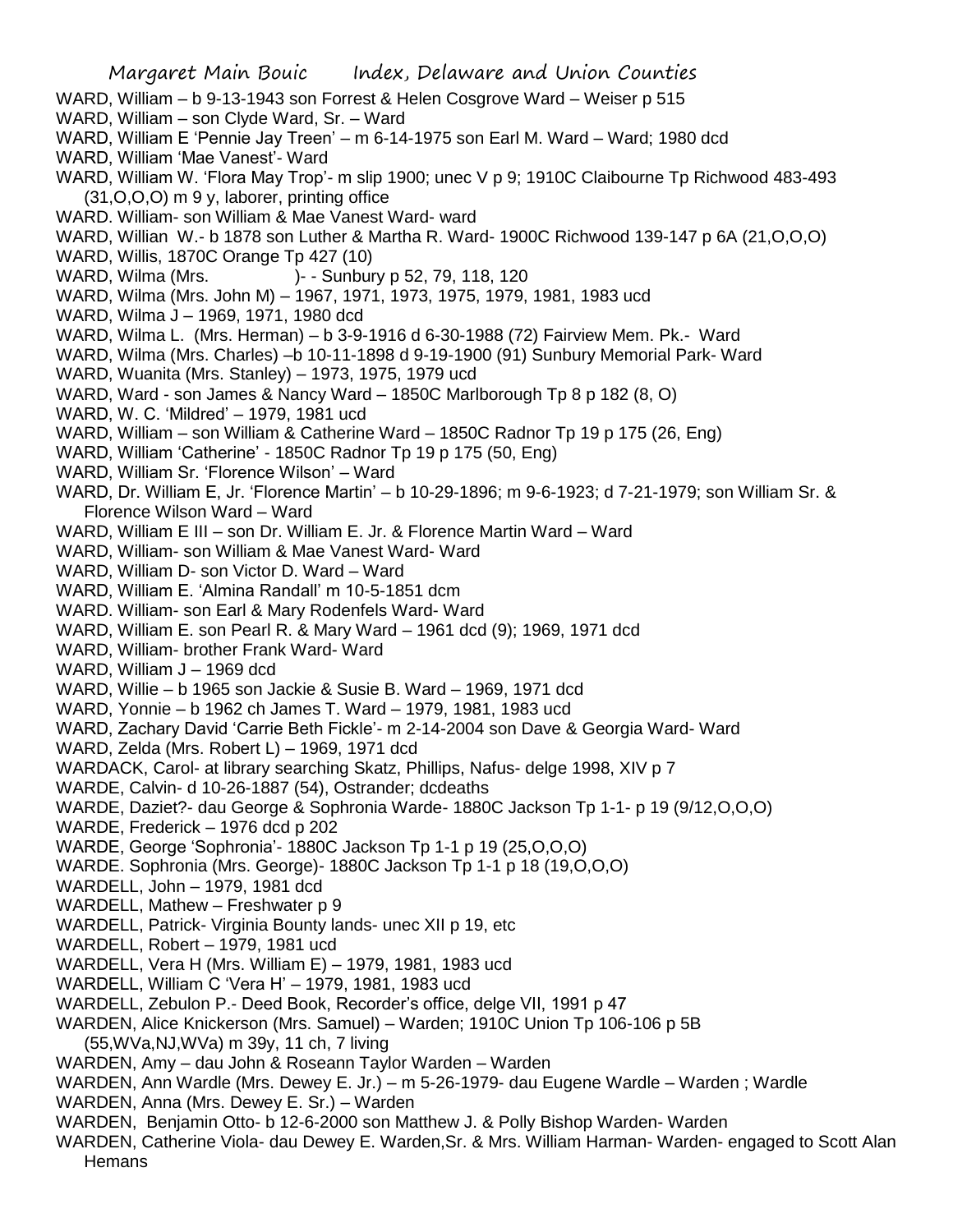- WARDEN, Charles William- son Richard & Esther M. Shearers Warden- Waarden
- WARDEN, Clark B 'Lucille Ellis' Warden
- WARDEN, Daisy (Wilson, Mrs. Richard) - m 10-25-1941 Mt. Moriah Ch.-dau Samuel P & Laura Susannah Melching Warden – Warden
- WARDEN. Danny- son Donald Eugene & Nettie Moodespaugh Warden- Warden
- WARDEN, Dewey E. Sr. 'Anna' d 10-26-1975 (46) bur. St. Mary's son Esther Warden Warden
- WARDEN, Dewey Jr. 'Ann Wardle'– m 5-26-1979 son Dewey E. & Anna Warden- Warden
- WARDEN, Dewey ' '- son Richard & Esther M. Shearers Warden- Warden
- WARDEN, Dierdre J. Siekkinen (Mrs. George W. Jr.) m 6-21-1980 dau George Siekkinen Jr. Warden
- WARDEN, Donald Eugene 'Nettie Moodespaugh'– b 6-10-1931 Marietta d 5-29-2002 (70) Berkshire Cem- son Richard Wilson & Esther May Shears Warden- Warden
- WARDEN, Edna (Coil, Mrs. )- dau Richard & Esther M. Sheaarers Warden- Warden
- WARDEN, Effie- dau Samuel W & Alice Waarden- 1910C Union Tp 106-106 p 5B (24,WVa.WVa.WVa)
- WARDEN, Eileen (Franks, Mrs. )- dau Richard & Esther M. Shearers Warden- Warden
- WARDEN, Eileen (Thompson, Mrs. Dwight) b 4-23-1927; m 6-1-1947 div Anderson 5,6; Thompson (171723); Maugans Anc p 17; 1949 ucd; Hayes 4, 5; Herriott 4,5
- WARDEN, Ellen sister John Warden dcw Bk 3 p 171
- WARDEN, Eric 'Mary'- son Donald Eugene & Nettie Moodespaugh Warden- Warden
- WARDEN, Esther May Shears (Mrs. Richard Wilson)- d 9-11-1986 (76) Oak Grove Cem- Warden
- WARDEN, George B. 'Sylvia R.'- b 2-1860; 1900C Richwood 385-415 p 15B (40,Ind,O,Ind) m 19y
- WARDEN,George W 'Dierdre J. Sickkienen'– m 6-21-1980– son Dewey E. Sr. & Anna Warden– Warden
- WARDEN, Gertrude (Ballentine, Mrs. Earl D) dau Samuel P. & Laura Susannah Melching Warden Warden
- WARDEN, Henry brother John Warden dcw Bk 3 p 171
- WARDEN, High 'Mary' 1850C Delaware Town 1190 p 89 (60, Va) Black
- WARDEN, Jane (Rowe, Mrs. Jim)- dau Orville R. & Myrtler E. Rogers Warden- Warden
- WARDEN, Janet dau Dewey E. Sr. & Anna Warden Warden
- WARDEN, Janice Christina dau Dewey Warden 1980 dcd
- WARDEN, Jean (Smith, Mrs. Howard)- dau Orville R. & Myrtler E. Rogers Warden- Warden
- WARDEN, John W. 'Serena'- son Richard & Esther M. Shearers Warden- Warden
- WARDEN, John Taylor b 1-13-1979 son John & Roseann Taylor Warden Warden
- WARDEN, John son Esther Warden- Warden
- WARDEN, John will dew Bk 3 p 171
- WARDEN, John 'Roseann Mae Taylor' m 6-28-1969 son Orville W. Warden- Warden
- WARDEN, Kathy dau Dewey E. Sr. & Anna Warden Warden
- WARDEN, Laura Susannah Melching (Mrs. Samuel) b 12-12-1892; m 6-23-1914; d 1963; dau Charles M & Gertrude Alexander Melching – Warden
- WARDEN, Lucille Ellis (Mrs. Clark B) d 8-10-1965 (59) bur. Oakdale Cem
- WARDEN, Lulu M.- b 4-1882 dau George B. & Sylvia R. Warden- 1900C Richwood 385-415 p 15B (18,O,Ind,O)
- WARDEN, Marilyn (Stone, Mrs. ) dau Clark B. & Lucille Ellis Warden Warden
- WARDEN, Mark B son Clark B & Lucille Ellis Warden Warden
- WARDEN, Mary (Mrs. High) 1850C Delaware Town 1190 p 89 (38, Va) Black
- WARDEN, Maureen dau Dewey Sr. & Anna Warden Warden
- WARDEN, Nettie Moodespaugh (Mrs. Donald Eugene)- m 25y- Warden
- WARDEN, Orville –son Samuel W. & Alice Knickerson Warden; 1915 uch p 265; Marysville p 23, 37; Warden; 166th infantry, 37th Div.; 1985 uch p 61;1910C Union Tp 106-106 p 5B (15.WVa.WVa.WVa)
- 
- WARDEN, Orville R. 'Myrtler E. Rogers'- Warden
- WARDEN, Orville W. "Bud" 'Mary;- son Orville R. & Myrtler E. Rogers Warden- Warden
- WARDEN, Polly Bishop (Mrs. Matthew J.)- dau Charles & Patricia Bishop- Warden
- WARDEN, Rachel sister John Warden dcw Bk 3 p 171
- WARDEN, Rebecca- dau Samuel W. & Alice Knickerson Warden- 1910C Union Tp 106-106 p 5b (22,WV,WV,WV)
- WARDEN, Richard 'Carol'- son Donald Eugene & Nettie Moodespaugh Warden- Warden
- WARDEN, Richard Wilson 'Esther May Sheares'- Warden
- WARDEN, Roseann Mae Taylor (Mtrs. John) m 6-28-1969 dau Donald W. Taylor Warden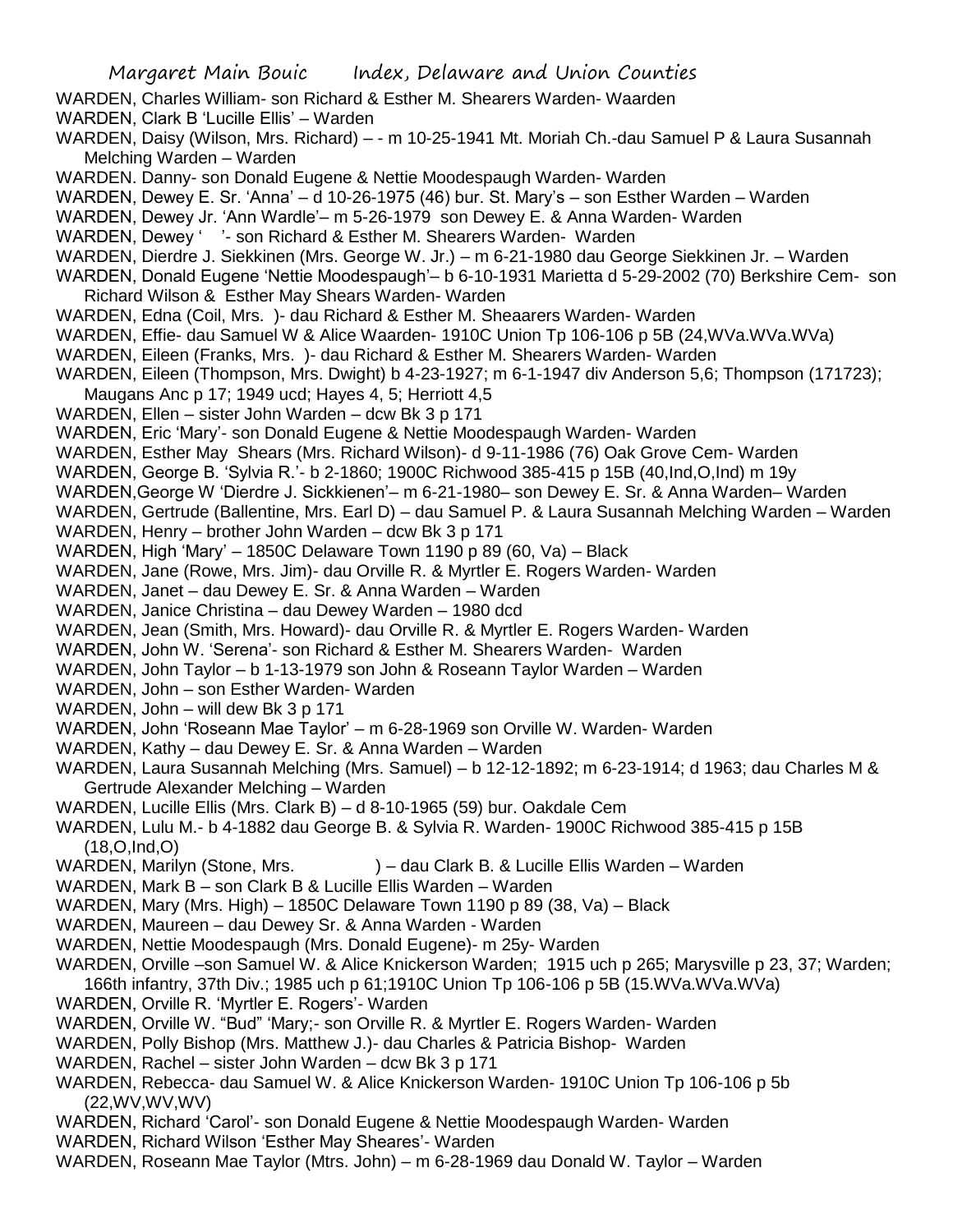Margaret Main Bouic Index, Delaware and Union Counties WARDEN, S. – 1915 uch p 265 WARDEN, Samuel 'Alice Knickerson' –Warden; 1910'C Union Tp 106-106 p 5B (61,O,O,O) m 39y,farm WARDEN, Samuel P – brother John Warden – dcw Bk 3 p 171 WARDEN, Samuel P 'Laura' – b 11-20-1890; m 6-23-1914; d 4-22-1981 bur. Oakdale Cem; son Samuel & Alice Knickerson Warden – Warden; 1910C Union Tp 106-106 p 5B (19,WVa,WVa,WVa) WARDEN, Sandra (Brewster, Mrs. )- dau Richard & Esther M. Shearers Warden- Warden WARDEN, Serena (Mrs. John W.)- Warden WARDEN, Sheryl Glenn- dau Donald Eugene & Nettie Moodespaugh Warden- Warden WARDEN, Sylvia R. (Mrs. George B.)- b 5-1861; 1900C Richwood 385-415 p 15B (39,O,-,-) m 19y, 1 ch WARDEN, Tina Marie (Bonecutter, Mrs. Earl, Jr.- m 1-7-1984 dau Donald Eugene & Nettie Moodespaugh Warden- Warden WARDEN, Walter- son Samuel W. & Alice Knickerson Warden- 1910C Union Tp 106-106 p 5B (33,WVa,WVa,WVa) WARDEN, William – son Esther Warden – Warden WARDER, ---------Powell p 56 WARDLAW ----------------McKitrick p 430 WARDLE, Ann E. (Warden, Mrs. Dewey E. Jr) – dau Eugene Wardel – Wardle WARDLE, Elizabeth (Mrs. Joseph) – hmp p 285 WARDLE, Don 'Janice Baker' – son Leo Wardle – Wardle WARDLE, Eugene – Wardle WARDLE, Janice Baker (Mrs. Don) – Wardle WARDLE, Joseph 'Elizabeth' – hmp p 285 WARDLE, Leo – Wardle WARDLE, Luvenia M. Gilbert (Mrs. William T.)- hmp p 286 WARDLE, Rev. William P 'Luvenia M. Gilbert' – son Joseph & Elizabeth Wardle 1915 uch p 206; hmp p 55, 285 WARDLEY, (Woodley?) Mariah (Mrs. Peter) -1850C Delaware Town 1221 p 90 (25, O) WARDLEY, Peter 'Mariah' – 1850C Delaware Town 1221 p 90 (25, O) Black WARDMAN (Wideman) – John 'Maria Kritline' – ucm 1896; m 12-21-1852 – mt 12-29-1852; unec XV p 30 WARDMAN Maria Kritline (Mrs. John) – m 12-21-1852 ucm 1896; mt 12-29-1852; unec IV p 30 WARDMAN Margaret (Nicol, Mrs. George) – license 5-20-1854 ucm 2099 WARDWELL, Alta Cornell (Mrs. William C.)- Wardwell WARDWELL, Cathy (Mrs. John)- Wardwell WARDWELL, Cindy (Lamneck, Mrs. )- dau William Clark & Vera Hescock Wardwell- Wardwell WARDWELL, Deborah- dau William Clark & Vera Hescock Wardwell- Wardwell WARDWELL, Donald- son William & Alta Cornell Wardwell- Wardwell WARDWELL, Frances, Dr. (Mrs. Wayne D.)b 9-21-1897 Patriot, Ind. d 1-7-1990 bur Mich. -Missionary in India- Wardwell WARDWELL, John 'Cathy'- son William Clark & Vera Hescock Wardwell- Wardwell WARDWELL, Nellie (Frailey, Mrs. )- dau Rev. Wayne D. & Dr. Frances Wardwell- Wardwell WARDWELL, Noel R.- son Rev. Wayne D. & Dr. Frances Wardwell- Wardwell WARDWELL, Robert W.- son William Clark & Vera Hescock Wardwell- Wardwell WARDWELL, Ruth N. (Hanges, Mrs. )- dau Rev. Wayne D. & Dr. Frances Wardwell- Wardwell WARDWELL, Ruth Naomi (Thompson, Mrs. Dr. Ernest B) – m 3-27-1956 dau Dr. Wayne & Dr. Frances Wardwell – Wardwell WARDWELL, Thomas- son William C. & Alta Cornell Wardwell- Wardwell WARDWELL. Vera Hescock (Mrs. William Clark)- m 10-15-1955- Wardwell WARDWELL, Wayne D., Rev. 'Frances'- d 8-4-1989 ,missionary in India- Wardwell WARDWELL, Wayne D. Jr;- son Rev. Wayne D. & Dr. . Frances Wardwell- Wardwell WARDWELL, William C. 'Alta Cornell'- Wardwell WARDWELL, William Clark 'Vera Hescock'- b 11-10-1928 m 10-15-1955 d 11–6-1991 Oakdale O -10- SP.7 son William C. & Alta Cornell Wardwell- Wardwell WARE----- Pastor Zion African M. E. Church- delge 2003, XX p C34 WARE—query Florence Reed Lane- unec XIV p 50 WARE. Angeline McWilliams (Mrs. Leicester) – m 4-19-1842; ucm 788; unec V p 59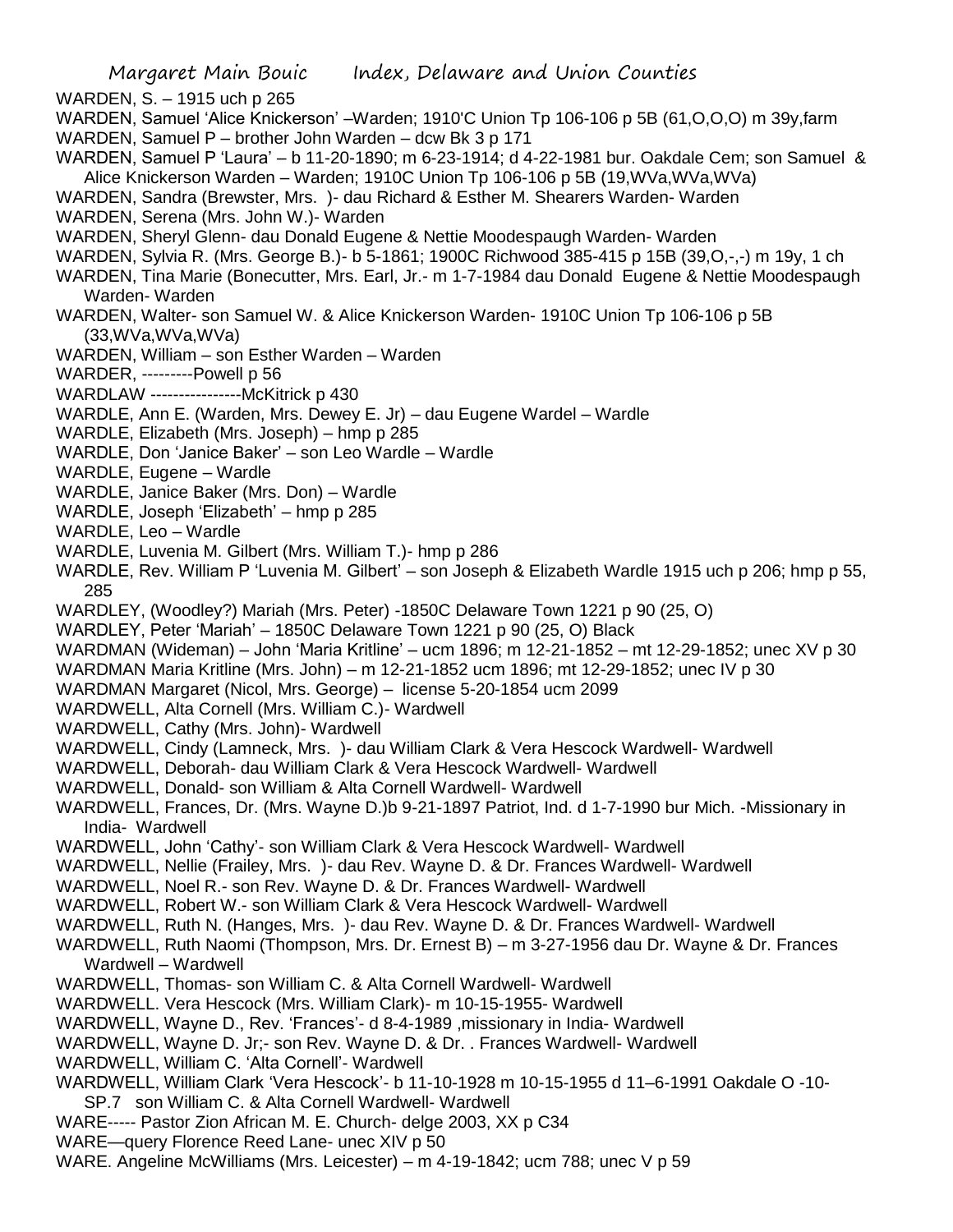- WARE. Anna (Sabine, Mrs. John Fletcher) m 10-8-1857- 1883 uch V p 174
- WARE. Arnold- b 1951 son George A & Ethel Ward 1967, 1971, 1973 ucd
- WARE. Beulah M d 8-17-1963 (64) bur. Reynoldsburg dau Vinton T. & Mary Ellen Ware Ware
- WARE, Cameron- parents of Rick Ware- Ware
- WARE, Catherine (Mrs. William)- parents of Maria Ware- dg 9-25-1903, Cry Ab p 199
- WARE, Cordelia Freeman (Mrs. David C.)- m 4-2-1848 Madison Co, unec X p 64
- WARE, Dale Richard d 9-13-1987 (59) Kingwood Memorial Park- Ware
- WARE. Daniel E. son Vinton T. & Mary Ellen Ware Ware
- WARE, David son Cameron Ware- Ware
- WARE, David C. 'Cordelia Freeman'- m 4-2-1848 Madison Co. unec X p 64
- WARE, Dave 'Sheila'- Ware
- WARE. David 'Shirley Ann Offerman' Freshwater p 220, 229
- WARE, David R, 'Lisa M. Ginther'- b 1964 m 2-14-1987 lived with Edward C. & Marge E. Finley -Ware; 1980 dcd
- WARE, David 'Emily Young'- m 10-1-1837 Madison Co. unec IX p 5
- WARE. David son Paul N. & Ernestine Ware 1961 dcd (14)
- WARE, Dawn b 1968 lived with Edward C. & Marge E. Finley -1980 dcd
- WARE. Dorothy N (Rogers, Mrs. George Allen)–dau Vinton T. & Mary Ellen Ware dcq Monna Rogers:1
- WARE. Elizabeth A (Cline, Mrs. Jonas G) b 1-24-1831; m 1-11-1848 dau Lester Ward 1915 uch p 944; 1883 uch V p 474
- WARE, Emily Young (Mrs. David)- m 10-1-1837 Madison Co, unec IX p 5
- WARE. Ernestine (Mrs. Paul Richard) 1961 dcd
- WARE. Ethel (Mrs. George A) 1956, 1971, 1973, 1975, 1979, 1981, 1983 ucd
- WARE, Evelyn dau Paul Richard & Ernestine M. Ward 1961 dcd (10)
- WARE, Col Francis Nash p 149
- WARE, Gary b 1967 son George A. & Ethel Ward –, 1979, 1981 ucd
- WARE, George A. 'Ethel' 1967, 1971, 1973, 1979, 1981 ucd
- WARE, George 1820C Union Tp 78 (26-45) p 203a
- WARE, Gregory b 1953 son George A. & Ethyl Ward 1967, 1971, 1973 ucd
- WARE, Homer son Vinton T. & Mary Ellen Ward Ware
- WARE, Howard 'Mary Conell' ucm 6264; m 5-16-1878
- WARE, N. (Ila) b 1957 dau George A. & Ethel Ware 1967, 1971, 1973, 1975 ucd
- WARE, James 1820C Union Tp 79 p 203a (45B)
- WARE, Jane (Mrs. L) d 10-31-1841 (30) Old Reed Cem Ward
- WARE, Jane Reed (Mrs. Leicester) uccp p 4 will book p cp p 170
- WARE, Jesse 1850C Delaware Town 1260 p 92 (20, O)
- WARE, Joseph 1850C Delaware Town 1260 p 92 (22, O)
- WARE, Josie- WCTU- unec III p 57
- WARE, J. R. 1883 uch V p 648
- WARE, Kevin Vaughn 'Rene Annette Guguel'- to be m 6-24-1989- son Jacqueline Fulton- Ware
- WARE, Larrie E. dau Peter & Mary Ward 1880C York Tp 283 p 27 (12, O, Pa, O)
- WARE, Lester, common pleas court charge, unec V p 53
- WARE, Leicester 'Angeline McWilliams' m 4-19-1842 ucm 788; 1883 uch V p 474; unec V p 59
- WARE, Leicester 'Jane Reed' uccp p 4 will book p cp p 179
- WARE, Lida dau Vinton T. & Mary Ellen Ward Ware
- WARD, Maria- dau William & Catherine Ward- d 8-26-1903 (55-10-16), dg 9-25-10-3, Cry Ab p 199
- WARE, Mary Conell (Mrs. Howard) ucm 6264; m 5-16-1878
- WARE, Mary (Mollie) (Clum, Mrs. John)- m 1876 d 1880 bur Tombstone, Arizona- Ware
- WARE, Mary (Peel, Mrs. Lockard)- m 3-4-1848 Madison Co. unec X p 64
- WARE, Mary (Mrs. Peter) 1880C York Tp 283 p 27 (47, Pa, Pa, Pa)
- WARE, Mary Ellen (Mrs. Vinton T) d 8-20-1965 (91) bur. Silent Home Cem Ware
- WARE, Myra- WCTU p 57
- WARE, Nancy Godfry (Mrs. William)- m 9-15-1839 Madison Co. unec IX p 18
- WARE, Nellie- d 6-9-1991 Oakdale G -140
- WARE, Paul Richard 'Ernestine M d 8-23-1971 (57) bur. Johnston son Vinton T. & Mary Ellen Ware Ware;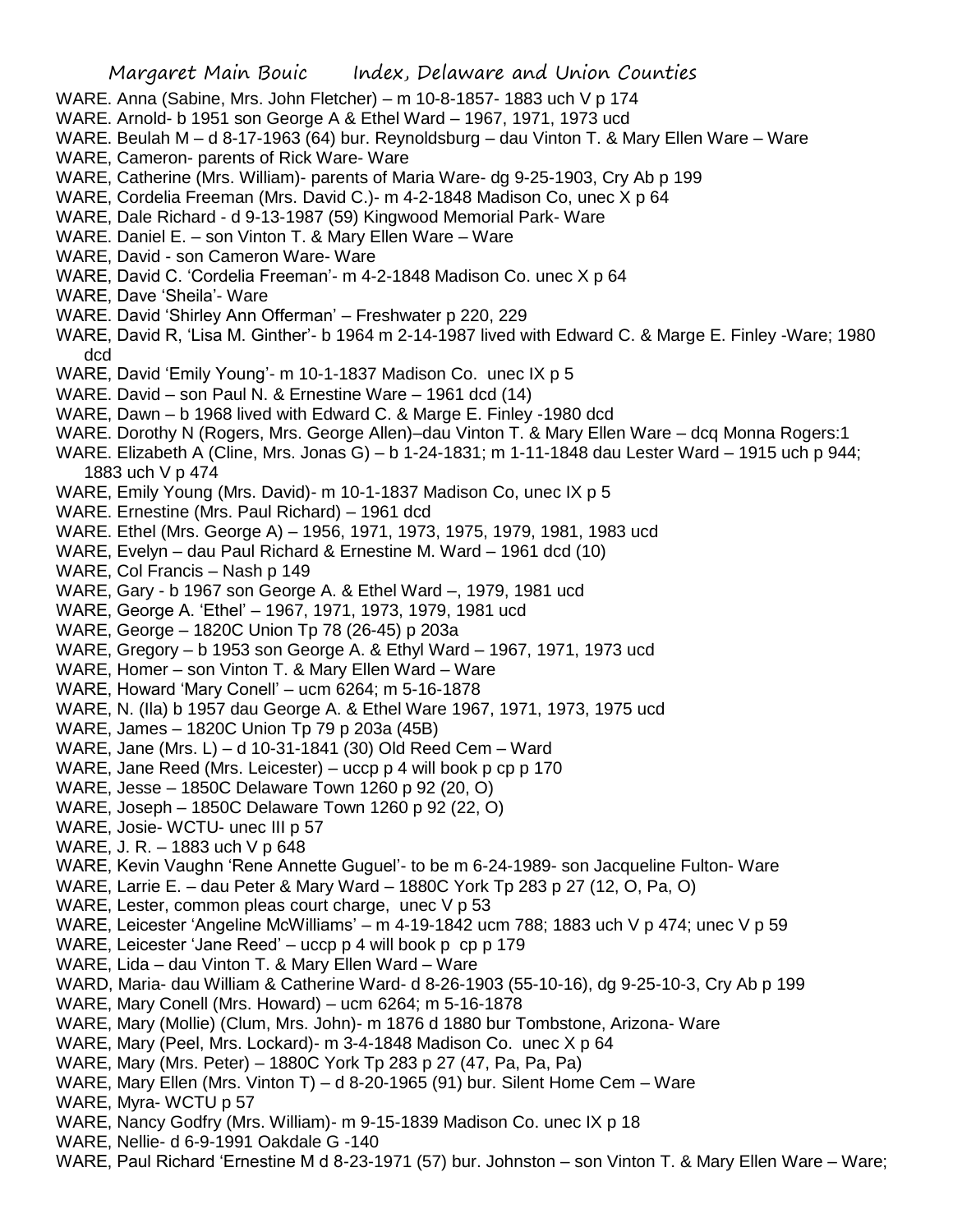1961 dcd

- WARE, Pauline dau Vinton T. & Mary Ellen Ware Ware
- WARE, Pauline (Newton, Mrs. ) dau Paul Richard & Ernestine M. Ward 1961 (17) dcd: Ware
- WARE, Peter 'Mary' 1883 uch V p 528; 1880C York Tp 283 p 27 (56, Pa, Pa, Pa)
- WARE, Rebecca 1820C Union Tp 214 (26-45)
- WARE, Robert son Paul Richard & Ernestine M. Newton Ward 1961 dcd (6)
- WARE, Robert Dale 'Shirley'- parents of Dale Richard Ware- Ware
- WARE, Samantha Jane(Pointer, Mrs. Jacob) –m 3-23-1854 ucm 2103– mt 3-29-1854; m slip unec VIII 20
- WARE, Sandra Carol Taylor (Mrs. Rick)- d 8-24-1993 Zanesville Mem. Gardens- dau Rev H. Eugene & Shirley Taylor- Ware
- WARE, Sheila (Mrs. Dave)- Ware
- WARE, Shirley Ann Ufferman (Mrs. David) b 8- -1946 dau Edward & Evangeline Freshwater Ufferman-Freshwater p 220, 229
- WARE, Tami dau Dave Ware- Ware
- WARE, Tanya- dau David Ware- Ware
- WARE, Troy b 1966 lived with Edward C & Marge E. Finley 1980 dcd
- WARE, Vinton T 'Mary Ellen' Ward
- WARE, William uccp p 1 will book p 5, 38 wit
- WARE, William 'Catherine'- parents of Maria Ware- dg 9-25-1903, Cry Ab p 199
- WARE, William 'Nancy Godfry'- m 9-15-1839 Madison Co, unec IX p 18
- WAREHAM, Florence (Laser, Mrs. )- dau Alert & Nora Mowry Wareham- Wareham
- WAREHAM, Fred- son Albert & Nora Mowry Wareham- Wareham
- WAREHAM, Kenneth- son Albert & Nora Mowry Wareham- Wareham
- WAREHAM, Mary Ann (Rapp, Mrs. John H) (Knabe, Mrs. Tim)– m 8-20-1966 dcm Walter E. & Rosalie Vesta Frasher- Wareham
- WAREHAM, Rev. Phillip 1883 uch V p577, 396; M. E. Church at Newton- unec XVII p 39
- WAREHAM, Rosalie Vesta Frasher (Mrs. Walter)- b 7-25-1914 m 8-8-1934 d 7-7-1997 (81) dau Frank & Fern Frasher- Wareham
- WAREHAM, Walter Eugene 'Rosalie Vesta Frasher'- b 3-17-1912 m 8-8-1934 d 2-18-2000 (87) North Liberty Cem- son Albert & Nora Mowry Wareham– Wareham
- WAREHEIM, Henry son Peter & Mary Holstein Wareheim Weiser p 39
- WAREHEIM, Jane (Fisher, Mrs. Chesselden) m 1-1-1850 dau Peter & Mary Holstein Wareheim Weiser p 38
- WAREHEIM, Mary Catharine dau Peter & Mary Holstein Ware Weiser p 39
- WAREHEIM, Mary Holstein (Mrs. Peter) dau George & Maria Barbara Weiser Holstein- Weiser p 38
- WAREHEIM, Peter 'Mary Holstein' d 5- 1939 Weiser p 38
- WAREHEIM, Rachel dau Peter & Mary Holstein Wareheim Weiser p 39
- WAREHIME, Ata Rosetta Brill (Mrs. John William)- (20-1883) dcbirths of Isaac Lorenzo Warehime
- WAREHIME, Cecil M. (Mrs. James A) 1961 dcd
- WAREHIME, Charlyn Ellis (Mrs. Larry) m 3-4-1961 dau Charles W. Ellis Warehime
- WAREHIME, Dallas E. d 5-17-1979 (57) bur. Oak Grove; half brother Larry Warehime 1969, 1971 dcd; Warehime
- WAREHIME, Elma (Thomas, Mrs. ) dau Isaac L, & Rose Mary Hague Wareming Warehime; Powers clippping
- WAREHIME, Esther (Totah, Mrs )(Skeens, Mrs. ) dau Isaac L. & Rose Mary Hague Warehime Warehime; Powers clipping
- WAREHIME, Ethel (Bushee, Mrs. ) –dau Isaac L. & Rose Mary Hague Warehime- Warehime
- WAREHIME, Gladys M. (Armstrong, Mrs. Stanley) d 10-7-1981 Fairview Mem. Cem0 dau Isaac L. & Rose May Hague Warehime- Warehime; Powers clipping
- WAREHIME, Isaac Lorenzo 'Rose May Hague''Kathryn Landon Robinson b 11-17-1883 Noble Co m(2) 3-1- 1941 d 4-7-1951 (67-4-21) son John William & Alta Rosetta Brill Warehime- dcbirths; Powers clip.
- WAREHIME, ---- (Stephens, Mrs. Alton)- sister Isaac L. Warehime- Powers clipping
- WAREHIME, —(Lent, Mrs. Alverdo)- sister Isaac L. Warehime- Powers clipping
- WAREHIME, (Roe, Mrs. Ernest)- sister Isaac L. Warehime- Powers clipping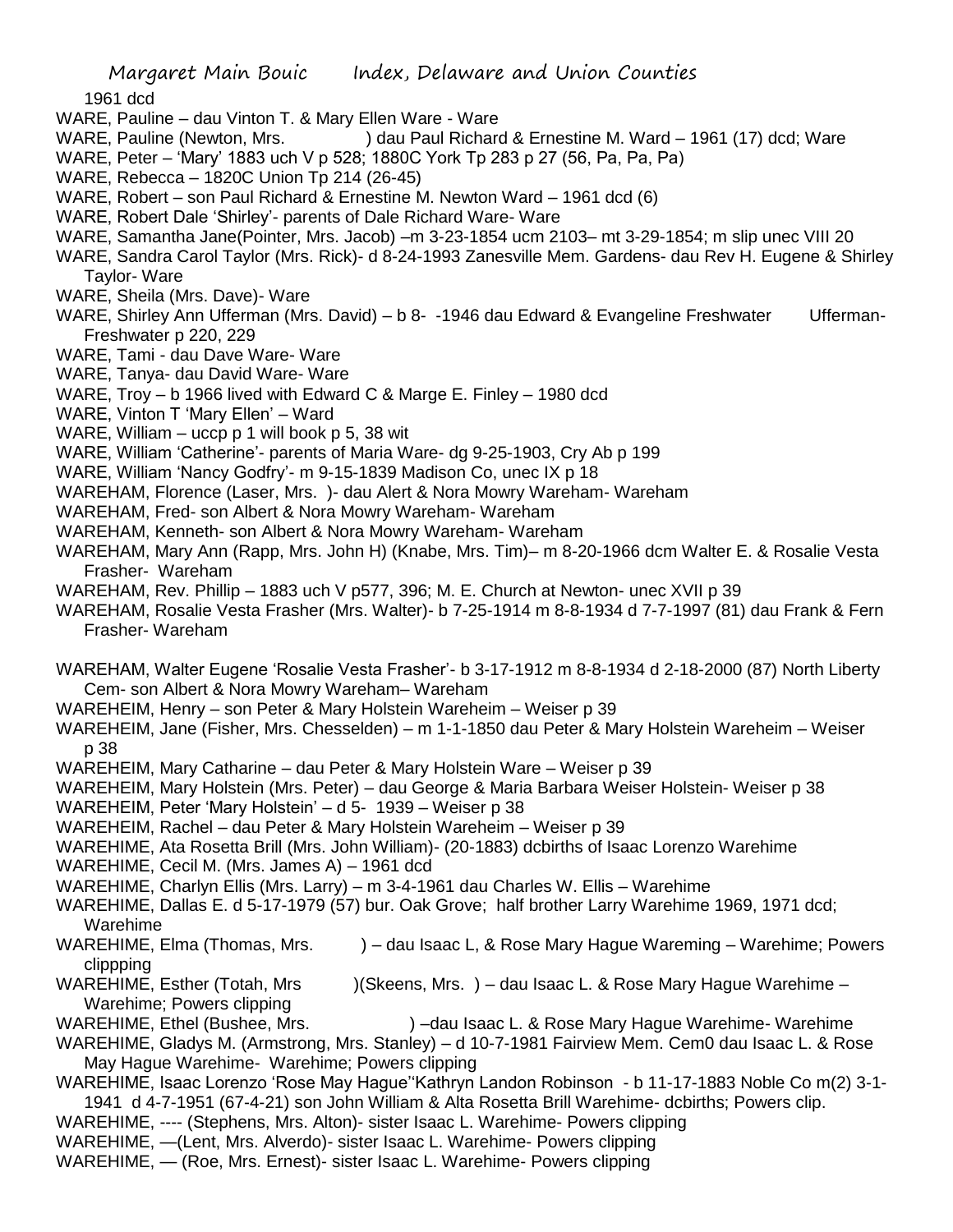WAREHIME, James A 'Cecil M' – 1961 dcd

- WAREHIME, Jessie (Robertson, Mrs. )- sister Isaac L. Warehime- Powers clipping
- WAREHIME, John William 'Alta Rosetta Brill'- 21-1883 dcbirths of Isaac Lorenzo Warehime
- WARDHIME, Josie (Shambart, Mrs. )- sister Isaac L. Warehime- Powers clippping
- WAREHIME, Larry 'Charlyn Ellis' m 3-4-1961 son Mrs. Marion Kanniard Warehime
- WAREHIME, Larry- son Isaac L. & Kathryn Landon Robinson- Powers clipping, (Isaac L.)
- WAREHIME, Lois (Kuhns, Mrs. George Walter) 6-23-1949; dcc Mary Kuhns Bryant 1
- WAREHIME, Lois (Kuhns, Mrs. Jack) –dau Isaac L. & Rose May Hague Warehime- sister Dallas Warehime Warehime

WAREHIME, Rose May Hague (Mrs. Isaac Lorenzo) m 11-20-1909 d 5-2-1931 Powers clipping (Isaac)

- WAREHIME, Ross- brother Isaac L. Warehime- Powers clipping
- WAREN, R.- d 2-25-1872 (39y) Genoa Tp- bGenoa Tp; dcdeaths
- WARFEL, Kathryn E (Bender, Mrs. William Allison) –b 3-16-1913; m 6-18-1938 Weiser p 120
- WARFIELD, Columbus, Corporal appointed 5-1-1865; 121st O.V.I. delge 1994, X p 78
- WARFORD, Amanda (Mrs. Joseph )- d 10-1940 North Lewisburg Cem,-sister of Mrs. T. B. Davis-Warford; Un Co Journal- 1910C Allen Tp 40-41 (50 O,O,O) m 24y
- WARFORD, Amy/Anna (Mrs. Joseph)(Darling, Mrs. James M) m 11-12-1865, uec 3838; unec XXII p 21; 1883 uch V p 538 ; 1860C York Tp 1276-1284 p 172 (28,O)
- WARFORD, Annie Smart (Mrs. Leroy) b 1864; m 10-4-1883 d 1942; dau George H. & Elizabeth Warford; dg 2-19-1890, Cry Ab p 6; 1880C Sc Tp 256 (16,O,Va,O)
- WARFORD, Charles 1915 uch p 149
- WARFORD, Charles W.- brother Joseph 1910C Allne Tp 40-41 p 3 (49, O, O, O)
- WARFORD, Cornelia A (Taylor, Mrs. John) m 6-16-1852 Wight p 68- dau David & Rhoda Mettler Warford; 1880 dch p 737;1850C Concord Tp 2078 p 125 (26,O); 1860C Sc Tp 854 (36,NY)–Warford
- WARFORD, David 'Rhoda Mettler' b 1787 d 1877 Oak Grove Cem, Powell p 443; dg 1-1-1873 Cry Ab p 103, 109; 1840C Concord Tp;1850C Concord Tp 2078 p 125 (61, NJ); 1860C Sc Tp 853 (77);1870C Scioto Tp 491 (78\*); 1880 dch p 737; hadc p 22
- WARFORD, ----(Taylor, Mrs. John)- dau David Warford- dg 1-10-1873m Cry Ab p 109
- WARFORD, Eddie & Willie Somersville Cem York Tp Cem p 20
- WARFORD, Elizabeth (Mrs. George R) b Ashland Co, O. d 1-12-1890 (51-4-23) Scioto Tp ; Powell p 243; Fairview Cem p 9- dau James Rogers- dcdeaths; Memorial dg 2-21-1890, Cry Ab p 7
- WARFORD, Sarah Ella Griffin (Mrs. Rufus E) b Jan 1861 ucm 6751; m 7-15-1880; 1900C Allen Tp 156- 160 p 7B (39, O, Md, O); m 20 y, 5 ch, 3 liv.;1910C Allen Tp 33-36 p 2 (53,O,Md,O) m 31y, 5ch, 3 liv
- WARFORD, Emmie I.- b 8-1889 stepdau Newton & Jennie Keller-1900C Taylor Tp 179-184 p B8 (10.O,O,O)
- WARFORD, Ethel b Aug 1891 dau Rufus & Ella Griffin 1900C Allen Tp 156-160 p 7B (8, O, O, O)
- WARFORD, George son G. R. & K. P. Warford d 12-27-1875 (5-1-14); Fairview Cem p 9 Powell p 243
- WARFORD, George R. 'Elizabeth' b 1838; d 1924 Powell p 143 F:9; 1880C Sc Tp 256
- WARFPRD. G. L.- d 12-29-1875 (5y) Scioto Tp ch G. R. & E. Warford- dcdeaths
- WARFORD, H.- for deed to mortgage, Reid & Eaton law- delge 1999 p 70. 71
- WARFORD, Hamilton d 9-23-1873, Bloomington, ILL- son David Warford- Warford; dg 1-10-1873, Cry Ab p p 103, dg 10-24-1873, Cry Ab p 109; hadc p 22, 50 (1849 Sc Tp); 1840C Sc Tp (20-30)
- WARFORD, Joseph 'Amanda'- 1910C Allen Tp 40-41 (50,O,O,O) m 24y
- WARFORD, Joseph 'Amy' d 7-13-1864; 1883 uch IV p 491, V p 538
- WARFORD, Joseph 'Anna'- 1860C York Tp 1276-1284 p 72 (32,O)
- WARFORD, Joseph J.- son Joseph & Anna Warford- 1860C York Tp 1276-1284 p 172 (2,O)
- WARFORD, Margaret dau H. & N. d 11-13-1846 (1-1-15) Oller Cem Powell p 86
- WARFORD, Mary b Mar 1898 dau Rufus & Ella Griffin; 1900C Allen Tp 156-060 p 7B (2, O, O, O);1910C Allen Tp 35-36 p 2 (12,O,O,O)
- WARFORD, Mary A (Darling, Mrs. David O) ucm 4896; m 3-23-1871
- WARFORD, Mary E dau George R & E. P. Warford Fairview Cem p 9 d 5-7-1875 (8-3-21)
- WARFORD, Mary Jane (Loveless, Mrs. Daniel) Loveless p 8
- WARFORD, Mary- dau Joseph & Anna Warford- 1860C York Tp 1296-1284 p 172 (7,O)
- WARFORD, ----b 10-1858 dau Milton & Matilda Thompson- 1900C Liberty Tp 331-340 p 14B
	- (41,O,Pa,O) dressmaker
- WARFORD, Nancy E. d 5-7/15-1875 (8-3-21) Fairview Cem Powell p 243; dau G. R. & E. Warford,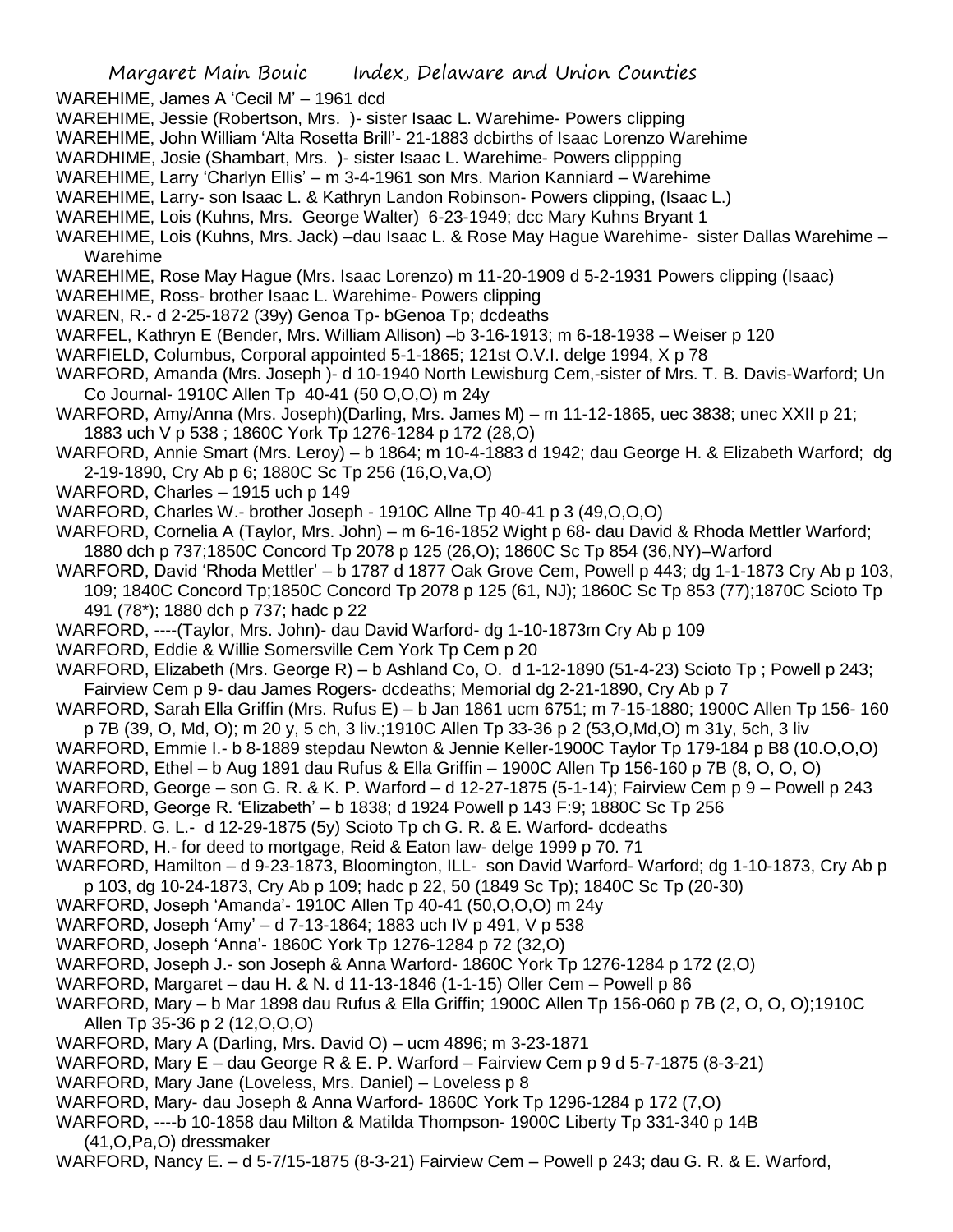dcdeaths

WARFORD, Reading – Oller Cem p 16 d 1-15-1858 (44-9-25)

- WARFORD, Rhoda Mettler (Mrs. David) 1880 dch p 737
- WARFORD, Richard- name changed to Calvin- son David Warford- dg 1-10-1873m Cry Ab p 103; dg 10-24- 1873, Cry Ab p 109
- WARFORD, Rufus E. 'Ella Griffin' –b 7-1854 ucm 6751; m 7-15-1880- son Joseph & Anna Warford-1860C York Tp 1276-1284 o 172 (5,O);; 1900C Allen Tp 156-160 p 78 (45, O) m 20y; 1910C Allen Tp 35-36 p 3 (54,O,O,O) m 30y, manufactures drain tile
- WARFORD, Rosa dau George & Elizabeth Warford 1880C Scioto Tp 256 (5,O,Va,O)
- WARGO, Joanelle (Long, Mrs. Mike)- dau John & Josephine Jackson Wargo- Wargo
- WARGO, Joe- son John & Josephine Jackson Wargo- Wargo
- WARGO, Joellen (Hayes, Mrs. Tim)- dau John & Josephine Jackson Wargo- Wargo
- WARGO, John 'Josephine Jackson'- d 1996- Wargo
- WARGO, John Jr.- son John & Josephine Jackson Wargo- Wargo
- WARGO, Jonita (Dysert, Mrs. )- dau John & Josephine Jackson Wargo- Wargo
- WARGO, Josephine Jackson (Mrs. John)- b 11-9-1912 d 9-5-2003 dau Sprague & Henrietta Jackson- Wargo
- WARICK, Karen (Laughrey, Mrs. Curtis David)- 1985 uch p 88
- WARING, Anna Swartz (Mrs. Earl) m 10-8-1868 dcm dau Jacob & Sarah Swartz- dg 1-2-1912, Cry Ab p 83; delge 1998, XIV p 6; dg 4-7-1899 Cry Ab p 195
- WARING, Beatrice M.Miller (Mrs. Raymond) b 1-1-1872 Ostrander m 12-10-1889 d 11-10-1906 typhoid, dg 5- 1-1894 Cry Ab p 165; dg 12-11-1906, Cry Ab p 138
- WARING, Belle (Hilliard, Mrs. ) dau Earl H. & Sarah Ann Waring Waring
- WARING, Blanch Stella b 7-26-1873; d 3-19-1899(25-5-11) Thompson Tp, Bokescreek Cem p 48 dau Earl L. & Sarah Ann Swartz Waring- dcdeaths; dg 3-21-1899, dg 3-24-1899, dg 4-7-1899, Cry Ab p 192, 194, 195
- WARING, Earl H. 'Anna Swartz'- m 10-8-1868 dcm; delge 1998 p 6
- WARING, Earl L. 'Sarah A' b 5-3-1836; d 10-4-1895 Bokescreek Cem p 48
- WARING, Lawrence 'Leonora Hammond' Weiser p 543
- WARING, Leonora Hammond (Mrs. Lawrence) dau Peter & Sarah Catherine Bower Hammond Weiser p 543
- WARING, Lydia Stewart (Meyer, Mrs. Timothy Gene) m 1-24-1980 dau Thomas & Theodore Elkenton Waring – Waring; Meyer
- WARING, Margaret Mid dau Lawrence & Lenora Hammond Waring Weiser p 543
- WARING, Lulu Mackan, Mrs. Elmer Mitchell) Wells (118(11); Waring dau Earl H. & Sarah Ann Waring Waring
- WARING, Myrtle V b 1892; d 1933- Bokescreek Cem p 62
- WARING, Ray D son Earl H. & Sarah Ann Waring Waring
- WARING, Raymond 'Beatrice M. Miller'- dg 5-1-1894, Cry Ab p 165; dg 12-11-1906, Cry Ab p 138
- WARING, Robert son Lawrence & Lenora Hammond Waring Weiser p 543
- WARING, —(Mrs. Royal)- d Mansfield, Bokes Creek Cem- Powers clipping 5-21-1952
- WARING, Ruth- d 4-23-1894 (3-5-17) dau Raymond & Beatrice M. Miller Waring- dg 5-1-1894, Cry Ab p 165
- WARING, Sarah A Swartz (Mrs. Earl L) b 12-5-1846; m 10-8-1868; d 1-11-1923; dau Jacob & Sarah Swartz – Bokescreek p 48; Waring
- WARJON, Rev. William 1915 uch p 233
- WARKENTIN, 'Hermana Augsperger'- d 8-2-1980 (84) bur. Bluffton Warkentin
- WARLICK, Naomi Lamb (Faunce, Mrs. )(Mrs. ) dau Fred R. & Mabel Williams Lamb b 4-20-1925; d 6-13-1977 bur. Prospect - Warlick
- WARLINE see Worline
- WARLINE, Adam dcga p 44
- WARLINE, Henry (Marion Co) (dec'd) dcga p 27 (1824) Del Pat & Franklin Chronicle
- WARLINE, John (adm) dcga p 27 (1824) Del Pat & Franklin Chronicle
- WARLINE, John b Somerset Co, Pa d 5-23-1890 (76-0-3) Fostoria, Marlborough Cem -dcdeaths
- WARLING, Earl- b Gaugua Co, NY d 10-4-1895 (59-5-1) Thompson Tp son Raymond & Ruth Sanford Warlingdcdeaths
- WARLMAN, Hilda J.- d 1-20-1878 (45-1-7) Genoa Tp; dcdeaths
- WARMAN, Donald 'Melody' 1980 dcd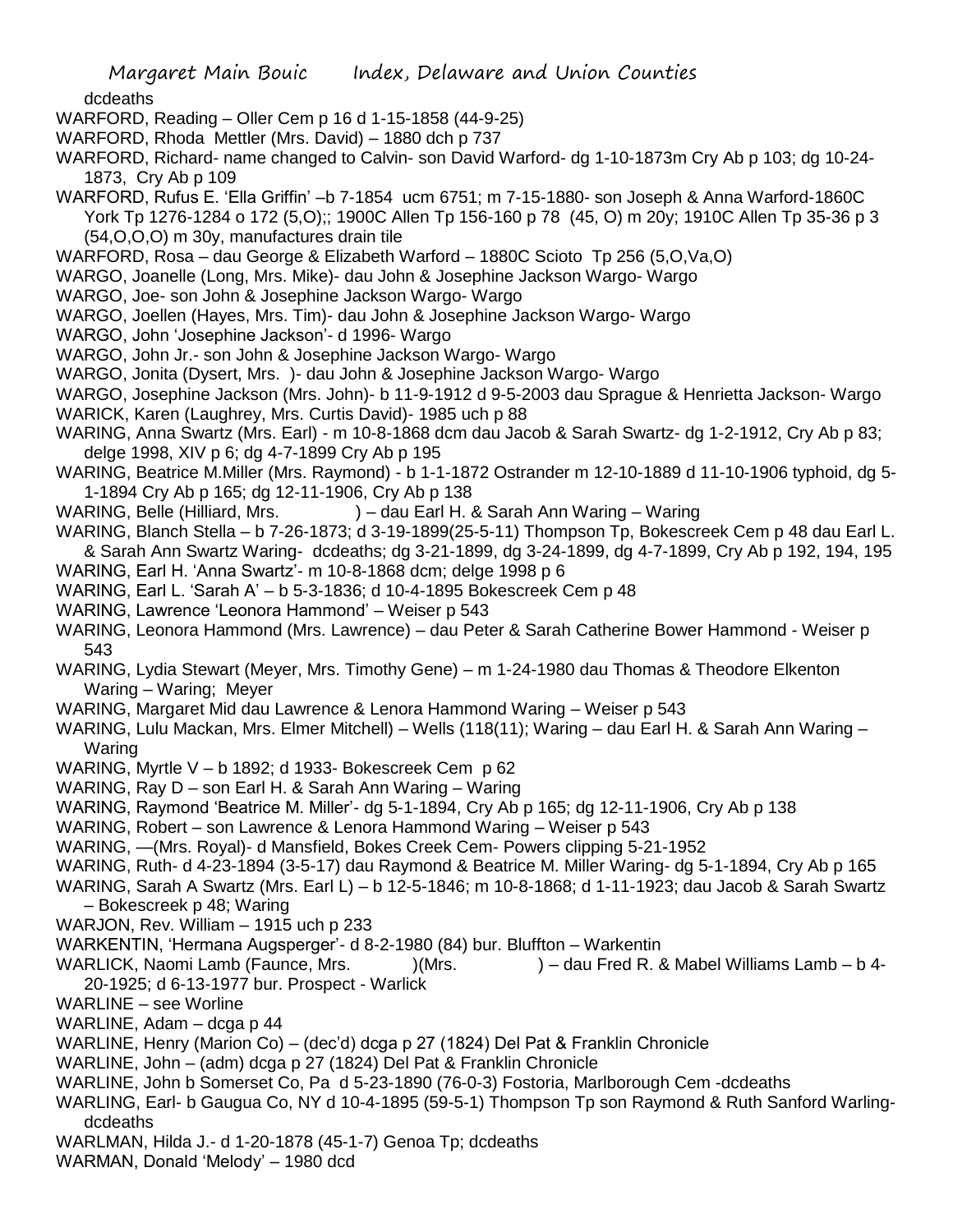- WARMAN, Melody (Mrs. Donald) 1980 dcd
- WARMAN, Samoa Powers Pat p 299
- WARMELL, Sally (Mrs. Wright N) 1961 dcd
- WARMELL, Wright N. 'Sally'- 1961 dcd
- WARMER, Peter- b Penn d 6-13-1878 (58y) Radnor- dcdeaths
- WARMER, William- b Belmont Co, O. d 9-16-1877 (64y4m) Troy Tp; dcdeath
- WARMINGTON, Alfred 'Ida Svenson'- Warmington
- WARMINGTON, Anne Amelia b 1-12-1912 NY d 9-2-1997 (85) Grady hospital dau Alfred & Ida Svenson Warmington- Warmington
- WARMINGTON, Ida Svenson (Mrs. Alfred)- Warmington
- WARMINGTON, Ruth- sister-in-aw of Anne Amelia Warmington- Warmington
- WARMLY, Sarah Ann (Freshwater, Mrs. Joshuah) m 10-21-1850 Freshwater p 185, 214
- WARMOTH, Ralph E 'Wilda' 1973 ucd
- WARMOTH, Wilda (Mrs. Ralph) 1973 ucd
- WARN, Arthur 'Delma McLaren McKitrick' m 8-11-1965; d 1968 McKitrick p 447
- WARN, Delma McLaren (McKitrick, Mrs. Percy John) (Mrs. Arthur) b 12-29-1920; (2) 8-1-1965 McKitrick p 447
- WARN, Belma McLaren (McKitrick, Mrs. Percy John)(Mrs.Artjir) b 12-29-1896 p 447- McKitrick p 447
- WARNBAUGH, loren- 1870C Harlem Tp 380 (12)
- WARNBAUGH, Sebbie- 1870C Harlem Tp 380 (36\*)
- WARNEKE, Sophia (Keifer , Mrs. John)- parents of Katherine M. Keifer Schnees- Warneke
- WARNEN, Benjamin 1835 men p 8 #165 p 7 Berkshire Tp
- WARNER, ------hjt p 10; 1915 uch p 414; 1883 uch V p 125
- WARNER, not named, deaths Un Co Probate Vol II p 31 (1879-1886)
- WARNER, Lt. Col 1883 uch IV p 438
- WARNER, Capt.- 48th Reg O.V.I.- dg 9-19-1862, Cry Ab p 24
- WARNER, A. 1883 uch IV p 512
- WARNER, Abraham Sr. 'Julia Ann Friend' 1883 uch V p 441; ped George Washington Moore 14; unec XV p 75, XVI p 55
- WARNER, Abraham 1840C Claibourne Tp (60-70)
- WARNER, Abisha 'Maria Cline' m 10-18-1850; ucm 1586; d 3-21-1892 (62y 2m) Oakdale Cem 1883 uch V p 403; 1880C Liberty Tp Union Co 152-156 p 17 (51, O, NJ, O); 1870 Liberty Tp Union Co 150 p 18 (40, O); 1860C Liberty Tp Union Co 967-977 p 133 (31, O)
- WARNER, Ada Catherine b 1-11-1856 d 3-20-1925 dau Elijah & Lois Burdick Warner 1883 uch V p 327; Pabst p 8 p 64; 1985 uch p 141; 1860 Jerome Tp 184-185 p 27 (4, O)1870C Jerome Tp 46 p 6 (14,
- O); 1880C Jerome Tp 126-129 p 15 (24,O,O,O); 1900C Jerome Tp 373-385 p 16B (44,O,NY,O)
- WARNER, Ada Siders (Mrs. Ivan)- Warner
- WARNER, Adelia L.- 1870C Liberty Tp Delaware Cp 396 (30)
- WARNER, Adelia Wilcox (Mrs. George M.)- m 11-18-1866 dcm 1; delge 1995, XI p 75
- WARNER, Adena dau Larkin & Jones Warner Warner
- WARNER, Rev. Dr. hjt p 43; 1915 uch p 217; 1883 uch V p 284; Farson letter, delge VII, 1991 p 40 WARNER, A. L. – 1981 ucd
- WARNER, Albert- dg 1-21-1908 p 2- delge VIII, 1992 p 28
- WARNER, Albert Elijah 'Edna E. Green'- b 12-17-1858 d 1-3-1928 son Elijah & Lois Burdick Warner –
- Warner; 1883 uch V p 327; 1985 uch p 141; 1870C Jerome Tp 46 p 6 (11, O); 1900C Jerome Tp 389- 401 p
- 17B (41,O,O,O); 1910C Jerome Tp 190-196 p 9A (50,O,NY,O) m 27y
- WARNER, Albert 'Edna Green' Warner
- WARNER, Alfaretta (Furnis, Mrs. )- b 4-24-1875 d 5-5-1948 dau Francis Marion & Florence May Niles Warner- 1985 uch p 142
- WARNER, Alice Noble (Mrs. Dwight Frank) Weaver (125942)
- WARNER, Alice Jane (Mrs. Lloyd) Warner; 1915 uch p 141; 1959, 1967, 1971 1973, 1981, 1983 ucd
- WARNER, Almira (Cushman, Mrs. ) dau John H. & Julia Robinson Warner dumch 386
- WARNER, Almira (Bridge, Mrs. Basil) d 12- -1874; 1883 uch V p 566
- WARNER, Alvira (Covey, Mrs. Richard) dau Rodney Johnson & Esther Winget Warner Warner
- WARNER, Amanda (Aldrich, Mrs. Sylvester) –dau John H. & Julia Robinson Warner m 10-28-1844 dcm;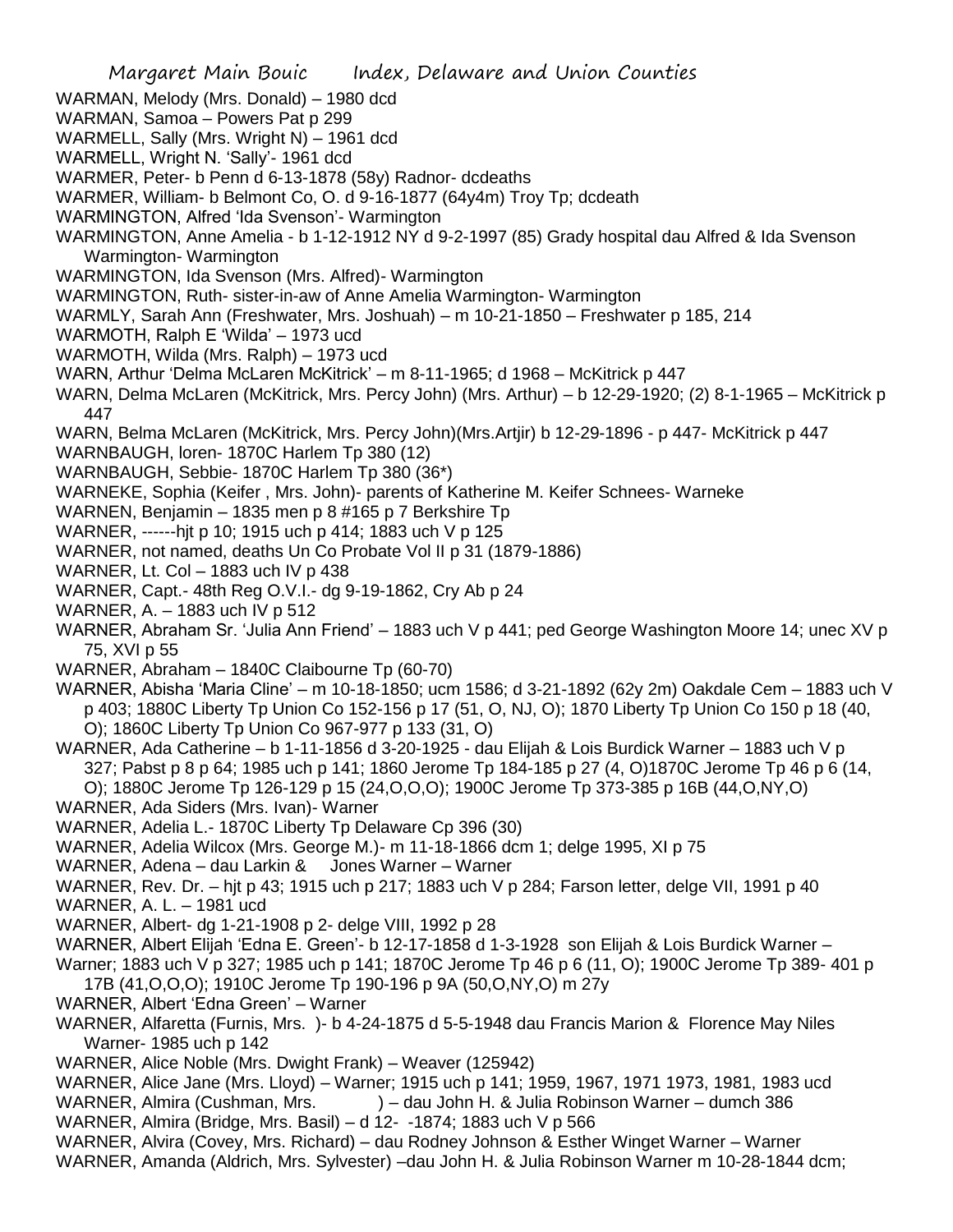dumch p 386

- WARNER, Amanda Collier (Mrs. Corey)- dau Michael & Teresa Collier- Warner
- WARNER, Amanda Jo b 9-4-1966 dau Charles Maurice & Jeanne Anne Chapman Warner 1985 uch p142; Warner; 1967, 1971, 1973, 1975, 1979, 1981, 1983 ucd
- WARNER, Amy (Craig, Mrs. Rob) m 11-28-1981 sister David Warner Warner
- WARNER, Andrew Powers Pat p 25, 47
- WARNER, Angenett dau Elijah & Lois Burdick Warner 1850C Jerome Tp 1831-1852 p 268 (1, O); 1860C Jerome Tp 184-185 p 27, (12,O); 1870C Jerome Tp 154-155 p 27 (21, O); 1880C Jerome Tp 126-129 p 15 (31,O,O,NY)
- WARNER, Anna E.. (Mrs. Benjamin)- 1910C Taylor Tp 95-99 p 4A (68,O,Pa,Va) m 45y, 2 ch
- WARNER, Anna Ellen (Nazarawh, Mrs. )- b 1-18-1925 dau Samuel & Helen Ankron Warner- 1985 uch p 146
- WARNER, Anna Jane McDowell (Mrs. Lloyd Smith)- m 5-21-1950- 1985 uch p 142; dg 4-7-1914, Cry Ab p 109
- WARNER, Annie/Annette Vergon (Mrs. George E) dau Frederick P. & Catherine Jones Vergen; 1908 dch p 520, 708
- WARNER, Anna Jane b 11-27-1843 d 6-15-1853 Harrisburg dau John & Margaret Jane Chenowith Warner; 1985 uch p 142; 1850C Claibourne Tp 172 p 27 (9, O)
- WARNER, Anna Streeteer (Mrs. Delbert M.)- Warner
- WARNER, Annie (Curmode, Mrs. George) -1976 dch p 373
- WARNER, Annie L. (Mrs. John B.)- b 10-1847; 1900C Taylor Tp 98-101 (52,O,Pa,Va) m 31y, 2 ch
- WARNER, Ansonette- b 1-31-1849 d 2-14-1928 dau Elijah & Lois Burdick Warner- 1985 uch p 141
- WARNER, Ara (Myers, Mrs. )- dau Henry & Keturah Gosslee Warner, unec XII p 32
- WARNER, Arnold 'Nona'- b 10-1872 son James B & Matilda Warner- 1880C Dover Tp 145-153 (6,O,O,O); 1900C York Tp 257-257 p 11B (27,O,O,O) m 1y; 1910C York 55-55 p 3A (37,O,O,O)
- WARNER, Arthur Charles 'Ellen Elizabeth Potts' –b 7-3-1906 m 12-24-1931 Coschocton- son Elmore Maurice & Lena Mae Snedeker Warner – 1985 uch p 101, 142; 1949, 1959, 1967, 1971, 1973, 1975, 1979, 1981, 1983 ucd
- WARNER, Arthur Lynn 'Mary Short'– b 8-6-1953 m 6-15-1974 son Lloyd Smith & Alice Jane McDowell Warner – 1985 uch p 141, 142; 1959, 1967, 1971, 1983 ucd
- WARNER, Col. Augustus Nash p 109
- WARNER, Ave- 1870C Delaware Town 293 (17)
- WARNER, Barbary- dau John G. & Sophiah Warner- 1880C Jerome Tp 208-224 p 24 (14,O, Baden, Bad.)
- WARNER, Barbara Lois (Miller, Mrs. Clark Albert) b 4-16-1932; m 5-16-1953 dau Narlin George & Pauline Margaret Weaver Warner – Weiser p 338
- WARNER, Benjamin- 1870C Scioto Tp 480 (5)
- WARNER, Benjamin 'Anna E.'- 1910C Taylor Tp 95-9? P 4A (76, O,Md,Md) farm manager
- WARNER, Benjamin J. d 12-3-1857 (78-1-17) Harmony Chapel Cem Powell p 319
- WARNER, Benjamin F. son William & Sarah Warner 1850C Concord Tp 2174 p 128 (11, O)
- WARNER, Benjamin Pabst 6 p 56
- WARNER, Benjamin H. d 2-5-1890 or 3-1-1890 (25yrs) Radnor Cem Powell p 224; son Peter Warner, dcdeaths; Resolution of Respect, dg 2-21-1890, Cry Ab p 8
- WARNER, Benjamin- son Rachel Warner- 1880C Jerome Tp 211-227 p 24 (21,O,NY,O)
- WARNER, Benjamin 'Viola R.'- 1880C Taylor Tp 114-120 p 11 (30,O,Md,Md)
- WARNER, Bertha Christy (Mrs. Thomas)- Warner
- WARNER, Bertie A.- 1870C Liberty Tp Delaware Co 396 (2)
- WARNER, Bessie Chamberlain (Mrs. Nelson Clark) –b 7-26-1878 m 9-7-1907 d 10-21-1962 dau Abram & Levira Bagley Chamberlain – Bagley p 16
- WARNER, Bertha Irene Smith (Mrs. Jesse Ellsworth) Maugans Anc p 9
- WARNER, Betsy (Biggs, Mrs. Jonathan) m 12-13-1840 dcm
- WARNER, Betsy Grandy (Mrs. Daniel) m 5-23-1841 dcm
- WARNER, Beth (Mrs. Victor H) 1980 dcd
- WARNER, Betty (Boerger, Mrs )- researching Charles Warner family, mt 8-4-1999
- WARNER, Betty (Nicol, Mrs. Milton) m 4-24-1949 dau Clinton & Florence Durhan Warner Warner
- WARNER, Beulah F. dau Elijah & Lois Burdick Warner 1883 uch V p 327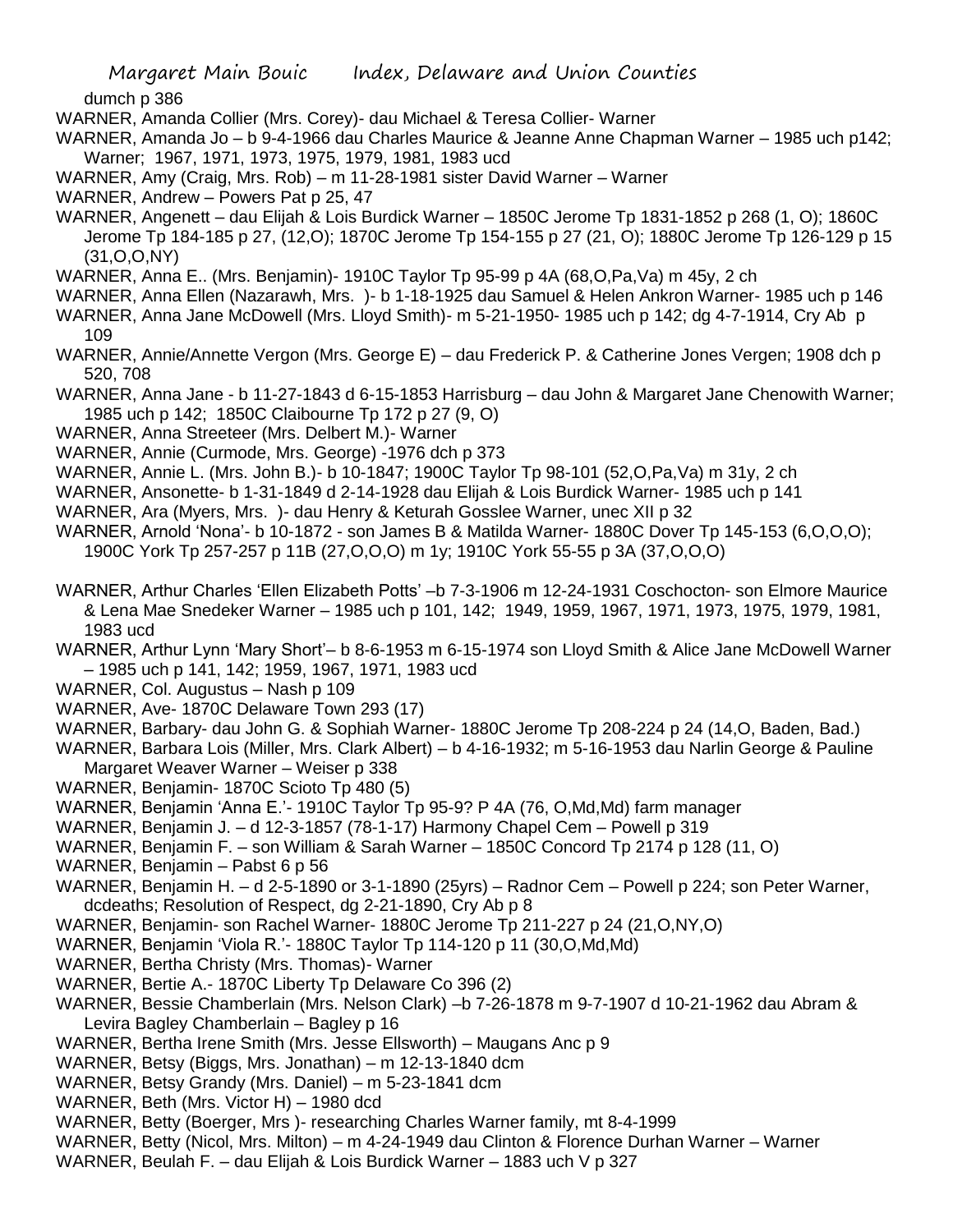- WARNER, Beulah M. Fox (Mrs. William)- d 4-15-1983 (57) bur Calif.- Warner
- WARNER, Bisha 'Maria Cline'- m 10-18-1850 ucm 1586; unec VIII p 3, XIV p 18
- WARNER, Bonnie (McCullough, Mrs. )- dau Stanley Warner= Warner
- WARNER, Brad b 1979 son Michael L. & Teresa Warner 1979 ucd
- WARNER, Brad b 1959 son Daniel H. & Doris J. Holcomb Warner Warner; 1961 dcd
- WARNER, Brandon- son Timothy C. & Sheila Rutherford Warner-Warner
- WARNER, Brenda (Mrs. Lester H) 1980 dcd
- WARNER, Boyce Eugene 'Lois Jean Esther Witmer'- b 6-26-1934; m 3-11-1956 son Marlin George & Pauline Margaret Weaver Warner – Weiser p 338
- WARNER, Carey –ch Steven L. & Peggy Warner 1983 ucd
- WARNER, Caroline F. (Mrs. Reuben) niece of John Curtis; dcw Bk 4 p 268 (29)
- WARNER, Caroline- dau John G. & Sophia Warner- 1880c Jerome Tp 204-224 p 24 (3, O, Baden, Baden)
- WARNER, Caroline (Monska, Mrs. Fred0- unec VIII p 57
- WARNER, Carolyn Condon (Mrs. Marion P) d 12-19-1962 (84) Warner
- WARNER, Carolyn Green (Mrs. Delmer G.)- m 41y- Warner
- WARNER, Carson P 'Edna E' 1971, 1973, 1975, 1981 ucd
- WARNER, Catherine English (Mrs. M. H.)- d Thursday (64) St. Mary Cem- Powers Clip 4-16-1953
- WARNER, Catherine S. (Mrs. Clarence A.) b 2-8-1905 d 12-30-1987 (82) St. Mary Cem, Delaware Warner; parents of Robert F. Warner- OWU employee
- WARNER, Catharine Jane b 5-1-1952 dau Dwight Frank & Alice Noble Warner Weaver 1259422
- WARNER, Catherine (Walters, Mrs. George) b 11-15-1809/10 Va; d 2-23-2880 Leesburg Tp; dau Abraham & Julia Ann Friend Warner - ped George Washington Moore 7 by Janet D. Elliott #515A, unec XV p 75; XVI p 55
- WARNER, Cecelia Rogers (Mrs. Samuel) m 3-5-1837 dcm; dcga p 66 Olentangy Gazette
- WARNER, Chad Michael- b 8-4-1984 son Craig Michael & Nanncy Sue Jones Warner; dcga 1994 p 49; 1985 uch p 142
- WARNER, Charles- 1985 uch p 78
- WARNER, Charles- researching Warner Fa,mily- Warner
- WARNER, Charles A.- son Elmore M. & Lena M. Warner- 1910C Jackson Tp 113-113 p 5A (3,O,O,O)
- WARNER, Charles B. b 4-3-1874; d 4-22-1875 Harmony Chapel Cem Powell p 319
- WARNER, Charles Bertram- b 1-9-1884 d 9-11-1892 son Albert Eljman & Edna Green Warner-
- 1985 uch p 141
- WARNER, Charles, Jr.- son Charles & Eleanor Tracewell Warner- Warner
- WARNER, Charles 'Chlea Webster' ucm 4156; m 3-7-1867; unec XXIII p 16
- WARNER, Charles D. 'Leona' 1980 dcd
- WARNER, Charles Edward 'Lucy Ross'- son Henry Maurice & Viola R. Gray Warner- 1985 uch p 142; 1900C Taylor Tp 126-130 p 86 (7,O,O,O); 1910 Claibourne Tp north 74-74 p 3B (17,O,O,O)
- WARNER, Charles 'Eleanor Tracewell'- Warner
- WARNER, Charles, Ethel Schultz' Schultz p 6
- WARNER, Charles- son Grover Cleveland & Jesse Combs Warner- Warner
- WARNER, Charles Herbert 'Esther S. Shoop' b 8-26-1891 Weiser p 338
- WARNER, Charles 'Isabel Chenoweth'- m 12-2-1845 Madison Col unec X p 28
- WARNER, Charles Maurice 'Jeanne Anne Chapman' –b 1-22-1938 m 6-20-1959 son Maurice
- Donald & Daisy Amelia Swartz Warner Chapman; 1985 uch p 142, 143; 1949, 1959, 1967, 1971, 1973, 1975, 1979, 1981, 1983 ucd; Warner
- WARNER, Charles Quincey 'Chloe B. Johnson'- b 11-14-1835 1985 uch p 141 son Elijah & Mary Sherwood Warner – 1985 uch p 141; 1850C Jerome Tp 1831-1852 p 267 (14, O);
- WARNER, Charles Q- m 1809 d 1822- 1883 uch p 534
- WARNER, Charm Melissa b 6-25-1982 dau Steven L & Peggy Beightler Warner Warner; 1985 uch p 142 WARNER, Chester 'Margaret' – 1949 ucd
- WARNER, Chester Harold– b 11-17-1905 d 1971 son Albert Elijah & Edna Green Warner Warner; 1985 uch p 141; 1910C Jerome Tp 190-196 p 9B (4,O,O,O)
- WARNER, Chloe B. Johnson (Mrs. Charles Quincey)- m 1809 d 8-15-1869 Forest Grove Cem- 1985 uch p 141
- WARNER, Chloe- b 3-2-1841 d 9-23-1841 bur Darby Tp dau Elijah & Mary Sherwood Warner-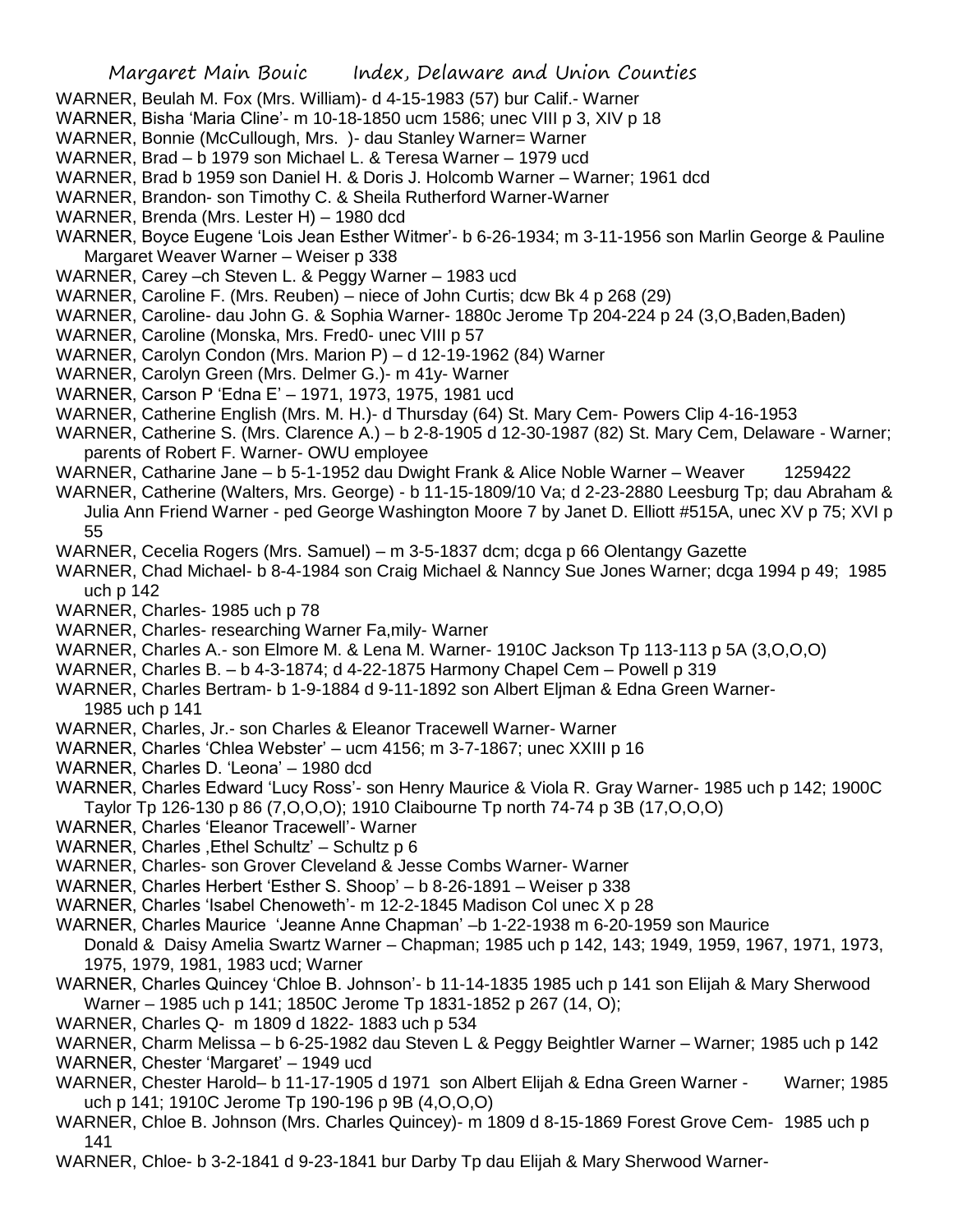- 1985 uch p 141; Plain City Cem Row 5, unec VII p 65, VIII p 38
- WARNER, Chloe (Mrs. Samuel) 1883 uch V p 327; 1850C Jerome Tp 1831-1852 p 268 (75, NY)
- WARNER, Chloa Webster (Mrs. Charles) ucm 4156; m 3-7-1867; unec XXIII p 16
- WARNER, Christie (Smilde, Mrs. John)- b 1955 dau Howard L. & Nina Verena Warner- Warner; 1961, 1971 dcd
- WARNER, Christopher Lloyd ' Cynthia L.. Wolfe' b 4-13-1961 m 6-13-1981 son Lloyd Smith & Alice Jane McDowell Warner – 1985 uch p 142; 1967, 1971, 1973, 1983 ucd
- WARNER, Cindy Lou (Rausch, Mrs. Steven L.)– b 12-9-1953 m 6-3-1975- dau Lloyd Smith & Alice Jane McDowell Warner – 1985 uch p 142; 1971, 1973 ucd
- WARNER, Cindy Sue Jones (Mrs. Craig Michael)- m 4-23-1983- 1985 uch p 1
- WARNER, Clara E. Grant (Mrs. Orville J.)- b 1-30-1865 Leesburg Tp m 1897 d 4-28-1940 Broadway Cem-dau T. F. & Margaret Snell Grant- Un Co Journal 5-2-1940 p 6; 1900C Taylor Tp 247-253 p 11B (34,O,Va,Va) m 8y, No ch
- WARNER, Clara (Mrs. Orval J.) 1910C Taylor Tp 173-178 p 7B (44,O,Va,Va) m 18y 4? Ch
- WARNER, Clarence A 'Catherine S' brother Walter B. Warner d 4-2-1976 (73) bur. St. Mary'– Warner
- WARNER, Clarence Albert- b 12-1890 d 7-19-1941- son Albert Elijah & Edna Green Warner- 1985 uch p 141; 1900C Jerome Tp 389-401 p 17B (9,O,O,O); 1910C Jerome Tp 190-196 p 9A (19,O,O,O)
- WARNER, Clarence son Jonas & Malinda Eikelberner Warner Weiser p 163
- WARNER, Clarence W.- 1940 draft 76-2472; delge 1995, XI p 82
- WARNER, Clarissa E.(Brelsford, Mrs. David)- dau M. M. & Eliza Coalaze Warner 1883 uch V p 692; 1880C Taylor Tp 116-117 p 11 (31,O,Md,Md)
- WARNER, Clarissa (Mrs. John) b 3-16-1786; m 12-25-1801; d 6-10-1877 1883 uch V 692; 1870C Jerome Tp 50-50 p 7 (84,Md)
- WARNER, Claudia (Mrs. Jim)- Warner
- WARNER, Clinton McKinley 'Florence Durban' b 9-1892; m 2-16-1916 b 9-18-1893 m 2–16-1916 d 11-5- 1970- son Albert Elijah & Edna Green Warner – bur. Alton – Warner; 1985 uch p 141; 1900C Jerome Tp 389-401 p 17B (7,O,O,O); 1910C Jerome Tp 190-196 p 9B (16,O,O,O)
- WARNER, C. M. (Mrs. )- dau David G. & Maartha J Crane Cratty- Warner; dg 5-17-1904. Cry Ab p 246
- WARNER, Connie- dau Rev. Glenn M. & Corinne Timmons Warner- Warner
- WARNER, Connie dau Mabel Warner 1959 ucd (5)
- WARNER, Connie dau Larry & Coleman Warner Warner
- WARNER, Corey Michael 'Amanda Collier'– b 4-21-1979 son Steven L. & Peggy Beighlter Warner Warner; 1985 uch p 142
- WARNER, Corinne Timmons (Mrs. Dr. Glen M) dau Lulu C Timmons Warner
- WARNER, Courtney- dau Timothy G. & Sheila Warner- Warner
- WARNER, Craig Michael 'Cindy Sue Jones'– b 10-12-1960 son Charles Maurice & Jeanne Anna Chapman Warner – 1985 uch p 142; 1975 ucd
- WARNER, Crystal Michelle b 1-18-1977 dau Steven L. & Peggy Beighter Warner ; 1983 ucd-Warner; 1985 uch p 142
- WARNER, Cynthia I. Wolfe (Mrs. Christopher L) m 6-13-1981 dau John R. & Beth Wolfe; 1983 ucd Warner; Wolfe; 1985 uch p 142
- WARNER, Daisy Amelia Swartz (Mrs. Maurice Donald) b 2-20-1906 m 6-7-1928 d 8-12-2005 (99)- Price Cem- dau William & Lucy Sparks Swartz- 1985 uch p 142, 143; 1959, 1967, 1971, 1973, 1975, 1979, 1981, 1983 ucd
- WARNER, Dale- son Daniel B. & Doris Holcomb Warner- Warner
- WARNER, Dale son William Max & Kathy Warner Warner
- WARNER, Dana 'Peg Levine'- son Marvin & Mary Ellen Wright Warner- Warner
- WARNER, Daniel 'Betsy Grandy' m 5-23-1841 dcm
- WARNER, Daniel John- b 7-23-1984 son Christopher Lloyd & Cyndy I. Wolfe Warner-1985 uch p 142
- WARNER, Daniel son John H & Julia Robinson Warner dumch p 386 (76-1895)
- WARNER, Daniel B 'Doris J.'– son Clinton M. & Florence Durban Warner Warner; 1961, 1971 dcd WARNER, Mrs. Dan – Sunbury p 52, 118
- WARNER, Danny son Daniel B. & Doris J. Holcomb Warner 1961 dcd (16); 1985 uch p 143
- WARNER, Darcy (Henry, Mrs. Yo Ray)- du Robert & Myrtle Olive Nichol Warner- Warner
- WARNER, Darla McKee (Mrs. David)- dau Birney & Florence McKee- Warner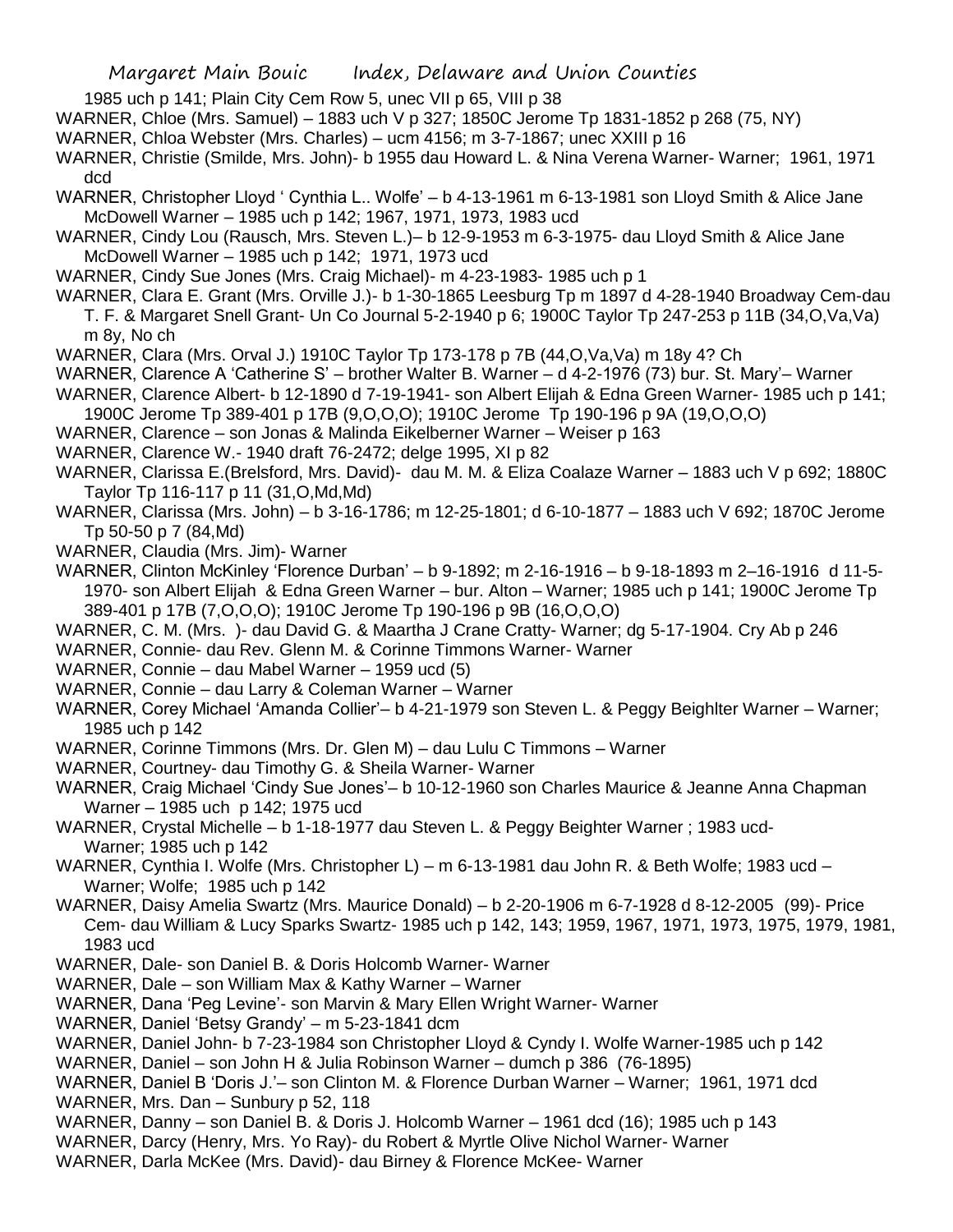- WARNER, Darlene (Daniel, Mrs. )- dau Daniel B. & Doris Holcomb Warner- Warner; 1980 dcd
- WARNER, Darryl 'Sharon'- son Delmar G. & Carolyn Green Warner- Warner
- WARNER, David 1835 men p 55 #91 p 102 Scioto Tp
- WARNER, David A.- son Roger D. & Pamela S. Steurer Warner- Warner
- WARNER, David- son Charles Quincey & Chloe B. Johnson Warner- 1985 uch p 141
- WARNER, David 'Darla McKee'- parents of Rachel Nicole- son Robert & Myrtle Warner- Warner
- WARNER, David Dwight b 7-3-1955 son Dwight Frank & Alice Noble Warner Weaver 1259423
- WARNER, David L.- son William R. & Wathens B Moats . Warner- Warner
- WARNER, David N son Jacob & Hannah Conklin Warner 1860C Millcreek Tp 2037-2058 (17,O); 1870C Dover Tp 19-103 p 13 (17, O)
- WARNER, David W son William R. & Wathena R. Warner b 1954; -1961, 1969, 1971, 1980 dcd
- WARNER, David b 1971 son Susan K. Warner 1980 dcd
- WARNER, David Brooke 'Joyce Shannon' b 4-30-1934; m 8-10-1957 son Henry Whitney & Evelyn Ruth Courtright Warner – Weiser p 639
- WARNER, Dr. David son Rodney Johnson & Esther Winget Warner Warner
- WARNER, D. B.- son Henry & Keturah Gosslee Warner, Consul at St. John. N. Brunswick. unec VIII p 31 XII p 32
- WARNER, Delbert son Howard L. & Verena N. Warner 1961 dcd (16)
- WARNER, Delbert M. 'Anna Streeter'- parents of James Warner- Warner
- WARNER, Delilah A. Martin (Mrs. John P) dau William & Elizabeth Kile Martin 1883 uch V p 317
- WARNER, Delia Almira (Bridge, Mrs. Bazaleel, Jr. -) b 7-30-1795 d 9-24-1876 m Bazalee Bridge, Jr.; dcc Ruth Gast Wolfinger 27
- WARNER, Delmer G.'Carolyn Green'- b 9-9-1916 d 8-29-1995 (78) Sunbury Mem. Pk- son Grover C. & Jesse M. Combs Warner; 1940 draft 316-2074; delge 1995, XI p 82; Warner
- WARNER, Delno Orville b 2-2-1911; d 11-25-1947 son Harry Leslie & Sarah Catharine Hickok Warner –
- Weaver 125941; 1985 uch p 142; 1940 draft 65-2449 delge 1995, XI p 82
- WARNER, Denise- dau Dennis P. & —Warner- Warner
- WARNER, Dennis 'Toni' son Daniel B. & Doris J. Warren 1961 dcd (13) Sunbury p 12
- WARNER, Dennis 'Mary Chenowith'- m 11-10-1847 Madison Co, unec X p 63
- WARNER, Dennis P,- b 5-31-1948 d 4-14-2004 (55)- Warner
- WARNER, Derrille b 1958 son Daniel B. & Doris J. Holcomb Warner Warner; 1961 ucd
- WARNER, Dodi (Mrs. Matthew)- Warner
- WARNER, Donald R son William R. & Wathena R. Warner b 1954;Warner 1961, 1969, 1971,1980 dcd
- WARNER, Donna (Mrs,. Delbert)- Warner
- WARNER, Donna Elaine (Riedmiller, Mrs. Fred) b 8-31-1920 m 11-10-1947 Ky d 10-6-1999 (71) dau Leroy M. & Reva Mae Phelps Warner – Warner
- WARNER, Doris J. (Mrs. Daniel B) Warner; 1961, 1961 dcd
- WARNER, Dorothy d Jan 1934; dau James Hayes & Florence Worley Warner Worley
- WARNER, Dorothy L (Strayer, Mrs ) dau James . & Helen Louise Borst Warner Warner
- WARNER, Dot, Herb- query for David Almond Smith- delge 2001, XVII p A15
- WARNER, Doug b 1953-son Daniel & Doris J. Hilcomb Warner Warner; 1961, 1971 dcd
- WARNER, Dwight- son Harry Leslie & Sarah Hickok Warner- 1985 uch p 142
- WARNER, Dylan Michael- b 10-28-2000 son Corey Michael & Amanda Collier Warner- Warner
- WARNER, Earl E. 'Pearl Payne''Nannette Messenger- b 8-8-1904 d 12-2-1994 (90) bur Greenfield, O. son Flick Lela May Bowers Warner – Warner
- WARNER, Earl 'Ida S.'- b 3-1875; 1900C Darby Tp 84-90 p A4 (25,O,O,O) m3 y
- WARNER, Edna Green (Mrs. Albert Elijah) m 4-3-1883; 1985 uch p 141; 1900C Jerome Tp 389-404 p 17B (37,O,O,O); m 17y. 7 ch, 6 liv'; 1910C Jerome Tp 190-196 p 9A (47,O,O,O) m 27y, 9 ch, 8 liv.
- WARNER, Edith Aleinda (Keppenhaver, Mrs. Ralph Allen) b 9-21-1893; m 1-28-1915- Weiser p 345 WARNER, Edith (Baker, Mrs. Ora)- m slip 1892; unec V p 10
- WARNER, Edna E. Hull (Hamilton, Mrs. )(Mrs. Carson P) b 5-17-1901; m 1950; d 10-8-1978 dau Thomas & Estta Gant Hull – 1971, 1973, 1975 ucd; Warner
- WARNER, Edward Allen- son Charles Edward & Lucy Ross Warner- 1985 uch p 142
- WARNER, Edward L. 'Helen M. Hinton' b 9-25-1921 Plain City m 10-11-1941 d 8-4-2001 (79) Oak Grove Cem- son Ivan & Ada E. Siders – Warner; 1969, 1971, 1980 dcd; Mitchell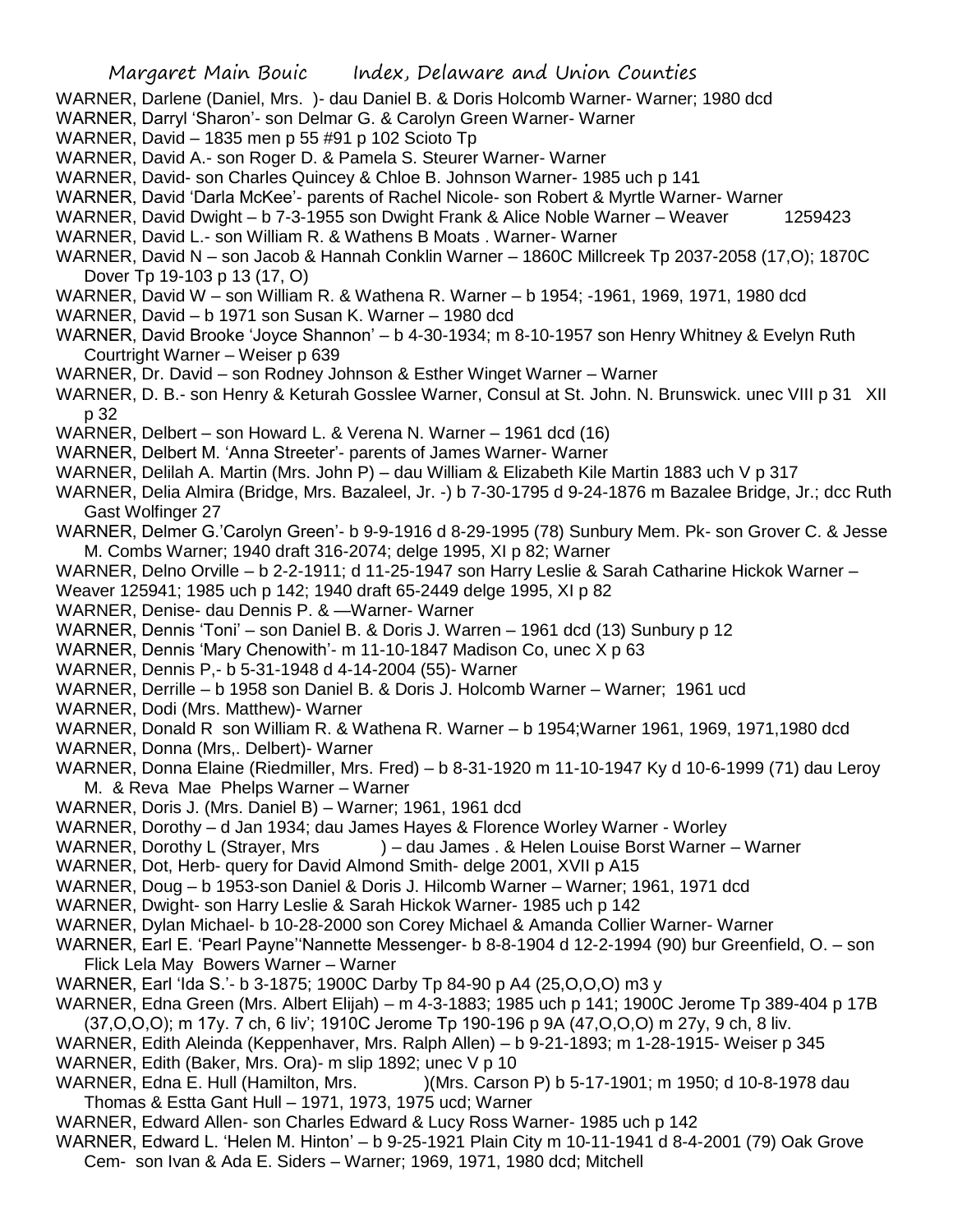- WARNER, Edward 'Pearl Shaw'- parents of Dr. Glen M. Warner- Warner
- WARNER, Edward- grandson of William John & Mary Hobson Wright- dg 11-28-1916, Cry Ab p 109
- WARNER, Edward Shinn- d 2-14-1888 Un Co Probate Deaths, Vol 3
- WARNER, Edward- pallbearer for Thomas J. Hill- dg 1-30-1902 Cry Ab p 168
- WARNER, Effie dau Abisha & Maria Cline Warner Un Co Probate Deaths, Vol II p 3 (1879-1886) 1870C Liberty Tp Un Co 150
- WARNER, Elaine Goetz (Mrs. Mark William)- m 5-18-1985 dau Paul & Carol Goetz- Warner
- WARNER, Eleanor Frances- dau Rev. L. K. & Ellen J. Warner- dg 5-21-1915, Cry Ab p 51
- WARNER, Eleanor Tracewell (Mrs. Charles)- d 8-9-1984 (76) Union Cem- Warner
- WARNER, Elijah son William & Sarah Warner 1850C Concord Tp 2174 p 128 (4, O)
- WARNER, Elijah 'Mary Sherwood' 'Lois Burdick' b 11-14-1810 NY; m (1) 12-14-1834 (2) 9-30-1841, ucm 740; d 11-13-1875 Forest Grove Cem- son Samuel & Chloe Warner– 1883 uch V p 327; 1985 uch p 141; unec V p 38; Un Co Probate Deaths Vol I p 52 (1867-1876)- 1850C Jerome Tp 1831-1852 p 267 (39, NY); 1860C Jerome Tp 184-185 p 27 (49, NY) 1870C Jerome Tp 46 p 6 (60, NY); (I am not sure 1883 uch V and 1985 agree)
- WARNER, Major Elijah 1883 uch IV p 468, 535
- WARNER, Elijah 1908 dch p 407; hjt p 47, 95, 99, 192, 200; 1915 uch p 288
- WARNER, Eliva Williams (Mrs. Willard) m 3-30-1823 (29y) dcga p 18 Del Pat & Franklin Chronicle; d 12- -1831 dcga p 56 Ohio State Gazette
- WARNER, Eliza- 1985 uch p 142
- WARNER, Eliza Coalhaze (Mrs. M. M.) b 10-5-1818; m 4-15-1838; d 1-28-1880; 1883 uch V p 692
- WARNER, Eliza (Benedict, Mrs. ) dau John H. & Julia Robinson Warner dumch p 386 (78-1895)
- WARNER, Eliza (Belle, Mrs. B. W.) dumch p 140
- WARNER, Eliza A (Benson, Mrs. Darius) dumch p 226
- WARNER, Eliza (Knouff, Mrs. Jacob) -b 1805 ped Beth L. Barker 23; unec IX p 57
- WARNER, Elizabeth- 1870C Liberty Tp Delaware Co 390 (14)
- WARNER, Elizabeth Ann Grove (Mrs. Lew Henry ) b 4-2-1926; m 3-21-1948; d 6-22-1980 bur Claib Cem –
- dau Orval & Leah Haughn Grove 1985 uch p 143; 1973, 1975, 1979, 1981, 1983 ucd
- WARNER, Elisabeth Bagely (Mrs. Isaac) 1880 dch p 773
- WARNER, Elizabeth Irene- b 3-8-1992 dau Christopher & Cynthia Wolfe Warner- Warner
- WARNER, Elizabeth Fisher (Mrs. George)- m 5-27-1827 Madison Co., unec V p 27
- WARNER, Elizabeth- dau John B. & Sophiah Warner- 1880C Jerome Tp 208-224 p 24 (18,O,Baden, Bad)
- WARNER, Elizabeth (Longshore, Mrs. David) 1880 dch p 831
- WARNER, Elizabeth (Jones, Mrs. Nicholas) m 1830 dau Henry Warner 1908 dch p 689; tcmc p 4; dg 8- 14-1868 Cry Ab p 69
- WARNER, Ella (Wertzbaugh, Mrs. David) m 12-13-1877 ucm 6168
- WARNER, Ellen F gr-dau Jess Mason dcw Bk 3 p 222
- WARNER, Ellen Elizabeth Potts (Mrs. Arthur Charles) –b 12-2-1907 m 12-24-1931 d 8-19-1988 Claibourne Cem- dau Arthur & Etta Simpson Potts-1985 uch p 142; 1949, 1959, 1967, 1971, 1973, 1975, 1979, 1981, 1983 ucd
- WARNER, Ellen J. Collier (Mrs. Rev. L. K.) B 9-28-1858 m 8-25-1880 d Thursday dau Chaplain & Mrs.G. W. Collier- dg 5-21-1915, dg 5-25-1915 Cry Ab p 51, 52
- WARNER, Elmer 'Linda Snediker'- parents of Mary V. Warner McCafferty- Warner
- WARNER, Elmore Maurice 'Linda Mae Snedeker' b 1880 m 12-23-1900 d 1943 son Henry Maurice & Viola
- R. Gray Warner- Warner ; 1985 uch p 101, 142; 1910C Jackson Tp 113-113 p 5A (29,O,O,O) m 9y farmer WARNER, Elsie (Kidd, Mrs. John C.) – McKitrick p 163
- WARNER, Emelene- dau Charles Quincey & Clhoe B. Johnson Warner- 1985 uch p 141
- WARNER, Emeline (Wheeler, Mrs.) dau John H. & Elizabeth Robinson Warner dumch p 385 (83- 1895)
- WARNER, Emeline (Dort, Mrs. Clavin) ucm 1267; m 10-28-1847 dau Elijah & Lois Burdick Warner 1883 uch V p 327; unec VII p 26; 1850C Jerome Tp 1831-1852 p 268 (5, ); 1860C Jerome 184-185 p 27 (15, O)
- WARNER, Emeline dau Thomas B. & Hannah Warner 1850C Marlborough Tp 20 p 183 (8, O)
- WARNER, Emeline (Graham, Mrs. Forrester) b 1-25-1845 ucm 4293; m 11-30-1867 d 2-1912; unec XXIII p 65
- WARNER, Emerson H.- son Pearl A. & Mabel G. Warner- 1910C JeromePl City 110-115 p 5A (4,O,O,O)
- WARNER, Emily (Somerville, Mrs. Joseph J. J.) d 1-12-1979 (88) bur. Oak Grove sister H.. Miles Warner–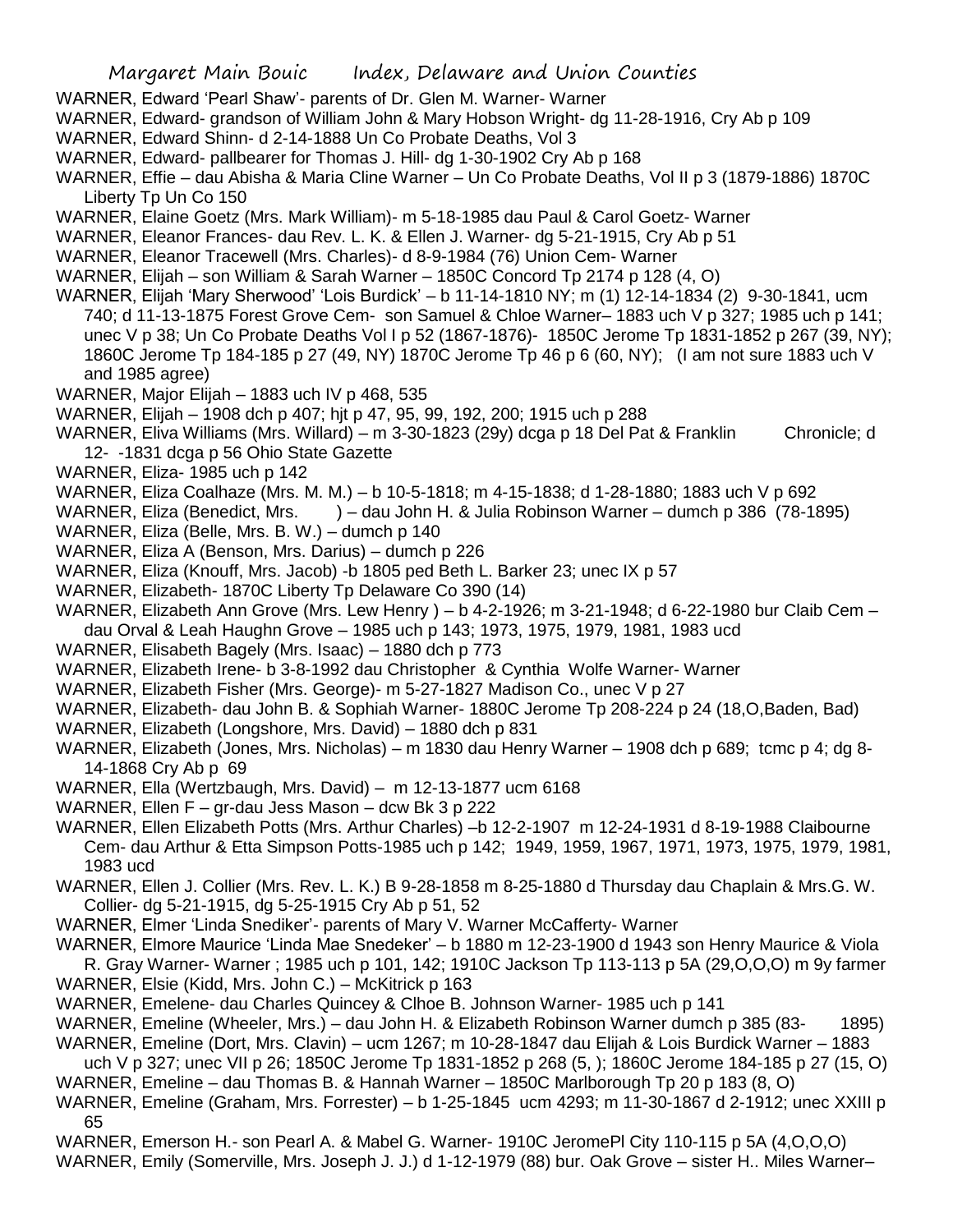**Warner** 

- WARNER, Eric Maurice. 'Susan Lynn Huckaba'- b 1964 son Charles Maurice & Jeanne Anne Chapman Warner 1985 uch p 78, 142; 1967, 1971, 1973, 1975, 1979, 1981, 1983 ucd
- WARNER, Espy/Epsy E.- d 12-15-1895 son Benjamin & Viola R. Warner- 1985 uch p 142; Un Co Probate Deaths Vol 3; 1880C Taylor Tp 119-120 p 11 (4,O,O,O).
- WARNER, Esther S. Shoop (Mrs. Charles Herbert) –d 4-25-1913 dau Emanuel & Sarah C. Matter Shoop Weiser p 334
- WARNER, Esther C dau William & Sarah Warner 1850C Concord Tp 2174 p 128 (5,O)
- WARNER, Esther Alma (Clouse, Mrs. ) dau Albert Elijah & Edna Green Warner Warner; 1985 uch p 141; 1910C Jerome Tp 190-191 p 9B (4,O,O,O)
- WARNER, Esther Winget (Mrs. Rodney Johnson) Warner
- WARNER, Ethel (Hayes, Mrs. Eskham B.)- m 9-4-1937 sister Robert B. James H., Warner
- WARNER, Ethel Schultz (Mrs. Charles) dau William & Clara Davis Schultz Schultz p 6
- WARNER, Ethel (Wilcox, Mrs. )- b 8-24-1883/8 d 11-6-1968 dau Albert Elijah & Edna Green Warner-1985 uch
- p 141;1900C Jerome Tp 189-201 p 17B (11,O,O,O);1910C Jer.Tp 190196 p 9A (21,O,O,O)
- WARNER, Eva B. d 10-28-1892 (17y 11m) Oakdale Cem 748 (48)
- WARNER, Eva- dau James B. & Matilda Warner- 1880c Dover Tp 145-153 (8,O,O,O)
- WARNER, Evelyn (Dean, Mrs. Francis A.)- b 6-2-1902 m 9-22-1920 d 4-30-1981 (78) Oakdale Cem dau Grover Cleveland & Jesse Combs Warner- Warner
- WARNER, Evelyn (Mrs. John H) 1969 dcd
- WARNER, Evalyn Ruth Courtright (Mrs. Hernry Whitney) b 9-15-1901; m 6-19-1926; dau Albert Maywood & Grace Dell Bashore Courtright – Weiser p 639
- WARNER, Evelin Wilkins (Mrs. Joshua C) ucm 4532; m 4-8-1869; 1870C Jerome Tp 47 (26, O)
- WARNER, Fitzhenry 'Nancy D 'Worl' dcw Bk 2 p 124
- WARNER, Flora R. Worley (Mrs. James H) b 2-14-1879 d 3-25-1962 (83)- dau James & Sarah Worley m 11-24-1899; d 3-25-1962 (83) bur. Lab Mlb;
- WARNER, Florence M Durban (Mrs. Clinton M) b 9-8-1896 m 2-16-1916 d 4-21-1983 (86) Alton Cem, Columbus– dau Louis & Wilaminah Fisher Durham- Warner
- WARNER, Florence May Mles (Mrs. Francis Marion)- m 1-30-1874- dau Fielding & Penelope Shaw Miles-1985 uch p 142
- WARNER, Florence May (Patterson, Mrs. )- b 3-20-1880 d 9-9-1971 -dau Francis Marion & Florence May Miles Warner- 1985 uch p 142, 143; 1880C Brown Tp (6 months)- delge 1994, X p 71
- WARNER, Frances Norveil (Mrs. Miller) ucm 2219; m 12-28-1854; m slip unec VIII p 20, XVII p 6; 1900C Allen Tp 46-48 p 32 (63, Ind, Conn, NY) m 47y; 1910C Allen Tp 44-45 (74,Ind,Ct.,NY) no ch
- WARNER, Francis A b 1904 Oak Grove Cem Powell p 444
- WARNER, Francis (12-1904) son Rev. Louis R. Warner- dg 3-29-1984, Cry Ab p 236
- WARNER, Francis Noble "Peck" 'Marjorie Ernestine Oller' –b 5-24-1913 m 6-9-1934 d 4-19-2000 (86) son James Hayes & Flora E. Worley Warner – Warner-Worley; 1961 dcd
- WARNER, Francis (Mrs. Miller) 1880C Allen Tp 160-172 p 17 (49, Ind, NH, NH)
- WARNER, Francis Marion 'Florence May Miles'- b 1-15-1853 m 1-30-1874 d 6-15-1924 Marion O. son John & Margaret Jane Chinneth Warner – 1985 uch p 142; 1860C Leesburg Tp 469 (98, O)
- WARNER, Francis Marion, Jr. b 3-18-1875 d 9-25-1950 Marion son Francis Marion & Florence May Miles Warner- 1985 uch p 142
- WARNER, Frank- son James B & Matilda Warner- 1880c Dover Tp 145-153 (4,O,O,O)
- WARNER, Frank 'Maud'- b -1896; 1910C York Tp 227-228 p 10A (25,O,O,O)
- WARNER, —(Mrs. Fred)- d (35) Prospect, coal oil explosion- dg 1-21-1911, Cry Ab p 5, 6
- WARNER, Frederick Washington- b 2-22-1882 d 11-1-1937 Marion son Francis Marion & Florence May Miles Warner- 1985 uch p 143
- WARNER, Frona, Miss- d Wed. (26) Noble Co sisster John A. Warner- dg 12-31-1815m Cry Ab p 104
- WARNER,Gail Marie– b 4-16-1959 ch Boyce Eugene & Lois Jean Arthur Witmer–Warner –Weiser p 338 WARNER, Gail (Powers, Mrs. Mike- dau Delmar G. & Caroln Green Warner- Warner
- WARNER,Gale C.'Ruby'– son James Hayes & Flora E. Worley Warner–Warner; Worley; 1969, 1971dcd WARNER, Mrs. G. – Pabst 8 p 30
- WARNER, Rev, George- funeral of Miss Julia A. Phillips- dg 12-8-1893, Cry Ab p 142
- WARNER, George Barbour –b 11-16-1846 d 9-14-1884 Claibourne Ohio- son John & Margaret Jane Chinneth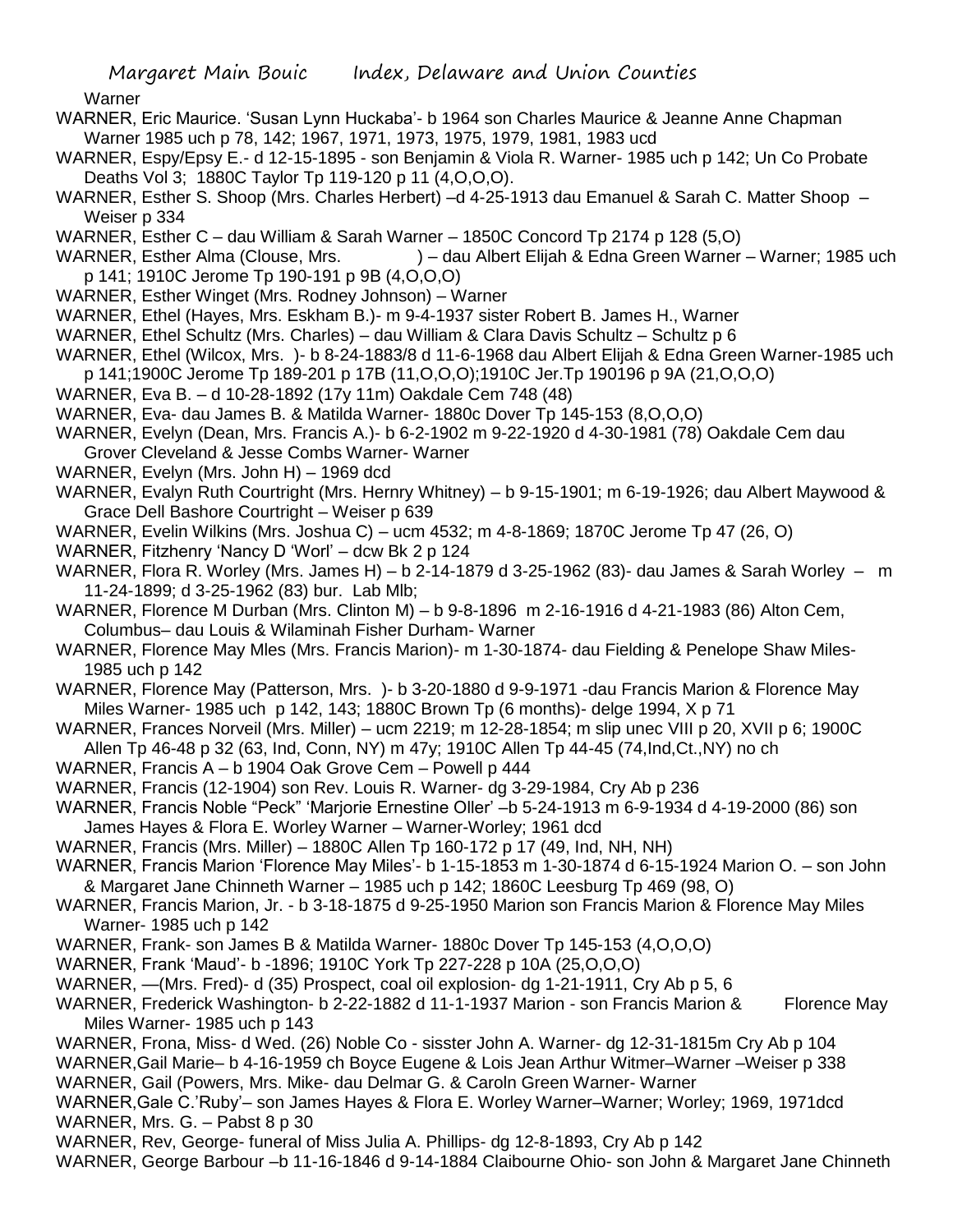Warner – 1985 uch p 142; 1850C Claibourne Tp p 27 (4, O); 1860C Leesburg Tp 469 (13, O); 1870C Leesburg 278-286 p 35 (24, O)

- WARNER, George Pabst 6 p 37, 38
- WARNER, George E. 'Annie Vergon' d Saturday; dg 4-17-1914, Cry Ab p 109; 1908 dch p 520
- WARNER, George 'Elizabeth Fisher'- m 5-27-1827 Madison Co, unec V p 27
- WARNER, George- pallbearer for Frederick Berlet- dg 5-10-1905, Cry Ab p 26
- WARNER, George M.- 1870C Liberty Tp Delaware Co 396 (27\*)
- WARNER, George M. 'Adelia Wilcox'- m 11-18-1866, dcm 1; delge 1995, XI p 75
- WARNER, George M. son M. M. & Eliza Coalhase Warner 1883 uch V p 692; 1915 uch p 503
- WARNER, Geraldine (Waddell, Mrs. ) ( ) dau Paul W. Warner Warner
- WARNER, Gilbert b 1969 son William K & Walthena B. Warner 1969, 1980 dcd
- WARNER, Gilson- 1835 men p 41 & 72 p 73 Mlb Tp
- WARNER, G. M. 1908 dcd p 432; 1883 uch V p 583
- WARNER, G. N. 1880 dch p 427
- WARNER, Gladys Marie (Hall, Mrs. Ralph)(Foley, Mrs. Alton M.)- b 5-24-1911 WVa d 10-14-2000 (89) LaRue Cem- dau Leander & Rose Annie Green Warner- Warner
- WARNER, Glen 1980 dcd
- WARNER, Dr. Glen M 'Corinne Timmons' –b 7-20-1912 d 11-17-1991 (79) son Edward & Pearl Shaw Warner-Warner Methodist Minister
- WARNER, Glenn- son Grover Cleveland & Jesse Combs Warner- Warner
- WARNER, Grace (Iden, Mrs. ) dau Flick & Lela Bowers Warner Warner
- WARNER, Grace (Smith, Mrs. William B.)- parents of Donald H. Smith- Warner
- WARNER, Gray Warner- Weaver (12594); 1985 uch p 142
- WARNER, Grover 'Jesse Combs'- Warner
- WARNER, G. W. 1915 uch p 502
- WARNER, Hamilton- 1870C Troy Tp 527 (17)
- WARNER, Hannah- 1870C Scioto Tp 480 (18)
- WARNER, Hannah (Mrs. Thomas B) 1850C Marlborough Tp 20 p 183 (30, Pa)
- WARNER, Hannah Tharp (Mrs. Thomas B) m 3-9-1840 dcm
- WARNER, Hannah (Mrs. Stephan) 1883 uch V p 66
- WARNER, Hannah Conklin (Mrs. Jacob)- dau William & Rebecca Colman Conklin- W. Conklin 6; 1883 uch V p 332; unec XVI p 4; 1850C Millcreek Tp 2037-2058 (42,O);1870C Dover Tp 101-103 p 13 (61,O); 1880C Dover Tp 147-155 p 17D (76,O,O,O)
- WARNER, Hannah (Fleming, Mrs. Ottervin L) dumch p 352
- WARNER, Harriet (Melvin, Mrs. ) dau Walter B. & Mary E. Warner Warner
- WARNER, Harriet L. d 12-16-1883 (25yrs) Radnor Cem p Powell p 224
- WARNER, Harriet (Benson, Mrs. Leander)(Cady, Mrs. Farley N) b 12-20-1813 (80-1895) m(1) 1831 (2) 1858 – Powell p 332; dumch p 385; dau John H & Julia Robinson Warner – Warner
- WARNER, Harry 'Sarah Catharine Hickok' b 1885 m 1-16-1910; d 1945 –son Henry Maurice & Viola R. Warner- 1900C Taylor Tp 126-130 p 136 (14,O,O,O); 1910C Millcreek Tp p 7A (24,O,O,O) m 1y
- WARNER, Harry Vinton d inf son James Hayes & Florence Worley Warner Worley
- WARNER, Harvey V –son Roger Barton & Marie Jacoby Warner; Warner; 1976 dch p 389
- WARNER, Hattie- 1870C Scioto Tp 480 (12)
- WARNER,Hattie E.- b 8-1865 dau John B. & Annie L.Warner-1900C Taylor Tp 98-101 p A5 (34,O,O,O)
- WARNER, H. D. d 4-2-1864; 1883 uch IV p 525, 527
- WARNER, Helen Ankrum (Mrs. Samuel)- b 1-1-1901 m 10-30-1923- 1985 uch p 141
- WARNER, Helen Hinton (Mrs. ) dau Edgar L. & Marie Ramsey Hinton Graham 1455412; Hamilton 155412
- WARNER, Helen N. (Mrs. Edward L) –m 59y- Warner; 1969, 1971, 1980 dcd
- WARNER, Helen T dau Clarence A & Catherine S. Warner Warner
- WARNER, Helen Louise Borst (Mrs. James H)– m 6-20-1929 d 1-6-1984 (79) Woodstock Cem– sister Florence Confer, Robert Borst- Warner
- WARNER, Henry 1840C Marlborough Tp p 257 (30-40)
- WARNER, Henry- 1870C Scioto Tp 480 (19)
- WARNER, Henry- d at residence in London 1897; Madison Press, unec XIV p 64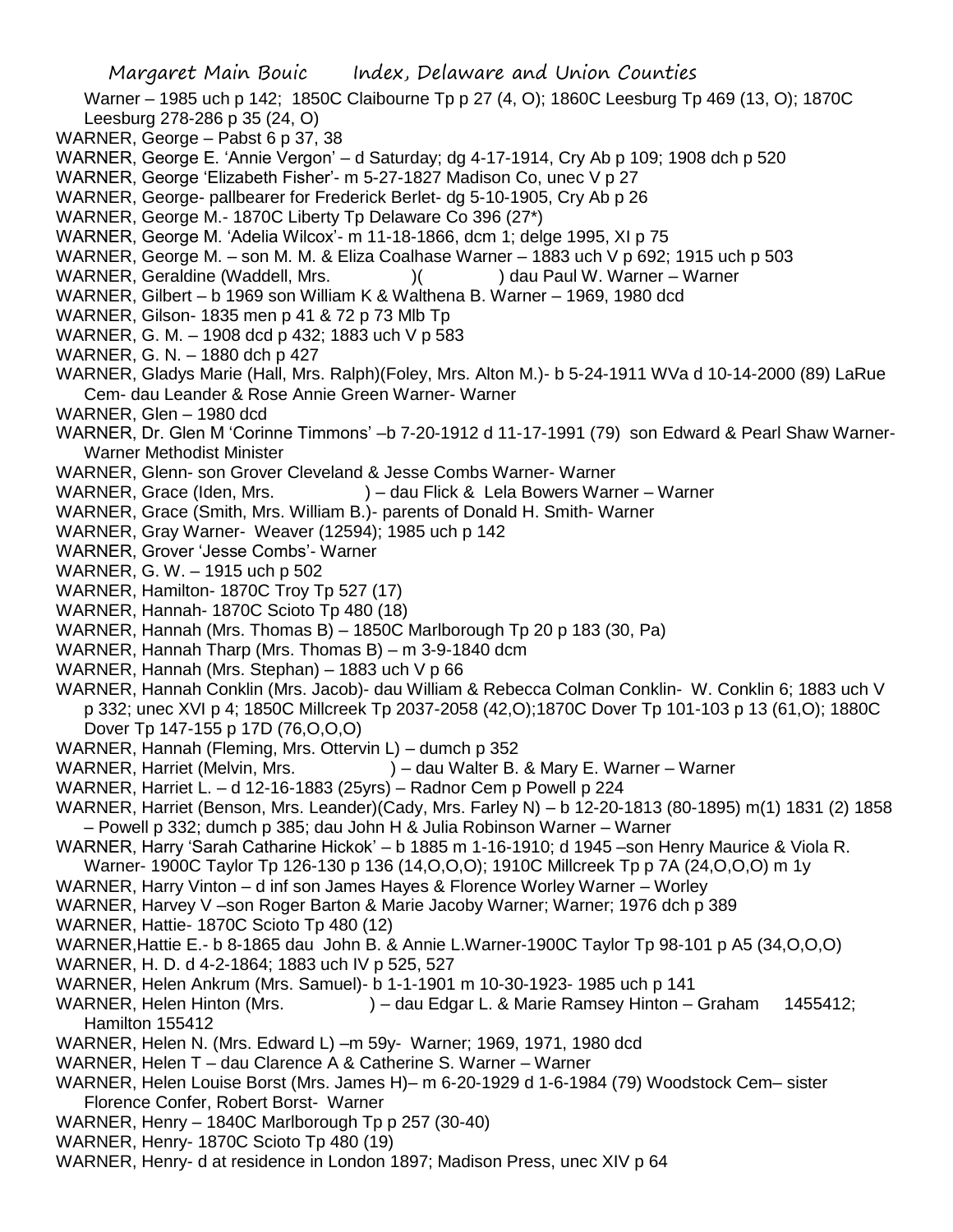- WARNER, Henry Mlb p 144 d 1840 (76-7-24) Powell p 297; 1908 dch p 689; tcmc p 4
- WARNER, Henry 'Keturah Gosslee'- b 6-5-1795 Va m 2-27-1823 d (83) Madison Co. Democrat- unec XII p 32 WARNER, ----(Riddle, Mrs. Wm)- dau Henry & Keturah Gosslee Warner- unec XII p 32
- WARNER, (Harrison, Mrs. R. A.)- dau Henry & Keturah Gosslee Warner- unec XII p 32
- WARNER, Henry Maurice 'Viola R. Gray' b 1-30-1850 son Mathias Maurice & Eliza Coalhase Warner– 1883 uch V p 692; 1985 uch p 142; dg 7-15-1913 Cry Ab p 49; 1900C Taylor Tp 126-130 p B6
	- (50,O,Md,Md) m 26y farmer; 1910C Claiborne North 74-74 p 3B (61,O,Md,Md) m 37y
- WARNER, Henry T son Thomas B. & Hannah Warner 1850C Marlborough Tp 20 p 183 (10, O)
- WARNER, Herbert 'Marcia M'- d 1984- Warner
- WARNER, Herman- son Robert & Mary McCombs Warner 1870C Leesburg Tp 279-287 p 35 (5, O)
- WARNER, Hester Burger (Mrs. John Abraham ) ucm 3481; m 10-22-1863; unec XXI p 8; 1985 uch p 142; mt 11-25-1863, unec XXIII p 7
- WARNER,Hester G.-dau Pearl & Mabel G. Warner-1910C Jerome Tp PlCity110-118 p 5A (11/12,O,O,O)
- WARNER, Hester (Gunderman, Mrs. Walter) d 1967 "Jingles"- Warner
- WARNER, Hildred- brother Roger B., James H., Ethel Hayes- Warner
- WARNER, Hittura- member First Church of Christ, Liberty Tp. unec VIII p 23
- WARNER, Hezekiah Carpenter b 11-6-1850 d 3-10-1925–son Elijah & Lois Burdick Warner 1883 uch V p 327; 1985 uch p 141; 1870 Jerome Tp 46 p 6 (19, O); 1860C Jerome Tp 184-185 p 27 (10, O)
- WARNER, Horace 1840C Berkshire Tp p 186 Galena (15-20)
- WARNER,Houston Bagley– b 1910 d 1948-son Nelson Clark & Bessie Chamberlain Warner–Bagley p 16
- WARNER, Howard L 'Nina Verena'- b 6-20-1914 m 3-2-1935 d 12-31-1995 (81)- son Grover Cleveland & Jesse Combs Warner- Warner ; 1961, 1969, 1971 dcd
- WARNER, Howard Pratt 'Myrtle Fairman'- b 10-1889 d 1943- son Henry Maurice & Viola R. Gray Warner-1985 uch p 142, 143; 1900C Taylor Tp 126-130 p B6 (10,O,O,O); 1910C Claibourne North 74-74 p 3B  $(20, 0, 0, 0)$
- WARNER, Howard- son Thomas & Bertha Christy Warner- Warner
- WARNER, Ida E. (Mrs. Earl)- b 8-1880; 1900C Darby Tp 84-90 p B4 (19,OIowa,O) m 3y
- WARNER, I. H. Pabst 8 p 64
- WARNER, Imie (Yeagley, Mrs. Pearl D.)- parents of Edith A. Yeagley- Warner
- WARNER, Inez dau James Hayes & Florence Worley Warner d inf. -Worley
- WARNER, Iona R. Claar (Mrs. James)- b 10-26-1905 m 6-4-1927 Franklin Co d 10-16-1991 (85) dau Walter & Blanche Hunter Claar- Warner
- WARNER, Ivan son Albert & Edna Green Warner Warner
- WARNER, Isaac- 1870C Scioto Tp 480 (14)
- WARNER, Isaac- son Charles Quincey & Chloe B. Johnson Warner- 1985 uch p 141, 142
- WARNER, Isaac Henry/ N. 'Magdalena/Mattie Felber' b 7-12-1842 m 8-23-1866, ucm 4018; d 1924 son Elijah & Lois Burdick Warner; 1915 uch p 641; 1985 uch p 141; 1883 uch IV p 513, V p 327;1850C Jerome Tp 1831-1852 p 267 (8, O); 1860C Jerome Tp 184-185 p 27 (17, O); 1880C Jerome Tp 215-231 p 15 (38,O,NY,O); 1900C Jerome Tp 388-400 p 17B (57,O,Ny.O; )1910C Jerome Tp 189-195 p 9A (67,O,NY,O); m 43y
- WARNER, Isaac 'Elizabeth Bagely' 1880 dch p 773
- WARNER, Isaac- b 9-30-1838 d 10-29-1842 Claibourne Cem son John & Margaret Jane Chinette Warner-1985 uch p 142
- WARNER, Isaac K. 'Mattie Marsh'- m 8-23-1866 ucm 4018; unec XXII p 57
- WARNER, Isabel Chenoweth (Mrs. Charles)- m 12-2-1845 Madison Co, unec X p 28
- WARNER. Ivan 'Ada Siders'- parents of Edward L. Warner- Warner
- WARNER, Ivan Leander- b 2-3-1898 son Albert Elijah & Edna Green Warner- 1985 uch p 141; 1900C Jerome Tp 389-401 p 17B (2,O,O,O); 1910C Jerome Tp 190-196 p 9B (12,O,O,O)
- WARNER, Rev. J. 115 uch p 236
- WARNER, J---- 1880C Claibourne Tp 200-212 p 20 (26,O,O,O) housekeeper family J. D. Graham
- WARNER, --- son J. Warner- 1880C Claibourne Tp 200-212 p 20 (6,O,O,O)
- WARNER, Jackie (Mrs. Larry)- Warner
- WARNER, Dr. E. Jackson 'Louise'- d 9-20-1996 (66) Warner
- WARNER, Jacob 'Hannah Conklin' 1840C Mil Tp p 56 (20-30); 1850C Millcreek Tp 2037 (50,Pa), blacksmith; 1860C Leesburg Tp p 38-(59, Pa); 1883 uch V p 342, 332, ; 1870C Dover Tp 101-103 p 13 (69, Penn)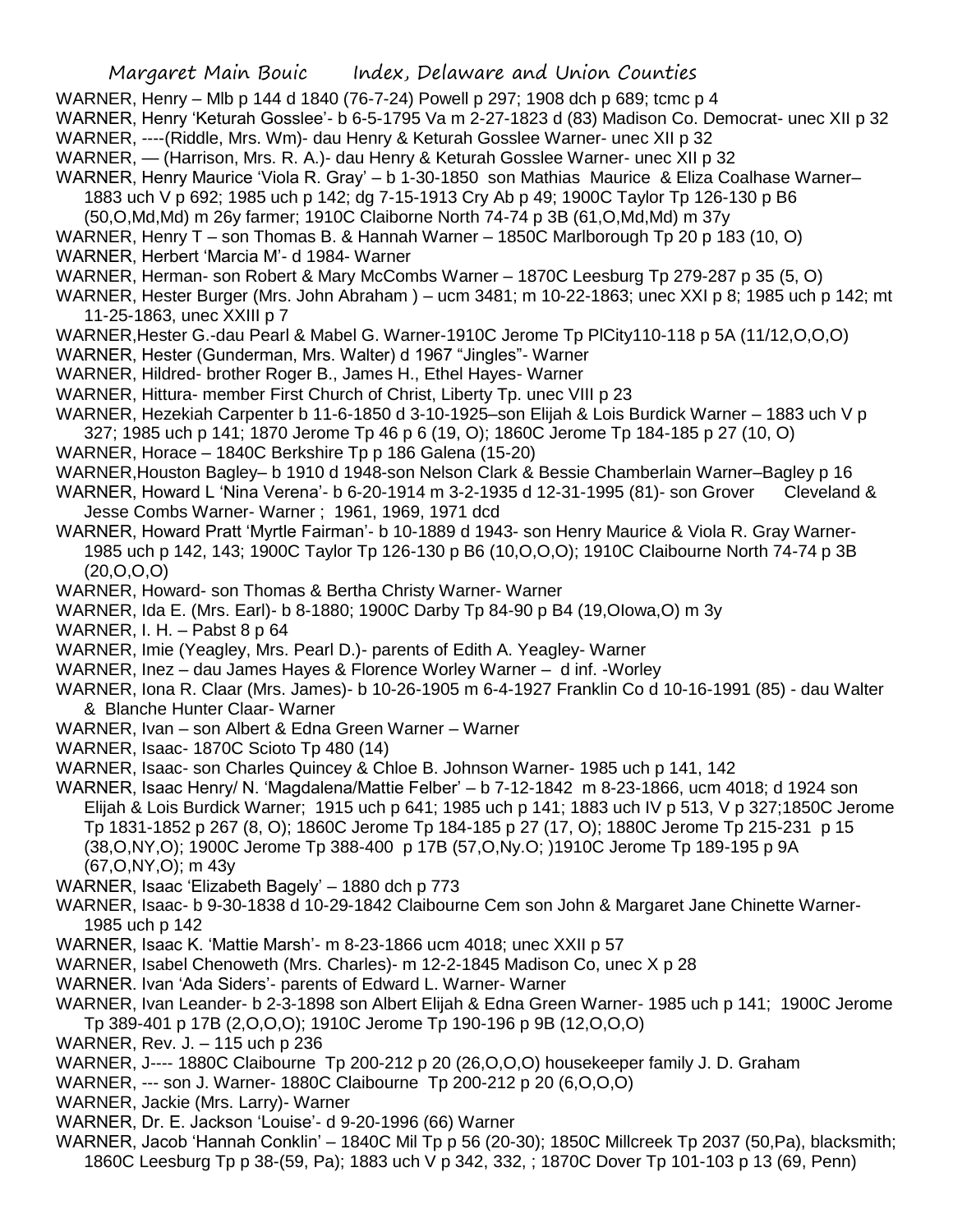1880C Dover Tp 1490145 p 171D (79,Pa,Pa,Pa) - Weller p 13

- WARNER, Jacqueline (Corcoran, Mrs.  $) -$  dau Walter W. & Willanna Warner Warner
- WARNER, Jacqueline (Giacomelli, Mrs. )- dau Robert & Myrtle Olive Nickel Warner- Warner
- WARNER, James- d 1-11-1888- Un Co Probate Deaths, Vol 3
- WARNER, James- dg 1-7-1908 Cry Ab p 96; Killed by train; p 1, delge VIII, 1992 p 28
- WARNER, James son Chester & Margaret Warner 1949 ucd
- WARNER, James Hayes/John H. 'Flora Worley'- m 11-24-1899- Warner
- WARNER, James 'Iona Claar'- b 10-26-1906 d 4-21-1994 (87) Wesley Chapel Cem- dau Delbert M.& Anna Streeter Warner- Warner
- WARNER, James son John & Margaret J. Warner 1850C Claibourne Tp 172 p 27 (3, O)
- WARNER, James 'Matilda L.'- 1870C Dover Tp 100-102 p 12 (30, O); 1880C Dover Tp 145-153 (32,O)
- WARNER, James son Jacob & Hannah Conklin Warner 1850C Millcreek Tp 2037-2058 (2,O); 1860C Leesburg Tp 381 (13, O)
- WARNER, James H. 'Helen Louise Borst' m 6-20-1929 d 9-26-1988 (83) Woodsstock Cem- son Mordeci Harvey & Louisa Belle Gilmore Warner– Warner
- WARNER, James Hayes (Peck) 'Flora E. Worley' Warner m 11-24-1899
- WARNER, James N. son James Hayes & Flora E. Worley Warner Warner Worley
- WARNER, James 'Paula'- son Margaret Vance Warner- Warner
- WARNER, James R., Capt.- son Henry & Keturah Gosslee Warner- unec XII p 32
- WARNER, James R.- Madison Co to Chicago, Illinois- unec VIII p 31
- WARNER, Jane- b 8-1886 dau Albert E. & Edna E. Warner- 1900C Jerome Tp 389-401 p 17B (13,O,O,O)
- WARNER, Jane Patricia dau William J. Warner Warner
- WARNER, Janet 1961 dcd
- WARNER, Janet (Beacom, Mrs. John)- dau Marvin & Mary Ellen Wright Warner- Warner
- WARNER, Janet Lou (Boone, Mrs. )- dau Charles Edward & Lucy Ross Warner- 1985 uch p 142
- WARNER, Jane (Mulpas, Mrs. Bill) dau Howard L. & Nina Verena Warner- Warner
- WARNER, Janice (Mrs. Stan) 1983 ucd
- WARNER, Jasper Newton b 1-15-1853; d 2-9-1853 Pharisburg; son John & Margaret Jane Chinnette Warner; 1985 uch p 142
- WARNER, J. P. 'Matilda L. McKelvey' m 1-7-1869 ucm 4492; 1883 uch IV p 486
- WARNER, J. C. 1883 uch IV p 507
- WARNER, Jeanne Ann Chapman (Mrs. Charles Maurice) b 1-12-1940 m 6-20-1959- dau Anson Courtwright & Amanda Bending Chapman- 1971, 1971, 1983 ucd; -Chapman
- WARNER, Jeanetta d 12-15-1879 (3y 4 m)- Oakdale Cem 749 (4B)
- WARNER, Jeanette dau Jesse Eugene & June Elizabeth Wolfe Warner Maugans Anc p 69
- WARNER, Jeannette (Maxwell, Mrs. ) dau Walter B. & Mary E. Warner Warner
- WARNER, Jeanne- 1985 uch p 78
- WARNER, Jeffrey Shannon b 5-4-1959 ch David Brooks & Joyce Shannon Warner Weiser 639
- WARNER, Jennie Case (Mrs. Howard) onwq Vii p 49; b 10-11-1875; m 7-20-1898; dau James C. & Ellen Sullivan Case
- WARNER, Jennie C dau M. M. & Eliza Coalhaze Warner 1883 uch V p 692
- WARNER, Jennie (King, Mrs. ) dau Albert & Edna Green Warner Warner; 1910C Jerome Tp 190-196 p 9A (23,O,O,O)
- WARNER, Jennifer Lynn Crystal- dau Roger Warner- Warner
- WARNER, Jennifer Rebecca b 9-11-1982 dau David Dwight Warner Weaver 12594231
- WARNER, Jerry Pamela Jane Lovett'- m 8-3-1984 son Robeert & Martha Barger Warner- Warner
- WARNER, Jerry- son William & Beulah m. Warner- Warner
- WARNER, Jesse 'Rebecca Peach' ucm 3446; m 6-19-1863; unec XX p 66; unec XXII p 55
- WARNER, Jesse Eugene 'June Elizabeth Wolfe' son Jesse Ellsworth & Bertha Irene Smith Warner Maugans Anc p 69
- WARNER, Jesse Ellsworth 'Bertha Irene Smith' Maugans Anc p 69
- WARNER, Jessie Combs (Mrs. Grover Cleveland)- parents of Evelyn Drumm- Warner
- WARNER, Jessie McAdams (Mrs. Robert b.)- 1976 dch p 389
- WARNER, Jill 1973 ucd
- WARNER, Jim- son born 12-31-1879 Madison Co, Ohio Democrat- unec IX p 15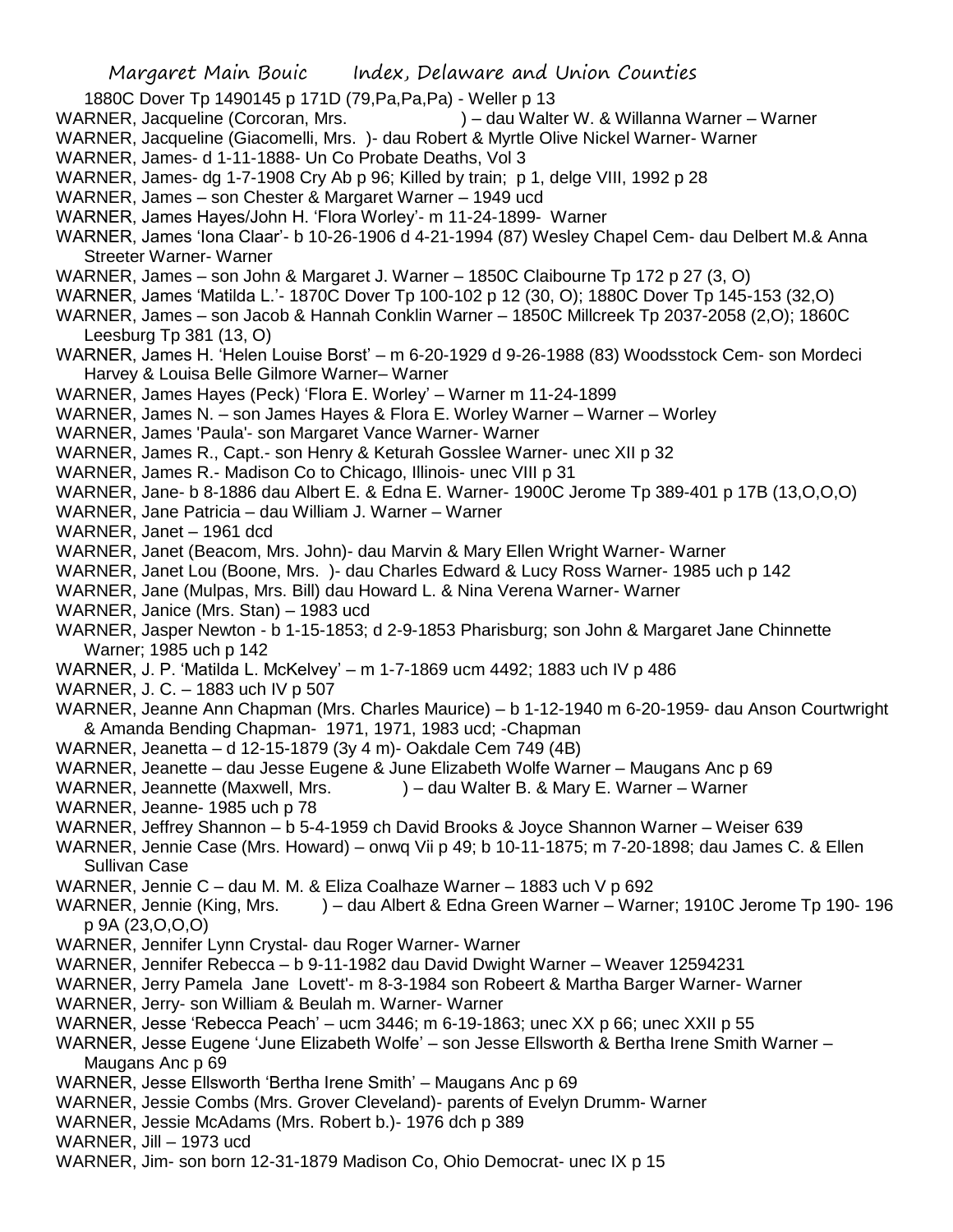- WARNER, Jim- son Joe & Claudia Warner-(19-1992)- Warner
- WARNER, Jimmy- 1985 uch p 54
- WARNER, Jo Ann (Mrs. Ray A) 1967 ucd
- WARNER, JoAnne (Ford, Mrs. )- dau James & Iona Claar Warner- Warner
- WARNER, Joann (Florian, Mrs. John)- dau Robert & Myrtle Olive Nickol Warner- Warner
- WARNER, Joe b 1970 ch Jill Warner 1973 ucd
- WARNER, Joe 'Claudia'- parents of Jim, dg 12-5-1992, Warner
- WARNER, John- Claibourne Tp- unec III p 39
- WARNER, John- Sunbury p 63
- WARNER, John- d 1-28-1901 Un Co Probate Deaths Vol 3
- WARNER, John 1915 uch p 454, 492; 1883 uch V p 433, 572
- WARNER, John b Switzerland; d 4-17-1886 (43y 6m)- Oakdale Cem 256
- WARNER, Gen. John- d 2-1831 (abt 40) dcga p 52, Ohio State Gazette
- WARNER, John Abraham 'Hester Burger' b 6-15-1841 ucm 3481; m 10-23-1863 d 2-17-1874 son John & Margaret Jane Chinneth Warner- 1985 uch p 142; mt 11-25-1863, unec XXI p 8, XXIII p 7
- WARNER, John A.- brother Frona Warner- dg 12-31-1915, Cry Ab p 104
- WARNER, John B. 'Annie L.- b 4-1839; 1900C Taylor Tp 98-101 p A5 (61,O,Md,Md)- m 31y, farmer
- WARNER, John B son M. M. & Eliza Coalhaze Warner 1883 uch V p 692, 680
- WARNER, John B. son Thomas B. & Hannah Warner 1850C Mlb Tp 20 0 183 (6, O)
- WARNER, John 'Clarissa' 2-11-1776; m 12-25-1901; 1883 uch V p 692; d 12-5-1841
- WARNER, John 'Delilah Martin' 1883 uch V p 317; ucm 5122; m 8-8-1872
- WARNER, John E son John & Margaret J. Warner 1850C Claibourne Tp 172 p 27 (12, O); 1860C Leesburg Tp 469 (18, O)
- WARNER, John G.- son Robert & Mary A. McAllister Warner- Warner
- WARNER, John G. 'Sophiah'- 1880C Jerome Tp 208-224 p 24 (48,Baden,Baden,Baden)
- WARNER, John- son John G. & Sophiah Warner- 1880C Jerome Tp 208-224 p 24 (5,O,Baden,Baden)
- WARNER, John H.- 1835 men p 39 #67 p 70 Lincoln Tp
- WARNER, John H.- d Wednesday (80) Powers clipping May 1953, hartford Cem, Croton
- WARNER, John H 'Julia Robinson' b 10-12-1785; m 10-1-1808; d 1-25-1852 Marlborough Cem- dumch p 385; Powell p 332
- WARNER, John H 'Evalyn Wigton''June Vincent''Catherine L. –b 4-23-1919 Troy Tp d 9-6-1995 (76) son James Hayes Flora E. Worley Warner – 1969, 1980 dcd- Warner – Worley
- WARNER, John 'Margaret Jane Chinneth' –b 9-13-1813 m 10-8-1835 d 2-7-1874 Claytonville Cem- so Isaac Warner- 1840C Claibourne Tp 4 (20-30); 1850C Claibourne Tp 172 p 27 (37, O); 1860C Leesburg Tp 469 (47, O); 1870C Leesburg 278-286 p 35 (56, O); query by Ruth E. Davis about John Warner & Parents, etc, unec XX p 14
- WARNER, John 'Mary Alder'- captivity of Jonathan Alder, unec II p 23
- WARNER, John P.- 1870C Jerome Tp 50-50 p 7 (18) lived with Clarissa (84)
- WARNER, John Worthington-b 3-27-1924 son Nelson Clarke & Bessie Chamberlain Warner- Bagley p 16
- WARNER, Jonas 'Malinda Eikelberner' Weiser p 163
- WARNER, Joseph 'Nellie Case' son George & Mary Warner onwq VII p 51
- WARNER, Joseph b Md d 10-8-1867 (23y) Scioto Tp, dcdeaths; 1908 dch p 407
- WARNER, Josephine (Marble, Mrs. Nathan) dau William Warner 1908 dch p 664
- WARNER, Josephine dau M. M. & Eliza Coalhaze Warner 1883 uch V p 692
- WARNER, Joshua D/Coryden'Evelin Wilkins' b 11-9-1843 ; hjt p 137, 197; 1883 uch IV p 505, V p 327-son
- Elijah & Lois Burdick Warner –1985 uch p 141; 1850C Jerome Tp 1831-1852 p 268 (6, O); 1870C Jerome Tp 47 p 6 (26, O); 1860C Jerome Tp 184-188 p 27 (16, O)
- WARNER, Joshua Isaac- b 10-4-1989 son Christopher & Cynthia Wolfe Warner- Warner
- WARNER, Josie C (Smith, Mrs. George W) ucm 6084; m 6-19-1877
- WARNER, Josiah 1908 dch p 407
- WARNER, Joyce Shannon (Mrs. David Brooks) b 9-15-1937; m 8-10-1957 Weiser p 639
- WARNER, Joyce b 1967 dau William R. & Wathena B. Warner Warner; 1976 dch p 380; 1969, 1970, 1980 dcd
- WARNER, Juanita (Crawley, Mrs. Marion) dau roger Barton & Marie Jacoby Warner Warner; 1976 dch p 389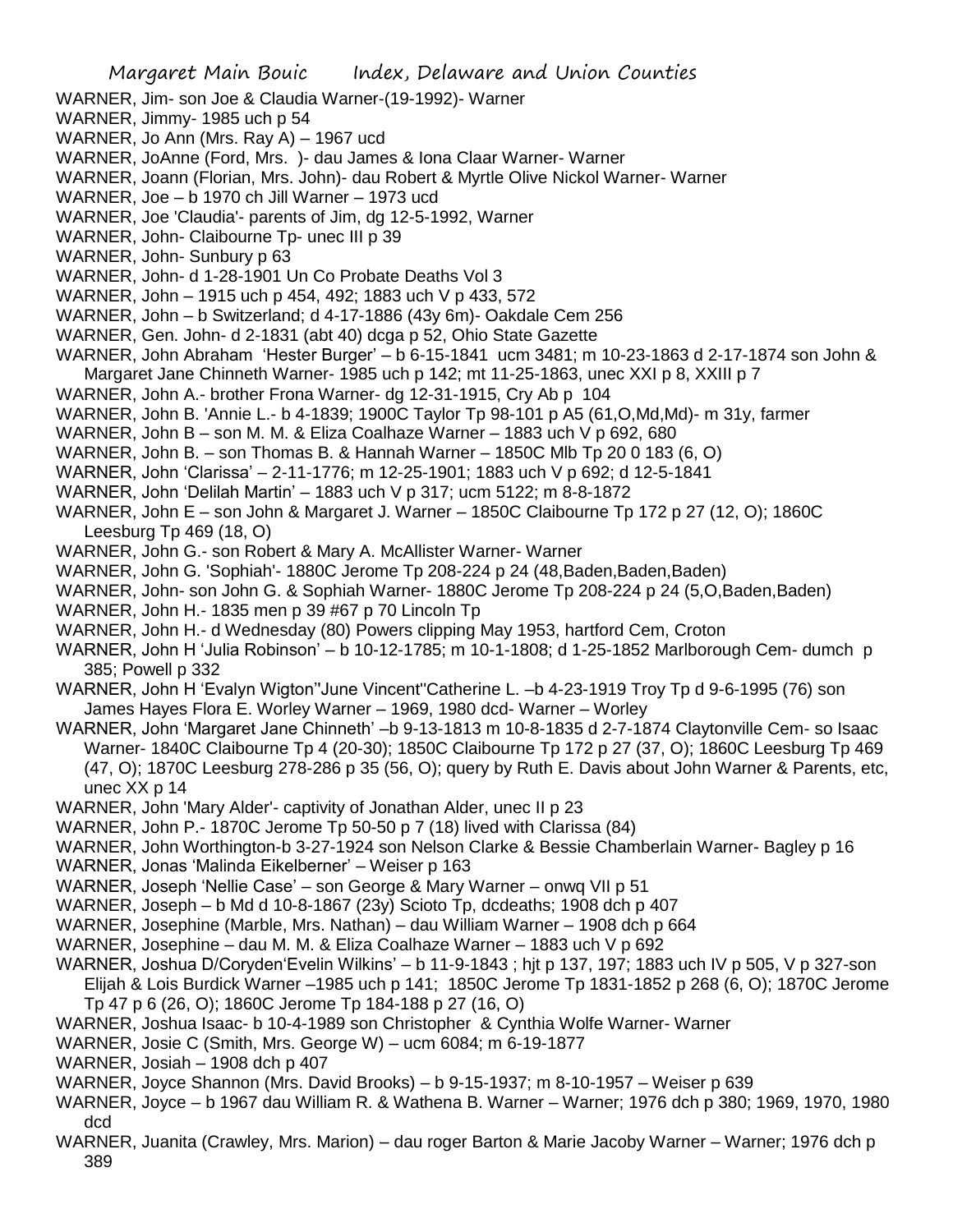- WARNER, Juanita (Reed, Mrs. Berl Burton) b 12-5-1924; m 12-13-1946 Weiser p 86
- WARNER, Judith (Hineline, Mrs. Harold)- dau Robeert & Myrtle Olive Nickol Warner- Warner
- WARNER, Judy (Bieull, Mrs. Jim)- dau Delmar G. & Carolyn Green Warner- Warner
- WARNER, Judy K.(Boysel, Mrs. )–b 1961 dau William R. & Walthena Warner –Warner; 1969, 1971 dcd
- WARNER, Julia Robinson (Mrs. John N) -b 1-31-1787; m 10-1-1808; d 9-25-1862 dumch p 385; Powell p 322
- WARNER, Julia A 1850C Claibourne Tp 172 p 28 (73, Md)
- WARNER, Julia Ann Friend (Mrs. Abraham)- b 1777 parents of Catherine Walter- ped George Washington Moore 15; unec XV p 75, XVI p 55
- WARNER, Julia Esther b 2-28-1952 dau Boyce Eugene & Lois Jean Esther Witmer Warner Weiser p 338
- WARNER, Julia Frost (Mrs. )- dau Isaac Frost- delge 1995, XI p 37
- WARNER, Juliana Sue (Deeds, Mrs. Kenneth) b 6-4-1941 dau Merritt E. & Mildred Delores Freshwater Warner – Freshwater p 109
- WARNER, Julia Ann (Alter, Mrs. ) dau John E & Julia Robinson Warner dumch p 386
- WARNER, Julie Ann– b 1967 dau William Jr. & Sandra E. Warner Warner; engaged to Eric G. Myers; 1980 dcd
- WARNER, June Elizabeth Wolfe (Mrs. Jesse Eugene) dau Richard Augusta & Irene Susan Maugans Wolfe Maugans Anc p 69
- WARNER, June (McLaine, Mrs. )- dau Marion P. & Carolyn Conden Warner
- WARNER, June Wilda Vincent (Mrs. John) d 1-10-1974 (51) bur. Forest Lawn Cem; dau Ollie Crider Goodwin – Warner
- WARNER, June (Mrs.  $) -$  Warner
- WARNER, Karen (Mrs. Darryl)- Principal East Elementary School, Delaware- Warner
- WARNER, Katherine E.- dau Benjamin & Anna E. Warner- 1910C Taylor Tp 95-99 p 4A (42,O,O,O)
- WARNER, Kathleen (Fla, Mrs. ) dau Leo & Mabel N. Warner Warner
- WARNER, Kay (Phillips, Mrs. Darryl)- dau Marvin & Mary Ellen Wright Warner- Warner
- WARNER, Ketruah Alice (George, Mrs. Lewis Ridden)- 1985 uch p 57
- WARNER, Keturah (George, Mrs. Lewis R.)- parents of Harry R. George- Warner
- WARNER, Keturah Gosslee (Mrs. Henry)- m 2-27-1823, unec XII p 32
- WARNER, Keturah (Inskeep, Mrs. William) dumch p 166
- WARNER, Kittura- member Church of Christ, Liberty Tp, unec XX p
- WARNER, Kork (Mrs. Michael)- Warner
- WARNER, Rev. L b 1807; d 1876 Oak Grove Cem Powell p 441; father of Mrs. Mollie E. Lynch dg 11-12- 1894 Cry Ab p 121
- WARNER, Laina L.- b 12-1899 dau Frank & Maud Warner- 1900C York Tp 227-227 p 104 (5/12,O,O,O)
- WARNER, Larkin ' Jean Jones' son Earl & Mannette Messenger Warner Warner
- WARNER, Larry son Edward & Helen Hinton Warner 1969 dcd; Graham
- WARNER, Larry- son Howaard L. & Nina Verena Smith Warner- Warner
- WARNER, Laura- dau J----Warner- 1880C Claibourne Tp 200-212 p 20 (4,O,O,O)
- WARNER, Lawrence- son John G. & Sophiah Warner- 1880C Jerome Tp 208-224 p 24 (17,O,Baden,Bad)
- WARNER, L. D. 'Sue Herd'- m 2-25-1858 ucm 2691; unec XVIII p 56
- WARNER, Leah- 1870C Scioto Tp 480 (51)
- WARNER, Leah (Mrs. Peter) d 2-2-1887 (71 yr) Radnor Cem Powell p 224
- WARNER, Leander 'Rose Annie Green'- parents of Gladys Marie- Warner
- WARNER, Lela Bowers (Mrs ) d 1-24-1967 (82) mother of Earl Warner bur. Greenfield Warner
- WARNER, Lee 'Mary' 1969 dcd
- WARNER, Lena G.-b 5-1900 dau Arnold B. & Mona Warner-1900C York Tp 257-257 p 11B (1/12,O,O,O)
- WARNER, Lena Mae Snedecker (Mrs. Elmore Maurice) Warner; 1985 uch p 101, 142; 1910C Jackson Tp 113-113 p 5A (27,O,O,W Va) m 9y, 2 ch
- WARNER, Leona (Mrs. Charles B) 1980 dcd
- WARNER, Leno (Cosbur, Mrs. Stephen) m 6-25-1840 dcm
- WARNER, Leo J. 'Mabel M. Lammers' d 12-1-1981 (80) bur. St. Joseph's Groveport- Warner
- WARNER, Lester H. 'Brenda' 1961, 1969, 1971, 1980 dcd
- WARNER, Lester- son Howard L. & Nina Verena Smith Warner- Warner
- WARNER, Lettie- dau James B. & Matilda Warner- 1880C Dover Tp 145-153 (2,O,O,O)
- WARNER, Levi D 'Sue Herd' ucm 2691; m 2-25-1858; 1883 uch V p 407; unec XI p 30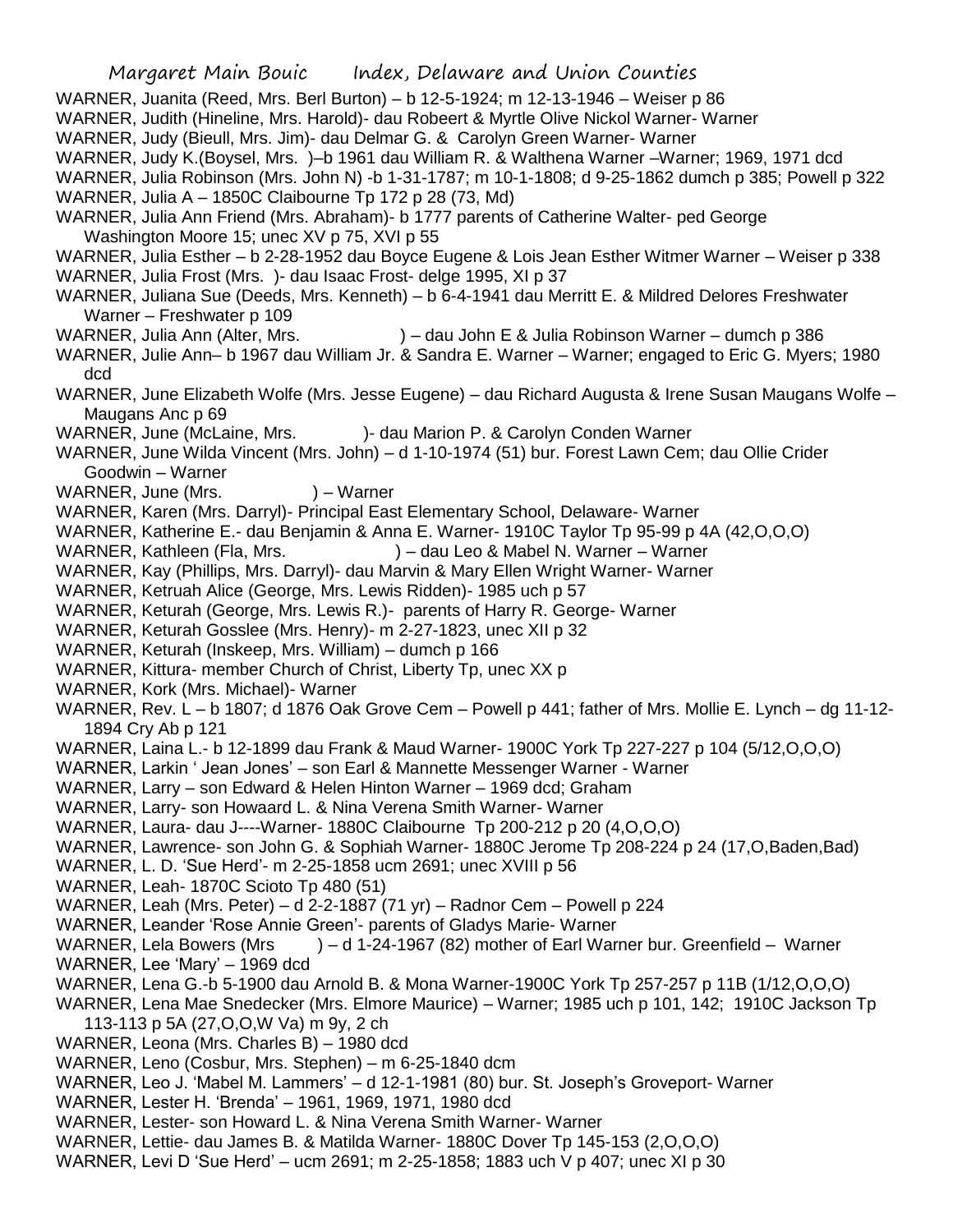- WARNER, Lew Henry 'Elizabeth Ann Grove' b 1926 m 3-21-1948 son Howard Pratt & Myrtle Fairman Warner- 1985 uch p 142, 143; Warner; 1973, 1975, 1979, 1981, 1983 ucd
- WARNER, Lida (Baker, Mrs. )- dau Henry & Keturah Gosslee Warner- unec XII p 32; Madison Co to Chicago. unec VIII p 29
- WARNER, Lina Snediker (Mrs. Elmer)- Warner
- WARNER, Linda (Watts, Mrs. ) dau Daniel B. & Doris J. Holcomb Warner Warner; 1961 dcd (14)
- WARNER, Linda (Phillips, Mrs. )- dau Marvin & Mary Ellen Wright Warner- Warner
- WARNER, Linda (Smith, Mrs. )- dau Robert L. & Marguerite Campbell Warner- Warner
- WARNER, Linda (Stump, Mrs. Dale) dau Edward & Helen Hinton Warner Warner; Graham
- WARNER, Lizzie d 11-3-1889 (17 y 11m) Oakdale 492
- WARNER, Mrs. L. K.- Delaware; dg 9-1-1906, Cry Ab p 153- dau George W. Collier- dg 7-18-1905, Cry Ab p 37
- WARNER, Rev. Louis. K.- d 8-4-1850 (54) Oak Grove Cem- brother Dr. M. F. Warner- dg 3-29-1904, Cry Ab p 236; dg 9-1-1906, Cry Ab p 153
- WARNER, Lloyd Smith'Alice Jane McDowell' -b 12-3-1929 m 5-21-1950-son Samuel & Helen Ankrum Warner- 1985 uch p 141; 1959, 1967, 1971, 1973, 1975, 1979, 1981, 1983 ucd; History of Warner Family, unec XVII p 50
- WARNER, Lois Boyd (Mrs. Earl) d 5-27-1974 (79) bur. Akron Pabst 8 p 28, 40, 41, 42, 64
- WARNER, Lois Burdick (Mrs. Elijah) b 6-10-1820/1817; m 9-30-1841 ucm 740 d 7-30-1903 Un Co Probate Deaths, Vol 3-- dau Hezekiah & Mary Richey Burdick – 1985 uch p 141; unec V p 38; 1883 uch V p 327, 333; 1850C Jerome Tp 46 p 6 (52, O); 1860C Jerome Tp p 184-185 p 27 (44, O); 1870C Jerome Tp 46 p 6 (52,O); 1880C Jerome Tp 124-124 p 15 (63,O,NY,Pa) wid; 1900C Jerome Tp 373-385 p 16B (82,O,NY,Pa) wid
- WARNER, Lois Jean Esther Witmer (Mrs. Boyce Eugene) b 8-19-1941; m 3-11-1956 Weiser p 338
- WARNER,Lois Maxine- b 12-8-1926 d 10-24-1929 dau Samuel & Helen Ankrum Warner-1985 uch p 141 WARNER, Loretta – M – 1981 ucd
- WARNER, Rev. Lorenzo 1908 dch p 282; 1880 dch p 541; 1869 dcc p 1; CCC (1875 Del. Tp) wsc Grah p 48, 61; 1869 wsc p 1
- WARNER, Lorenzo- 1880 dch p 398; 1908 dch p 245; Pabst 8 p 2
- WARNER, Louisa Belle Gilmore (Mrs. Mordecai Harvey) 1976 dch p 389; Warner
- WARNER, Louise (Mrs. Dr E. Jackson)- Warner
- WARNER, Louise E. dau Thomas E, & Hannah Warner 1850C Marlborough Tp 20 p 183 (3, O)
- WARNER, L. S. (Armentrout, Mrs. Ishmael) b 5-21-1836; m 6-6-1846 dau Stephen & Hannah Warner 1883 uch V p 666
- WARNER, Lucinda- 1870C Scioto Tp 480 (8)
- WARNER, Lucinda (Baker, Mrs. )- d 1-15-1894 Cry Ab p 149; Radnor Cem
- WARNER, Lucy Jane- dau Rachel Warner- 1880C Jerome Tp 211-227 p 24 (16,O,NY,O)
- WARNER, Lucy Ross (Mrs. Charles Edward)- 1985 uch p 142
- WARNER,Luella Jane (King, Mrs. )-b 8-26-1886 dau Albert Elijah & Edna Green Warner-1985 uch p 141
- WARNER, Lydia- 1880C Brown Tp (6 months, O,O,O) delge 1994, X p 71
- WARNER, Mabel G. (Mrs. Pearl A.)- 1910C Jerome-Plain Ciy 110-115 p 5A (24,O,O,O) m 5y, 2 ch
- WARNER, Mabel M. Lammers (Mrs. Leo)- d 6-8-1908 (79) bur. St. Joseph's; 1959 ucd
- WARNER, Mabel Ernestine (Livingston, Mrs. William Richard)(Reece, Mrs. Warren Earl"Friday" ) b 4- 30-
- 1929- dau Maurice Donald & Daisy Amelia Swartz Warner- Warner- 1985 uch p 141, 142
- WARNER, Magdalena (Mrs. Isaac H.)- 1910C Jerome Tp 189-195 p 9A (68,O, Switz, Switz) m 43y, 1 ch
- WARNER, Malinda Eikelberner (Mrs. Jonas) b 1864 dau Daniel C. & Malinda Taylor Eikelberner Warner Weiser p 163
- WARREN, Marica M. (Mrs. Herbert)- d 3-20-1986 (73) Marlborough Cem Warren
- WARNER, Margaret dau Larkin & Jones Warner Warner
- WARNER, Margaret Jane Chinneth (Mrs. John) m 10-8-1835 d 11-25-1883 Kansas; 1985 uch p 142; 1840C Claibourne 4 (20-30); 1850C Claibourne Tp 172 p 27 (34, O); 1860C Leesburg Tp 469 (63, O); 1870C Leesburg 278-286 p 35 (54, O)
- WARNER, Margaret (Mrs. Chester) 1949 ucd
- WARNER, Margaret J. Black (Melick, Mrs. George)( ----mMrs. )- b 3-20-1867/8 m(1) 7-16-1891 dau John & Marinda Green Black- Black, Delores Rausch Black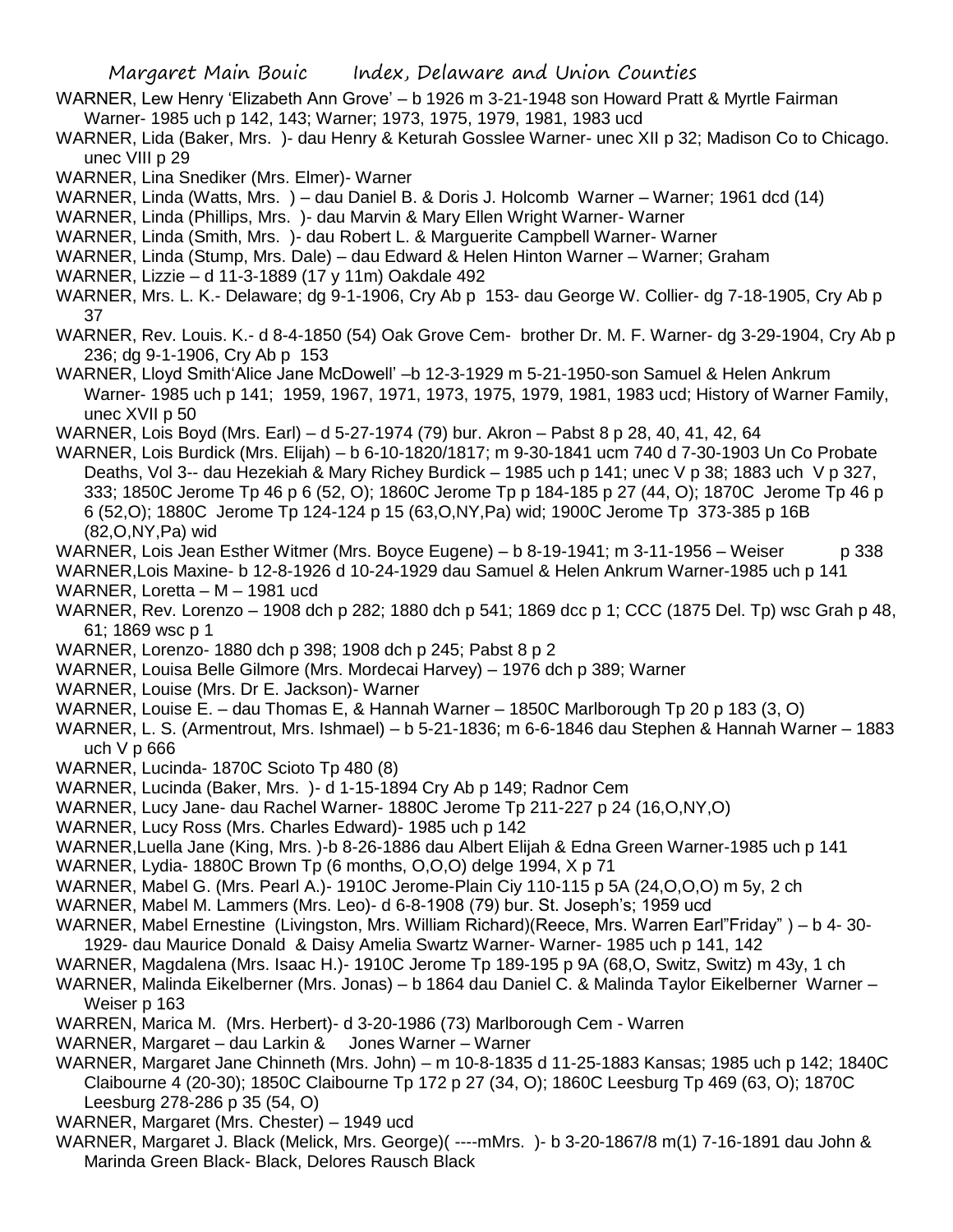- WARNER, Margaret McMillen (Mrs. Mathew)- m 10-30-1845 Madison Co unec X p 18
- WARNER, Margaret Vance (Mrs. )(Galbraith, Mrs. John H.)- Warner
- WARNER, Marguerite A, Campbell (Mrs. Robert L) d 4-3-1977 (56) bur. Fairview Memorial Warner; 1969, 1971 dcd
- WARNER, Maria L. (Harrison, Mrs. Richard A.)- m 12-30-1847 Madison Co- unec X p 64
- WARNER, Marie- dau Arnold D. & Mona Warner- 1910C York Village 65-65 p 3A (1,O,O,O)
- WARNER, Marie I. Jacoby (Mrs. Roger B) b 11-21-1899 d 2-5-1988 (89) Ashley Union Cem- 1976 dch p 389; 1980 dcd
- WARNER, Marie Cline (Mrs. Bisha) m 10-18-1850; ucm 1586; d 6-11-1902 (67y 5m) b Vt. Oakdale Cem 1540 (44D); unec VIII p 3. XIV p 18; 1880C Liberty Tp Un Co 152-156 p 17 (48,O, RI, Tenn); 1870C Liberty Tp Union Co 150 p 18 (38, O)
- WARNER, Maria (Grover, Mrs. William) m 9-3-1837 dcm
- WARNER, Marilee (Bower, Mrs. ) dau John H. & Mary Evalyn Warner Warner
- WARNER, Marilee (Cochran, Mrs. Frank)- dau John H. & Evalyn Wigton Warner- Warner
- WARNER, Marilyn A dau Clarence A. & Catherine S. Warner Warner
- WARNER, Marion- 1870C Leesburg Tp 278-286 p 35 (11,O) lived with John & Margaret Warner
- WARNER, Marion P 'Carolyn Condon' Warner
- WARNER, Marjorie Oller (Mrs. Francis N) m 6-9-1934- Warner; 1961 dcd
- WARNER, Mark b 1977 son Michael D & Teresa Warner 1979 ucd
- WARNER, Mark William 'Elaine Goetz'– m 5-18-1985 son William & Rosemary Warner Warner
- WARNER, Maria dau John H. & Julia Robinson Warner dumch p 386
- WARNER, Marlin George 'Pauline Margaret Weaver' b 4-19-1913; m 10-17-1931 d 10-22-1957 son Charles Herbert & Esther E. Shoop Warner – Weiser 338
- WARNER, Marquart- b Germany, naturalized 10-12-1863, delge 1994, X p 15
- WARNER, Martha 1970 dcd
- WARNER, Martha- 1870C Scioto Tp 480 (10)
- WARNER, Martha A d 9-15-1866 (26yrs); Radnor Cem Powell p 224
- WARNER, Martha (Baughman, Mrs. Hiram) ucm 1575; m 10-11-1850; unec XIV p 18
- WARNER, Martha C. Spicklemire (Mrs. William Alexander)- 1985 uch p 142
- WARNER, Martha Felber (Marsh, Mrs. WilliamM)(Mrs. Isaac H.) b 11-15-1840 m(2) 8-23-1866; ucm 4018;
- dau Frederick & Barbara felber 1883 uch V p 327; 1870C Jerome Tp 48 p 6 (28, O)
- WARNER, Martha- dau Jacob & Hannah Warner- 1850C Millcreek Tp 2037-2058 (15,O)
- WARNER, Martha (Mrs. Robert)- Warner
- WARNER, Martha Sherwood (Mrs. Elijah)- m 12-14-1834 d 3-17-1841 (25) Forest Grove Cem,- 1985 uch p 141
- WARNER, Martha Short (Mrs. Arthur Lynn)- m 6-15-1974- 1985 uch p 142
- WARNER, Martin V B- son William & Sarah Warner 1850C Concord Tp 2174 p 128 (7, O)
- WARNER, Marvin 'Mary Ellen Wright'- m 52y- Warner
- WARNER, Mary d 9-15-1924 (57y) Oakdale Cem 3670; (E369)
- WARNER, Mary Alder (Mrs. John) 1830-1915 lived Cedar, Iowa- unec II p 23
- WARNER, Mary A. McAllister (Mrs. Robert)- b 1-16-1919 d 2-8-1993 (74) m 21yn dau Xemas & Lorena McAllister- Warner
- WARNER, Mary C (Hamilton, Mrs. )(Mrs. Robert L) m (2) 1-14-1978 Warner
- WARNER, Mary Chenowith (Mrs. Dennis)- m 11-10-1847 Madison Co- unec X p 63
- WARNER, Mary (Cowling, Mrs. William)- m 3-16-1843 Madison Co, unec IX p 66
- WARNER, Mary Ellen Wright (Mrs. Marvin)- d 12-13-1993 (83) dau Oscar C. & Effie M. Humes Wright- Warner
- WARNER, Mary Evalyn (Mrs. John H) d 3-29-1971 (51) bur. Marlborough Cem Warner
- WARNER, Mary E. (Mrs. Walter B) Warner
- WARNER, Mary E. dau William & Sarah Warner 1850C Concord Tp 2174 p 128 (9, O)
- WARNER, Mary (Gooding, Mrs. )(Hill, Mrs. John Adam)- d (82), dg 1-1-1904, Cry Ab p 215
- WARNER, Mary G. Turner (Mrs. )- b 11-1878 dau Joseph & Mary Turner- 1900C Marysville 1st ward 335-351 p B14 (21,O) milliner
- WARNER, Mary Jane (Aldrich, Mrs. ) dau John H & Julia Robinson Warner dumch p 386
- WARNER, Mary Jane (Sheares, Mrs. James H.)- b 5-27-1842 d 12-10-1893- 1985 uch p 126
- WARNER, Mary Jones 1908 dch p 483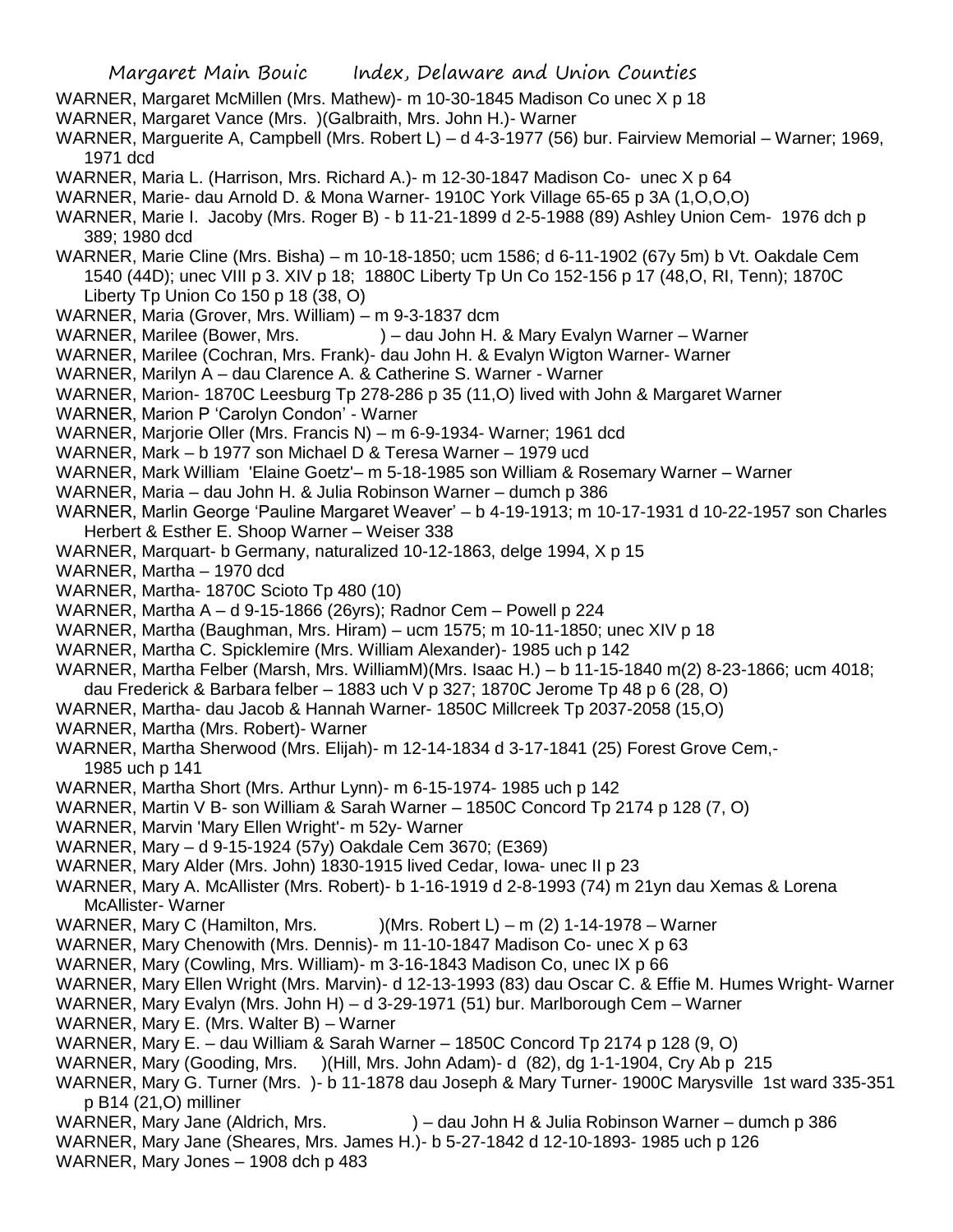- WARNER, Mary (Maine, Mrs. Albert Noyes) m 12-16-1868 Asp (1201)
- WARNER, Mary- dau Henry & Keturah Gosslee Warner- unec XII p 32
- WARNER, Mary (Keller, Mrs. Larry)- dau Edward L.. & Helen Warner- Warner
- WARNER, Mary (Mrs. Leo) 1969 dcd
- WARNER, Mary Louise (Williams, Mrs. Larry Dean) dau Walter B. & Mary E. Warner Warner
- WARNER, Mary (Keller, Mrs. Larry)- dau Edward & Helen Hinton Warner Warner; Graham
- WARNER, Mary (Mrs. Stanley)- Warner
- WARNER, Mary Tuite (Mrs. )- sister John Tuite- dg 3-11-1913, Cry Ab p 21
- WARNER, Matt son William & Rosemary Warner Warner
- WARNER, Mary (Owen, Mrs. Perry) b 9-30-1830; m 9-13-1855; d 9-12-1860; 1915 uch p 808, 809
- WARNER, Mary O. b 1812; d 1879 Oak Grove Cem Powell p 443
- WARNER, Mary McCombs (Mrs. Robert N) ucm 3403; m 2-26-1863; unec XX p 56; 1870C Leesburg Tp 279-287 (24, O)
- WARNER, Mary (Shaw, Mrs.)(Pickett, Mrs. ) dau Jonas & Malinda Eikelberner Warner –Weiser p 163
- WARNER, Mary Viola (McCafferty, Mrs. William Clement)- b 10-31-1918 m 12-15-1935 d 2-11-2000 (81)
- Broadway Cem -dau Elmore Maurice & Lena Mae Snedeker Warner- 1985 uch p 23, 101, 142; Warner WARNER, Matthew 'Dodi'- son Robert & Myrtle Olive Nickel Warner- Warner
- WARNER, Mathew 'Margaret McMillen'- m 10-30-1845 Madison Co. unec X p 18
- WARNER, Mathias Maurice 'Eliza Coalhaze'- m 4-15-1838 d 3-4-1894 Un Co Probate deaths, Vol 3; gr- grgrandfather of Mabel Warner Reece- 1985uch p 142
- WARNER, Matilda (Glazer, Mrs. William) 1908 dch p 757
- WARNER, Matilda A. d 3-27-1841 (9m 16d) Powell p 297 Mlb p 145 (d 1844) dau Thomas & Hannah Warner
- WARNER, Matilda L. McKelvey (Mrs. James E) ucm 4492; m 1-7-1869; 1870C Dover Tp 100-102 p 12 (27, O); 1880C Dover Tp 145-153 (32,O,O,O)
- 
- WARNER, Mattie Pabst 8 p 64
- WARNER, Mattie- 1880C Brown Tp (20,O) de;ge 1994. X p 72
- WARNER, Mattie Marsh (Mrs. Isaac K.)- m 8-23-1866 ucm 4018, unec XXII p 57; 1880C Jerome Tp 215- 231 p 25 (40,O,O,O); 1900C Jerome Tp 388-400 p 17B (58,O,Ger,Ger)
- WARNER, Matthew Lynn b 7-2-1977 son Arthur Lynn & Mary Short Warner –Warner; 1985 uch p 141
- WARNER, Maud (Mrs. Frank)- b 5-1875; 1900C York Tp 227-227 p 10A (24,O.O,O) m 5y, 1 ch
- WARNER, Maurice Donald 'Daisy Amelia Swartz' b 7-3-1903/1; m 6-7- 1928; d 8-15-1970 buried Price Cem; son Elmore & Lina Mae Snedeker Warner – 1985 uch p 101, 142, 143; 1949, 1959, 1967 ucd; 1910C Jackson Tp 113-113 p 5A (6, O,O,O)
- WARNER, Velma Maxine (Norris, Mrs. William) b 7-13-1926; m 12-4-1955 d 6-13-1991 bur. Claibourne Cem –dau Harry Leslie & Sarah Hickok Warner- Weaver 125944; 1985 uch p 142
- WARNER, Megan Jean- b 10-24-1984 dau Scott & Nancy Hammnd Warner- Warner
- WARNER, Melonie b 1978 dau Victor H. & Beth Warner 1980dcd
- WARNER, Melissa Ann dau David Dwight & McConkey Warner b 2-21-1980- Weaver 12594231
- WARNER, Merritt E. 'Mildred Delores Freshwater' Freshwater p 109
- WARNER, Merritt b 12-20-1820 d 12-16-1891 Harmony Chapel Cem Powell p 319
- WARNER, Dr. M. F.- brother Rev. L. K.- Pres. Berea College, grad OWU- dg 9-1-1908, Cry Ab p 153
- WARNER, Michael C 1981 ucd
- WARNER, Michael 'Kork'- son Robert & Myrtle Olive Nickel Warner- Warner
- WARNER, Michael L. 'Teresa'- 1979 ucd; Warner; foster paretns
- WARNER, Michael-b 1960- son Charles M. & Jeanne Ann Chapman Warner-Warner;1967, 1971, 1973 ucd
- WARNER, Mike- 1981, 1983 ucd
- WARNER, Micheal b 1976 ch Victor H. & Beth Warner 1980 dcd
- WARNER, Michael Vincent- b 7-30-1986 son Vince & Jenny Warner- Warner
- WARNER, Michelle b 1973 dau Lester H. & Brenda Warner 1980 dcd
- WARNER, Mildred Delores Freshwater (Mrs. Merritt E)- b 10-18-1907 dau Isaac Louis & Ella Belle Beaver Freshwater – Freshwater p 109
- WARNER, R. Miles brother Emily Warner Somerville Warner
- WARNER, Miller 'Frances Norveil' –ucm 2219; m 12-28-1854; d 9-26-1903 Un Co Probate Deaths, Vol 3; m slip, unec VIII p 20, XVII p 6; 1880C Allen Tp 160-172 p 17 (47, O, NJ, O); 1900C Allen Tp 46-48 p 23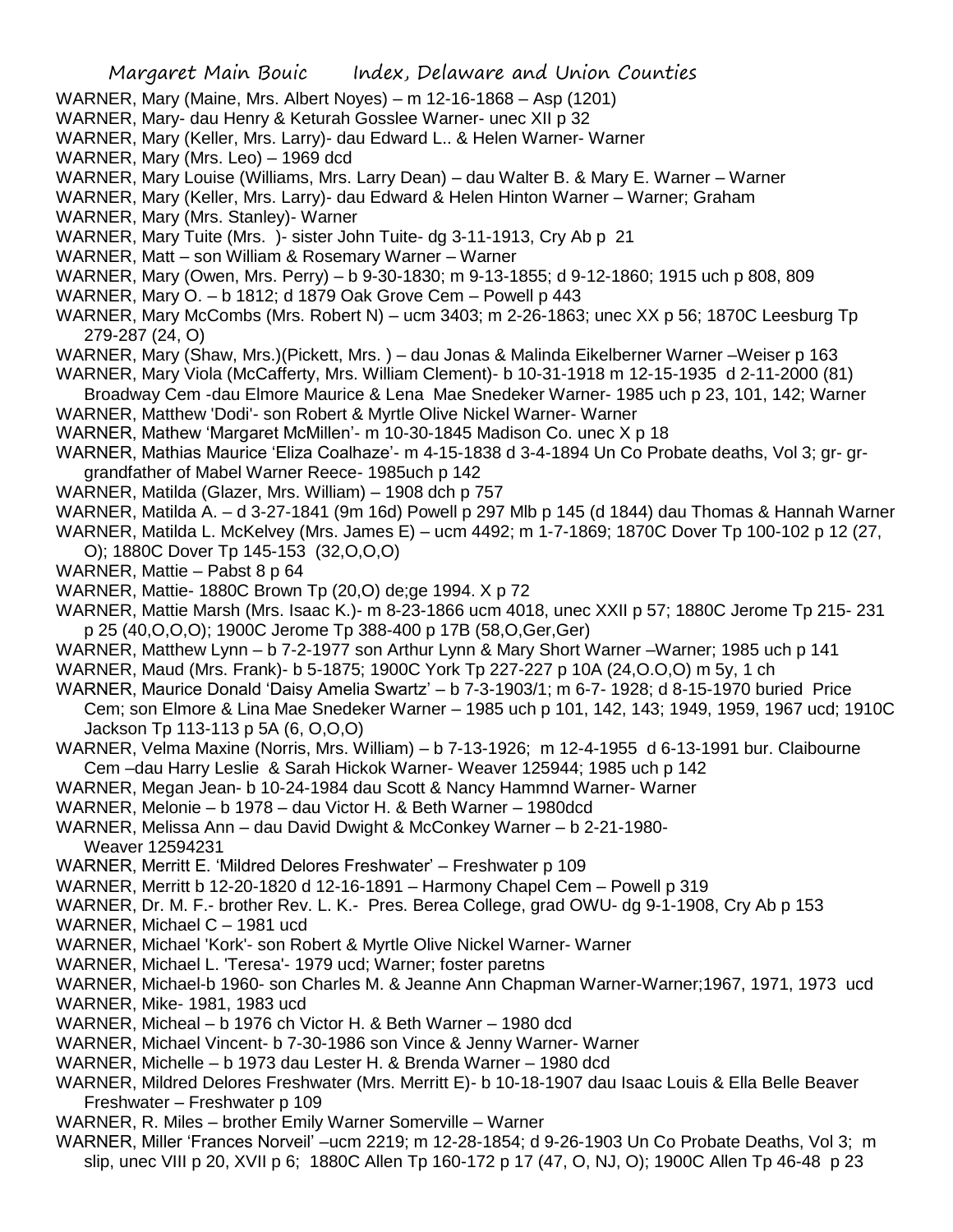- (67, O, NJ, O) m 47y; 1883 uch IV p 511; unec XV p 65
- WARNER, Milton 1908 dch p 407
- WARNER, M. M. 'Eliza Coalhaze' b 3-4-1810; m 4-15-1838 son John & Clarissa Warner 1883 uch V p 692; unec XV p 5; Mattius- 1880C Taylor Tp 116-117 p 11 (70 Md,Md,Md)
- WARNER, Minnie- 1880C Brown Tp (2,O); delge 1994, X p 72
- WARNER, Mollie E. (Lynch, Mrs. Rev. Samuel)- d 10-21-1871 (36), dg 11-12-1874, Cry Ab p 121
- WARNER, Mona (Mrs. Arnold B.)- 1910C York Village 55-55 p 3A (36,O,O,O) m 10y, 2 ch
- WARNER, Monty son Daniel B. & Doris J. Warner 1961 dcd (9)
- WARNER, Mordecai 'Louisa Belle Gilmore'- Warner; 1976 dch p 389
- WARNER, Morgan son Thomas B. & Hannah Warner 1850C Marlborough Tp 20 p 183 (1, O)
- WARNER, Myron H. son James H. & Helen Louise Borst Warner Warner
- WARNER, Myrtle- 1985 uch p 142
- WARNER, Myrtle Olive "Beaver" Nickel (Mrs. Robert)- b 5-26-1926 Fremont d 12-20-2003 (77) dau Oliver & Marian Fought Nickel- Warner
- WARNER, Nannette Messenger (Mrs. Earl) d 4-11-1981 (73) Warner
- WARNER, Nancy J. Hammond (Mrs. Scott W) m 11-14-1981; dau John J. Hammond Warner
- WARNER, Nancy B. D'Wolf (Mrs. Fitzhenry)- dau James D'Wolf dcw Bk 2 p 124
- WARNER, Nellie A.- b 1-1887 niece of John B. & Annie L. Warner- 1900C Taylor Tp 98-101 p A5 (13,O,O,O)
- WARNER, Nellie Case (Mrs. Joseph) b 7-25-1872; m 11-13-1895 dau James E. & Alen Sullivan Case onwq VII p 51
- WARNER, Nelson Clark 'Bessie Chamberlain' b 9-6-1871 m 9-7-1907 d 1-2-1927 bur Montrose- son Charles Nelson & Eliza Houston Warner – Bagley p 16
- WARNER, Nelson Clark, Jr. b 9-18-1912 son Nelson Clarke & Bessie Chamberlain Warner Bagley p 16
- WARNER, Nettie Pabst 8 p 64
- WARNER, Nettie –b 1-1849 dau Elijah & Lois Burdick Warner 1883 uch V p 327l 1900C Jerome Tp 373-385 p 16B (51,O,NY,O)
- WARNER, Newton son Jacob & Hannah Conklin Warner 1860C Leesburg Tp 381 (9, O)
- WARNER, Nicholas Christopher b 11-8-1982 son Christopher Lloyd. & Cynthia I Wolfe Warner 1983 ucd WARNER, Nona (Mrs. Arnold)- b 11-1871; 1900C York Tp 257-257 p 11B (29,O,O,O) n 1y, 1 ch
- WARNER, Olen d Sept 1934 son James Hayes & Florence Worley Warner Worley
- WARNER, Olive Colver (Mrs. William W.)- m 10-21-1830 Madison Col unec V p 47
- 
- WARNER, Ora A.- Un Co Probate Deaths Vol I p 26 (1867-1878)
- WARNER, Ora N.- b 10-1876 du Benjamin & Anna E. Warner- 1900C Taylor Tp 276-282 p 12B (23,O,O,O), boarder house keeper; ; 1910C Taylor Tp 95- 99 p 4A (34,O,O,O) clerk in store
- WARNER, Orinda (Burrows, Mrs. H. D.) m 3-19-1861; ucm 3162 dau Elijah & Lois Burdick Warner –unec XIX p 66; 1850C Jerome Tp 1831-1812 p 267 (12, O); 1860C Jerome Tp 184-185 p 27 (22, O); 1880C Taylor Tp 116-117 p 11 (30,O,O,O)
- WARNER, Orintha 1860C Jerome Tp 184-185 p 27 (8, O)
- WARNER, Orval J. ch M. M. & Eliza Coalhaze Warner 1883 uch V p 692; 1880C Taylor Tp 116-117 p 11 (30,O) laborer
- WARNER, Orville J. 'Clara E. Grant'- b 2-1856 m 1897 d 1932 Un Co Journal 5-2-1940 p 6; 1900C Taylor Tp 247-253 (44,O,Md,Md) m 8y; 1910C Taylor Tp 173-178 p 7B (52,O,Md,Md) m 18y
- WARNER, Pamela Jane Lovett (Mrs. Jerry)- m 8-3-1984 dau Gary Lovett- Warner
- WARNER, Pamela S. Steurer (Mrs. Roger D.)- Warner
- WARNER, Parentha dau Warner & Lois Burdick Warner 1870C Jerome Tp 46 p 6 (17, O)
- WARNER, Patricia Ann (Hawk/Houk, Mrs. )– b 12-29-1932 dau Arthur & Ellen Potts Warner Warner; 1949 ucd
- WARNER, Paul son Robert Barton & Marie Warner Warner
- WARNER, Paul W ' son Roger Barton Warner 1976 dch p 389
- WARNER, Paul W. 'Ruth E. Hillard'- Warner
- WARNER, Paula (Mrs. James)- Warner
- WARNER, Paula Pyers- for Union Co. Clerk of Courts- Warner
- WARNER, Pauline (Blevins, Mrs. )- dau Thomas & Bertha Christy Warner- Warner
- WARNER, Pauline (Dearing, Mrs. )- dau John H, Warner- Powers clipping, May 1953
- WARNER, ----(Geddis, Mrs. Royce- dau John H. Warner- Powers clipping, May 1953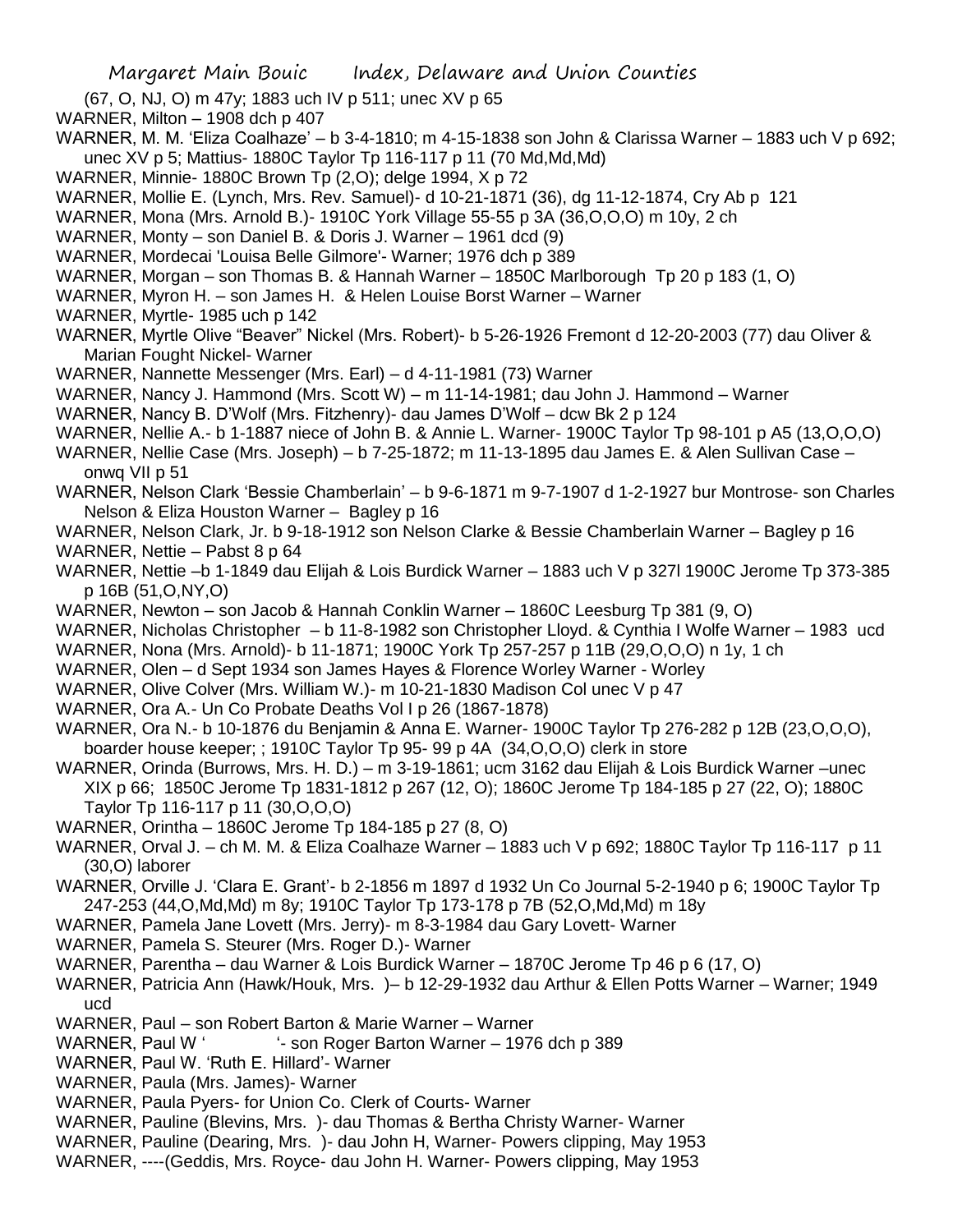WARNER, Pauline Juanita (Stukey, Mrs. Robert) – b 1-7-1919; m 4-5-1942 dau Harry & Sarah Hickok Warner – Weaver 125943

- WARNER, Pauline Margaret Weaver (Mrs. Marlin George) b 3-31-1913 m 10-17-1931 Weiser p 338
- WARNER, Pearl A. 'Mabel G'- 1910C Jerome Tp, PI City 110-115 p 5A (27, O, US, Us) m 5y labor, elevator
- WARNER, Pearl Payne (Mrs. Earl E.)- d 1970- Warner
- WARNER, Pearl Shaw (Mrs. Edward)- Warner
- WARNER, Peg Levine (Mrs. Dana)- Warner
- WARNER, Perl Shaw (Mrs. Edward)- Warner
- WARNER, Peter d 6-13-1876 (64 y) 'Leah' Radnor Cem Powell p 224; 1870C Scioto Tp 480 (50\*); Account Book 1859, delge VII, 1991 p 39
- WARNER, Peggy Beightler (Mrs. Steven L) dau Harlow Beightler; Warner; 1979, 1983 ucd
- WARNER, Peggy b 1950 dau Ray A. & Jo Ann Warner 1967 ucd
- WARNER, Philip Bagley 1917 d 1919 son Nelson Clarke & Bessie Chamberlain Warner Bagley p 16
- WARNER, Phoebe (Mrs. Samuel) Un Co Probate Deaths Vol II p 18 (1879-1886; 1880C Allen Tp 158-170 p 16 (71, O, Va, Va); 1870C Liberty Tp Union Co 156 (67, NJ)
- WARNER, Polly (Hood, Mrs. John) m 4-23-1835 dcm
- WARNER. Polly (McLane, Mrs. Patrick)- m 7-18-1814 Madison Co, unec VII p 10
- WARNER, Priscille Dell (Berry, Mrs. James Marshall) b 3-3-1929; m 6-10-1951- Weiser p 639
- WARNER, Rachel- 1880C Jerome Tp 211-227 p 24 (49,O,Ky,O)
- WARNER, Rachel C. (Leach, Mrs. James R.)- m 12-12-1848 Madison Co. unec XI p 9
- WARNER, Rachel Nicole- b 3-14-1988 dau David & Darla McKee Warner- Warner
- WARNER, Ray A. 'Jo Ann' 1967 ucd
- WARNER, Rebecca Peach, Mrs. )(Mrs. Jesse)-m(2) 6-19-1863 ucm 3446; mt 6-24-1863; unec XXII p 55
- WARNER, Rebeck (McLane, Mrs. Patrick)- m 6-22-1842 Madison Co, unec IX p 56
- WARNER, Reuben 'Caroline' dcw Bk 4 p 268 (29)
- WARNER, Reva Mae Phelps (Mrs. Roy) b 1-19-1908; m 12-3-1927; d 7-15-1966 Claibourne Cem -dau Dave & Jean Freeman Phelps – Warner
- WARNER, Richard son Clarence Warner Weiser p 163
- WARNER, Richard L– son William H. & Wathena B. Warner Warner; 1961(13) 1969, 1971 dcd
- WARNER, Rita Ellen (Treese, Mrs. Mel Alan) –m 12-27-1975 dau Robert Warner Warner
- WARNER, Robert Allen 'Toni Marlene Whited' m 7- -1977 son June Warner Warner
- WARNER Robert Anthony–b 1914 d 1915 son Nelson Clarke & Bessie Chamberlain Warner–Bagley p 16
- WARNER, Robert son Clarence Warner Weiser p 163
- WARNER, Robert son Clarence & Catherine Warner Warner
- WARNER, Robert son Rodney Johnson & Esther Winget Warner Warner
- WARNER, Robert E. 'Beulah F, McKee' Warner
- WARNER, Robert F.'Martha Barger' d 2-10-1984 (52) St. Mary Cem, son Clarence A. & Catherine S. Warner – Warner; OWU employee
- WARNER, Robert- son Rev. Glenn & Corinne Timmons Warner- Warner
- WARNER, Mrs. Robert Pabst 8 p 42
- WARNER, Robert L. 'Marguerite A. Campbell' -Fairview Mem. Cem- Warner; 1969, 1971 dcd
- WARNER, Robert L. 'Mary Hamilton' –b 10-25-1916 m (2) 1-14-1978 d 7-8-1900 (73)– Warner
- WARNER, Robert 'Mary A. McAllister'- m 51y; Warner
- WARNER, Robert W.- son Robert & Mary A. McAllister Warner- Warner
- WARNER, Robert 'Myrtle Olive Nickel'- m 26y, Warner
- WARNER, Robert "Bud" son Walter W. & Willanna Warner Warner
- WARNER, Robert S/N 'Mary McCombs'- m 2-26-1963 ucm 3403; unec XX p 56- son John & Margaret J. Warner – 1850C Claibourne Tp 172 p 27 (14, O); 1860C Leesburg Tp 469 (24, O); 1870C LeesburgTp 279-287 p 35 (31, O)
- WARNER, Rodney Johnson 'Esther Winget' d 12-11-1969 twin brother Roger Barton Warner, bur. Chillicothe – Warner
- WARNER, Roger Barton 'Jessie McAdams'Marie Jacoby'- b 9-16-1897 d 1984 son Mordecai & Louisa Belle Gilmore Warner; 1976 dch p 389; Warner; 1969 dcd
- WARNER, Roger David 'Susan Kathryn Barlie' m 8-9-1969 dau Mr. & Mrs. John Roberts Warner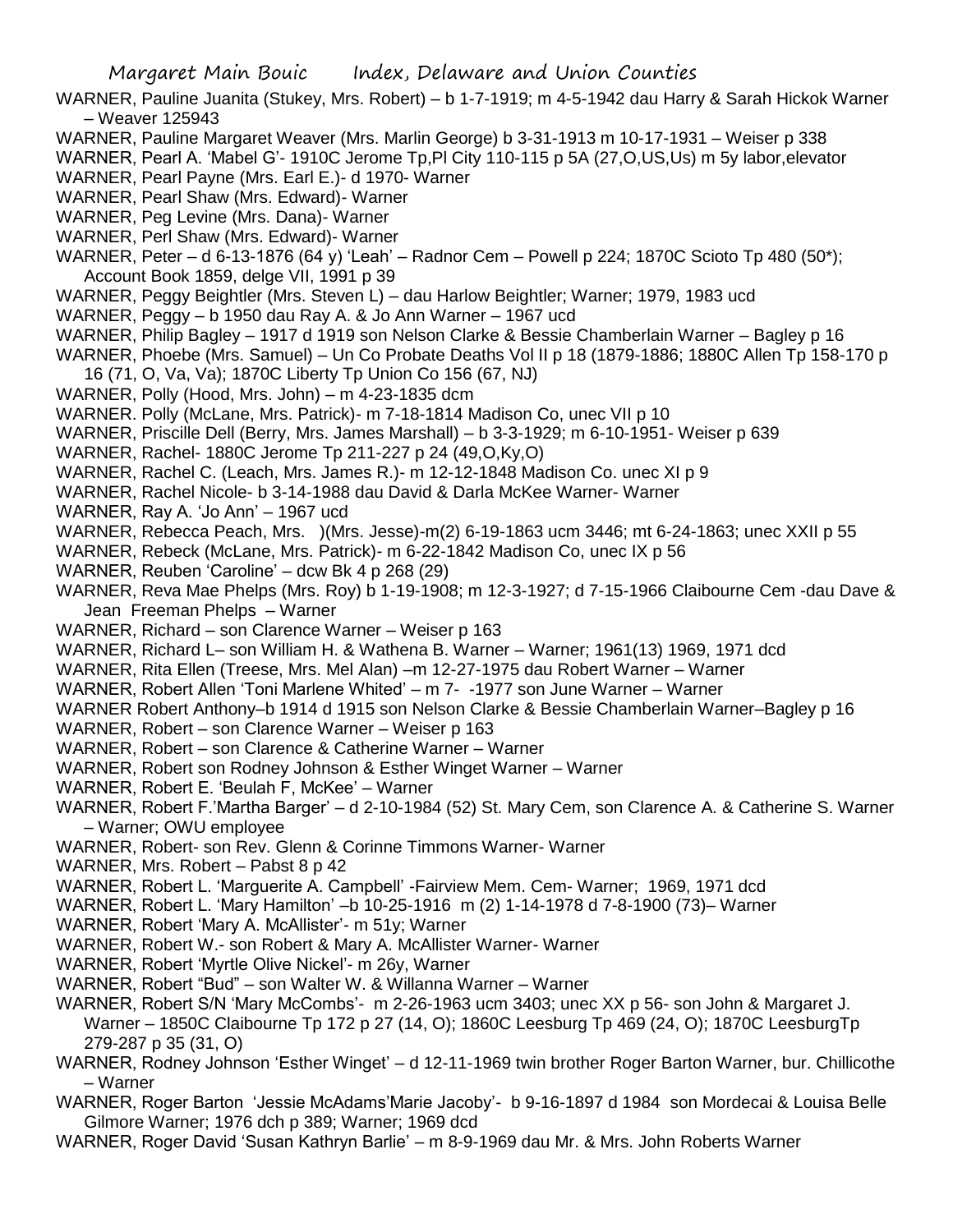- WARNER, Roger D (B) 'Marie J' d 11-20-1983 (86) Ashley Union Cem; WWI; brother James H. Hildred, Ethel Hayes; Warner; 1969, 1980 dcd
- WARNER, Roger D. 'Pamela S. Steurer'- b 1-6-1945 Delaware d 7-8-1997 (52) son Paul W. & Ruth E. Hillard Warner- Warner' Vietnam War
- WARNER, Rose Annie Green (Mrs. Leander)- Warner
- WARNER, Rose E. dau Robert & Mary McCombs Warner 1870C Leesburg Tp 279-287 p 35 (1, O)
- WARNER, Rosemary (King, Mrs. Robert) –dau Charles & Ethel Schultz Warner Schultz p 6
- WARNER, Rosmonty- dau Rachel Warner- 1880C Jerome Tp 211-227 p 24 (19,O,Ky,O)
- WARNER, Roy 'Reva Mae Phelps' b 12-9-1901; m 12-3-1927; d 7-29-1968 son Marion P. & Carolyn Condon Warner – Warner
- WARNER, Ruby (Mrs. Gail) Warner; volunteer, delge 2004 p 15; 1971 dcd
- WARNER, Ruth (Mrs. B. G) b 3-2-1783; d 9-26-1967 (?) Harmony Chapel Cem Powell 319
- WARNER, Ruth E. Hillard (Mrs. Paul W.)- Warner
- WARNER, Sally dau Mabel Warner 1959 ucd (10)
- WARNER, Rev. S.- performed marriage no 1661 ucm unec XIV p 62
- WARNER, Samuel- dg 1-21-1908 p 2; delge VIII, 1992 p 28
- WARNER, Samuel- son Charles Quincey & Chloe B. Johnson Warner- 1985 uch p 141
- WARNER, Samuel 'Chloe'- 1883 uch V 327
- WARNER, Samuel 'Helen Ankrum'- m 10-30-1923, 1985 uch p 141
- WARNER, Samuel 'Phoebe' -1880C Allen Tp 158-170 p 16 (77, NJ, NJ, NJ); 1870C Liberty Tp Union Co 156 (67, NJ)
- WARNER, Samuel 1915 uch p 503
- WARNER, Samuel 'Cecelia Rogers' m 3-5-1837 dcm; dcga p 66
- WARNER, Samuel H. b 5-1841 son William & Sarah Artz Warner 1850C Concord Tp 2174 p 128 (8,O); 1900C Claibourne Tp 157-168 p 78 (59, O, O, Va)
- WARNER, Samuel Ottoway- b 10-8-1895 d 5-26-1954 son Albert Elijah & Edna Green Warner- 1985 uch p 141; 1900C Jerome Tp 389 -401 p 17B (4,O,O,O); 1910C Jerome Tp 190-196 p 9B (14,O,O,O)
- WARNER, Sandra (Crider, Mrs. J. R.) dau Roy & Reva Mae Phelps Warner Warner
- WARNER, Sandra Lou Easton (Mrs. )- dau James Frederick & Alice Irene Ford Easton- 1985 uch p 44
- WARNER, Sarah- 1985 uch p 142
- WARNER, Sarah- query Dement- unec IX p 26
- WARNER, Sarah K 1969, 1971 dcd
- WARNER, Sarah Artz (Mrs. William) 1883 uch V p 435
- WARNER, Sarah J. (Daymude, Mrs. Benjamin F) b 8-21-1855; m 9-14-1876 dau William & Sarah Artz Warren- 1883 uch V p 435
- WARNER, Sarah Catharine Hickok (Mrs. Harry) b 1-23-1886 d 4-14-1978 bur. Claibourne dau Will & Della Shreyer Hickok Weaver 12594 ; 1910C Millcreek Tp p 7A 1 ch
- WARNER, Sarah Jane (James, Mrs. John S.)- m 4-5-1866, dcm 816; delge 1995, XI p 13
- WARNER, Sarah C. 1961 dcd
- WARNER, Sarah (Mrs. William) 1850C Concord Tp 2174 p 128 (34, Va)
- WARNER, Sarah (Bell, Mrs. James) m 1799 d 10-31-1869 (90); 1883 uch V p 333, 343
- WARNER, Scott W. 'Nancy J. Hammond' m 11-14-1981 son William Warner Warner
- WARNER, Sharon- library research Griffith- delge 2001, XVII p B10
- WARNER, Sharon Ann (Brisken, Mrs. Robert Arthur) m 6-14-1969 dau Francis N. & Marjorie Warner Warner; 1961 dcd (12)
- WARNER, Sheila (Mrs. Timothy G.)(Rutherford, Mrs. )- Warner
- WARNER, Sheila (Whitman, Mrs. )(Kendall, Mrs. Charles) dau John H. & Mary Evalyn Wigton Warner Warner
- WARNER, Sherrie Ann- dau Paula Warner- Warner, engaged to Michael Shawn Coutts
- WARNER, Shirley Ann (Pugh, Mrs. )- dau James & Helen Louise Borst Warner- Warner
- WARNER, Shirley (Zeigler, Mrs. Clarence) (Jewell, Mrs. )– dau LeRoy & Reva Mae Phelps Warner Warner
- WARNER, Sondra E. (Mrs. William Jr.) 1980 dcd
- WARNER, Soni (Mrs. William Jr.)- parents of Julia Ann- Warner
- WARNER, Sonya (Toney, Mrs. )(Leonard, Mrs. ) dau Robert L. & Marguerite A. Warner Warner
- WARNER, Sophiah (Mrs. John G.)- 1880C Jerome Tp 208-224 p 24 (48, Baden, Baden, Baden)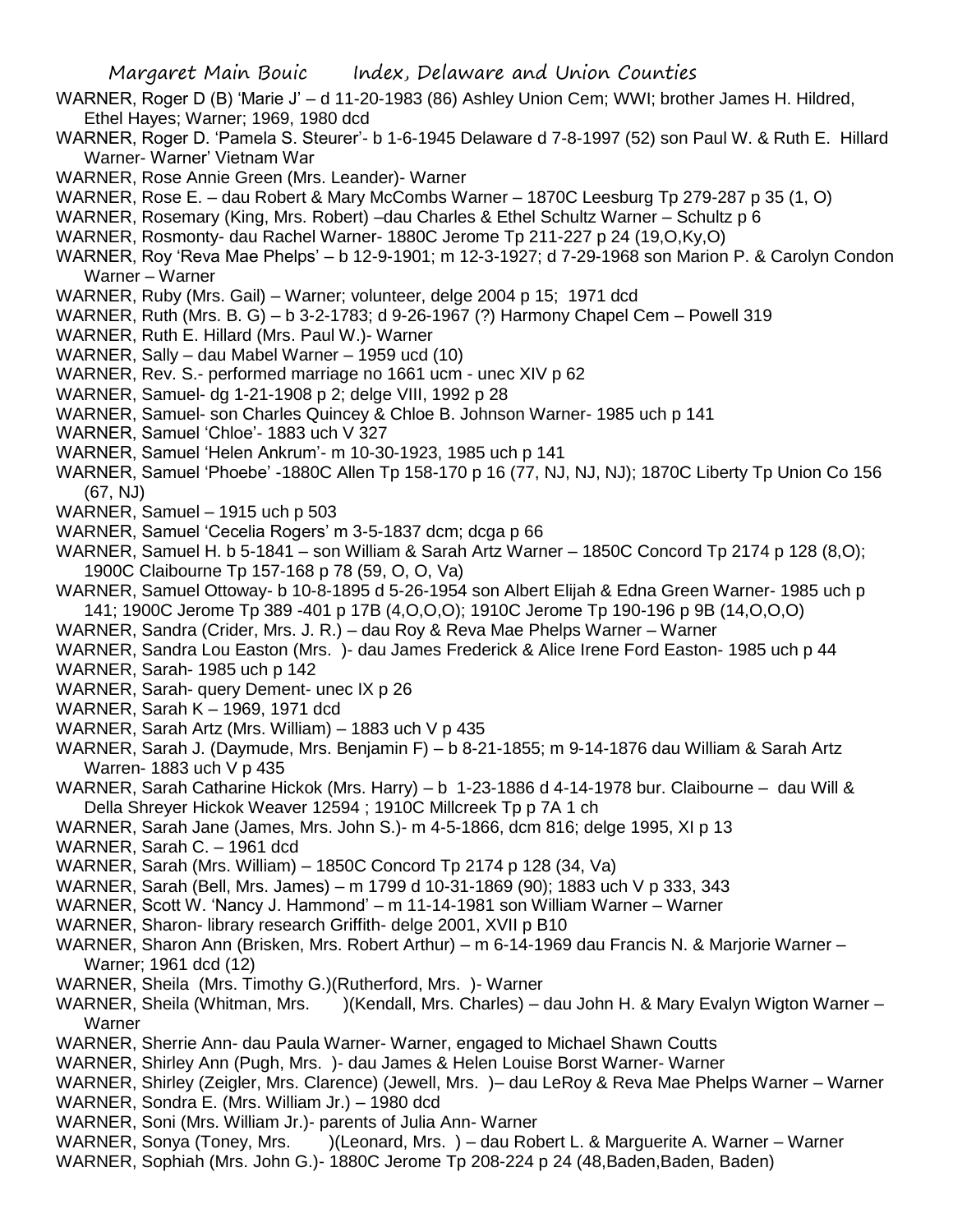- WARNER, Stacy b 1973 ch Susan K. Warner 1980 dcd
- WARNER, Stacey Ann- dau Roger D. Warner- Warner
- WARNER, Stacey dau Larry & Coleman Warner Warner
- WARNER, Stanley 'Janice'– b 1954 son Ray A. & Jo Ann Warner 1967, 1983 ucd
- WARNER, Stanley 'Lena''Mary'- father of William R. Warner- Warner
- WARNER, Stephan 'Hannah' 1883 uch V p 666
- WARNER, Stephen 1969 dcd
- WARNER, Stephen (Steven) 1971, 1973 ucd
- WARNER, Stephen- son Rev. Glen M. & Corinne Timmons Warner- Warner
- WARNER, Stephen E. son William R. & Mathena R. Warner 1961 dcd (11)
- WARNER, Stephen Lank 'Peggy Beightler'- b 1-8-1952 m 2-2-1974 son Lloyd Smith & Alice Jane McDowell Warner; 1985 uch p 141, 142; 1959 ucd (7); 1967, 1983 ucd
- WARNER, Sue Herd (Mrs. Levi D) ucm 2691; m 2-25-1858 dau William & Cinderella Munson Herd 1883 uch V p 407; unec XII p 30, XVIII p 56
- WARNER, Susan E. 1980 dcd
- WARNER, Susan Kathryn Barlie (Mrs. Roger David) m 8-9-1969 dau Mr. & Mrs. Jesse F. Hummel Warner
- WARNER, Susan Lynn Huckaba. (Mrs. Eric Maurice) b 1-27-1964 m 6-25-1983- dau Robert Aron & Shirley Ann Grogg Huckaba- 1985 uch p 78, 142; 1983 ucd
- WARNER, Teresa (Mrs. Michael L) foster parents, dg 5-31-1988; Warner; 1979 ucd
- WARNER, Terry b 1958 ch Ray A. & Jo Ann Warner 1967 ucd
- WARNER, Terry ch Daniel B. & Doris J. Holcomb Warner –Warner; 1961 dcd (11)
- WARNER, Terry- son William & Beulah M. Warner- Warner
- WARNER, Thelma inf. dau James Hayes & Florence Worley Warner Worley
- WARNER, Thomas 'Bertha Christy'- parents of Robert Warner- Warner
- WARNER, Thomas B. 'Hannah Tharp' m 3-9-1840 dcm; 1850C Mlb Tp 20 p 183 (40, Md)
- WARNER, Thomas son William R. & Walthena R. Warner Warner; 1961 dcd (12); 1969 dcd
- WARNER, Thomas  $C 1980$  dch p 407
- WARNER, Tillie (Hartman, Mrs.)(Weiser, Mrs. Alvah Victor) b 5-4-1867; m 1904 d 10-11-1936 Weiser p 656
- WARNER, Tim son Mabel Warner 1959 ucd (3)
- WARNER, Timothy G.'Sheila Rutherford'- b 3-15-1960 d 9-13-2000 (40) twin son Robert F. & Martha Barger Warner- Warner
- WARNER, Rom- twin son Robert F. & Martha Barger Warner- Warner
- WARNER, Toni Marlene Whited (Mrs. Robert Allen) –m 7- -1979 dau Leo H. & Althea Whited– Warner
- WARNER, Traver Allen d 12-18-1973 (6 days) –Twin son Larry & Coleman Warener bur. Oak Grove Cem–Warner
- WARNER, Travis b 12- -1973 twin son Larry & Coleman Warner Warner
- WARNER, Verena Nina (Mrs. Howard L) b 8-26-1915, Delaware Co m 3-2-1935 d 12-22-1999 (84) Trenton Cem- dau Jay E. & Anna Marie Miller Smith- Warner 1961, 1969, 1971 dcd
- WARNER, Veronica (Mader, Mrs. Daniel E)– b 1845; d 12-24-1917 dau Jacob & Rebecca Young Warner Weiser p 487
- WARNER, Viola dau James Warner 1870C Cover Tp 100-102 p 12 (5, O)
- WARNER, Viola R. (Mrs. Henry M.)- b 9-1852 -1900C Taylor Tp 126-130 p B6 (47,O,O,O); 1910C Claibourne North 74-74 p B3 (57,O,Pa,Va) m 37y 6 ch, 4 living
- WARNER, Viola R. (Mrs. Benjamin)- 1880C Taylor Tp 119-120 p 11 (27,O,Pa,Va)
- WARNER, Victor H. 'Beth 1953 son Howard L. & Verena V. Smith Warner 1961, 1971, 1980 dcd
- WARNER, Vincent Lee 'Virginia Irene Vance'– b 9-6-1962 m 10-26-1984 son Lloyd Smith & Alice Jane
- McDowell Warner Warner; 1985 uch p 142; 1967, 1971, 1973, 1981, 1983 ucd
- WARNER, Viola R. Gray (Mrs. Henry Maurice)- b 9-4-1852- 1985 uch p 142
- WARNER, Virginia Arlaw- b 4-1880 dau James B. & Matilda Warner- 1880C Dover Tp 145-150 (1/12,O,O,O)
- WARNER, Virginia (Hogue, Mrs. )- dau Grover Cleveland & Jesse Combs Warner- Warner
- WARNER, Virginia Irene Vance (Mrs. Vincent Lee)- m 10-26-1984- day Phillip & Flora Vance- Warner; 1985 uch p 142
- WARNER, Wallace- 1985 uch p 161
- WARNER, Wallace- son Thomas & Bertha Cristy Warner- Warner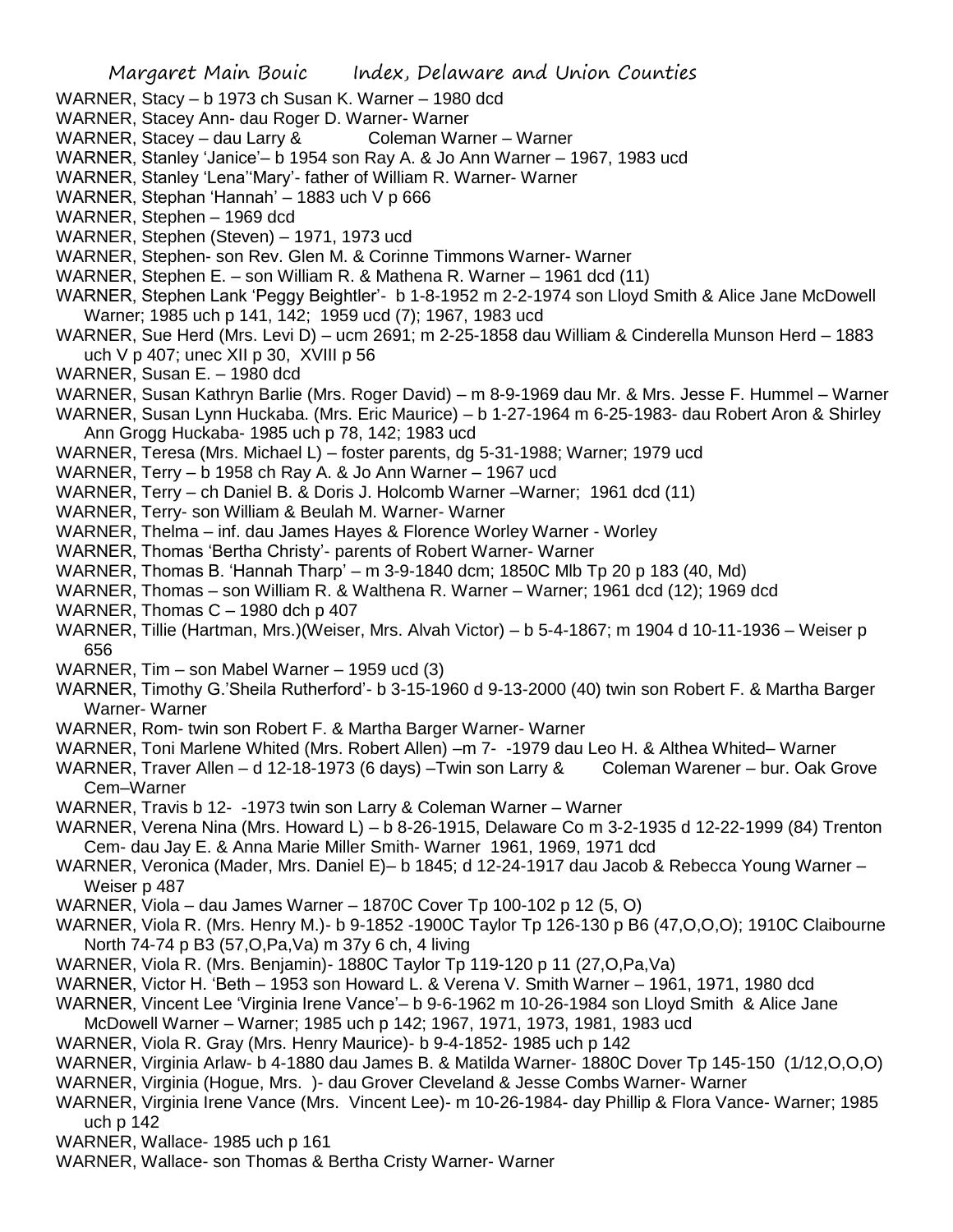WARNER, Walter W 'Willanna' – d 6-21-1982 (73) bur. Mlb –son James Hayes & Flora E. Worley Warner– **Worley** 

- WARNER, Walter B. 'Mary E.' d 9-30-1965 (64) bur. St. Marys' brother Clarence Warner Warner
- WARNER, Walter Lavern -b 1911 d 1921 son Elmore Maurice & Lena Mae Snedeker Warner-1985 uch p142
- WARNER, Wanda Lou– b 6-19-1956 dau Boyce Eugene & Lois Jean Esther Witmer Warner– Weiser p 338
- WARNER, Wathena B Moats (Mrs. William K/R) b 10-22-1926 d 8-22-1991 (64) Sunbury Mem. Pk.- dau
- Walter & Connie Piper Moats; Warner; 1961, 1969, 1971, 1980 dcd
- WARNER, Westley son Jacob & Hannah Conklin Warner 1960C Leesburg Tp 381 (18, O)
- WARNER, Willanna (Mrs. Walter W) Warner
- WARNER, Willard 'Elvira Williams' m 3-30-1823 dcga p 18, 56 Del Pat & Franklin Chronicle
- WARNER, Willard F 1880 dch p 216; 1908 dch p 99; 1869 wsc; Pabst 8 p 22
- WARNER, William Warner
- WARNER, William 1840 Concord Tp p 121 (20-30)
- WARNER, William dcw Bk 4 p 27 (4) wit WARNER, William Sunbury p 52, 91, 93
- WARNER, William Alexander 'Martha C. Spicklemire'– b 7-11-1849 d 12-28-1928 son John & Margaret Jane Chinneth Warner – 1985 uch p 142; 1850C Claibourne Tp 172 p 28 (1, O); 1860C Leesburg Tp 469 (11, O); 1870C Leesburg 278-286 p 35 (22, O)
- WARNER, William 'Beulah Fox'- Warner
- WARNER, William Gary b 11-24-1950 son David Dwight & Alice Noble Warner Weaver 1259421
- WARNER, William H. 1908 dch p 407
- WARNER, William L 1880 dch p 293, 294
- WARNER, William L. son William & Sarah Warner 1850C Concord Tp 2174 p 128 (2, O)
- WARNER, William half-brother Gen. Robert E. Lee 1908 dch p 664
- WARNER, William- brother Henry Warner- unec XII p 32
- WARNER, William J. 'Sondra E' "Soni" Warner; 1980 dcd; parents of Julie Ann
- WARNER, William b 1963 son William J. & Sandra E. Warner 1980 dcd; Warner
- WARNER, William son Leo J. & Mabel M. Lammers Warner Warner
- WARNER, William R 'Walthena B. Moats'- d 7-24-1984 (58) Sunbury Mem. Pk-son Stanley & Lena Warner-Warner; 1961, 1969, 1971, 1980 dcd
- WARNER, William 'Sarah Arts' 1850C Concord Tp 2174 p 128 (39, O); hadc p 22
- WARNER, William W 1908 dch p 84
- WARNER, Rev. William b 5-7-1909 d 9-17-1968 son Nelson Clarke & Bessie Chamberlain Warner Bagley p 16
- WARNER, Mrs. W. L. hmp p 326
- WARNER, William Max 'Kathy' d 6-19-1971 (34) son Thurman Warner Warner
- WARNER, William W. 'Olive Colver'- m 10-21-1830 Madison Co, unec V p 47
- WARNER, Wilma M. dau Clarence A. & Catherine B. Warner Warner
- WARNICK, Alfantta- d 1-8-1883 (1y4d) dcdeaths; Delaware
- WARNICK, Elvira Cameron (Mrs. John) m 10-28-1858 ucm 2791; unec XVIII p 66
- WARNICK, John 'Elvira Cameron' m 10-28-1858 ucm 2791; unec XVIII p 66
- WARNING, Jerry 'Margaret' 1969 dcd
- WARNING, Margaret (Mrs. Jerry) 1969 dcd
- WARNOCK, Amber Marie b 3-19-1981 dau Richard & Bachman Warnock Warnock
- WARNOCK, Andrew Thomas- b 112-21-1983 son Doug & Kathie Warnock- Warnock
- WARNOCK, Angela Renec b 8-16-1980 dau Dexter & Roxanna Besst Warnock Warnock
- WARNOCK, Arlene- b 1982 dau Rick Warnock- 1983 ucd
- WARNOCK, Judge Pabst 6 p 20
- WARNOCK, David 1880 dch p 398; 1908 dch p 245; 1869 wsc Grah p 1; 61 Pabst 8 p 12
- WARNOCK, Rev. David- performed marriage- unec III p 39, unec XII p 5I; XV p 7, unec XXIII p 41 4159
- WARNOCK, Dexter 'Roxanna Besst' m 6-10-1978 –son Max G. & Freda C. Patrick Warnock; Warnock; 1973 ucd
- WARNOCK, Don- parents of Zachary Austin and Terry Warnock- Warnock
- WARNOCK, Doubles Warnock
- WARNOCK, Doug 'Kathi'- parents of Andrew Thomas Warnock- Warnock
- WARNOCK, Fannie- d 5-8-1884 (38-3-8) Delaware; dcdeaths